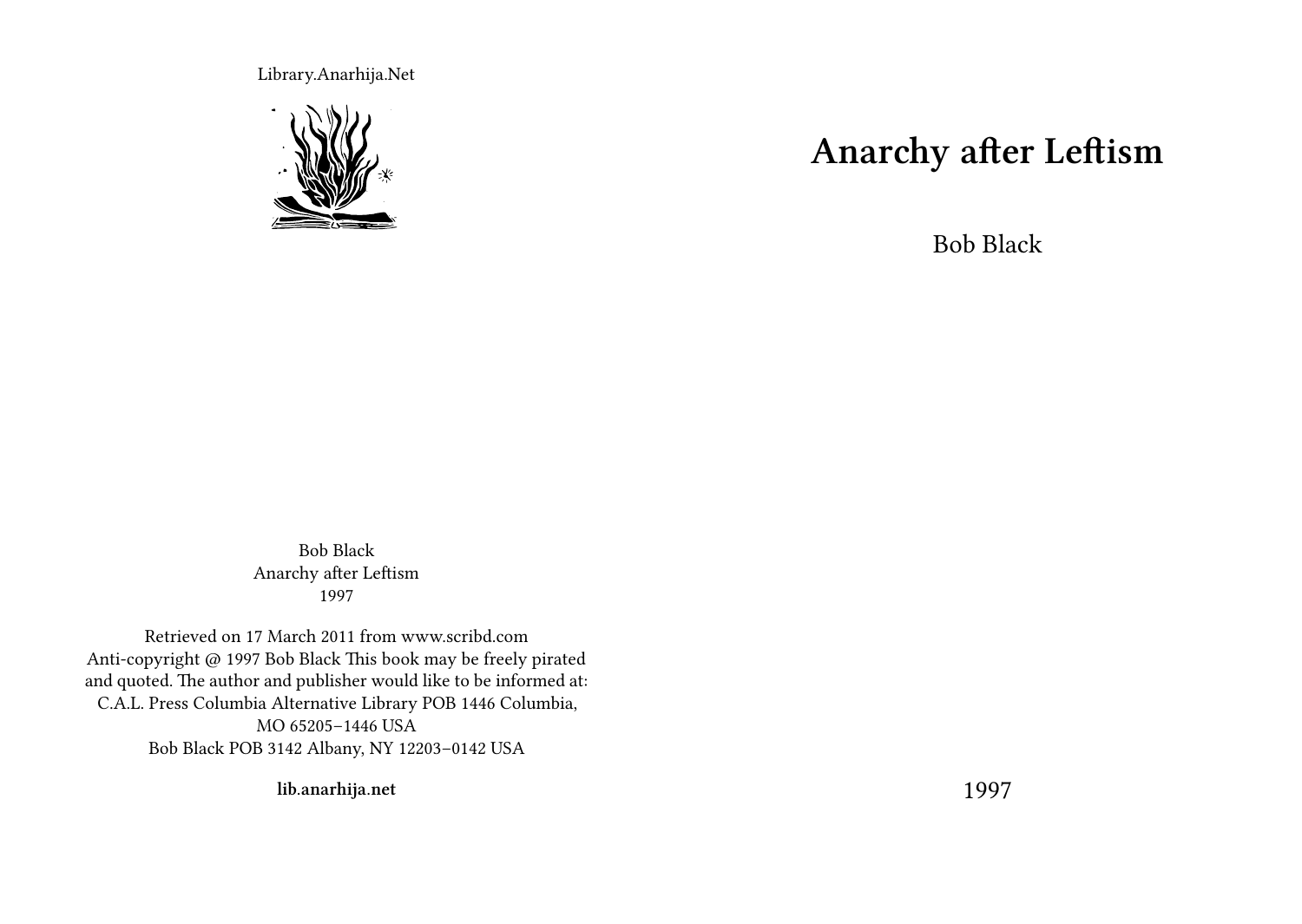## **Contents**

| Preface                                                                  | 3   |
|--------------------------------------------------------------------------|-----|
| Introduction                                                             | 7   |
| Chapter 1: Murray Bookchin, Grumpy Old Man                               | 12  |
| <b>Chapter 2: What is Individualist Anarchism?</b>                       | 24  |
| <b>Chapter 3: Lifestyle Anarchism</b>                                    | 40  |
| <b>Chapter 4: On Organization</b>                                        | 49  |
| Chapter 5: Murray Bookchin, Municipal Statist                            | 63  |
| <b>Chapter 6: Reason and Revolution</b>                                  | 74  |
| Chapter 7: In Search of the Primitivists Part I: Pristine Angles 87      |     |
| Chapter 8: In Search of the Primitivists Part II: Primitive<br>Affluence | 104 |
| Chapter 9: From Primitive Affluence to Labor-Enslaving<br>Technology     | 111 |
| Chapter 10: Shut Up, Marxist!                                            | 118 |
| <b>Chapter 11: Anarchy after Leftism</b>                                 | 120 |
| References                                                               | 130 |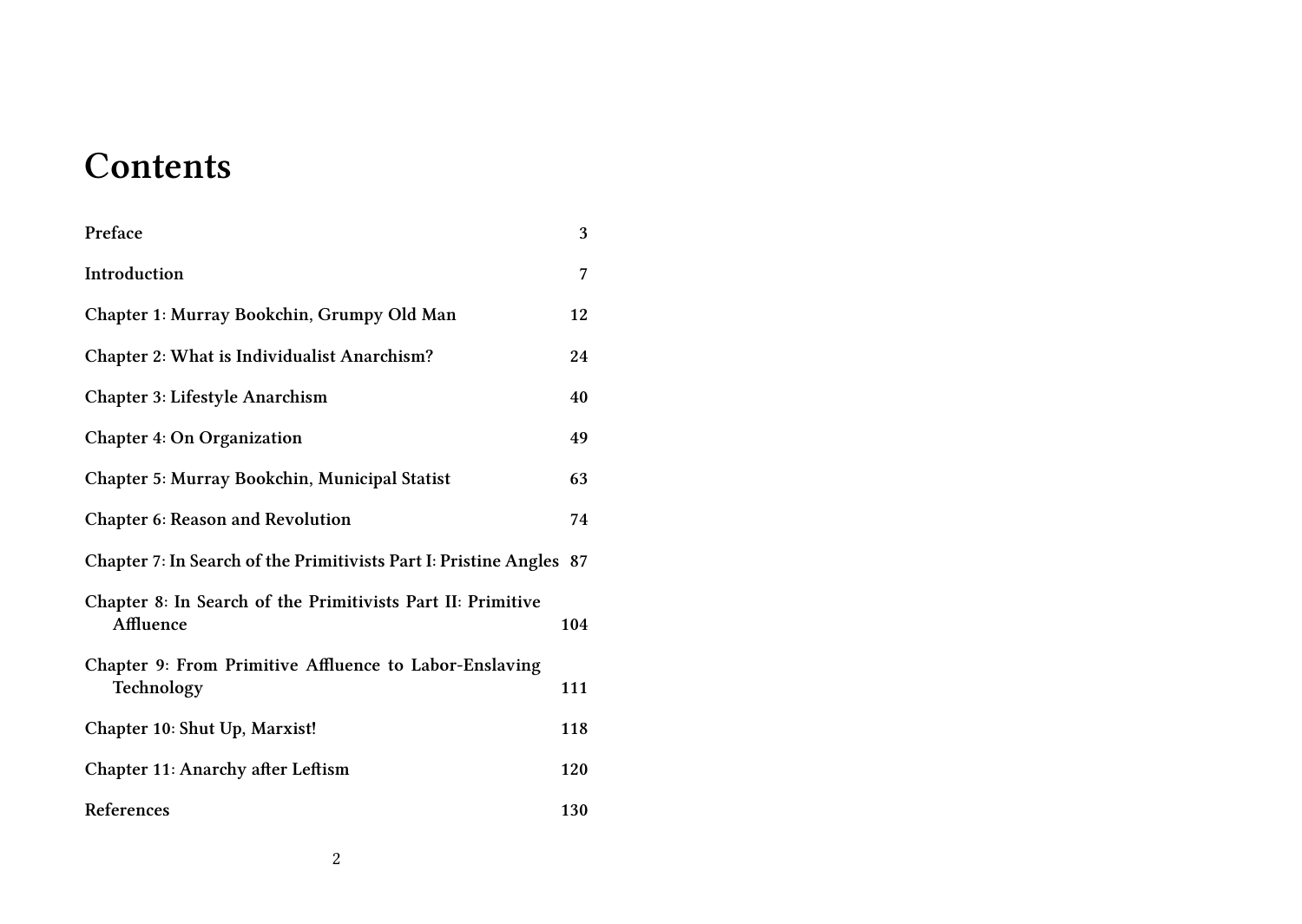Woodcock, George (1962). *Anarchism: A History of Libertarian Ideas and Movements.* New York: Meridian Books

Yengoyan, Aram A. (1968). "Demographic and Ecological Influences on Aboriginal Australian Marriage Sections." In Lee & DeVore (1968), pp. 185–199

Zapatistas (1994). *Zapatistas! Documents of the New Mexican Revolution.* Brooklyn, NY: Autonomedia

Zerzan, John (1987). *Elements of Refusal.* Seattle, WA: Left Bank Books

— (1994). *Future Primitive and Other Essays.* Brooklyn, NY: Autonomedia & Columbia, MO: Anarchy/C.A.L. Press

— (1996). Letter to Bob Black, May 20

Zimmern, Alfred (1931). *The Greek Commonwealth: Politics and Economics in Fifth-Century Athens.* Fifth Edition, Revised. Oxford: at the Clarendon Press

Zubrow, Ezra B.W., ed. (1976). *Demographic Anthropology: Quantitative Approaches.* Albuquerque, NM: University of New Mexico Press

#### **Preface**

Leaving the twentieth century, leftism of every stripe is in disarray and defeat — anarcho-leftism included. And Murray Bookchin's Social Ecology is certainly no exception to this trend.

Bookchin, one of the best known of contemporary North American anarchists, has spent much of his life staking out his own personal eco-anarchist ideological territory under the banners of Social Ecology and Libertarian Municipalism. He is the author of a steady stream of books from the sixties to the present, including his classic collection of essays titled *Post-Scarcity Anarchism* published in 1971, his excellent volume on the history of the Spanish anarchist movement written in the seventies, and his failed attempt in the eighties at constructing a philosophical magnum opus in *The Ecology of Freedom.*

Bookchin has never been content with merely constructing one more radical ideology in competition with all the others. His dream has always been to lead a coherent left-wing ecological radical grouping into a serious contest with the powers that be. However, his attempts at constructing such a grouping (from the *Anarchos* journal group in the New York of the sixties to the recent Left Green Network within the Greens milieu) have never met with much success.

In his latest book, *Social Anarchism or Lifestyle Anarchism,* Bookchin aims to pin the blame for his lifetime of frustration (despite his decades of valiant effort!) on an evil anti-socialist conspiracy which has subverted his dreams at every turn: the dreaded specter of "Lifestyle Anarchism." For Bookchin, lifestyle anarchism is a contemporary manifestation of the individualist anarchist cur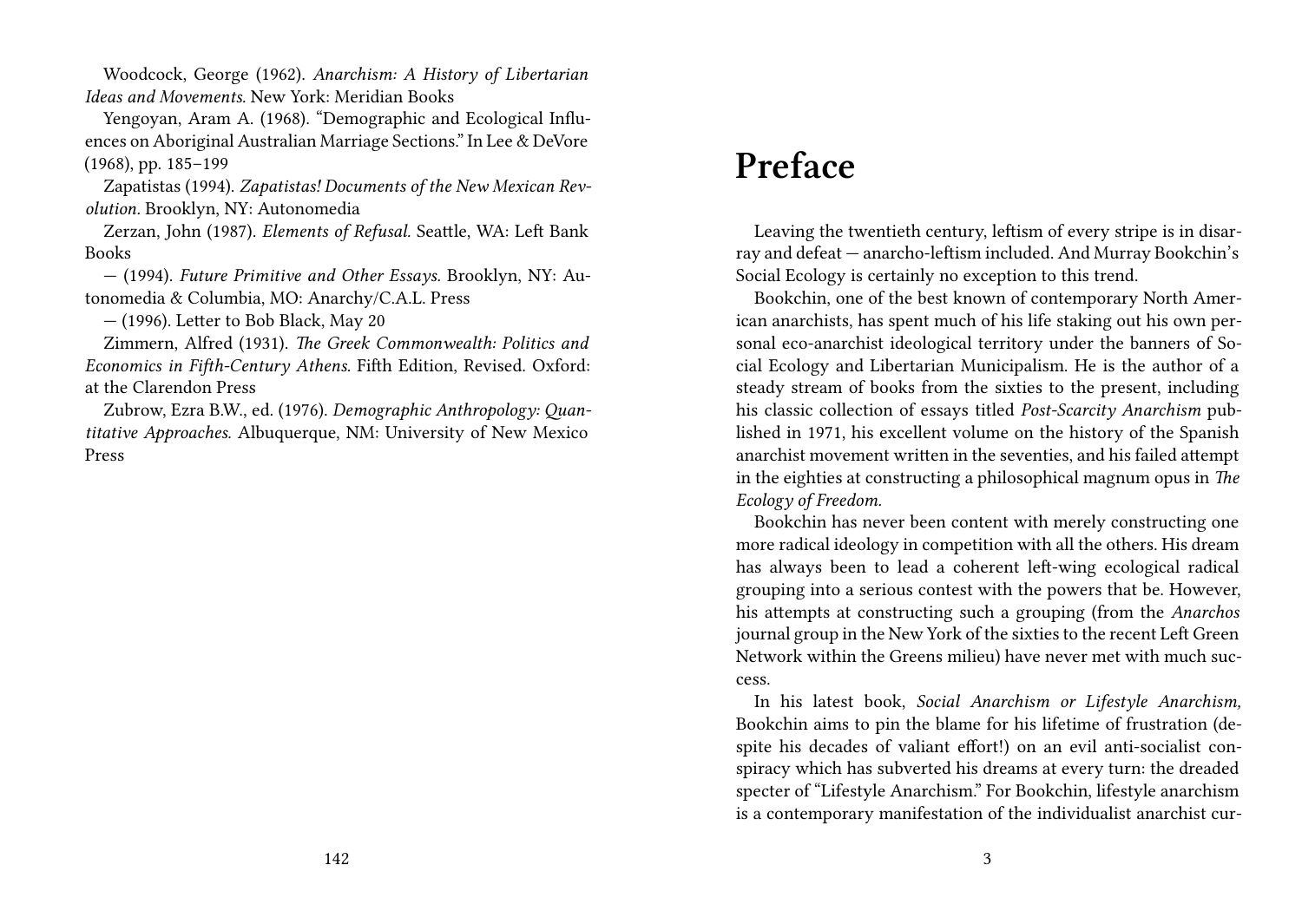rents which have always bedeviled the world anarchist movement proper. The fact that the anarchist "movement" itself has always been more of a polymorphous insurrectionary *milieu* encompassing everything from anarcho-syndicalists, anarcho-communists and anarcho-futurists to anarchist feminists, anarchist primitivists and anarcho-situationists doesn't really matter to him. The important thing is that he has finally been able to name the anti-organizational cabal which opposes him and to explain the esoteric links between its often seemingly unrelated or even mutually contradictory efforts!

#### Enter Bob Black.

Now a lot of people don't like Bob Black. Many *anarchists* would be alarmed if he moved in next door. Anyone with good sense would probably be upset if he started dating her younger sister. Most everyone is loathe to provoke his anger or face it head on.

And not without reason. Bob may be a brilliant critic and hilarious wit, but he's not a nice guy. His infamous reputation isn't built on fair play or good sportsmanship.

Maybe this is why Murray Bookchin's latest rant, *Social Anarchism or Lifestyle Anarchism: An Unbridgeable Chasm,* never criticizes Bob Black directly. In fact it never so much as mentions Bob's name. Even though it's obvious from the book's contents that by all rights Bob should have received the same type of attempted (though ultimately feeble) thrashing Bookchin reserved for George Bradford, John Zerzan, Hakim Bey, *et al.*

Obviously, Murray knows better than to challenge Bob to a duel, even a *rhetorical* one. But that hasn't stopped Bob, in an uncharacteristically generous spirit, from giving Bookchin his due *anyway.*

Bob's defense of anarchy in *Anarchy after Leftism* isn't meant to express solidarity with those targeted in the latest attacks framed by Bookchin's pidgin dialectics. Nor is Bob really interested in rescuing anarchist ideology from itself. He just wants to set the record straight by clearing away worse than useless polemics. Defending the potential for anarchy is merely an unpleasant task of menial

Stafford, David (1972). "Anarchists in Britain Today." In Apter & Joll (1972), pp. 99–122

Stirner, Max (1978). "Stirner's Critics." *Philosophical Forum* 8(2–4): 66–80

— (1995). *The Ego and Its Own.* Edited by David Leopold. Cambridge: Cambridge University Press

Tanaka, Jiri (1980). *The San Hunter-Gatherers of the Kalahari: A Study in Ecological Anthropology.* Tokyo, Japan: University of Tokyo Press

Thissen, Siebe (1996). *De Weg naar Croatan.* (De Kunst van het Afhaken.) Rotterdam, Netherlands: Baalprodukties Sittard

Tocqueville, Alexis de (1969a). *Democracy in America.* Edited by J.P. Mayer. Garden City, New York: Anchor Books

— (1969b). "Report Given Before the Academy of Moral and Political Sciences on January 15, 1848, on the Subject of M. Cherbuliez' Book Entitled *On Democracy in Switzerland."* In Tocqueville (1969a), pp. 736–749 (Appendix II)

Tuchman, Barbara (1966). *The Proud Tower.* New York: The Macmillan Company

Vayda, Andrew P., ed. (1969). *Environment and Cultural Behavior.* New York: Natural History Press

Vincent, K. Steven (1984). *Pierre-Joseph Proudhon and the Rise of French Republican Socialism.* Oxford: Oxford University Press

Walter, Nicolas (1972). "Anarchism in Print: Yesterday and Today." In Apter & Joll (1972), pp. 147–168

Walzer, Michael (1970). *Obligations: Essays on Disobedience, War; and Citizenship.* Cambridge: Harvard University Press

Watson, Richard A. (1995). Review of *Which Way for the Ecology Movement?* by Murray Bookchin. *Environmental Ethics* 14(4) (Winter): 437–439

Wilmsen, Edwin N. (1989). *Land Filled with Flies: A Political Economy of the Kalahari.* Chicago, IL & London: University of Chicago Press

Woodburn, J. (1982). "Egalitarian Societies." *Man* 7: 431–451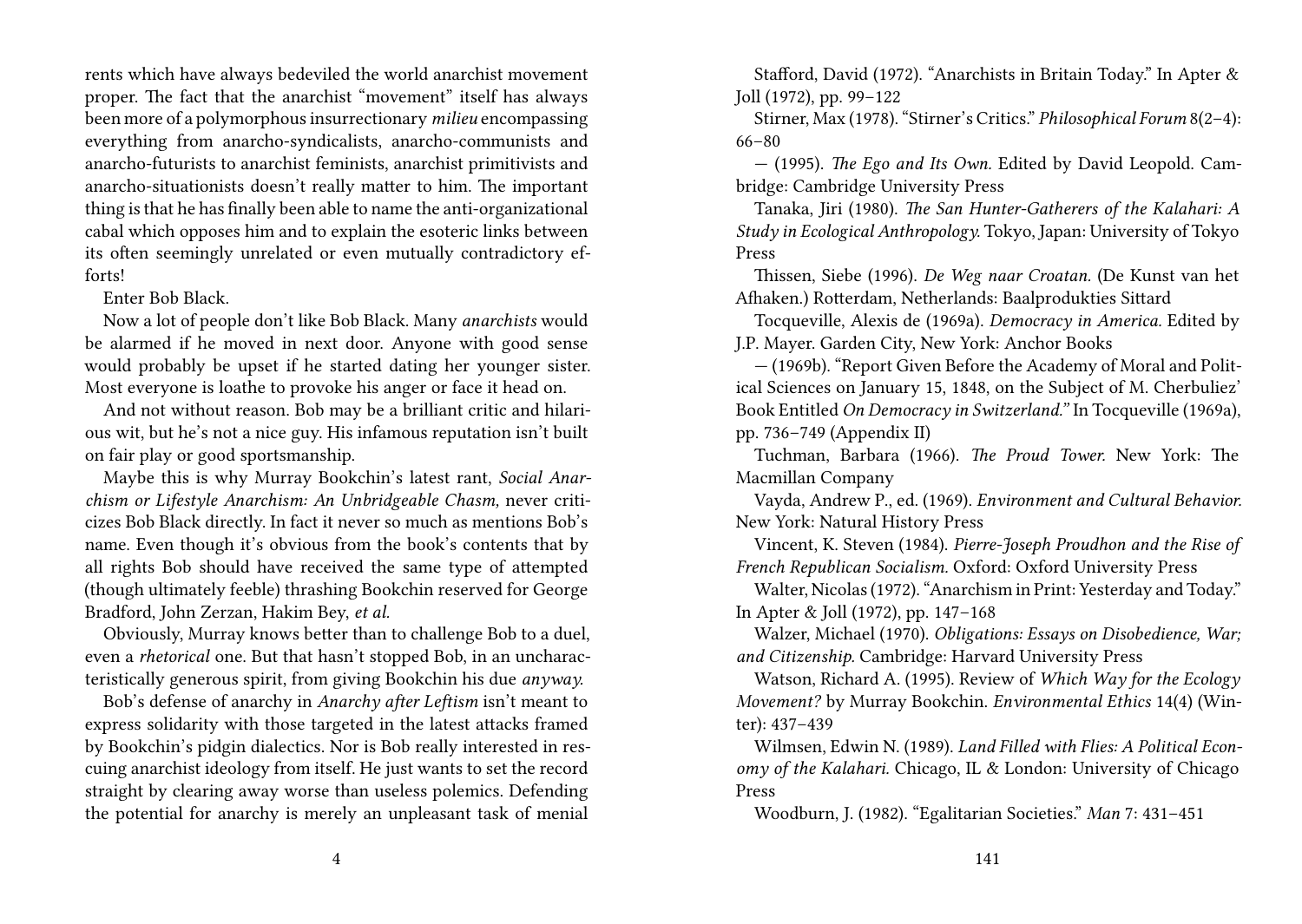Ruhart, Mary (1996). "Keeping Our Freedom in an Unfree World." *Formulations* 3(3) (Spring): 3–4, 13

Sahlins, Marshall (1972). *Stone Age Economics.* Chicago, IL: Aldine Publishing Company

Salisbury, Neal (1982). *Manitou and Providence: Indians, Europeans, and the Making of New England, 1500–1643.* New York & Oxford: Oxford University Press

Scheiber, Harry N., Harold G. Vatter & Harold Underwood Faulkner (1976). *American Economic History.* New York: Harper & Row

Schor, Juliet (1991). *The Overworked American: The Unexpected Decline of Leisure.* New York: Basic Books

Schrire, Carmel, ed. (1984). *Past and Present in Hunter Gatherer Societies.* Orlando, FL: Academic Press

Schuster, Eunice Minette (1932). *Native American Anarchism: A Study of Left-Wing American Individualism.* (Smith College Studies in History, Vol. XVII, Nos. 1–4.) Northampton, MA: Smith College Department of History

Seidman, Michael (1991). *Workers Against Work: Labor in Paris and Barcelona During the Popular Fronts.* Berkeley: University of California Press

Sender, Ramón J. (1990). *Seven Red Sundays.* Chicago, IL: Ivan R. Dee, Publisher

Silbener, Edmund (1948). "Proudhon's Judeophobia." *Historica Judaica* 11(1) (April): 61–80

Sjoberg, Gideon (1960). *The Preindustrial City: Past and Present.* Glencoe, IL: The Free Press

Smith, Gregory B. (1983). Review of *The Ecology of Freedom,* by Murray Bookchin. *American Political Science Review* 77(1) (March): 540

Solway, Jacqueline S., & Richard B. Lee (1990). "Foragers, Genuine or Spurious? Situating the Kalahari San in History." *Current Anthropology* 31(2) (April): 109–146

anti-ideological labor that Bob has performed because no one else volunteered to wash these particular dirty dishes,<sup>1</sup> while he wants to get on with cooking another meal.

But that's by no means all that's going on here. Disposing of Murray Bookchin's ideological and rhetorical rubbish gives Bob the chance to develop the grounds for a more general attack on the remaining vestiges of leftism while he's at it. Cleaning house of leftism is a much bigger task than dealing with one man's leftist career. So in one sense, by drawing attention to his ineffectual polemic, Bookchin has made himself an excuse for the beginning of a much larger process of critique, a process that will undoubtedly continue to unfold with increasing militance into the coming century. It will require awareness and effort from all of us to finish this task, but it *will* be done.

Bob's double critique in *Anarchy after Leftism* only gains incisiveness from the attitude of lumpen *noblesse oblige* he has adopted for his task. Rather than letting his own sordid past (and present) get in the way, the lack of any revenge motive (seemingly Bob's favorite muse) allows him to unleash his pen with just as much wit, but with fewer red herrings, obscure put-downs and tortured self-justifications than ever. The result is a modest feast made up of consistently entertaining prose, an immanent critique of a wouldbe eminent social critic, and one more nail in the coffin of obsolete leftism, anarchist-style.

You might not want to invite Bob into your house. I certainly wouldn't. But at least thank him for doing the dishes. And let's get on with the next feast!

#### Jason McQuinn

<sup>1</sup> The *Fifth Estate's* David Watson (aka George Bradford) *has* just written a valuable critique of major themes in Bookchin's work titled *Beyond Bookchin: Preface for a Future Social Ecology,* published by Autonomedia (Brooklyn, NY) and Black & Red (Detroit, MI). It was also stimulated by Bookchin's abysmal *Social Anarchism or Lifestyle Anarchism.* However, Watson's work is aimed more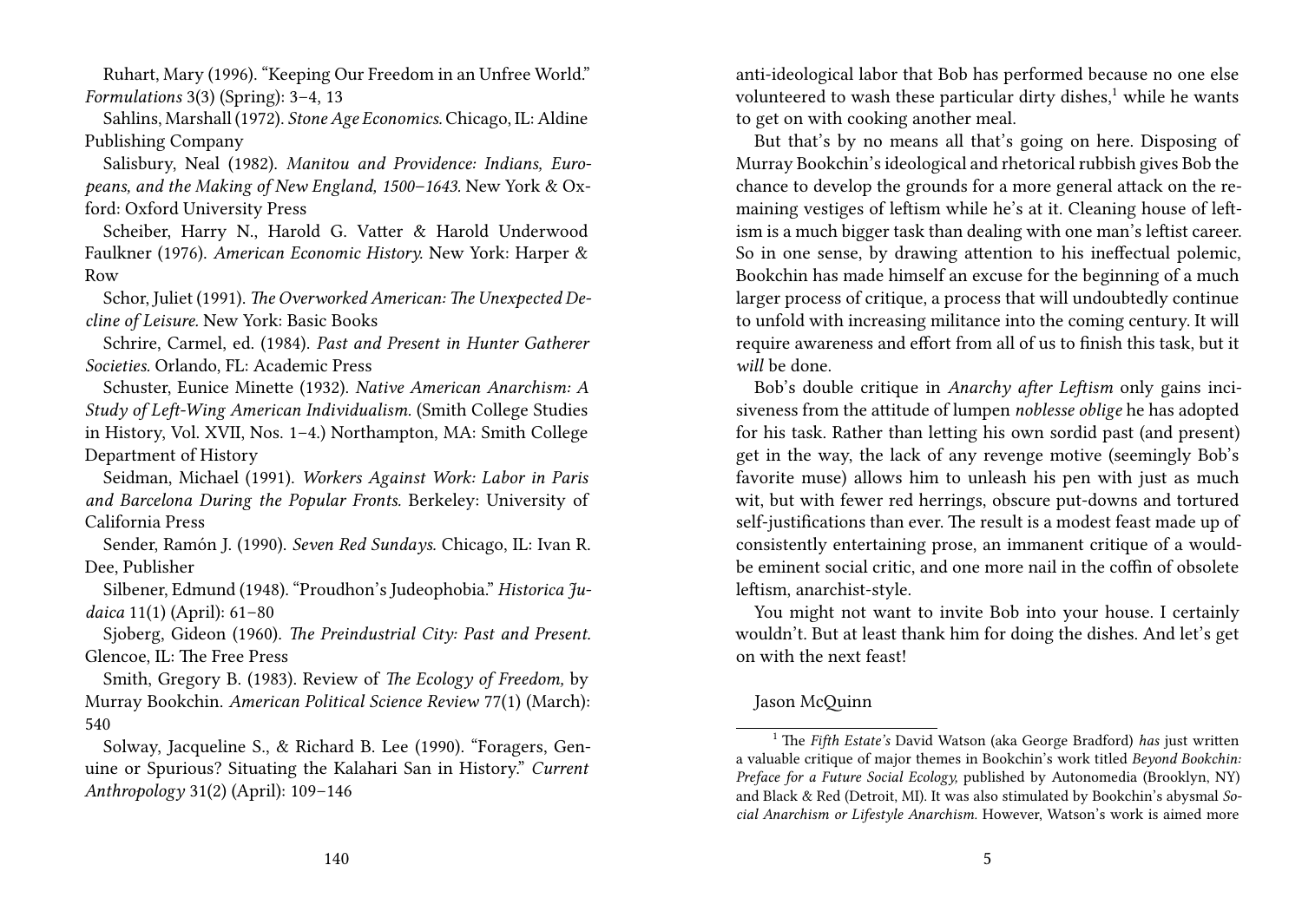*Anarchy: A Journal of Desire Armed Alternative Press Review*

Pannekoek, Anton (1948). *Lenin as Philosopher: A Critical Examination of the Philosophical Basis of Leninism.* New York: New Essays

Parkington, John E. (1984). "Soaqua and Bushmen: Hunters and Robbers." In Schrire (1984), pp. 151–174

Pataud, Emile, & Emile Pouget (1990). *How We Shall Bring About the Revolution: Syndicalism and the Cooperative Commonwealth.* London & Winchester, MA: Pluto Press

Peters, Pauline (1990). "The San Historicized." *Science* 248 (May 28): 905–907

Popper, Karl L. (1962). *The Open Society and Its Enemies. 2* vols. Fourth Edition, Revised. New York & Evanston, IL: Harper Torchbooks

Proudhon, P.-J. (1979). *The Principle of Federation.* Edited by Richard Vernon. Toronto, Canada: University of Toronto Press

Rasmussen, D. Tab, ed. (1993). *The Origin and Evolution of Humans and Humanness.* Boston, MA & London: Jones and Bartlett Publisher

Renouf, MA.P. (1991). "Sedentary Hunter-Gathers: A Case for Northern Coasts." In Gregg (1991), pp. 89–107

Richards, Vernon (1983). *Lessons of the Spanish Revolution, 1936– 1939.* Revised, Enlarged Edition. London: Freedom Press

Rifkin, Jeremy (1995). *The End of Work: The Decline of the Global Labor Force and the Dawn of the Post-Market Era.* New York: G.P. Putnam's Sons

Roberts, David D. (1979). *The Syndicalist Tradition and Italian Fascism.* Chapel Hill, NC: University of North Carolina Press

Rocker, Rudolf (1947). *Anarcho-syndicalism: Vieory and Practice.* Indore, India: Modern Publishers

Ross, Eric B. (1987). "An Overview of Trends in Dietary Variation from Hunter-Gatherer to Modern Capitalist Societies." In Harris & Ross (1987), pp. 7–55

Ruby, Jay (1996). "Objectivity Revisited." *American Anthropologist* 98(2) (June): 398–400

towards defending anarcho-primitivism and rehabilitating a non-Bookchinist Social Ecology than towards the critique Bob takes on in this volume of Bookchin's leftover leftism served in biodegradable ecological and municipalist wrappings.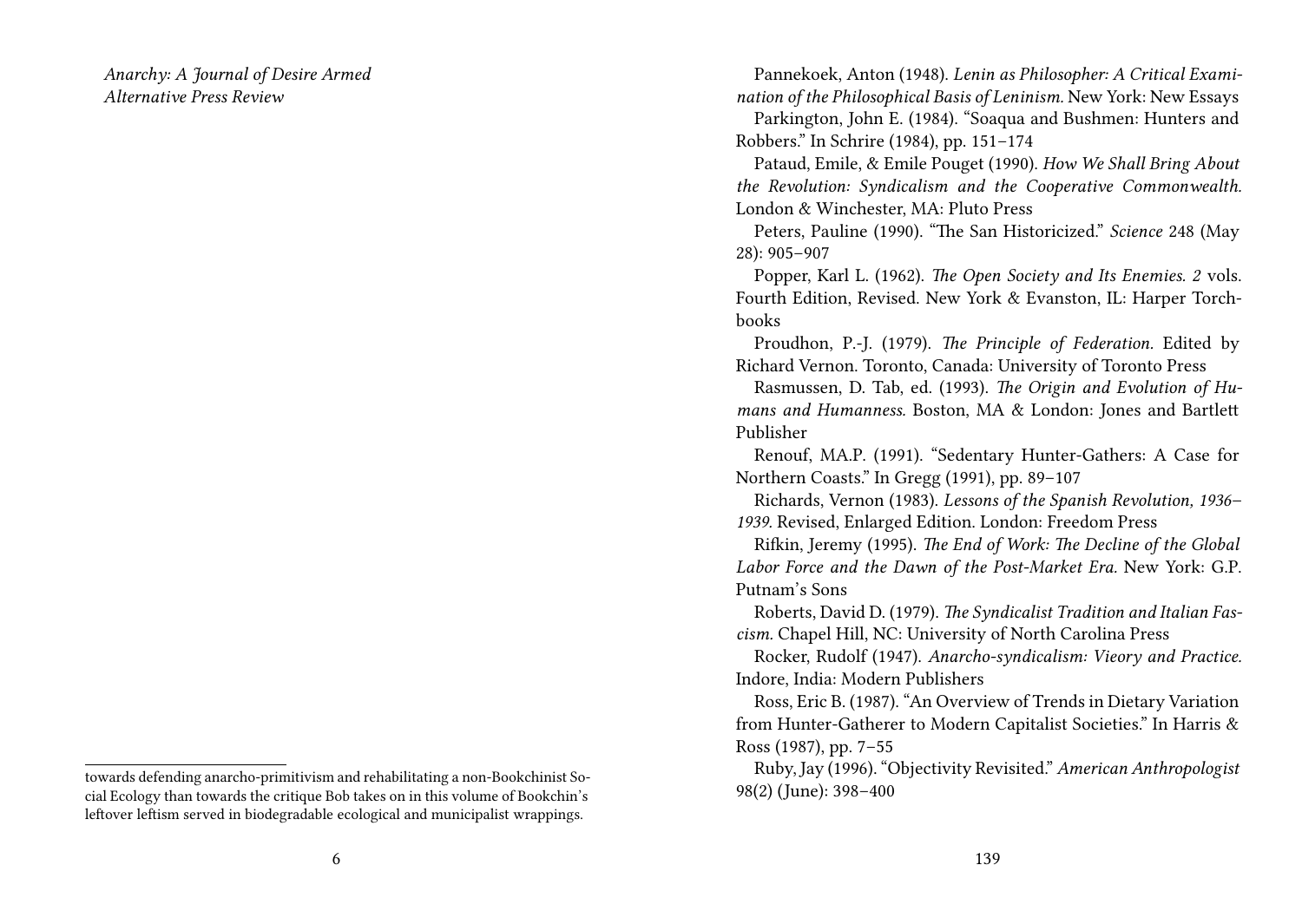Marx, Karl (1967). *Capital: A Critique of Political Economy.* Edited by Frederick Engels. Vol. III: *The Process of Capitalist Production as a Whole.* New York: International Publishers

McCusker, John J., & Russell R. Menard (1985). *The Economy of British America, 1607–1789*. Chapel Hill, NC & London: University of North Carolina Press

Megill, Allan, ed. (1994). *Rethinking Objectivity.* Durham, NC: University of North Carolina Press

Michels, Robert (1962). *Political Parties: A Sociological Study of the Oligarchical Tendencies of Modern Democracy.* New York: The Free Press

Monegal, Emir Rodriguez, & Alastair Reid, eds. (1981). *Borges: A Reader.* New York: E.P. Dutton

Moore, John (1996). "Commentary on the Anarcho-Futurist Manifesto." *Green Anarchist* 40/41 (Spring): 18–20

Morgan, Edmund S. (1975). *American Slavery, American Freedom: The Ordeal of Colonial Virginia.* New York & London: W.W. Norton & Company

Murdoek, George Peter (1968). "The Current Status of the World's Hunting and Gathering Peoples." In Lee & DeVore (1968a), pp. 13–20

Newcomb, W.W., Jr. (1961). *The Indians of Texas.* Austin, TX: University of Texas Press

Nietzsche, Friedrich (1994). *On the Genealogy of Morality.* Edited by Keith Ansell-Pearson. Cambridge: Cambridge University Press

Novatore, Renzo (1989). "Iconoclasts, Forward!" In Black & Parfrey (1989), pp. 92–93

Novick, Peter (1988). *That Noble Dream: The "ObjectivityQuestion" and the American Historical Profession.* Cambridge: Cambridge University Press

Nuquist, Andrew E. (1964). *Town Government in Vermont.* Burlington, VT: University of Vermont Government Research Center

Orwell, George (1952). *Homage to Catalonia.* New York & London: Harcourt Brace Jovanovich

## **Introduction**

This small book is nothing more than a critique of another small book, Murray Bookchin's *Social Anarchism or Lifestyle Anarchism:*

Black, Bob (1994). *Beneath the Underground.* Portland, OR: Feral House & Port Townsend, WA: Loompanics Unlimited

Sometimes the author's name is omitted if, in context, it is provided or implied in the text, *e,g.*, (1994: 50) where the text itself has identified Black as the source.

I request the forbearance of readers who think that in explaining the almostobvious I am talking down to them. I expect that nearly all of my readers are either familiar with this citation system or else would have no difficulty figuring it out. I chose to use it to supply at least the rudiments of references simultaneously with what I make of them. I choose to explain the system here from an excess of caution.

I expect the Bookchinist counterattack to rely heavily on confusionist quibbling about details, including bibliographic details. Some anarchists are unduly impressed by the trappings of scholarship, unaware that, if carefully scrutinized, they are sometimes only claptrappings. Some are even susceptible to typeset text as such, as if typesetting were some sort of guarantee that the text is presumptively important and/or true.

To a considerable extent, Bookchin's seeming scholarship is shallow or sham, and that's especially true of *Social Anarchism or Lifestyle Anarchism.* To demonstrate that, as this essay does, my scholarship will have to be much better and much more honest. Careful referencing, and a clear understanding of my method of referencing, is crucial to that demonstration. For you, gentle reader, the worst is now behind you. Let the games begin!

<sup>1</sup> Edinburgh, Scotland & San Francisco, CA: AK Press, 1995. All references consisting solely of numerals in parentheses are page references to this book. All other references — be they to Bookchin's other writings or the writings of others — follow an approximation of social-science citation style. That is, they consist of a parenthetical reference to a source by the last name of the author and the year of publication followed by, in some instances, specific page references. For example, (Black 1994: 50) refers to page 50 of the book listed in the Bibliography as follows: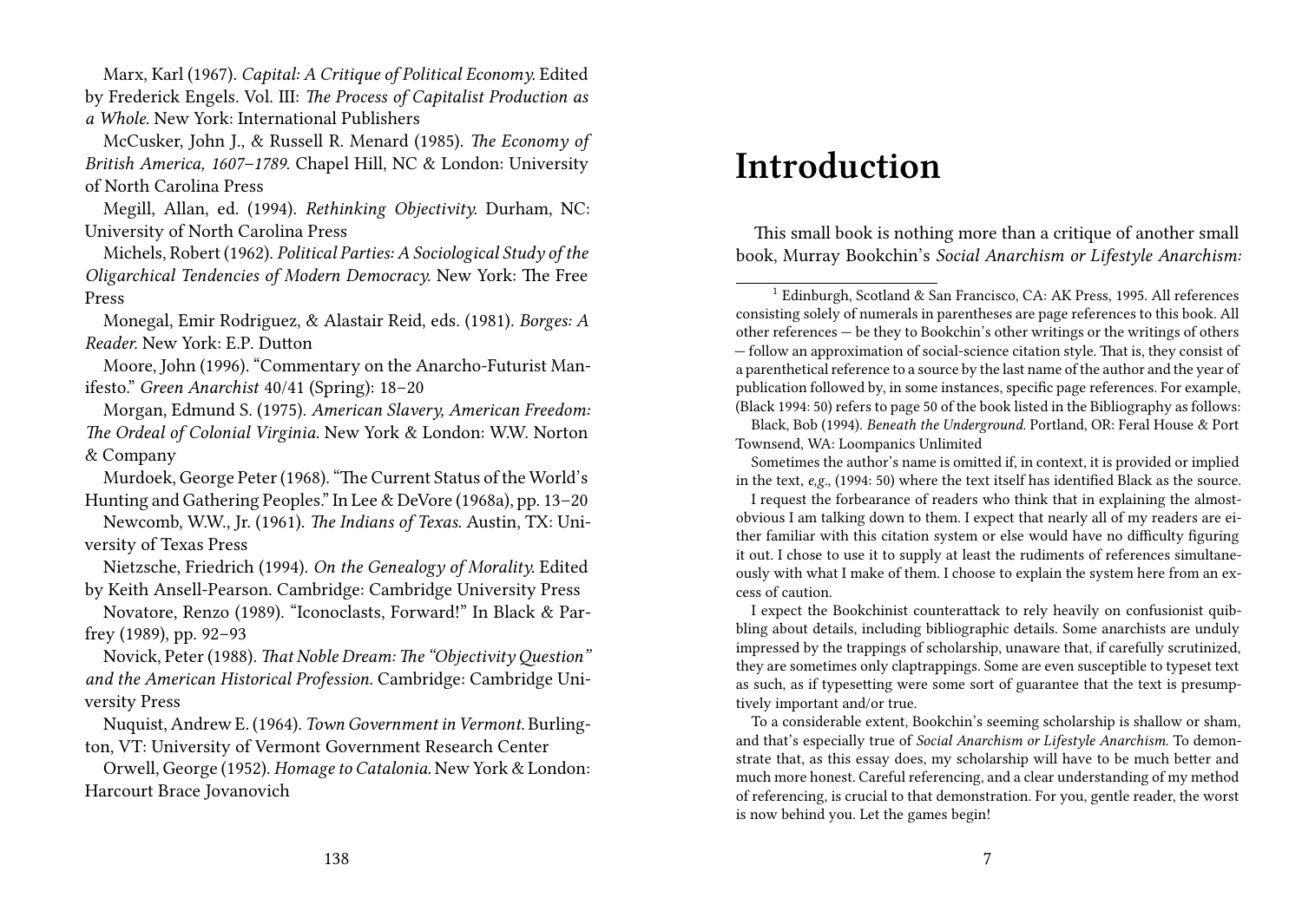*An Unbridgeable Chasm*. <sup>1</sup> His consists of the title essay plus "The Left That Was: A Personal Reflection." Published in 1995, it was an unexpected intervention in an intramural debate which had been going on for at least twenty years between traditionalistic anarchists — leftist, workerist, organizational, and moralist — and an ever more diverse (and an ever more numerous) contingent of anarchists who have in one way or another departed from orthodoxy, at least in Bookchin's eyes.

Bookchin caught a lot of us heterodox anarchists by surprise. Most of us have read some of Bookchin's books and many of us, myself included, have learned from them, especially the earlier books from the 1970s. Bookchin's subsequent and ever-intensifying preoccupation with municipal politics we were mostly inclined to ignore as an idiosyncrasy. He seemed to take no notice of what *we* were up to. He was absent from publications like the *Fifth Estate, Popular Reality, Front Line, The Match!,* and *Anarchy: A Journal of Desire Armed*. It was as if he took the anarchists for granted. They didn't know that Bookchin thought they were sinking swiftly into ideological and moral decay.

They do now. Bookchin views-with-alarm almost every new tendency in anarchism except his own specialty, ecology. What's more, the nefarious novelties exhibit malign thematic affinities. Not only are they pernicious, they are pernicious in essentially the same way. They represent a recrudescence of an old heresy, "individualism," decked out in trendy post-modernist fashions in a configuration Bookchin calls "lifestyle anarchism." Much worse than a fallingaway from some aspects of classical left-wing anarchism, lifestyle anarchism is (he insists) fundamentally opposed to the defining tenets of anarchism. (How this could have happened on *his* watch he does not explain.)

For Bookchin, then, lifestyle anarchists are not just errant comrades, they are traitors. As such they are even worse than avowed opponents of anarchism. He mistreats them accordingly. His jeremiad is downright nasty. There aren't many epithets he

— (1990). "Preface" to *How We Shall Bring About the Revolution: Syndicalism and the Cooperative Commonwealth,* by Emile Pataud and Emile Pouget. In Pataud & Pouget (1990), pp. xxxi-xxxvii

— (1995). *The Conquest of Bread and Other Writings.* Edited by Marshall S. Shatz. Cambridge: Cambridge University Press

Kuhn, Thomas S. (1970). *The Structure of Scientific Revolutions*. Second Edition, Enlarged. Chicago, IL: University of Chicago Press

Lasswell, Harold (1958). *Politics: Who Gets What, When, How.* With Postscript. New York: Meridian Books

Lee, Richard Borshay (1968). "What Hunters Do for a Living, or, How to Make Out on Scarce Resources." In Lee & Devore (1968), pp. 30–48

— (1969). "!Kung Bushmen Subsistence: An Input-Output Analysis." In Vayda (1969), pp. 47–79

— (1979). *The !Kung San: Men, Women and Work in a Foraging Society.* Cambridge: Cambridge University Press

— , & Irven DeVore, eds. (1968a). *Man the Hunter.* Chicago: Aldine Publishing Company

— & Irven DeVore (1968b). "Preface." in Lee & DeVore (1968a), pp. vii-ix

— , & Irven DeVore (1968c). "Problems in the Study of Hunters and Gatherers." In Lee & DeVore (1968a), pp. 3–12

Legge, Anthony J., & Peter A. Rowley-Conwy (1987). "Gazelle Killing in Stone Age Syria." *Scientific American* 257(2) (August): 88– 95

Lenin, V.I. (1940). "*Left-Wing" Communism, an Infantile Disorder: A Popular Essay in Marxian Strategy and Tactics.* (Little Lenin Library, Vol. 20.) N.Y.: International Publishers

— (1950). *Materialism and Empirio-Criticism: Critical Comments on a Reactionary Philosophy*. London: Lawrence and Wishart Ltd.

Lévi-Strauss, Claude (1962). *The Savage Mind*. Chicago, IL: University of Chicago Press & London: Weidenfeld and Nicholson

Lowie, Robert H. (1963). *Indians of the Plains*. Garden City, NY: The Natural History Press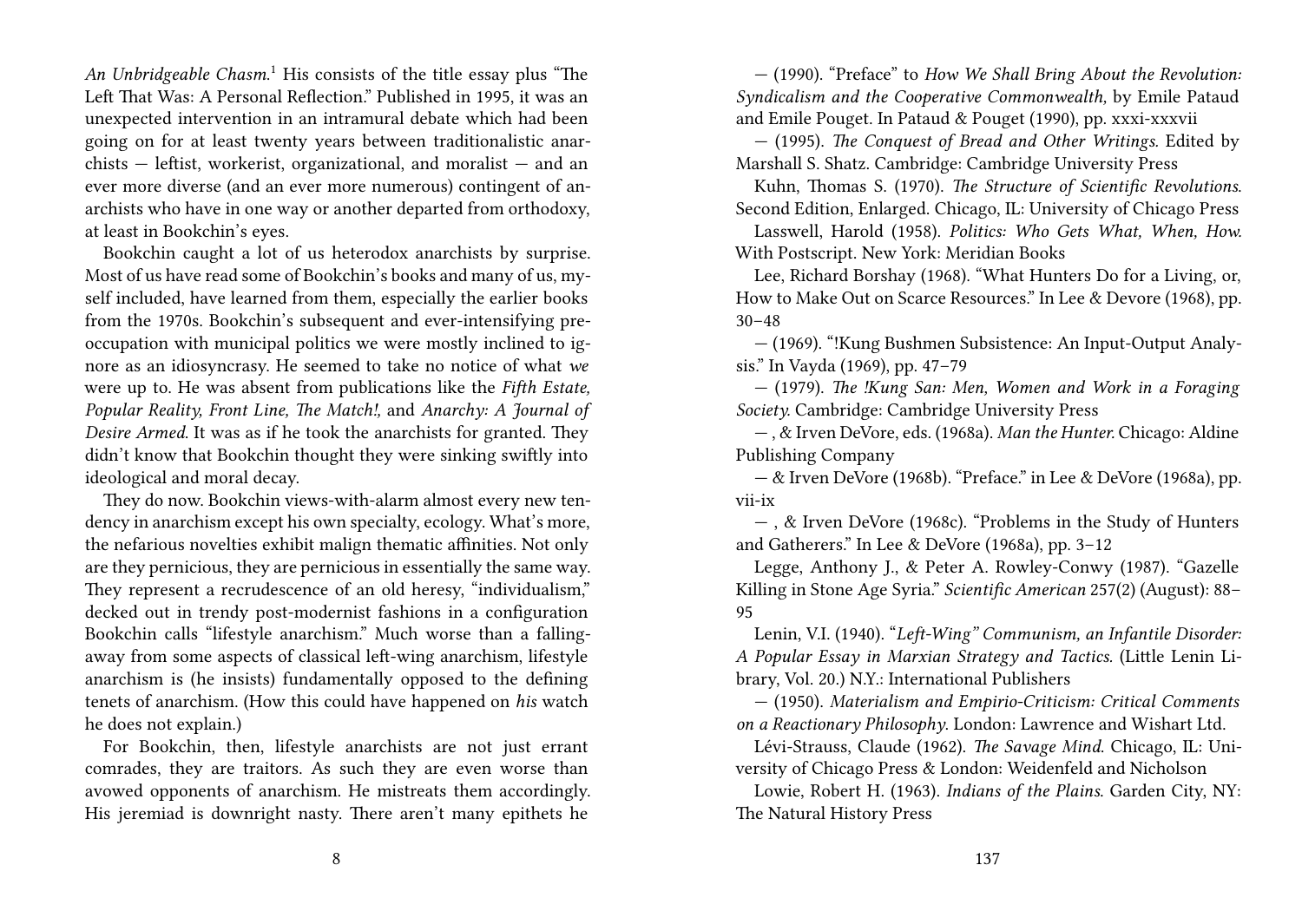Hawkes, Kristen (1987). "How Much Food Do Foragers Need?" In Harris & Ross (1987), pp. 341–355

Herber, Lewis [Murray Bookchin] (1963). *Our Synthetic Environment*

— [Murray Bookchin] (1965). *Crisis in Our Cities.* Englewood Cliffs, N.J.: Prentice-Hall

Holton, Gerald (1993). *Science and Anti-Science.* Cambridge: Harvard University Press

Hughes, H. Stuart (1961). *Consciousness and Society: The Reorientation of European Social Thought, 1890–1930.* New York: Alfred A. Knopf

Hunnicutt, Benjamin Kline (1988). *Work Without End: Abandoning Shorter Hours for the Right to Work.* Philadelphia, PA: Temple University Press

Illich, Ivan (1981). *Shadow Work.* Boston, MA: Marion Boyars

Institute for Social Ecology (1996). *1996 Catalog.* Plainfield, VT: Institute for Social Ecology

Jarach, Lawrence (1996). "Manichean Anarchism or Dishonest Anarchism; Judging a Bookchin by His Cover-Ups." Unpublished review of *Social Anarchism or Lifestyle Anarchism* forthcoming in *Anarchy: A Journal of Desire Aimed*

Kelly, Robert C. (1991). "Sedantism, Sociopolitical Inequality, and Resource Fluctuations." In Gregg (1991), pp. 135–158

Knauft, Bruce M. (1987). "Divergence Between Cultural Success and Reproductive Success in Preindustrial Cities." *Cultural Anthropology* 2(1) (Feb.): 94–114

Konner, Melvin, & Marjorie Shostak (1987). "Timing and Management of Birth Among the !Kung: Biocultural Interaction in Reproductive Adaptation." *Cultural Anthropology* 2(1) (Feb.): 11–28

Kropotkin, Pierre (1890). *The Place of Anarchism in Socialistic Evolution.* London: William Reeves

Kropotkin, Peter (1947). *Ethics: Origin and Development.* New York: The Dial Press

doesn't work in somewhere or another, and never mind if they sometimes contradict each other (for instance, "individualism" and "fascism" applied to the same people). They don't have to be true to be effective. Bookchin started out as a Stalinist, and it sure shows in the abusive style and unscrupulous content of his polemic. He wants no dialogue with his self-appointed enemies, only their irreparable discredit.

I get the distinct impression that Bookchin, an elderly man said to be in ill health, is cashing in his chips as a prominent anarchist theorist and staking all his influence and reputation on demolishing all possible alternatives to his own creed, what he calls "social anarchism." A parting shot.

He missed the target. He had to miss the target, since there is none. There's no such thing as "lifestyle anarchism." There are only a lot of anarchists exploring a lot of ideas  $-$  a lot of different ideas — that Bookchin disapproves of. It follows that *this* book is not a defense of "lifestyle anarchism." There's no such unicorn, so I couldn't defend it even if I wanted to. The very phrase is Bookchin's invention, much as Stalin invented a nonsense category, the "bloc of Rights and Trotskyists," to collect all his political enemies for their more convenient disposal. At the time, Bookchin believed this, and everything else, the Party told him to believe. He hasn't changed much; or, if he did, he's changed back.

If I were only taking Bookchin to task for his incivility, I'd be a hypocrite, for I've penned plenty of blunt critiques of various anarchists and anti-authoritarians. A Dutch anarchist, Siebe Thissen, has described me – not as a criticism – as the severest critic of contemporary anarchism (1996: 60). Maybe I am, although criticism of anarchists takes up only a fraction of the content of my previous three books. But I've often been tough on anarchists I considered authoritarian, dishonest or stupid.

Often harsh but, I like to think, rarely unfair. Some people, especially those I've criticized, mistake my being articulate for my being rude, or mistake my noticing them for being obsessed with them. Be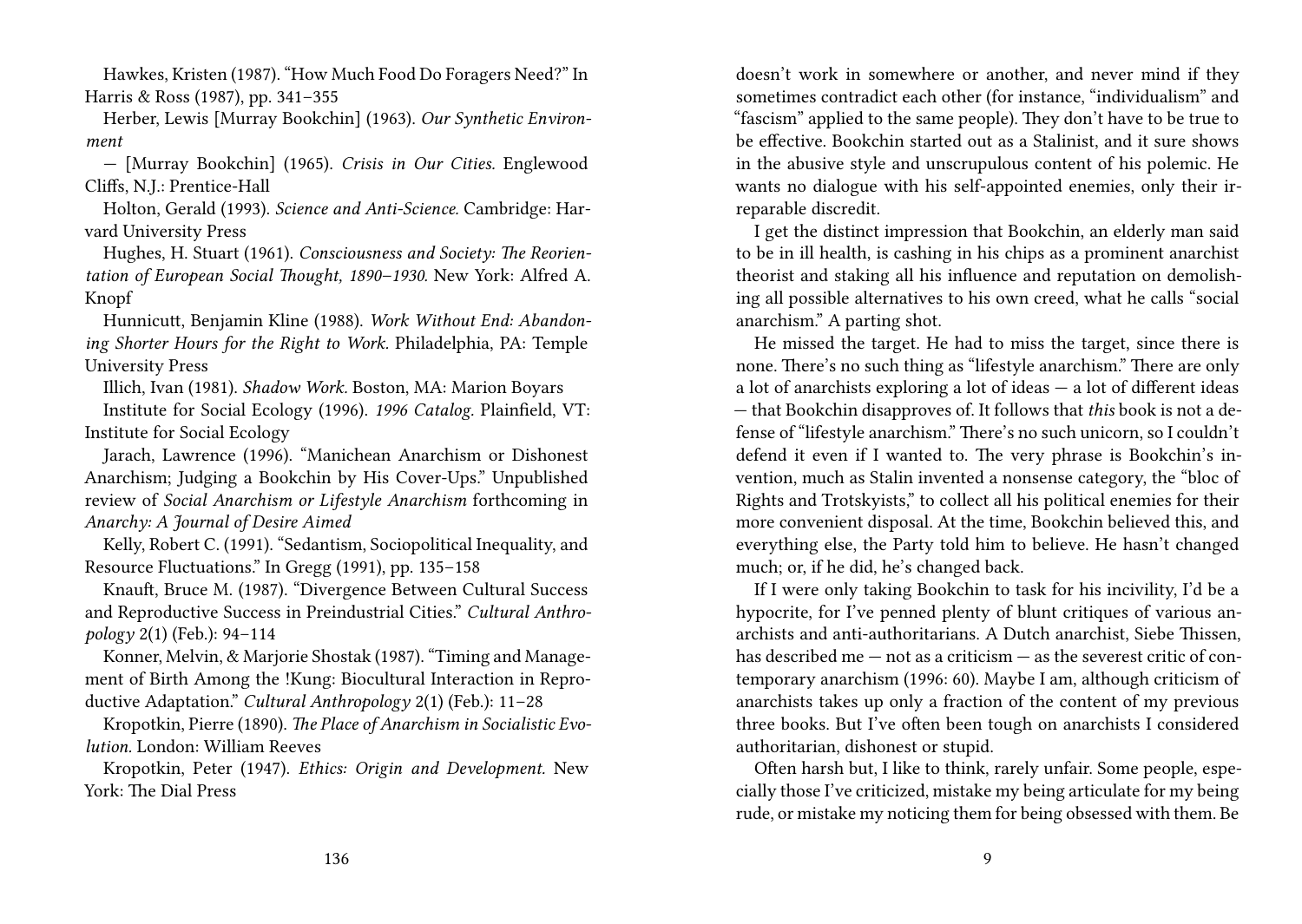that as it may, for me to set myself up as the Miss Manners of anarchism would not be appropriate. I do think Murray Bookchin needs a lesson in manners, and I'm going to give him one, but incivility is the least of what's wrong with his dyspeptic diatribe. It's what he says, far more than how he says it, that I mean to have done with.

I am not, except incidentally, defending those whom Bookchin targets as "lifestyle anarchists." (For the record, I'm not one of his identified targets.) I am debunking the very category of lifestyle anarchism as a construct as meaningless as it is malicious. And I am coming down with crushing force on "an ugly, stupid style and substance of doctrinal harangue" (Black 1992: 189), the worst survival of Bookchin's original Marxism. I've done it before and, frankly, I rather resent having to do it again. Bookchin has made the cardinal author's mistake of falling for his own jacket blurbs. Otherwise he could never write such a wretched screed and hope to get away with it. His previous contributions to anarchism, even if they were as epochal as he likes to think, are no excuse for this kind of guttergabble. His swan-song sounds nothing but sour notes. And sour grapes.

Which is why I think there's a place for *my* polemic. If even the great Bookchin can't get away with talking trash, maybe less eminent anarchists will be less tempted to talk trash. If even the quasi-academic Bookchin's quasi-scholarship doesn't hold up under even modest scrutiny, maybe some unduly impressionable anarchists will learn to question the authority of footnotes and jacket blurbs. Better scholars than Bookchin live in dread of somebody someday looking up their footnotes. I'll be getting around to several of *them,* too. But, worst things first.

Most people will take no interest in what Bookchin and I have to say about anarchism. These books aren't destined for the best-seller lists. Even some feel-good anarchists will dismiss the ruckus as "infighting." But on one point at least I think Bookchin would agree with me: in-fighting can be as important as out-fighting. Indeed it's impossible to tell them apart. The fighting has a lot to do with de-

— (1985). *Democracy Ancient and Modern.* Second Edition. London: The Hogarth Press

Flint, R.W., ed. (1972). *Marinetti: Selected Writings.* New York: Farrer, Straus & Giroux

For Ourselves (1983). *The Right to Be Greedy: Theses on the Practical Necessity of Demanding Everything.* Port Townsend, WA: Loompanics Unlimited

Fraser, Ronald (1979). *Blood of Spain: An Oral History of the Spanish Civil War.* New York: Pantheon

Gilman, Richard (1975). *Decadence.* New York: Farrer, Straus & Giroux

Goddard College (1995). *1995 Off-Campus Catalog.* Plainfield, VT: Goddard College

— (1996). *Addendum to Off Campus Catalog.* Plainfield, VT: Goddard College

Goodman, Paul (1994). *Crazy Hope and Finite Experience: Final Essays of Paul Goodman.* Edited by Taylor Stoehr. San Francisco, CA: Jossey-Bass, Inc.

— , & Percival Goodman (1960). *Communitas: Means of Livelihood and Ways of Life.* Second Edition, Revised. New York: Vintage Books

Gordon, Robert J. (1984). "The !Kung in the Kalahari Exchange: An Ethnohistorical Perspective." In Schrire (1984), pp. 195–224

Gregg, Susan, ed. (1991). *Between Bands and States.* Carbondale, IL: Southern University of Illinois at Carbondale

Harris, Marvin, & Eric B. Ross, eds. (1987). *Food and Evolution: Toward a Theory of Human Food Habits.* Philadelphia, PA: Temple University Press

Hart, John M. (1978). *Anarchism and the Mexican Working Class, 1860–1931.* Austin, TX & London: U. of Texas Press

Hartman, Mary S., & Lois Banner, eds. (1974). *Clio's Consciousness Raised: New Perspectives on the History of Women.* New York: Harper & Row

Hastrup, Kirsten, & Peter Hervik, eds. (1994). *Social Experience and Anthropological Knowledge.* New York: Routledge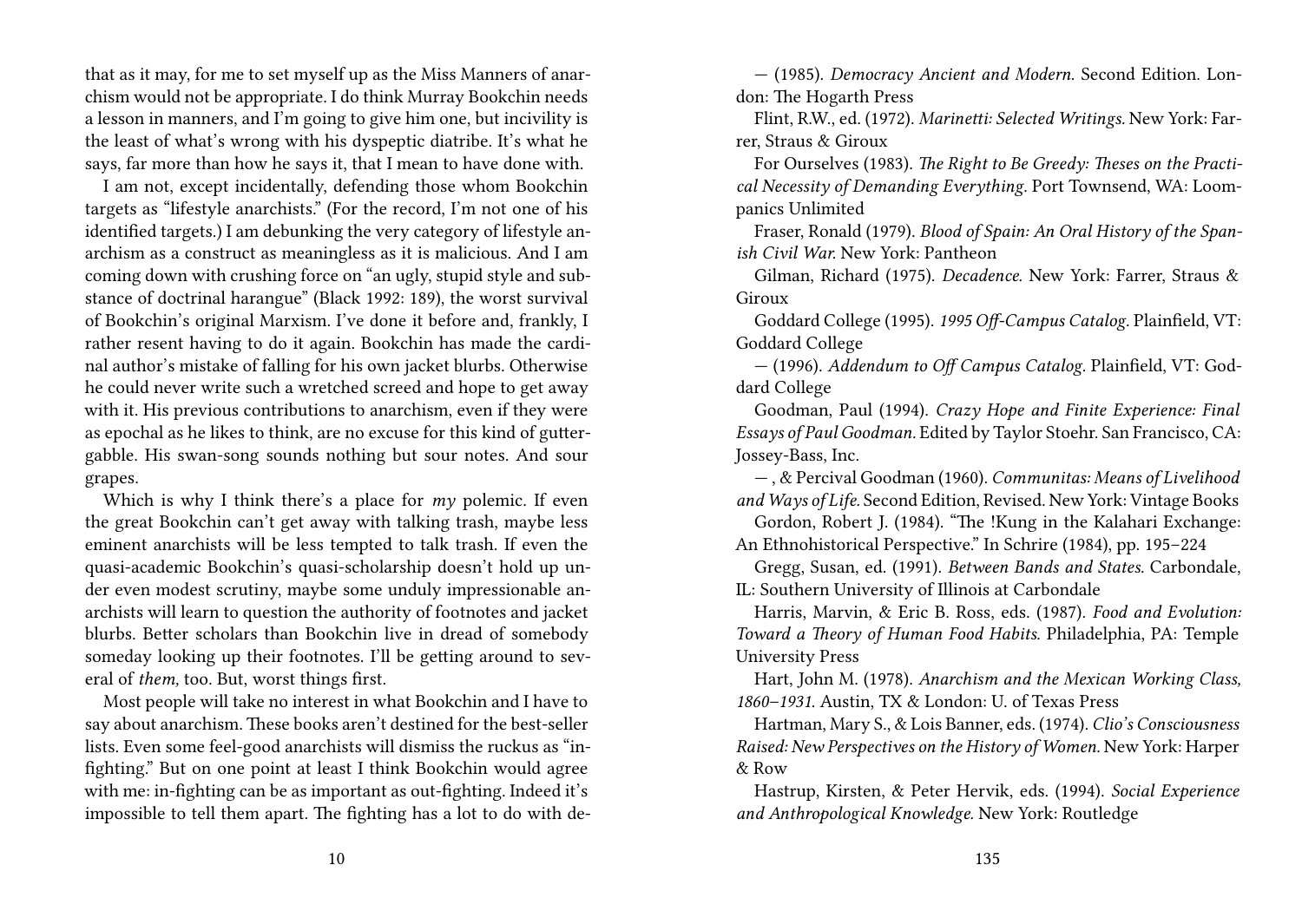Cowan, Ruth Schwartz (1974). "A Case Study of Technological Change: The Washing Machine and the Working Wife." In Hartman & Banner (1974), pp. 245–253

— (1983). *More Work for Mother: The Irony of Household Technology from the Open Hearth to the Microwave*. New York: Basic Books

Dahl, Robert A. (1990). *After the Revolution: Authority in a Good Society.* Revised Edition. New Haven, CT & London: Yale University Press

Damas, David, ed. (1969). *Contributions to Anthropology: Band Societies.* Ottawa, Canada: National Museum of Canada

De Leon, David (1978). *The American as Anarchist: Reflections on Indigenous Radicalism.* Baltimore, MD & London: The Johns Hopkins University Press

— (1996). "For Democracy Where We Work: A Rationale for Self-Management" In Ehrlich (1996), pp. 192–210

Denbow, James R. (1984). "Prehistoric Herders and Foragers of the Kalahari: The Evidence for 1500 Years of Interaction." In Schrire (1984), pp. 175–193

Denevan, William (1992). "The Pristine Myth: The Landscape of the Americas in *1492" Annals of the Association of American Geographers* 82: 369–385

Dunn, Frederick L. (1968). "Epidemological Factors: Health and Disease in Hunter-Gatherers." In Lee & DeVore (1968a), pp. 221–228

Eckersley, Robyn (1989). "Divining Evolution: The Ecological Ethics of Murray Bookchin." *Environmental Ethics* 11(2) (Summer): 99–116

Ehrlich, Howard J., ed. (1996). *Reinventing Anarchy, Again.* Edinburgh, Scotland & San Francisco, CA: AK Press

Feyerabend, Paul (1975). *Against Method: Outline of an Anarchistic Theory of Knowledge*. London: NLB & Atlantic Highlands, NJ: Humanities Press

— (1987). *Farewell to Reason.* London & New York: Verso

Finlay, M.I. (1959). "Was Greek Civilisation Based on Slave Labour?" *Historia* 8: 145–164

termining who is in and who is out. But anybody who thinks that anarchism is, or might be, important should consider this controversy important. I admit I'm almost as vain as Bookchin, but maybe I *am* the "lifestyle anarchist" to call him out for a showdown at high noon out at the Circle-A Ranch.

A throwback to *vulgar* Marxism in more than one sense, *Social Anarchism or Lifestyle Anarchism* may turn out to be the last tract of its kind, at least the last one with anarchist pretensions. Soon there will be nobody left in North America with the requisite Leninist background to practice this highly stylized genre of defamation. Debunking it may assist anarchists in letting go of the leftism they have outgrown, some of them without realizing it. Cleansed of its leftist residues, anarchy — anarchism minus Marxism — will be free to get better at being what it is.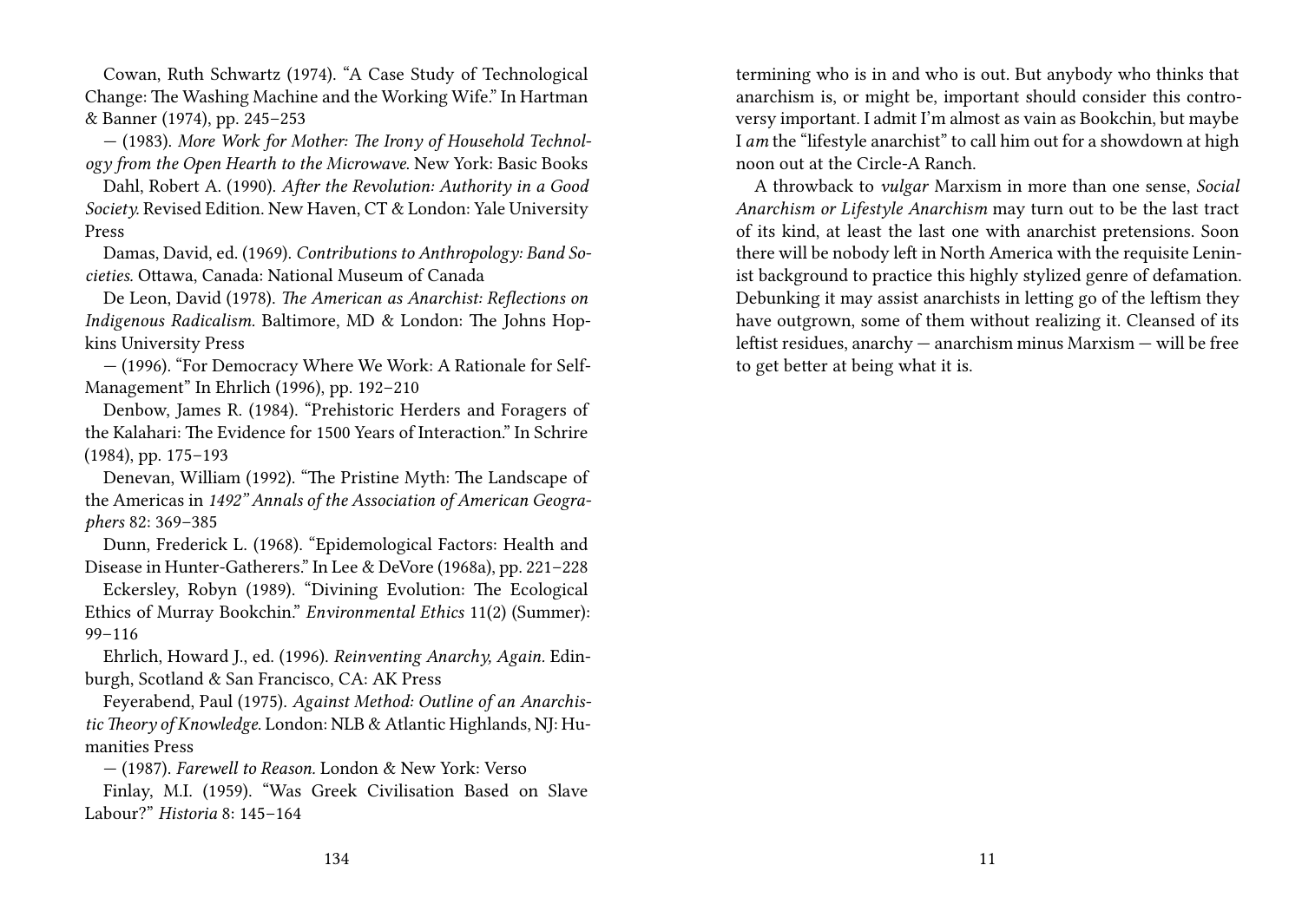## **Chapter 1: Murray Bookchin, Grumpy Old Man**

*Social Anarchism or Lifestyle Anarchism* may well be the worst book about anarchists that any of them has ever written.

According to the cover blurb, Murray Bookchin, born in 1921, has been "a lifelong radical since the early 1930s." "Radical" is here a euphemism for "Stalinist"; Bookchin was originally "a militant in the Young Pioneers and the Young Communist League" (Clark 1990:102; cf. Bookchin 1977:3). Later he became a Trotskyist. At one time Bookchin himself, "as one who participated actively in the 'radical' movements of the thirties" (1970: 56), put the word "radical," considering the context, in quotation marks, but now he is nostalgic about that milieu, what he calls the Left That Was (66–86).

About 25 years ago, Murray Bookchin peered into the mirror and mistook it for a window of opportunity. In 1963 he wrote, under a pseudonym, *Our Synthetic Society* (Herber 1963), which anticipated (although it seems not to have influenced) the environmentalist movement. In 1970, by which time he was pushing 50 and calling himself an anarchist, Bookchin wrote "Listen, Marxist!" — a moderately effective anti-authoritarian polemic against such Marxist myths as the revolutionary vanguard organization and the proletariat as revolutionary subject (Bookchin 1971:171– 222). In this and in other essays collected in *Post-Scarcity Anarchism* (1971), Bookchin disdained to conceal his delight with the disarray of his Marxist comrades-turned-competitors. He thought he saw his chance. Under his tutelage, anarchism would finally displace Marxism, and Bookchin would place the stamp of his specialty, "social

Brademas, Stephen John (1953). "Revolution and Social Revolution: A Contribution to the History of the Anarcho-Syndicalist Movement in Spain: 1930–1937." Ph.D dissertation, University of Oxford

Bradford, George (1996). "Media: Capital's Global Village." In Ehrlich (1996), pp. 258–271

Broué, Pierre, & Émile Témime (1972). *The Revolution and the Civil War in Spain.* Cambridge: MIT Press

Brown, L. Susan (1993). *The Politics of Individualism: Liberalism, Liberal Feminism and Anarchism*. Montreal, Canada: Black Rose Books

— (1995). "Does Work Really Work?" *Kick It Over* 35: 14- 17

Camatte, Jacques (1995). *This World We Must Leave and Other Essays* . Edited by Alex Trotter. Brooklyn, NY: Autonomedia

Clark, John (1982). Review of *Toward an Ecological Society,* by Murray Bookchin. *Our Generation* 18(2) (Summer): 52–59

— (1984). *The Anarchist Moment: Reflections on Culture, Nature and Power*. Montreal, Canada: Black Rose Books

— (1990). "Bookchin, Murray (b. 1921)." *Encyclopedia of the American Left,* ed. Mari Jo Buhle, Paul Buhle & Dan Georgakas. New York & London: Garland Publications

Cohen, Mark N. (1987). "The Significance of Long-Term Changes in Human Diet and Food Economy." In Harris & Ross (1987), pp. 261–283

Cohen, M.N., & G.S. Armelagos, eds. (1984). *Paleopathology at the Dawn of Agriculture*. New York: Academic Press

Colbourn, H. Trevor (1965). *The Lamp of Experience: Whig History and the Intellectual Origins of the American Revolution.* Chapel Hill, NC: University of North Carolina Press

Conkey, Margaret W. (1984). "To Find Ourselves: Art and Social Geography of Prehistoric Hunter Gatherers." In Schrere (1984), pp. 253–276

Cooke, Jacob E., ed. (1961). *The Federalist.* Middletown, CT: Wesleyan University Press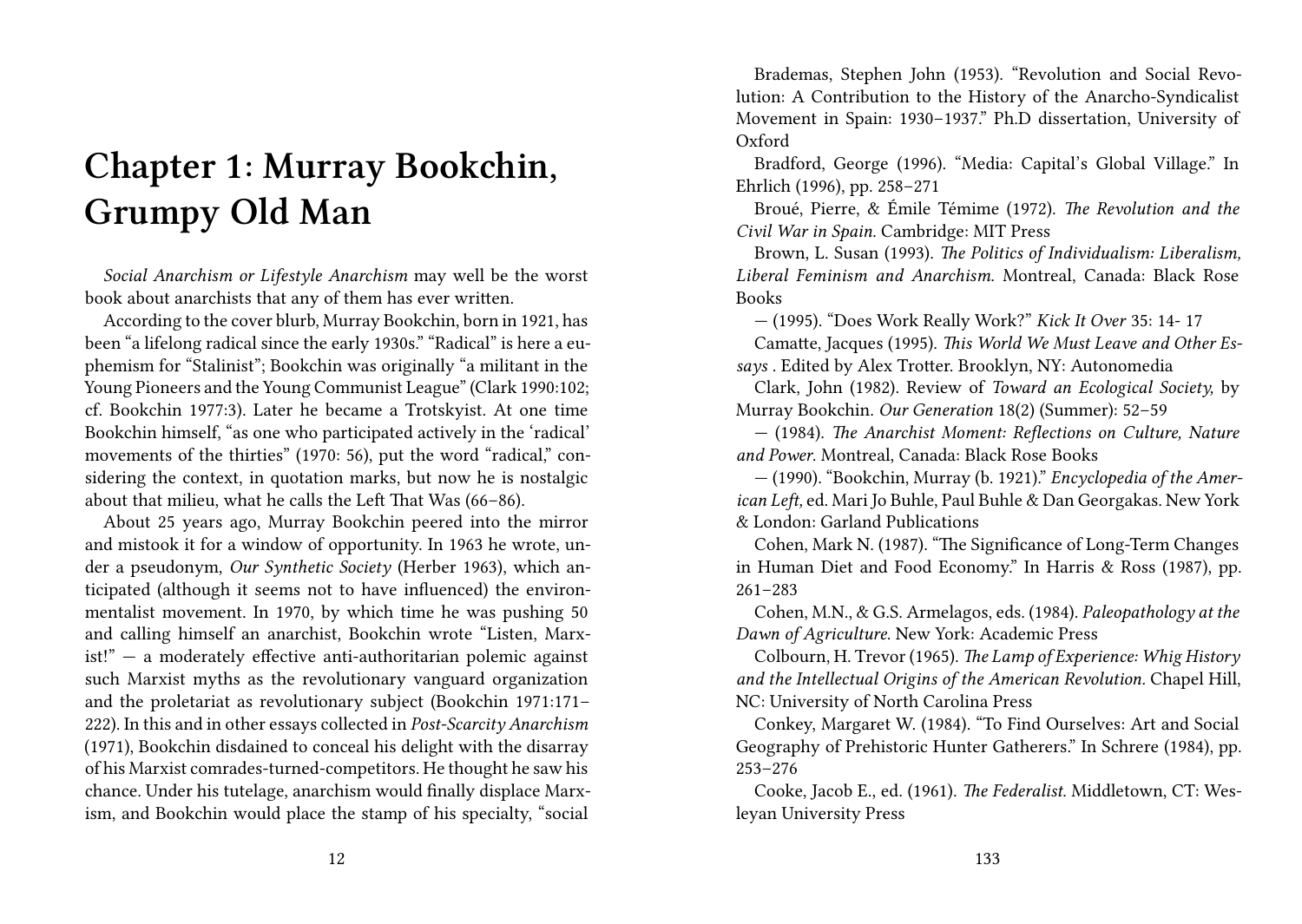Bolloten, Burnett (1991). *The Spanish Civil War*. Chapel Hill, NC: University of North Carolina Press

Bookchin, Murray (1970). "The Youth Culture: An Anarcho- Communist View." In *Hip Culture: Six Essays on Its Revolutionary Potential* (New York: Times Change Press), pp. 51–63

— (1971). *Post-Scarcity Anarchism.* Berkeley, CA: The Ramparts Press

— (1974). *The Limits of the City*. New York: Harper & Row Colophon Books

— (1977). *The Spanish Anarchists: The Heroic Years, 1868–1936*. New York: Free Life Editions, 1977

— (1979). "Marxism as Bourgeois Sociology." *Our Generation* 13(3) (Summer): 21–28

— (1982). *The Ecology of Freedom: The Emergence and Dissolution of Hierarchy.* Palo Alto, CA: Cheshire Books

— (1987a). *The Rise of Urbanization and the Decline of Citizenship.* San Francisco, CA: Sierra Club Books

— (1987b). "Thinking Ecologically: A Dialectical Approach." 18(2) *Our Generation* (March): 3–40

— (1989). *Remaking Society.* Montreal, Canada & New York: Black Rose Books

— (1990). "Radical Politics in an Era of Advanced Capitalism." *Our Generation* 21(2) (June): 1–12

— (1991). *Ecology of Freedom: The Emergence and Dissolution of Hierarchy.* Revised Edition. Montreal, Canada: Black Rose Books

— (1994). *To Remember Spain: The Anarchist and Syndicalist Revolution of 1936.* Edinburgh, Scotland & San Francisco, CA: AK Press

— (1996). "Anarchism: Past and Present." In Ehrlich (1996), pp. 19–30

Boyd, Robert, & Peter J. Richerson (1993). "Culture and Human Evolution." In Rasmussen (1993), pp. 119–134

Borkenau, Franz (1963). *The Spanish Cockpit.* Ann Arbor, MI: University of Michigan Press, Ann Arbor Paperbacks

ecology," on anarchism. Not only would he be betting on the winning horse, he would be the jockey. As one of his followers has written, "if your efforts at creating your own mass movement have been pathetic failures, find someone else's movement and try to lead *it*" (Clark 1984: 108).

Bookchin thereupon set out to conquer the anarchists for the ecoradicals (the Greens), the Greens for the anarchists, and all for one — the great one — Murray Bookchin himself. He would supply the "muscularity of thought" (Bookchin 1987b: 3) that they lacked. By now he's been "a prophetic voice in the ecology movement for more than thirty years," if he does say so himself (Institute for Social Ecology 1996: 13) (Bookchin co-founded the ISE). He cranked out several well-padded, largely repetitious books. *The Ecology of Freedom* (1982; rev. ed. 1991) is the one he apparently regards as his magnum opus. At any rate, one of his jacket blurbs (Bookchin 1987a) quotes a revolutionary anarchist weekly, the *Village Voice,* to that effect (cf. Clark [1984]: 215).

The material base for these superstructural effusions was Bookchin's providential appointment as a Dean at Goddard College near Burlington, Vermont, a cuddle-college for hippies and, more recently, punks, with wealthy parents (cf. Goddard College 1995). He also held an appointment at Ramapo College. Bookchin, who sneers at leftists who have embarked upon "alluring university careers" (67), is one of them.

Something went awry. Although Dean Bookchin was indeed widely read by North American anarchists — one of his acknowledged sycophants (Clark 1984: 11) calls him "the foremost contemporary anarchist theorist" (Clark 1990: 102; cf. Clark 1982: 59) — in fact, not many anarchists acknowledged him as *their* dean. They appreciated his ecological orientation, to be sure, but some drew their own, more far-reaching conclusions from it. The Dean came up against an unexpected obstacle. The master-plan called for anarchists to increase in numbers and to read his books, and those parts came off tolerably well. It was okay if they also read a few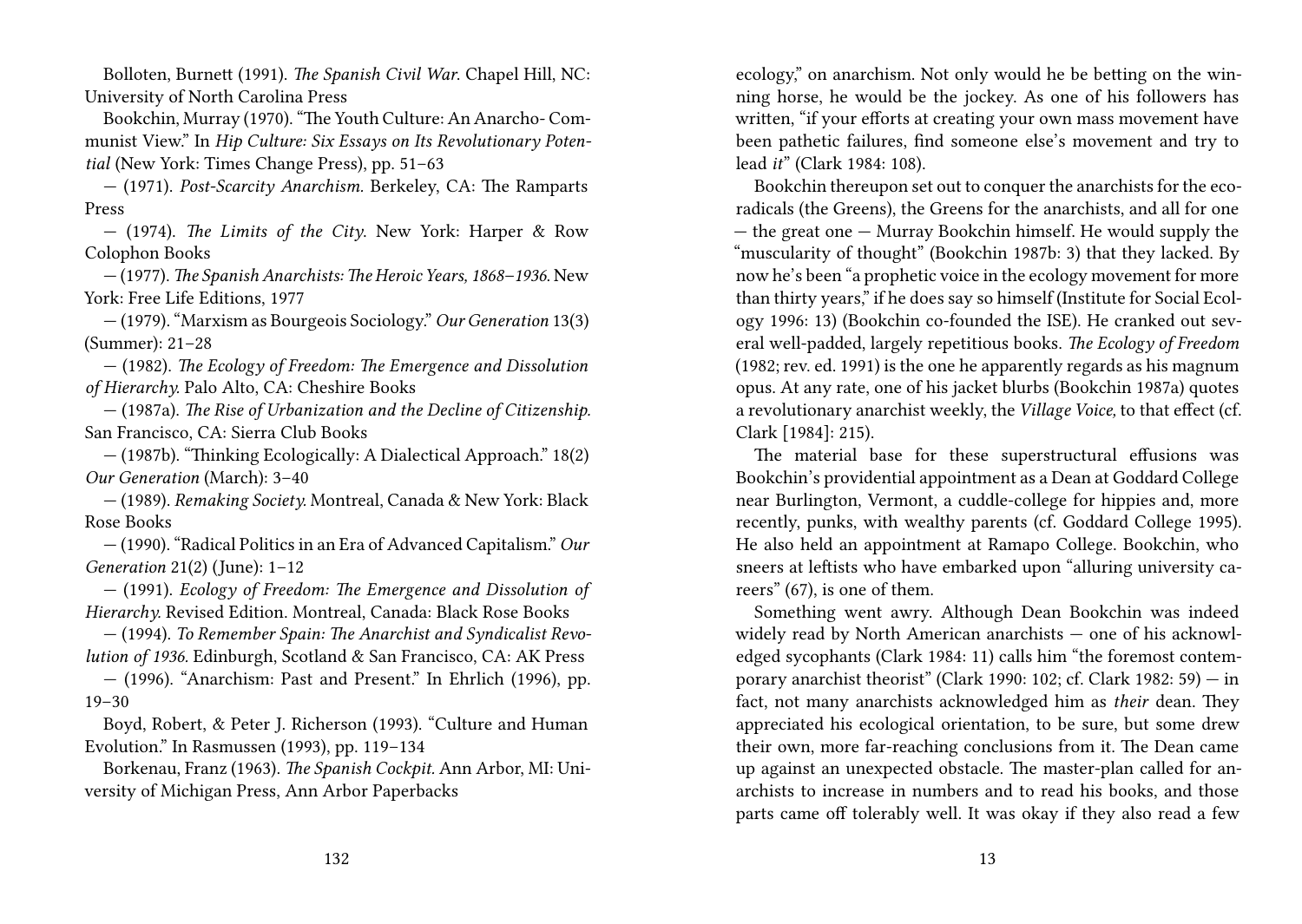anarchist classics, Bakunin and Kropotkin for instance (8), vetted by the Dean, with the understanding that even the best of them afford "mere glimpses" of the forms of a free society (Bookchin 1971: 79) subsequently built upon, but transcended by, the Dean's own epochal discovery, social ecology/social anarchism. Bookchin does not mind standing on the shoulders of giants — he rather enjoys the feel of them under his heel — so long as he stands tallest of all.

He must have had no doubt that he would. He seemed to have no competition intramurally. Paul Goodman, "the most widely known anarchist" (De Leon 1978:132), untimely died. Tweedy British and Canadian anarchist intellectuals like Herbert Read, Alex Comfort and George Woodcock shuffled off into the literary world. Aging class-struggle fundamentalists like Sam Dolgoff and Albert Meltzer could be counted on to just keep doing what they were doing, whatever that was, and with their usual success. "We all stand on the shoulders of others," as the Dean generously allows (1982: Acknowledgements). Dean Bookchin could stand on the shoulders of midgets too. The footing was even surer there.

What the Dean did not expect was that anarchists would start reading outside his curriculum and, worse yet, occasionally *think for themselves*, something that — in all fairness — nobody could have anticipated. They read, for instance, about the ethnography of the only societies — certain of the so-called primitive societies which have actually been operative anarchist societies on a longterm basis. They also read about plebeian movements, communities, and insurrections — Adamites, Ranters, Diggers, Luddites, Shaysites, Enrages, Carbonari, even pirates (to mention, to be brief, only Euro-American, and only a few Euro-American examples) seemingly outside of the Marxist-Bookchinist progressive schema. They scoped out Dada and Surrealism. They read the Situationists and the pro-situs. And, yes, like earlier generations of anarchists, they were receptive to currents of cultural radicalism. Indeed, instead of listening to "decent music" (64 n. 37), they often preferred punk rock to Pete Seeger and Utah Philips ("the folk song," he has ex-

Beals, Ralph L. (1969). *Politics of Social Research: An Inquiry into the Ethics and Responsibilities of Social Scientists.* Chicago, IL: Aldine Publishing Company

Benbow, William (n.d.). *Grand National Holiday and Congress of the Productive Classes.* Edited by SA. Bushell. London: Pelagian Press

Bey, Hakim (1991). *T.A.Z.: The Temporary Autonomous Zone, Ontological Anarchism, Poetic Terrorism.* Brooklyn, NY: Autonomedia

Binford, Lewis R., & W.J. Chasto, Jr. (1976). "Nunamiut Demographic History: A Provocative Case." In Zubrow (1976), pp. 63–143

Binford, Sally R. (1968). "Ethnographic Data and Understanding the Pleistocene." In Lee & DeVore (1968a), pp. 274–275

Black, Bob (1986). *The Abolition of Work and Other Essays.* Port Townsend, WA: Loompanics Unlimited

— (1992). *Friendly Fire.* Brooklyn, NY: Autonomedia

— (1994). *Beneath the Underground.* Portland, OR: Feral House

— (1996a). "Technophilia, An Infantile Disorder." *Green Anarchist* 42 (Summer): 13–15

— (1996b). "What's Wrong With This Picture?" *Exquisite Corpse* 57: 43–45

— (1996c). Unpublished review of *Grand National Holiday and Congress of the Productive Classes*, by William Benbow

— (1996d). "Zero Work." *Small Magazine Review* 28(6) (June): 22

— , & Mike Gunderloy (1992). "Neo-Individualism Reconsidered." In Black (1992), pp. 199–201

— , & Adam Parfrey, eds. (1989). *Rants and Incendiary Tracts: Voices of Desperate Illumination, 1558 to Present.* New York: Amok Press & Port Townsend, WA: Loompanics Unlimited

Black, Robert C. [Bob Black] (1985). "The Heavenly City of the 20th-Century Political Philosopher: Walzer on Judging." *Legal Studies Forum* 9(3): 259–279

Blainey, Geoffrey (1976). *Triumph of the Nomads: A History of Aboriginal Australia*. Woodstock, NY: Overlook Press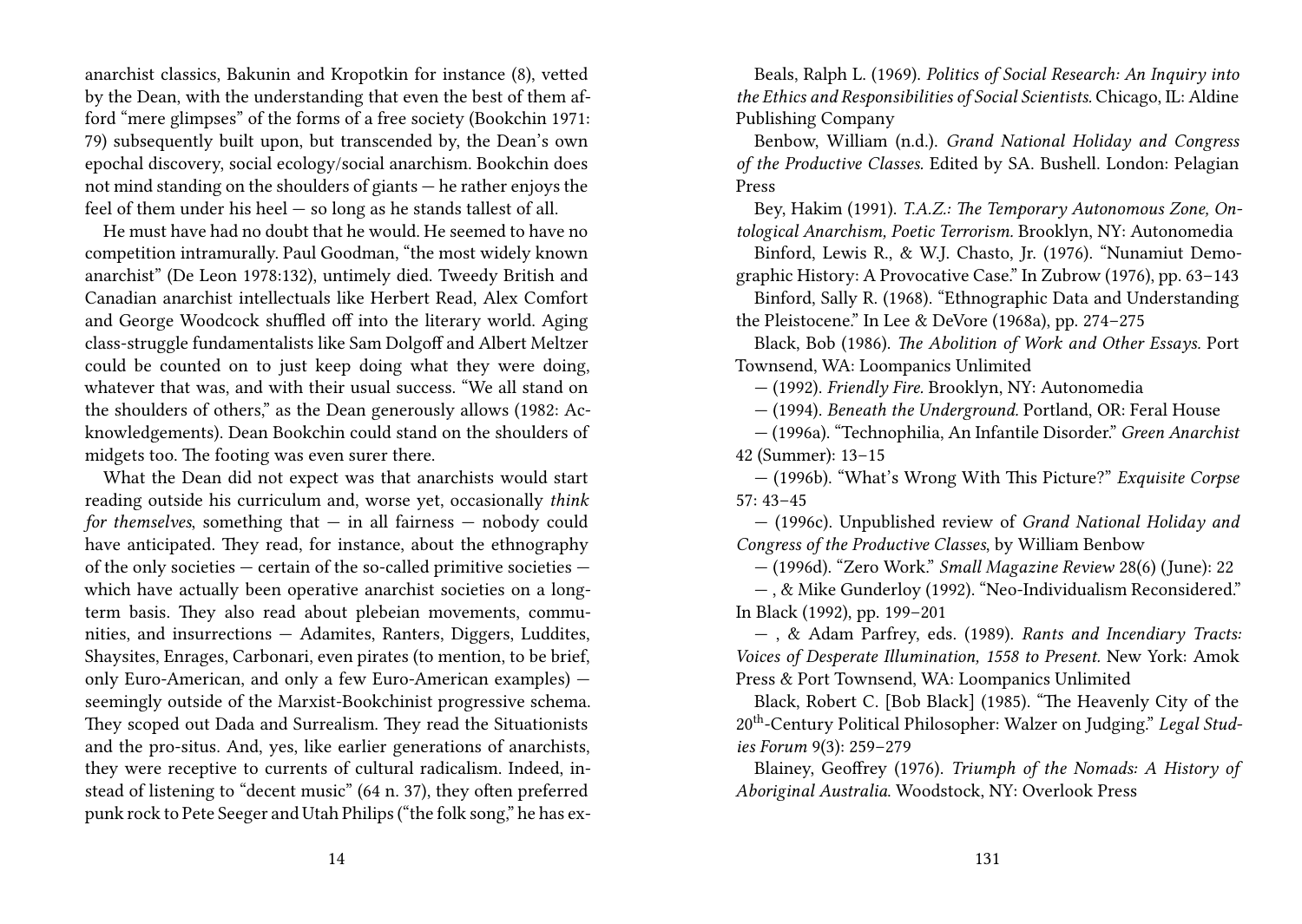### **References**

Adams, Robert M. (1983). *Decadent Societies.* San Francisco, CA: North Point Press

Adorno, Theodor W. (1990). "Punctuation Marks." *The Antioch Review* (Summer): 300–305

Andrieux, Maurice (1972). *Daily Life in Venice in the Time of Casanova.* New York & Washington, DC: Praeger Publisher

[Anonymous] (1988). Review of *The Rise of Urbanization and the Decline of Citizenship,* by Murray Bookchin. *Orbis: A Journal of World Affairs* 32 (Fall): 628

[Anonymous] (1996). Review of *Social Anarchism or Lifestyle Anarchism: An Unbridgeable Chasm,* by Murray Bookchin. *Green Anarchist* 42 (Summer): 22–23

Ansell-Pearson, Keith (1994).*An Introduction to Nietzsche as Political Thinker: The Perfect Nihilist.* Cambridge: Cambridge University Press

Apter, David E., & James Joll, eds. (1972). *Anarchism Today.* Garden City, NY: Anchor Books

Arendt, Hannah (1958). *The Human Condition.* Chicago, IL & London: University of Chicago Press

Avrich, Paul (1984). *The Haymarket Tragedy*. Princeton, NJ: Princeton University Press

Babbie, Earl (1992). *The Practice of Social Research*. Sixth Edition. Belmont, CA: Wadsworth Publishing Company

Bailyn, Bernard (1992). *The Ideological Origins of the American Revolution.* Enlarged Edition. Cambridge: Harvard University Press

Bakunin, Michael (1990). *Statism and Anarchy.* Edited by Marshall Shatz. Cambridge: Cambridge University Press

plained, "constitutes the emotional, aesthetic, and spiritual expression of a people" [Bookchin 1996: 19]). And usually their hair was either too long or too short. Who sent them down this twisted path?

In some cases it was the "self-styled anarchist"  $(1, 2, 9)$  - this is a favorite Bookchin slur — who wrote:

The graffiti on the walls of Paris — "Power to the Imagination," "It is forbidden to forbid," "Life without dead times" [sic], "Never work" — represent a more probing analysis of these sources [of revolutionary unrest in modern society] than all the theoretical tomes inherited from the past. The uprising revealed that we are at the end of an old era and well into the beginning of a new one. The motive forces of revolution today, at least in the industrialized world, are not simply scarcity and material need, but also *the quality of everyday life,* the demand for the liberation of experience, the attempt to gain control over one's destiny [emphasis in the original].

This was not a solemn revolt, a *coup d'etat* bureaucratically plotted and manipulated by a "vanguard" party; it was witty, satirical, inventive and creative — and therein lay its strength, its capacity for immense selfmobilization, its infectiousness.

The lumpen-bohemian crazy who penned this paean to "neo-Situationist 'ecstasy'" (26) is the prelapsarian Murray Bookchin (1971: 249–250, 251), These are all, in fact, situationist slogans. Some of us believed him then. Now he tells us we were wrong, although he never tells us *he* ever was. Why should we believe him now?

The Hard Right Republicans like Newt Gingrich along with the Neo-Conservative intellectuals (most of the latter, like the Dean, being high-income, elderly Jewish ex-Marxists from New York City who ended up as journalists and/or academics) blame the decline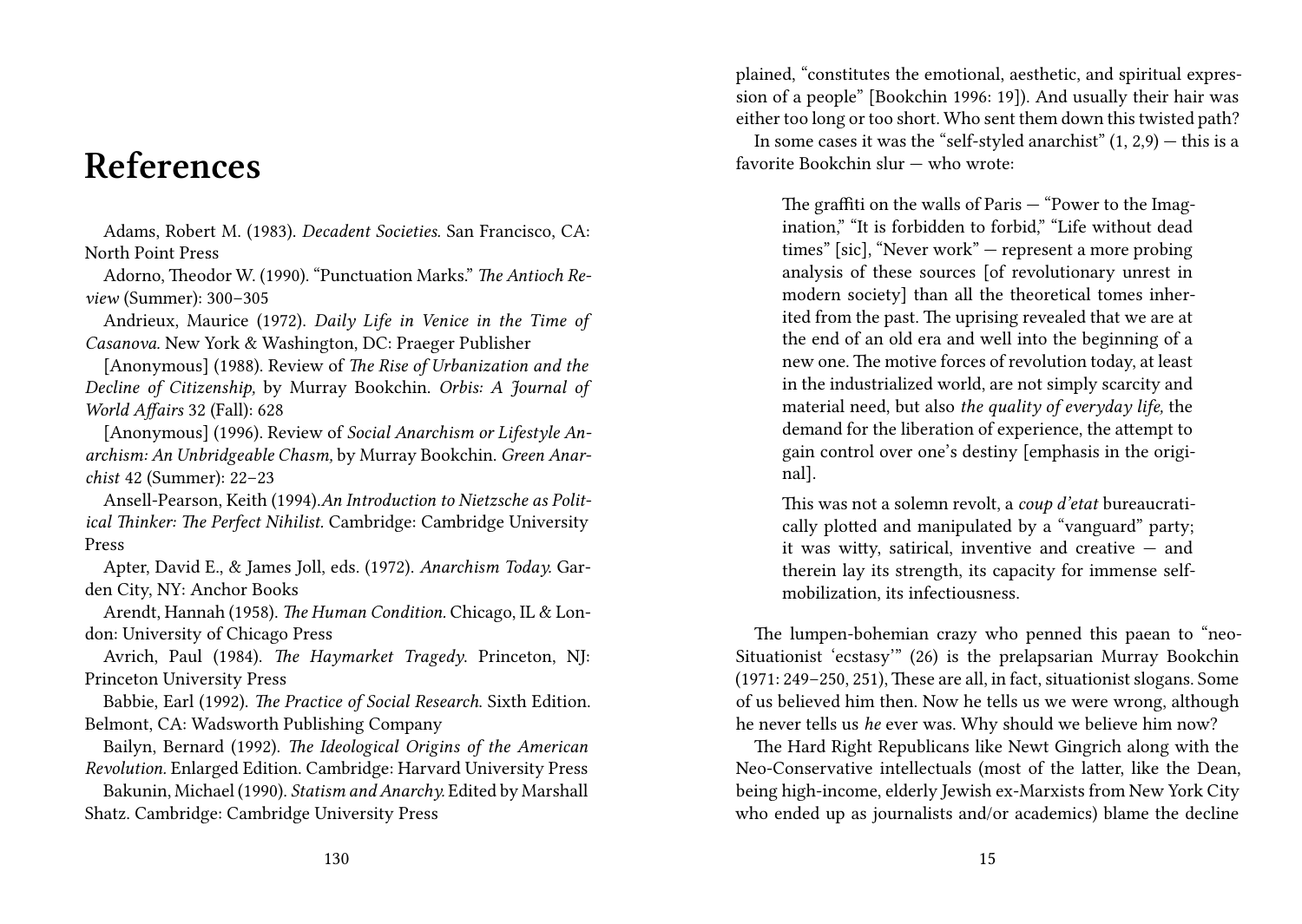of Western civilization on the '60s. Bookchin can't credibly do that, since it was in the '60s that he came out as an anarchist, and built up the beginnings of his reputation as a theorist. In his golden years, he has to tread very carefully on this dark and bloody ground:

For all its shortcomings, the anarchic counterculture during the early part of the hectic 1960s was often intensely political and cast expressions like desire and ecstasy in eminently social terms, often deriding the personalistic tendencies of the later Woodstock generation (9).

By definition "the early part of the hectic 1960s" is presumably the years 1960–1964. This is the first time I've heard tell of an "anarchic counterculture" during the Kennedy Administration. As manifested in — what? the Peace Corps? the Green Berets? And while there were personalistic tendencies in the early 1960s, no one then anticipated, and so no one derided, the specific "personalistic tendencies of the later Woodstock generation." Not Bookchin, certainly, who concluded prematurely that "Marxian predictions that Youth Culture would fade into a comfortable accommodation with the system have proven to be false" (1970: 60).

What did the all-seeing Dean do to combat these nefarious trends in the 20-odd years they have been infecting anarchism? Nothing. He had better things to do than come to the rescue of the anarchist ideology he considers the last best hope of humankind. On the one hand, he was consolidating his alluring academic career; on the other, he was making a play for ideological hegemony over the Green movement. Were we all supposed to wait up for him?

There were those who actually tried to implement the Dean's directive to formulate "a coherent program" and "a revolutionary organization to provide a direction for the mass discontent that contemporary society is creating" (1). Note that Bookchin demands *one* organization, although he does not say if he wants an American CNT, an American FAI, or an American symbiote of both such

anarchism is more apparent than real. Many anarchist women call themselves feminists from force of habit or because they think that by not so identifying themselves they somehow undermine those women who do. But there is little if anything distinctively feminist, fortunately, in the anarchism of most nominal anarcho-feminists. Feminism is so obviously an Establishment ideology and so remote from its (largely mythical) radical roots that its affirmation by anarchists will become ever more perfunctory. Like leftism, feminism is a needless liability for anarchists.

There is life after the left. And there is anarchy after anarchism. Post-leftist anarchists are striking off in many directions. Some may find the way  $-$  better yet, the ways  $-$  to a free future.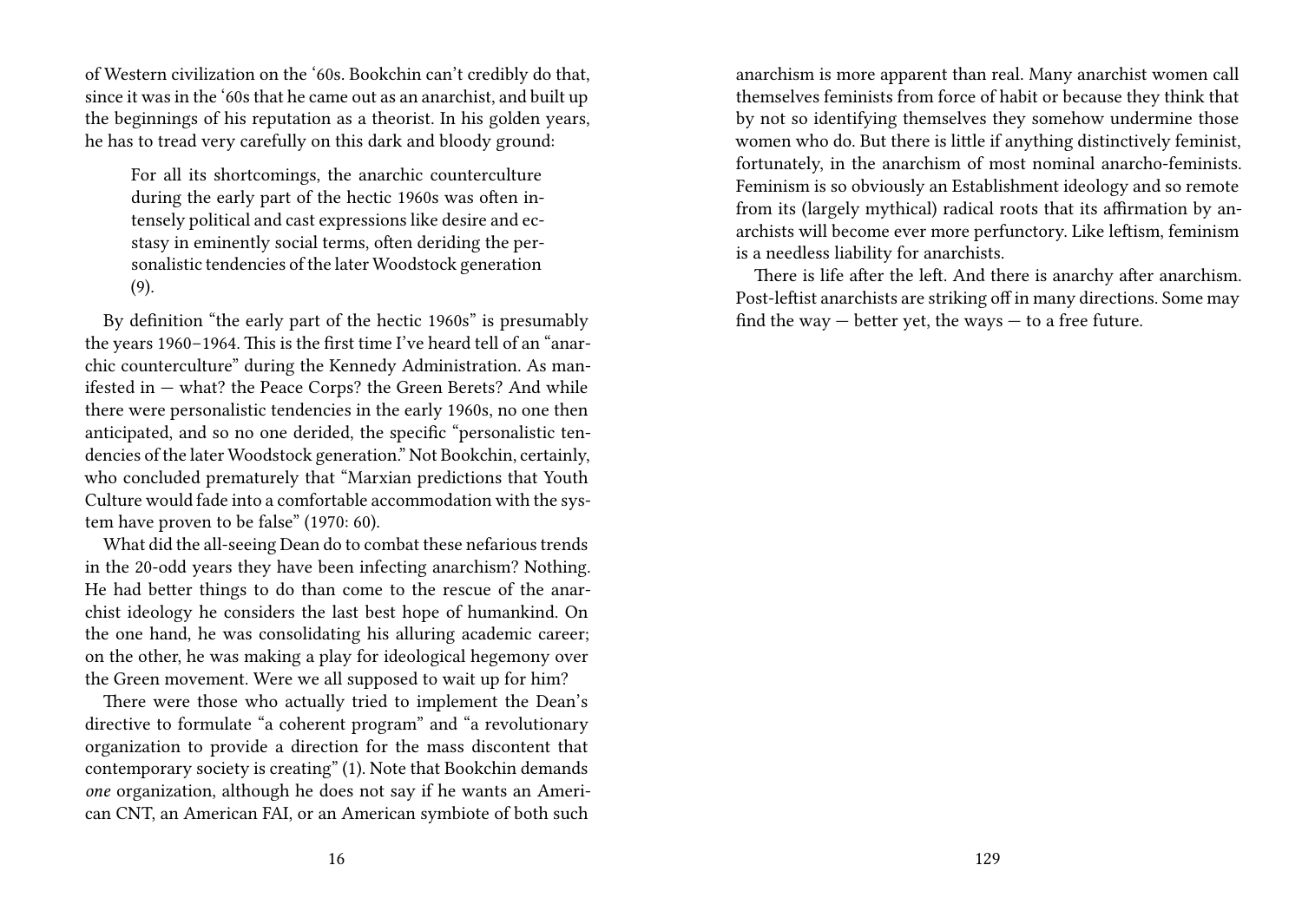make it so. If it persists awhile after the Dean's demise, social ecology/anarchism will bear about the same relationship to the new anarchism as astrology to astronomy.

As will, I expect, the dwindling anarcho-leftist fundamentalisms. Of these there would seem to be only three. The first is the supposed pure-and-simple anarchism of, say, Fred Woodworth of *The Match!* or the late unlamented Bob Shea. The inherent improbability of a socially and economically agnostic anarchism — let's abolish the state and later sort out the trifling details, such as our way of life — as well as the sheer crackpotkinism of its vestigial devotees (Black 1994: 42–44) relegate this fundamentalism to imminent oblivion. Even Bookchin would be embarrassed to be associated with it. A Marxist is capable of many errors and many horrors, and usually commits some, but one thing a Marxist cannot be indifferent to is political economy and the social relations of production.

The second obsolete anarcho-leftism is anarcho- syndicalism. Although it is a workerist ideology, its few working-class adherents are elderly. Although it is by definition a union-oriented ideology, there is no perceptible syndicalist presence in any union. A syndicalist is more likely to be a professor than a proletarian, more likely to be a folk singer than a factory worker. Organizers on principle, syndicalists are disunited and factionalized. Remarkably, this dullest of all anarchisms attracts some of the most irrational and hysterical adherents. Only a rather small minority of North American anarchists are syndicalists. Syndicalism will persist, if at all, as a campus-based cult in increasing isolation from the main currents of anarchism.

The third anarcho-leftism is anarcho-feminism. The category is, I admit, questionable. So-called radical feminism is leftist in origin but extreme right-wing in ideology (Black 1986: 133–138; Black 1992: 195–197). Separatist in tendency and sometimes in principle, anarcho-feminism is oriented much more toward statist feminism than anarchism. It is already well on its way toward encapsulation and isolation from the anarchisms. The feminist presence in

as formed in Spain, with less than entirely positive consequences (Bookchin 1994: 20–25; cf. Brademas 1953).

During the recent decades of decadence, there were several opportunities for the Dean to participate in this important work. He claims that his parents were Wobblies  $(2-3)$  – I wonder what they thought when he became a Communist? — but he did not himself join the Industrial Workers of the World although it still, after a fashion, exists. In the late 1970s, some class-struggle anarchists formed the Anarchist Communist Federation, which collapsed in acrimony after a few years. The Dean did not join. One ACF faction set up the syndicalist Workers Solidarity Alliance; Bookchin didn't join that one either. And finally, in the last few years the direct-actionist newspaper *Love & Rage* has tried to turn its support groups into the nuclei of a national anarchist organization. Once again, Bookchin held himself aloof.

Why? No doubt all these organizations fell somewhat short of his requirements, but as my mother says, "what do you want, an egg in your beer?" The CNT and the FAI were also imperfect. Everything is imperfect. If your fundamental critique of contemporary North American anarchists is that they have failed to assemble in a continental federation, surely you should have told them what is to be done, and how, a long time ago. The involvement of so distinguished a militant as Bookchin might energize an organization which might otherwise appear to be a sect of squabbling, droning dullards, perhaps because, in each and every instance, it *is* a sect of squabbling, droning dullards.

The only possible justification is that  $-$  to do justice to the Dean (and do I *ever* want to do exactly that!) — he laid down two requirements, not just one. A directive organization, yes — but with "a coherent program." Such time as remained after the performance of his administrative and academic responsibilities (and the lecture circuit) the Dean has devoted to providing the coherent program. No doubt Bookchin can organize the masses (he must have had a lot of practice, and surely great success, in his Marxist-Leninist days). So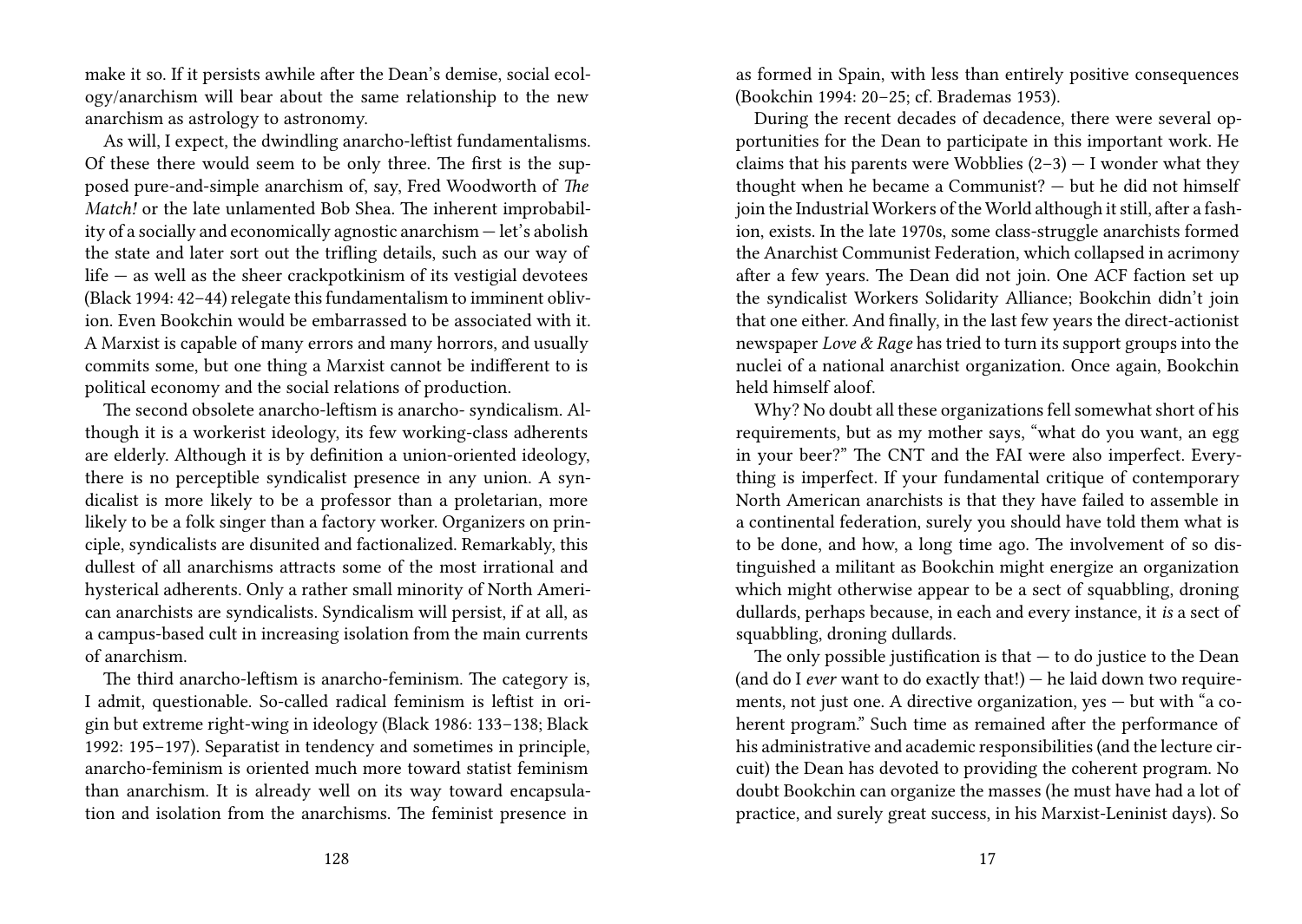can many other comrades — but no other comrade can concoct a coherent program the way Bookchin can. It is, therefore, only rational for a division of labor to prevail. Less talented comrades should do the organizational drudge-work, freeing up Dean Bookchin — after hours — to theorize. It's an example of what capitalist economists call the Law of Comparative Advantage. All of that Kropotkinist-Bookchinist talk about rotation of tasks, about superseding the separation of hand-work and brain-work — time enough for that *after* the Revolution.

The Dean's booklet thunders (in a querulous sort of a way) that "anarchism stands at a turning point in its long and turbulent history" (1). When didn't it? In the time-honored sophist manner, the Dean offers an answer to a nonsense question of his own concoction. "At a time when popular distrust of the state has reached extraordinary proportions in many countries," etc., etc., "the failure of anarchists — or, at least, many self-styled anarchists — to reach a potentially huge body of supporters" is due, not entirely of course, but "in no small measure to the changes that have occurred in many anarchists over the past two decades… [they] have slowly surrendered the social core of anarchist ideas to the all-pervasive Yuppie and New Age personalism that marks this decadent, bourgeoisified era" (1).

Now this is a curious claim. Anarchism is unpopular, not because it opposes popular ideological fashions, but because it embraces them? It's unpopular because it's popular? This isn't the first time I've identified this obvious idiocy (Black & Gunderloy 1992).

Simple logic aside (where Dean Bookchin cast it), the Dean's empirical assumptions are ridiculous. North American anarchism is not "in retreat" (59), it has grown dramatically in the last twenty years. The Dean might have even had a little to do with that. It is *leftism* which is in retreat. That this growth of anarchism has coincided with the eclipse of orthodox anarcho-leftism by more interesting varieties of anarchy doesn't conclusively prove that the heterodox anarchies are the growth sector, but it sure looks that

as the last champion of the old one, the anarchist tail of what he calls the Left That Was.

One other suggestive feature of Kuhn's argument is his account of how, on the ground, the supplanting of one paradigm by another actually takes place:

When, in the development of a natural science, an individual or group first produces a synthesis able to attract most of the *next generation's practitioners* [emphasis added], the older schools gradually disappear. In part their disappearance is caused by their members' conversion to the new paradigm. But there are always some men who cling to one or another of the older views, and they are simply read out of the profession, which thereafter ignores their work (Kuhn 1970: 18– 19).

Kuhn goes on to explain that this may involve intransigent individuals, "more interesting, however, is the endurance of whole schools in increasing isolation from professional science. Consider, for example, the case of astrology, which was once an integral part of astronomy" (*ibid.:* 19 n. 11).

Not to pretend that anarchism is a science  $-$  such a pretense is itself a part of the obsolete paradigm — but the analogy is illuminating. As Bookchin admits, and deplores, "thousands" of anarchists, "the next generation's practitioners" of anarchism, are increasingly abandoning social anarchism for lifestyle anarchism. Some of the older school's practitioners convert, as has indeed happened. Other once-prominent figures, as Kuhn noticed (*ibid.),* marginalize themselves as the Dean has now done. And to clinch the comparison, what were once "integral parts" of anarchism are on the verge of splitting off on their own as did astrology from astronomy so as to have any hope of surviving at all. Bookchinism, "social ecology," was never an integral part of anarchism, for all the Dean's efforts to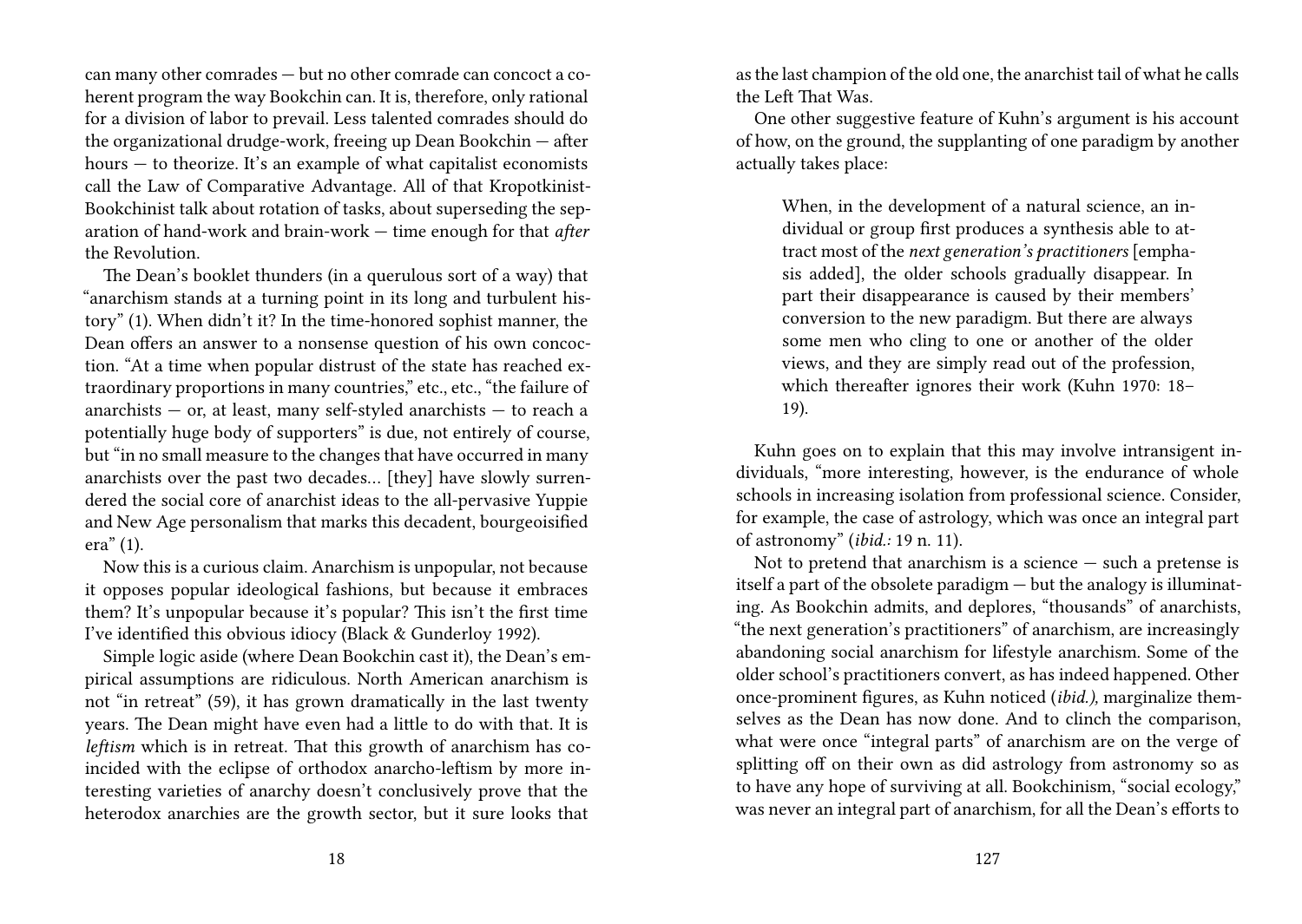discussed model of scientific theory and practice need not detain us here (although I commend them to anarchists capable of more muscular thinking than Bookchin and most other anarcho-eggheads are up for). Here I'm drawing attention to just two aspects of this historical approach to explaining theoretical thinking which I find suggestive.

The first is the notion of "normal science," which refers to the everyday practice of workaday scientists: the working-out of the implications of the prevailing paradigm. Newton's physics, for instance, kept observational astronomers and experimental physicists happy, or at least busy, for over two hundred years: it assigned them problems to solve and criteria for what counted as solutions to those problems.

The classical anarchism of Godwin, Proudhon, Bakunin and especially Kropotkin may be thought of as the original anarchist political paradigm. For all their differences, together they furnished many answers and a context for developing many more. Later figures like Malatesta, Goldman, Berkman, the anarcho-syndicalists, and the intellectuals writing for *Freedom* in effect engaged in "normal anarchism"  $-$  in restating, elaborating, updating and in details amending the paradigm. Men like Herbert Read, George Woodcock, Alex Comfort and Paul Goodman worked within this tradition in the inclement climate of the '40s and '50s. In characterizing their activity as derivative I am by no means denigrating it, or them. Precisely because the classical paradigm was rich in potential, intelligent anarchists have drawn fresh insights from it by applying it to changing  $20<sup>th</sup>$ -century developments. But the developments have long since outstripped the paradigm. Too many "anomalies," as Kuhn calls them, have appeared to be reconciled with the paradigm without increasing strain and a deepening sense of artificiality. Classical anarchism, like leftism in general, is played out. Murray Bookchin, whom some anarchists once mistook for the first theorist of a new anarchist paradigm, has now come forth explicitly

way. For instance, the North American anarchist publication with the highest circulation, *Anarchy: A Journal of Desire Armed,* is on Bookchin's enemies list (39, 50).

As for the supposition that "Yuppie and New Age personalism" are "all-pervasive" in our "decadent, bourgeoisified era," this says more about Dean Bookchin and the company he keeps than it does about contemporary society. If you are an upper middle class academic in an affluent leftist enclave like Burlington or Berkeley, you might well think so, but to generalize those impressions to the general society is unwarranted and narcissistic ("personalistic," as it were). America (or Canada) is still much more like Main Street than Marin County. If the Dean really thinks the brat-pack collegians in his Burlington ashram are representative North American youth, he doesn't get out enough.

Berating "Yuppies" for their self-indulgence, something Bookchin carries to the point of obsession (1 & *passim),* doesn't defy media-managed popular opinion, it *panders* to it. As is typical of progressives, Bookchin is behind the times. Not only are the '60s over, as he has finally figured out, so are the '70s and the '80s. The Old Left that he nostalgically recalls, what he calls the Left That Was (66–86), extolled discipline, sacrifice, hard work, monogamy, technological progress, heterosexuality, moralism, a sober and orderly if not downright puritanical lifestyle, and the subordination of the personal ("selfishness") to the interest of the cause and the group (be it the party, the union or the affinity group):

The puritanism and work ethic of the traditional left stem from one of the most powerful forces opposing revolution today  $-$  the capacity of the bourgeois environment to infiltrate the revolutionary framework. The origins of this power lie in the commodity nature of man under capitalism, a quality that is almost automat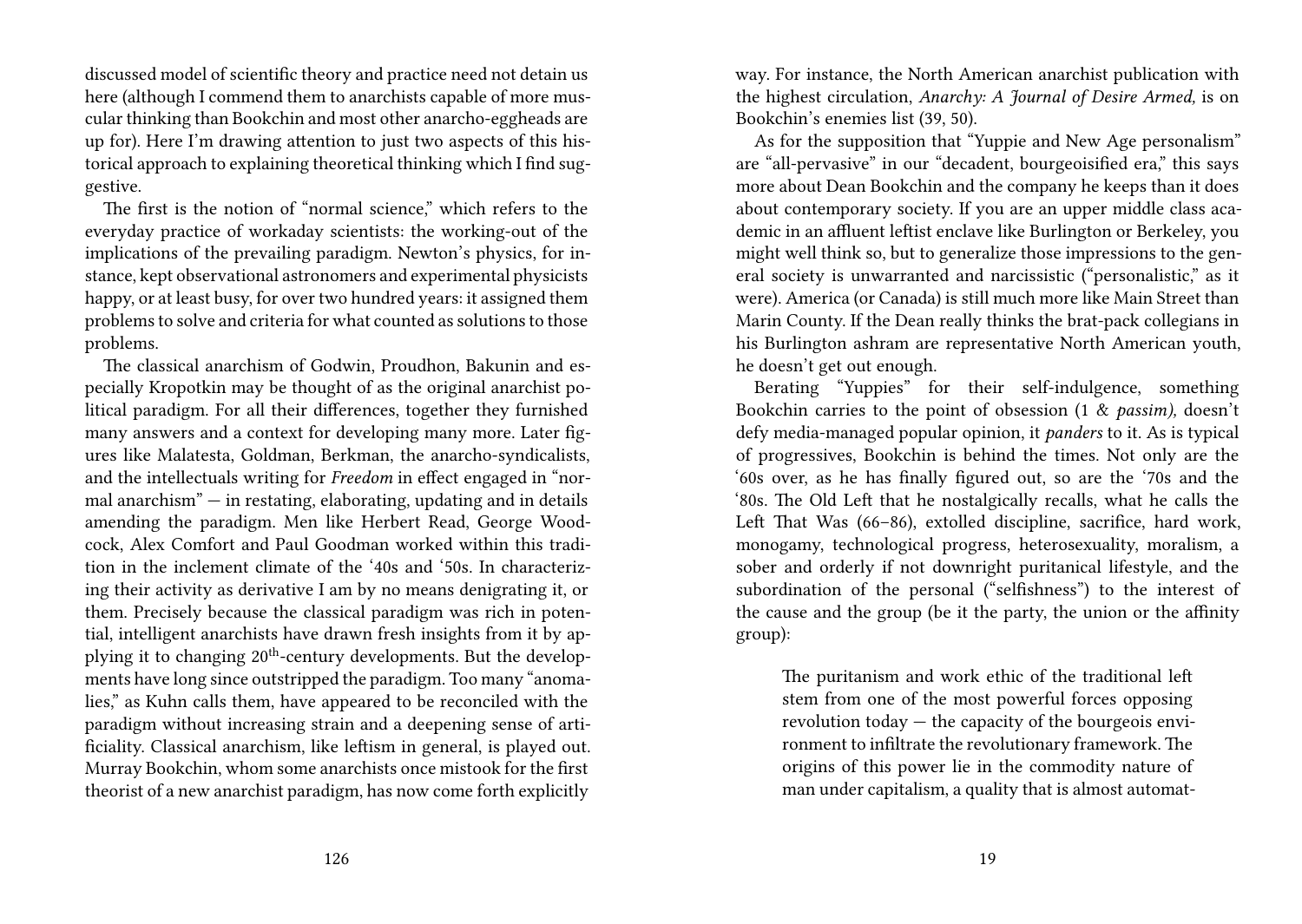ically translated to the organized group — and which the group, in turn, reinforces in its members.

This passage might have been written by Jacques Camatte, whose essay "On Organization" has exerted an anti-organizational influence on a lot of us "lifestyle anarchists" (Camatte 1995: 19–32). By now the reader will be on to my game (one of them, anyway): the above-quoted author is once again Bookchin the Younger (1971: 47; cf. Bookchin 1977: ch. 11). Again:

In its demands for tribalism, free sexuality, community, mutual aid, ecstatic experience, and a balanced ecology, the Youth Culture prefigures, however inchoately, a joyous communist and classless society, freed of the trammels of hierarchy and domination, a society that would transcend the historic splits between town and country, individual and society, and mind and body (Bookchin 1970: 59).

Bookchin the Elder's values, in contrast, are precisely those of the New Right and the neo-conservatives who have set the country's current political and ideological agendas — not the New Age bubbleheads Bookchin may meet in Vermont's socialist Congressman Bernie Saunders' hot tub.

"Yuppie" is, on the Dean's lips, an ill-chosen epithet. It is (lest we forget) a neologism and semi-acronym for "young urban professional." To which aspects of this conjuncture does Dean Bookchin object? To urbanism? Bookchin is the apostle of urbanism (1987): he thinks that "some kind of urban community is not only the environment of humanity: it is its destiny" (1974: 2). To professionalism? A college professor/bureaucrat such as Bookchin is a professional. The high technology Bookchin counts on to usher in post-scarcity anarchism (1971: 83–135; 1989: 196) is the invention of professionals and the fever-dream of techno-yuppies. So if Dean Bookchin, an *old*

trickle-down enrichment through supply-side economics (make the already rich so much richer that some crumbs are bound to fall from their table). Computer programming is, if more interesting, little more liberatory than data entry, and the hours are longer. There's no light at the end of the carpal tunnel.

With whatever elements the New Anarchisms are compounded and whatever their fortunes will be, the old anarchism  $-$  the libertarian fringe of the Left That Was — is finished. The Bookchinist blip was a conjunctural quirk, an anomalous amalgam of the old anarchism and the New Left to which the Dean-to-be fortuitously added a little pop ecology and (this part passed unnoticed for far too long) his weird city-statist fetish. Now Bookchin belatedly bumbles forth as the defender of the faith, that old-time religion. Anarchismas-Bookchinism was a confusionist episode even he, its fabricator, seems to be in haste to conclude.

If the word "decadence" means anything, *Social Anarchism or Lifestyle Anarchism* is an exercise in decadence, not to mention an exercise in futility. If the word means anything, it means a deterioration from a previous higher level of accomplishment — it means doing worse what was formerly done better. In that sense, the New Anarchisms of the "lifestyle anarchists" cannot be decadent, for what they are doing is at best, something better, and at worst, something different from what the old-style left-wing anarchists did. Bookchin is not even doing what Bookchin once did, if never very well, then at least a lot better.

Within anarchism, what is taking place resembles what, in science, is known as a paradigm shift (Kuhn 1970). A paradigm is an overarching frame of reference, something broader than a theory (or ideology), which directs the development of thought for those belonging to a community of those operating within the paradigm. That this is a somewhat circular formulation its originator admits (*ibid.:* 176), but truth *is* circular, an inescapable hermeneutic circle but one whose diameter we can widen along with our perspectives. The details and, for that matter, the deficiencies of Kuhn's much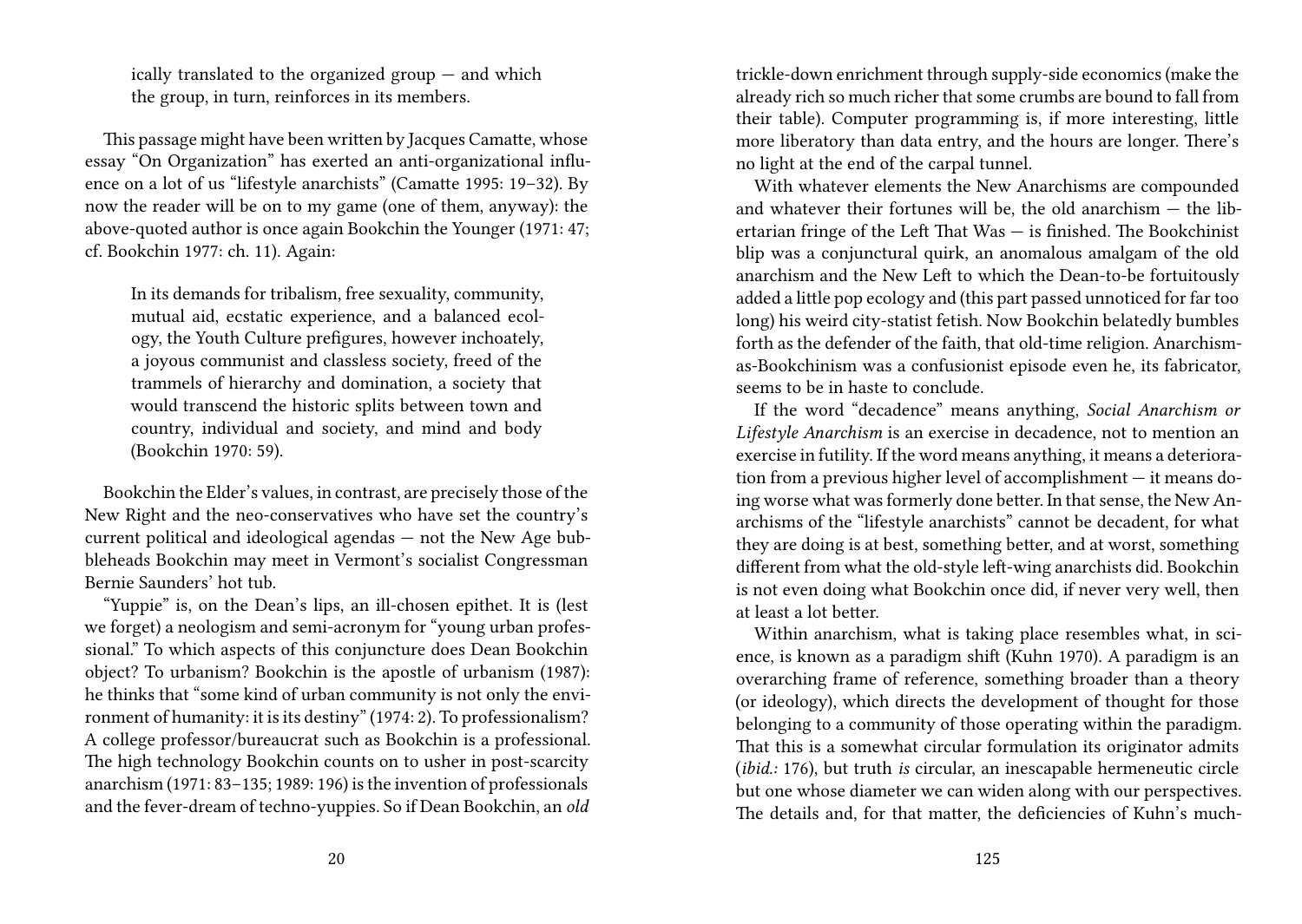outside academia who actually have to work. Most people would rather do less work than attend more meetings. Which is to say, most people are smarter, and saner, than Murray Bookchin is. Postleftist anarchists mostly don't regard our times one-dimensionally, as either a "decadent, bourgeoisified era" (1) of "social reaction" (9) *or* as the dawning of the Age of Aquarius. They tend toward pessimism, but not usually as much as the Dean does. The system, unstable as ever, never ceases to create conditions which undermine it. Its self-inflicted wounds await our salt. If you don't believe in progress, it'll never disappoint you and you might even *make* some progress.

In some particulars,  $-$  as I've come to appreciate, somewhat to my surprise, in writing this essay, — traditional anarchist themes and practices are more attuned to popular predilections than ever before. Most Americans have joined them, for instance, in abstention from elections, and they just might be interested in the anarchists' reasons. Class conflict at the point of production holds little interest for campus-based Bookchinist-Arendtist civilogues, but means much to post-college workers reduced, for the duration, to the degradation they briefly thought they'd escaped by graduating from high school. Now they must work to pay off the loans that financed an interval of relative freedom (a Temporary Autonomous Zone, as it were) such as they may never enjoy again, no matter how much they earn. They may have learned just enough along the way to question whether life has to be this way.

But the new themes of the New Anarchism, or, better yet, the New Anarchisms also have popular appeal — not because they pander to prevalent illusions but because they pander (and why not?) to prevalent *dis*illusions. With technology, for instance. A *political* critique of technology may make a lot of sense to the tenders of high technology who have not experienced anything of its liberatory potential as so often promised but never delivered by the progressives, by the Marxists, syndicalists, Bookchinists and other technocrats. At the very least, trickle-down techno-liberation is as fraudulent as

urban professional, disparages young urban professionals, what is it about them that he hates so much? By a process of elimination, it cannot be that they are urban and it cannot be that they are professional. It must be that they are *young,* as the Dean is not. Actually, a lot of them aren't all that young — most are baby boomers entering middle age — but to a Grumpy Old Man of 75 like Dean Bookchin, that's young enough to resent. But it's not their fault, after all, that most of them will live on long after Murray Bookchin is dead and forgotten.

And one more thing: Now that we know why the heretical anarchists have "failed to reach a potentially huge body of supporters," what's *his* excuse? One of his editors calls him "arguably the most prolific anarchist writer" (Ehrlich 1996: 384). (Although he has yet to outproduce the late Paul Goodman, who "produced a stream of books containing some of his enormous output of articles and speeches" (Walter 1972: 157) and he is likely to be soon surpassed by Hakim Bey — a far better writer — which may account for some of the insensate hatred the Dean displays for Bey.) So the truth is out there. Where, after all these years, are the Bookchinist masses?

The Dean's vocabulary of abuse evokes what he calls the Left That Was (66) but hardly the fondness he feels for it. His epithets for unorthodox anarchists are the standard Stalinist epithets for all anarchists. He berates anarchist "decadence" over and over, to which he often appends abstract denunciations of "bourgeois" or "petty bourgeois" tendencies. "Decadence" is an epithet so indiscriminately applied that a spirited case has been made for retiring it from responsible discourse (Gilman 1975). Even without going quite so far, undeniably "'decadent' as a term of political and social abuse has a generous range of applications," especially as deployed by Marxists and Fascists (Adams 1983: 1).

To speak of the Dean's denunciations of *le bourgeois* as "abstract" is my characteristically courteous way of hinting that he of all people had better pick his words more carefully. I say "abstract" because a college dean is a member of the bourgeoisie if, in any objec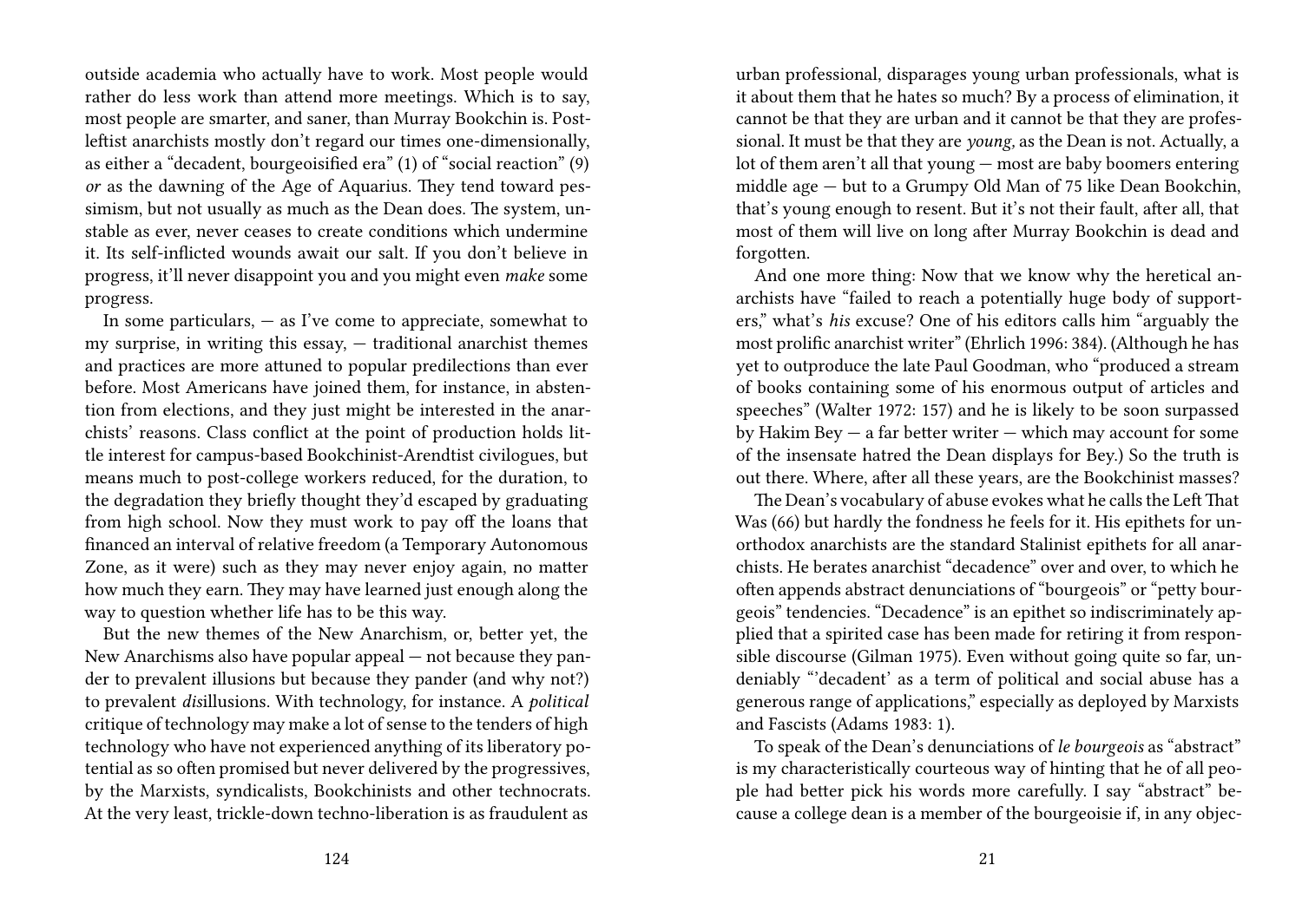tive sense, anybody is. Bookchin surely has a higher income than anybody he's targeted. Dean Bookchin has to be deploying the word in a subjective, moralistic, judgmental sense which, however, he isn't defining.

It never used to bother the Dean that "many militant radicals tend to come from the relatively affluent strata" (Bookchin 1971: 25) as his student disciples still do. Who else can afford to sit at his feet? For 1996–1997, the two-semester masters' program in Social Ecology costs \$10,578 (Goddard College 1996). Back then he considered it a "historic breach" that it was "relatively affluent middle class white youth" who created the implicitly revolutionary Youth Culture (Bookchin 1970: 54–55).

No one can possibly pronounce with any confidence upon the class position of present-day North American anarchists in general, much less the class positions of "individualists," Bookchinists, etc. (Although my impression is that most anarcho-syndicalists are campus-based and none of them are factory workers. Work is much easier to glorify than it is to perform.) Nor does it bother the Dean that almost the only luminaries unconditionally admitted to his anarchist pantheon, Bakunin and Kropotkin, were hereditary aristocrats. Class-baiting is evidently a weapon to be deployed with fine discrimination.

For Bookchin, as for Stalinists, class is not a category of analysis, only an argot of abuse. Long ago he dismissed "workeritis" as "*reactionary to the core"* rendered meaningless by the trans-class decomposition of contemporary society (1971: 186–187). So completely did class disappear from Bookchin's ideology that a review of one of his goofier books (Bookchin 1987) exclaimed that "it is what is missing altogether that renders his book terminally pathetic. Nowhere does he find fault with the most fundamental dimension of modern living, that of wage-labor and the commodity" (Zerzan 1994: 166). He now reverts to the hoary Marxist epithets — "bourgeois," "petit-bourgeois" and "lumpen" — but with no pretense that they have, for him, real social content. Otherwise, how could he

archistic." I'm not going to pretend, like David De Leon (1978), that there is something innately and immemorially anarchist about Americans. Our beliefs and behavior have long been otherwise in important respects. Most contemporary American anarchists and other radicals — and I include myself here — have been consciously and conspicuously anti-American. In college, I majored in history, but I took courses only in European history, because Europeans had a revolutionary heritage which we Americans (I assumed) did not. Much later I learned that Americans have at times been much more revolutionary (and so, to me, more interesting) than I originally supposed. While this discovery didn't transform me into a patriot, as my anti-Gulf War activities demonstrate (Black 1992: ch. 9), it did kindle a sympathetic interest in American history which I am still pursuing. Anarchy is at once very much an elaboration of certain American values and at the same time antithetical to certain others. So it makes no sense for American anarchists to be pro-American *or* anti-American. They should be themselves — their one indisputable area of expertise — and see what that leads to.

Post-leftist anarchy is positioned to articulate  $-$  not a program — but a number of revolutionary themes with contemporary relevance and resonance. It is, unlike Bookchinism, unambiguously anti-political, and many people are anti-political. It is, unlike Bookchinism, hedonistic, and many people fail to see why life is not to be lived enjoyably if it is to be lived at all. It is, unlike Bookchinism, "individualistic" in the sense that if the freedom and happiness of the individual  $-$  *i.e.*, each and every really existing person, every Tom, Dick and Murray  $-$  is not the measure of the good society, what is? Many people wonder what's wrong with wanting to be happy. Post-leftist anarchy is, unlike Bookchinism, if not necessarily rejective, then at least suspicious of the chronically unfulfilled liberatory promise of high technology. And maybe most important of all is the massive revulsion against work, an institution which has become less and less important to Bookchin at the same time it's become more and more important, and oppressive, to people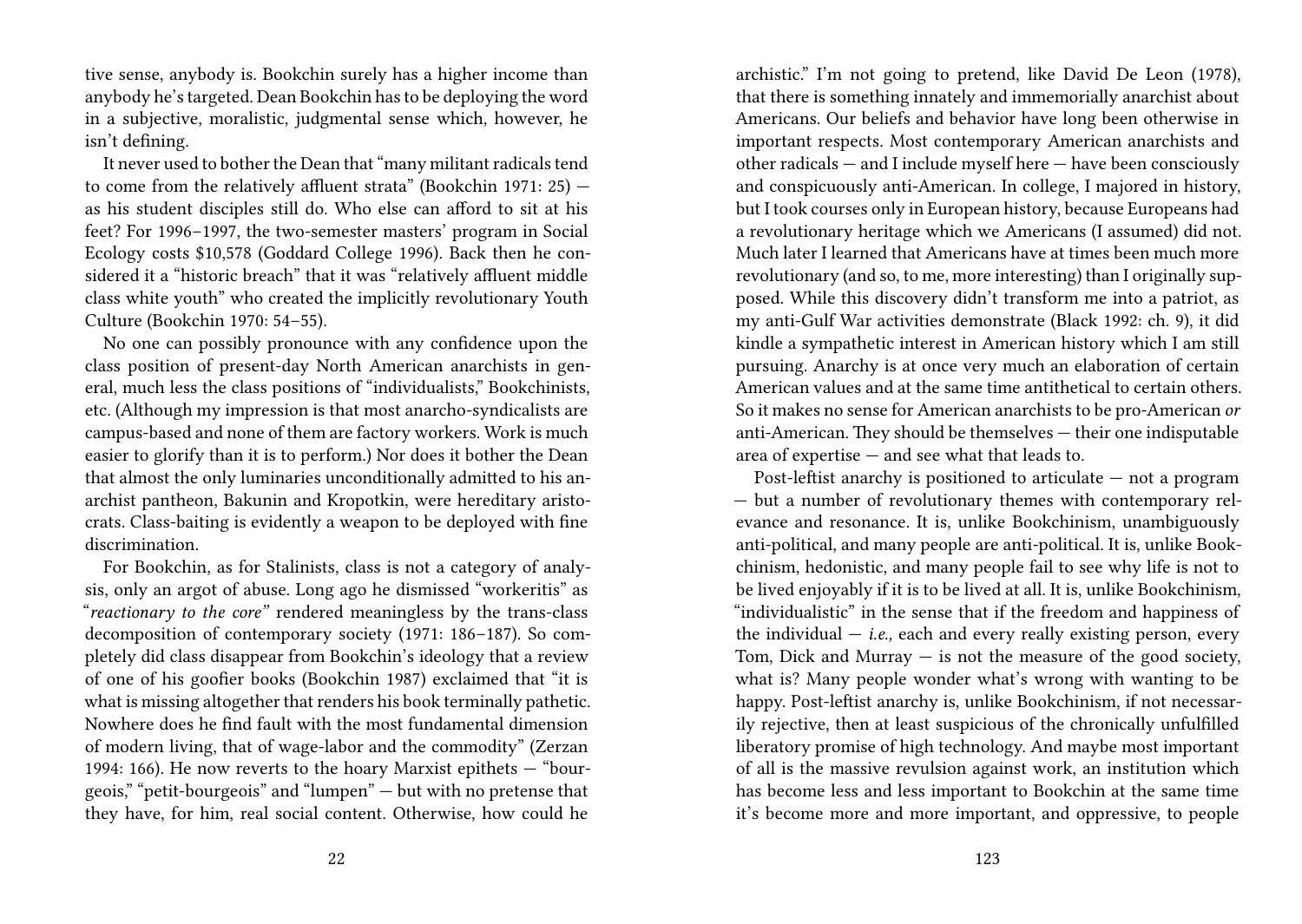the left. This does *not* mean placing the critique of the left at the center of analysis and agitation. On the contrary, that's always been a symptom of anarchism's satellite status. It is enough to identify leftism, as the occasion arises, as all it really is, a variant of hegemonic ideology — a loyal opposition — which was formerly effective in recuperating revolutionary tendencies. There's no reason for anarchists to inherit an accursed share of the left's unpopularity. Let's make our *own* enemies.

And our own friends. Since there really is something anarchist about some popular tendencies, we should try to make some anarchist tendencies popular. Certain anarchist themes both old and new resonate with certain widespread attitudes. It isn't necessarily elitist or manipulative to circulate the proposition that anarchism explicates and elaborates various inchoate anti-authoritarian tendencies. This can be done in an imperialistic and opportunistic fashion, but I believe it can also be done, judiciously, in good faith. If we're mistaken, no harm done, we just won't go over very well, something we're used to. Many people will surely shrink, at least initially, from drawing the anarchist conclusions we suggest their own attitudes and values tend toward. Then again, some others may not, not even initially — especially the young.

Besides, making converts is not the only purpose of anarchist agitprop. It may also enlarge the chokingly constricted range of North American political discourse. We may never bring most of the intelligentsia over, but we can soften them up. We can reduce some of them to sympathizers, to what the Stalinists called fellow travellers, to what Lenin called useful idiots. They will traduce our ideas but also, in some mutilated form, send them around and legitimate them in the sense that they are to be taken seriously. And in so doing they will weaken their own power to counter them if and when these ideas are taken seriously enough to be acted upon by those who understand them.

Americans (and undoubtedly others, but I'll stick with the American context Bookchin addresses) really are in a certain sense "anapply all these words to the same people? In their relations to the means of production (or lack thereof), lifestyle anarchists cannot be both bourgeois and lumpens. And how likely is it that out of these "thousands of self-styled anarchists" (1), not one is a proletarian?

Where Bookchin accuses rival anarchists of individualism and liberalism, Stalinists accuse all anarchists of the same. For example, there was that *Monthly Review* contributor who referred to Bookchinism as "a crude kind of individualistic anarchism" (Bookchin 1971: 225)! In other words,

…capitalism promotes egotism, not individuality or "individualism."…The term "bourgeois individualism," an epithet widely used today against libertarian elements, reflects the extent to which bourgeois ideology permeates the socialist project —

— these words being, of course, those of Bookchin the Younger (1971: 284). That the Dean reverts to these Stalinist slurs in his dotage reflects the extent to which bourgeois ideology permeates *his* project. Fanatically devoted to urbanism, the Dean was being complimentary, not critical, when he wrote that "the fulfillment of individuality and intellect was the historic privilege of the urban dweller or of individuals influenced by urban life" (1974: 1). Individuality's not so bad after all, provided it's on *his* terms.

As for "decadence," that is an eminently bourgeois swear-word for people perceived to be having more fun than you are. By now the word has lost whatever concrete meaning it ever had. Calling post-leftist anarchists "decadent" is just Dean Bookchin's way of venting his envy and, as Nietzsche would say,*ressentiment* that they are not afflicted with the hemorrhoids, tax audits, or whatever it is that's raining on *his* Mayday parade.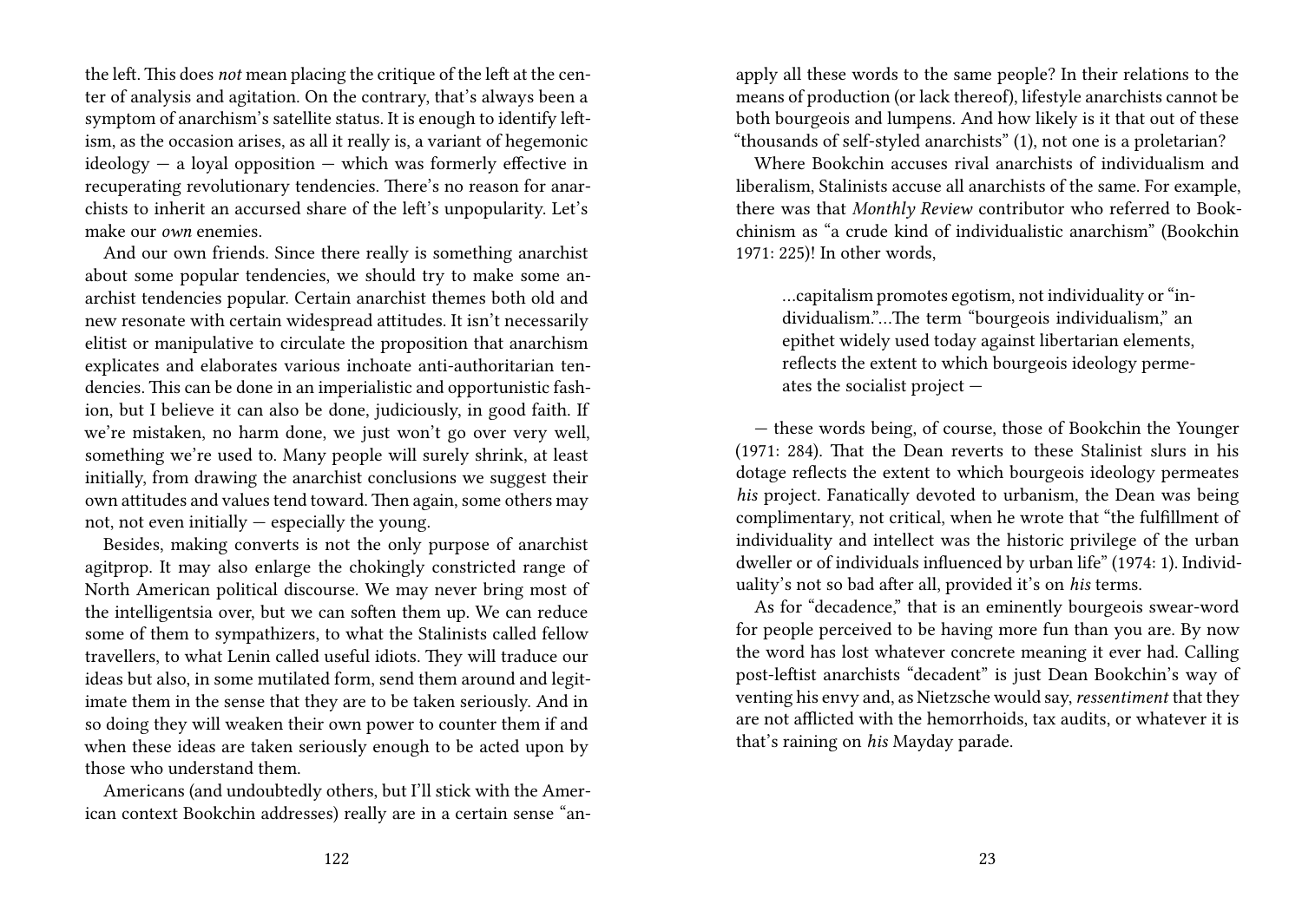## **Chapter 2: What is Individualist Anarchism?**

Dean Bookchin posits an eternally recurring "tension" within anarchism between the individual and the social (4). As this is none other than the central conundrum of Western political philosophy, the Dean is neither original nor  $-$  more important  $-$  has he identified a specifically anarchist tension. He goes on to identify the antitheses within anarchism as "two basically contradictory tendencies: a personalistic commitment to individual *autonomy* and a collectivist commitment to social *freedom*" (4). This is the "unbridgeable chasm" his book title refers to.

If the Dean is right  $-$  that individual autonomy and social liberation are not just in tension but *basically contradictory —* then anarchy *is* impossible, as anti-anarchists have always maintained. Bookchin here rejects out of hand what he used to espouse, "a society that would transcend the historic splits between…individual and society" (1970: 59).

Not all of us share his conservative fatalism. We too have our apprehensions and our times of despair. But to surrender to them entirely (which I condemn nobody for doing, if he's honest about it) is to renounce any affiliation with anarchism. The Dean won't fish, neither will he cut bait. He won't shit, neither will he get off the pot.

Some of those with impeccable, Bookchin-approved credentials, such as Kropotkin, had a more tolerant take on this genuinely tragic dilemma:

have been twenty years earlier. Many of them had, if not by design, then by drift and default, strayed from their traditional position as "the 'left wing' of 'all socialisms"  $(6)$  – but not by moving to the right. Like many other North Americans, they were unable to discern any difference between left and right of such importance that they felt compelled to declare for one or the other. As the leftist veneer — or tarnish — they typically acquired in college wore off, an indigenous anti-authoritarianism showed through. The Marxists they encountered on campus were too ridiculous to be taken seriously as rivals or reference points. (That some of them were professors made them that much more ridiculous.) More than ever before, some anarchists insisted on a "personalistic" grounding of politics in the experience of everyday life, and they correspondingly opened up to theorists like the situationists for whom the critique of everyday life was a first principle. They took to dumpster-diving among the discards of doctrines and cultures to fashion, like a collage, recombinant world-pictures of their own. And if Nietzsche's definition is right — that man is the animal who laughs — then they recovered some of their humanity too.

Now I admit this picture is too rosy because it's not red enough. A fraction of North American anarchists, mostly syndicalists, remain out-and-out leftists. As such, they share the decline of the rest of the left. They no longer include any first-rate or even second-rate thinkers. Other pockets of anarchists act as auxiliaries of sub-leftist, particularist ideologies like feminism and Third World nationalism  $(including\,\,inj)$  — the larger hunks of wreckage from the New Left. These too have produced their logorrheics but nobody with anything to say. Many other anarchists retain vestiges of leftism (not always a bad thing). What's important is how many of them, whatever their lingering influences, simply aren't leftists any more. The Dean's jeremiad expresses his shock of recognition at this unprecedented state of affairs.

The precondition for any substantial increase in anarchist influence is for anarchists to make explicit and emphatic their break with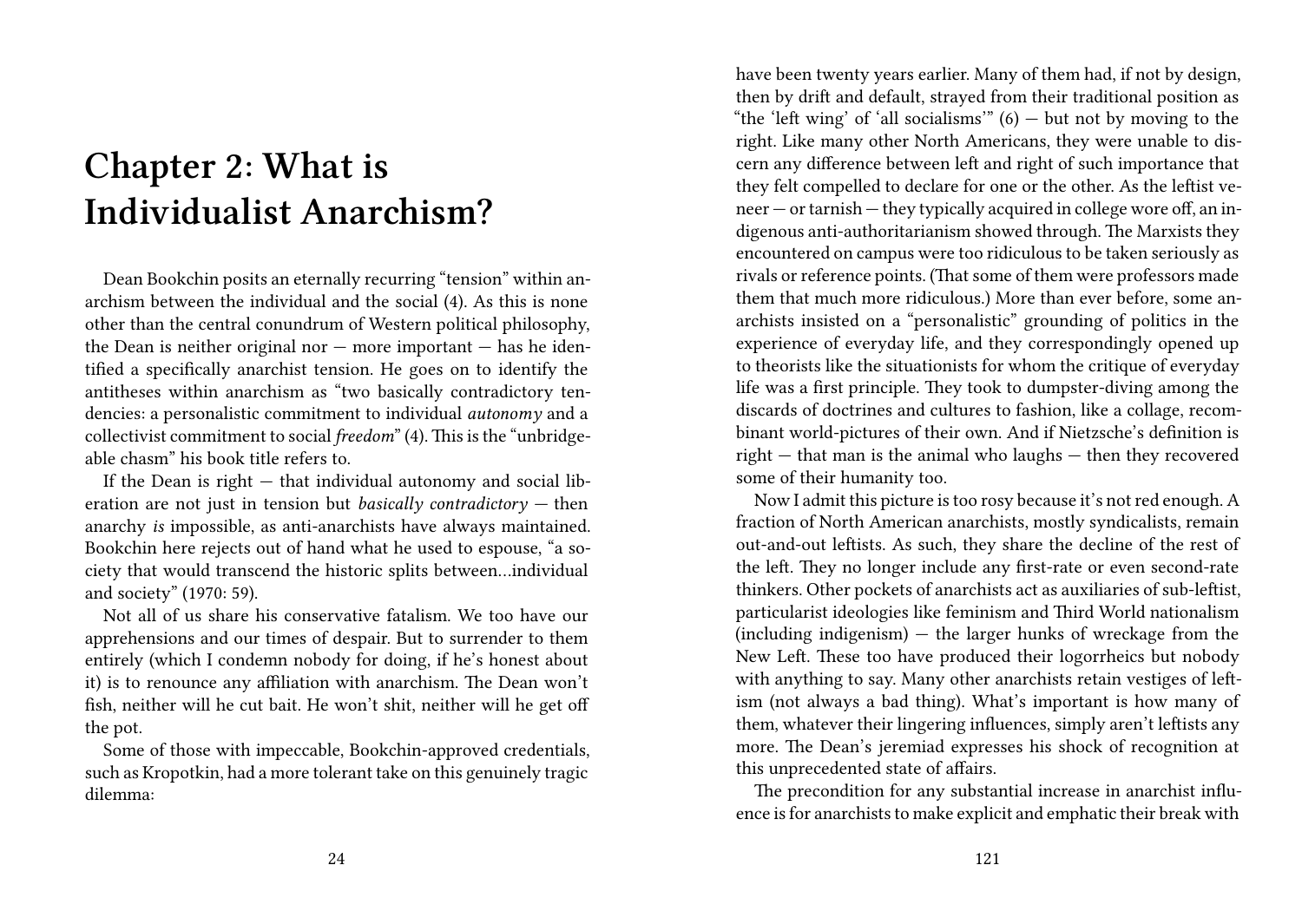## **Chapter 11: Anarchy after Leftism**

In one respect, Murray Bookchin is right in almost the only way he's still capable of, *i.e.,* for the wrong reasons. The anarchists *are* at a turning point. For the first time in history, they are the *only* revolutionary current. To be sure, not all anarchists are revolutionaries, but it is no longer possible to be a revolutionary without being an anarchist, in fact if not in name.

Throughout its existence as a conscious current, anarchism has been shadowed and usually overshadowed by leftism in general, and Marxism in particular. Especially since the formation of the Soviet Union, anarchism has effectively (and therefore ineffectively) defined itself with reference to Marxism. The reduction of anarchists to satellites of the Communists, especially in revolutionary situations, is so regular a feature of their modern history that it can't be an accident. Fixated on their great rival, the anarchists have *competed* with Marxists on their own leftist terms and so the anarchists have always lost.

Marxism was already ideologically bankrupt by the time European Communism collapsed. As ideology, Marxism is now merely a campus — and mostly a faculty — phenomenon, and even as such its persistence is mostly parasitic upon feminism and the racial nationalisms. As a state system, what remains of Marxism is merely Oriental despotism, unthinkable as a model for the West. Suddenly, seventy years of anarchist excuses became irrelevant.

Although these developments caught the anarchists, like everybody else, by surprise, they were not as unprepared as they would

Anarchist Communism maintains that most valuable of all conquests  $-$  individual liberty  $-$  and moreover extends it and gives it a solid basis — economic liberty — without which political liberty is delusive; it does not ask the individual who has rejected god, the universal tyrant, god the king, and god the parliament, to give unto himself a god more terrible than any of the preceding — god the Community, or to abdicate upon its altar his independence, his will, his tastes, and to renew the vow of asceticism which he formerly made before the crucified god. It says to him, on the contrary, "No society is free so long as the individual is not so!" (Kropotkin 1890: 14–15)

Bookchin is the veritable high priest of what Kropotkin calls "god the Community," "more terrible than any of the preceding," the most vicious and oppressive god of all.

"Social freedom" is like the "free market" in the sense that the freedom referred to has to be metaphorical. It makes no literal sense to attribute freedom to behavioral interaction systems, even feedback systems, lacking the necessarily individual qualities of consciousness and intention. It's like saying an anthill or the solar system or a thermostat is free. Free from, and for, what? What else could a society or a market possibly be free *of* if not autonomous individuals?

If one assigns *any* value to individual autonomy, logically there are only two possibilities for it to even exist, much less flourish, in society. (Contrary to what the Dean implies [58], not even Max Stirner thought it was possible outside of society [1995: 161, 271–277].) The first is a compromise: liberalism. The individual exchanges part of his precarious natural liberty for society's protection of the rest of it, and also for the practical opportunities for advancing his interests only opened up in a social state. This was the position of Thomas Hobbes, John Locke, Adam Smith and William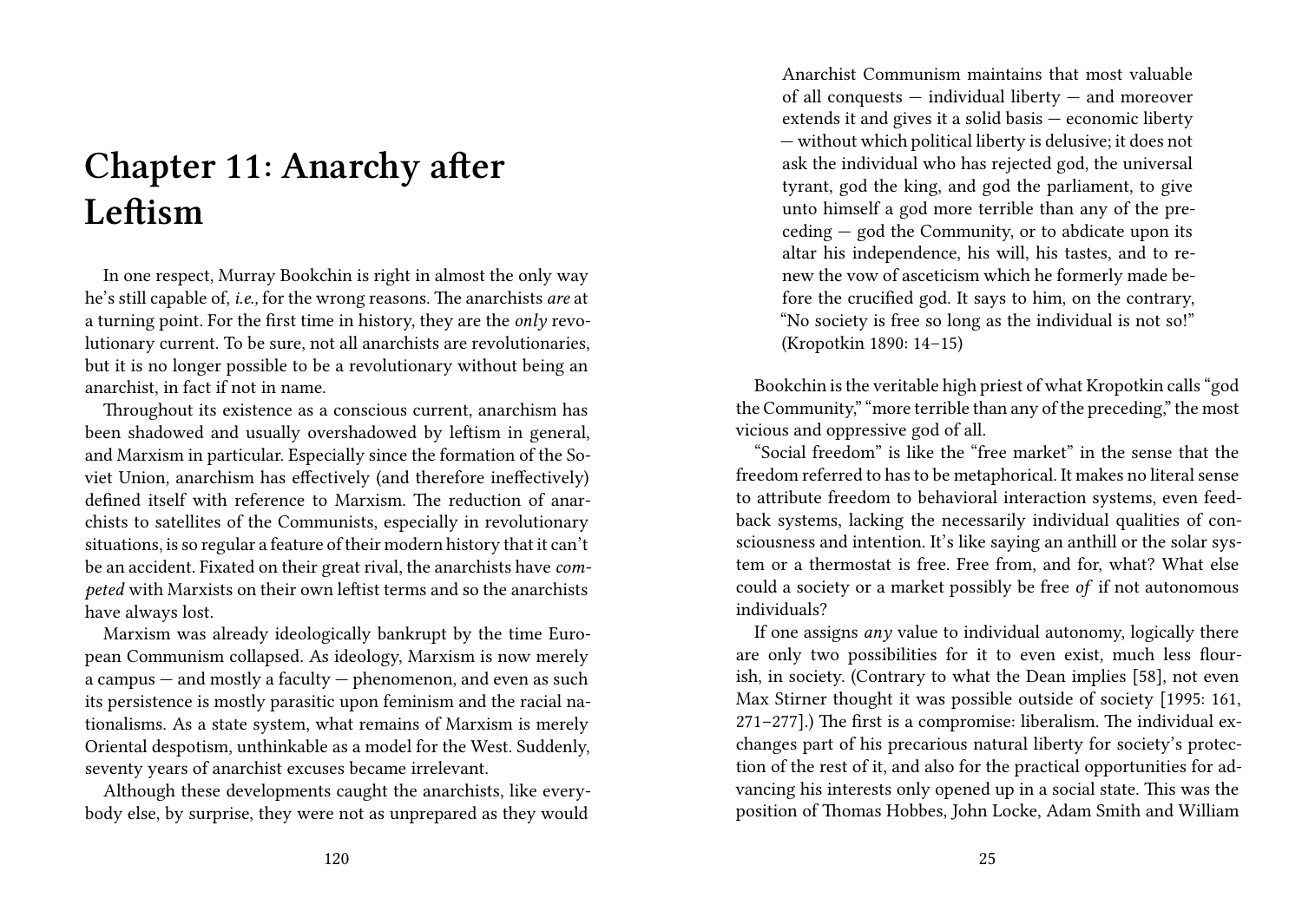Blackstone. In the public sphere, freedom means democracy; In the private sphere, it means individual rights.

The second resolution of the quandary, the radical one, is anarchism. Anarchism rejects the dichotomy as false — maybe not false as existing society is constituted, but false in its supposed fatality. In an anarchist society the individual gains freedom, not at the expense of others, but in cooperation with them. A person who believes that this condition  $-$  anarchy  $-$  is possible and desirable is called an anarchist. A person who thinks it is not possible or not desirable is a statist.

As I shall have no difficulty demonstrating later on, it so happens that the Dean himself is not an anarchist, merely, in his own terminology, a "self-styled anarchist." But that's no reason for those of us who (albeit unenthusiastically, if I may speak for myself) *are* anarchists not to heed his critique. From George Bernard Shaw to Guy Debord, anti-anarchists who took anarchism seriously have often supplied crucial critiques the anarchists were unable or unwilling to construct themselves. Unfortunately, Bookchin's isn't one of them.

What is remarkable about Dean Bookchin's posturing as the Defender of the Faith, aside from the fact that he doesn't share it, is how many of the Church Fathers (and Mothers) he has excommunicated as "individualists." Predictably, William Godwin (5), Max Stirner (7, 11) and Benjamin Tucker (8) Bookchin summarily dismisses as individualists, although that hardly does justice to the richness of their insights and their relevance to *any* anarchism. (Although even Kropotkin acknowledged that Godwin espoused communism in the first edition of *Political Justice,* only "mitigating" that view in later editions [Kropotkin 1995; 238], and the anarchosyndicalist Rudolf Rocker acknowledged that Godwin "was really the founder of the later communist Anarchism" [1947: 7].) 1

But that's only the beginning of the purge. The Dean condemns even Proudhon as an individualist (5), although he elsewhere pays tribute to "Proudhon's emphasis on federal-ism [which] still enjoys considerable validity" (Bookchin) 1996: 24). When Bookchin says

"Certainly," decrees the Dean, "it is already no longer possible, in my view, to call oneself an anarchist without adding a qualifying adjective to distinguish oneself from lifestyle anarchists" (61). That's the most reasonable proposal in the entire essay. I suggest he call himself a "Bookchinist anarchist" or, if his overweening modesty forbids, an "anti-lifestyle anarchist." Nobody will know what he's talking about, so introducing himself that way might stimulate curiosity about his views, much as would introducing oneself as a Two-Seed-in-the-Spirit Primitive Baptist.

Fated to failure, however, is any attempt to standardize the terminology on Bookchin's tendentious terms. Most anarchists would already rather answer to "social anarchist" than "lifestyle anarchist." Reading the Dean's tract won't turn any lifestyle anarchists — who number in the "thousands"  $(1)$  — into social anarchists, but it might encourage them to adopt protective coloration (red). We will all be social anarchists, even if, like Bookchin, we aren't anarchists at all. Bookchinists might retaliate by calling themselves "*very* social anarchists," but you see where that would lead. They need a name nobody else wants. How about "Marxist"?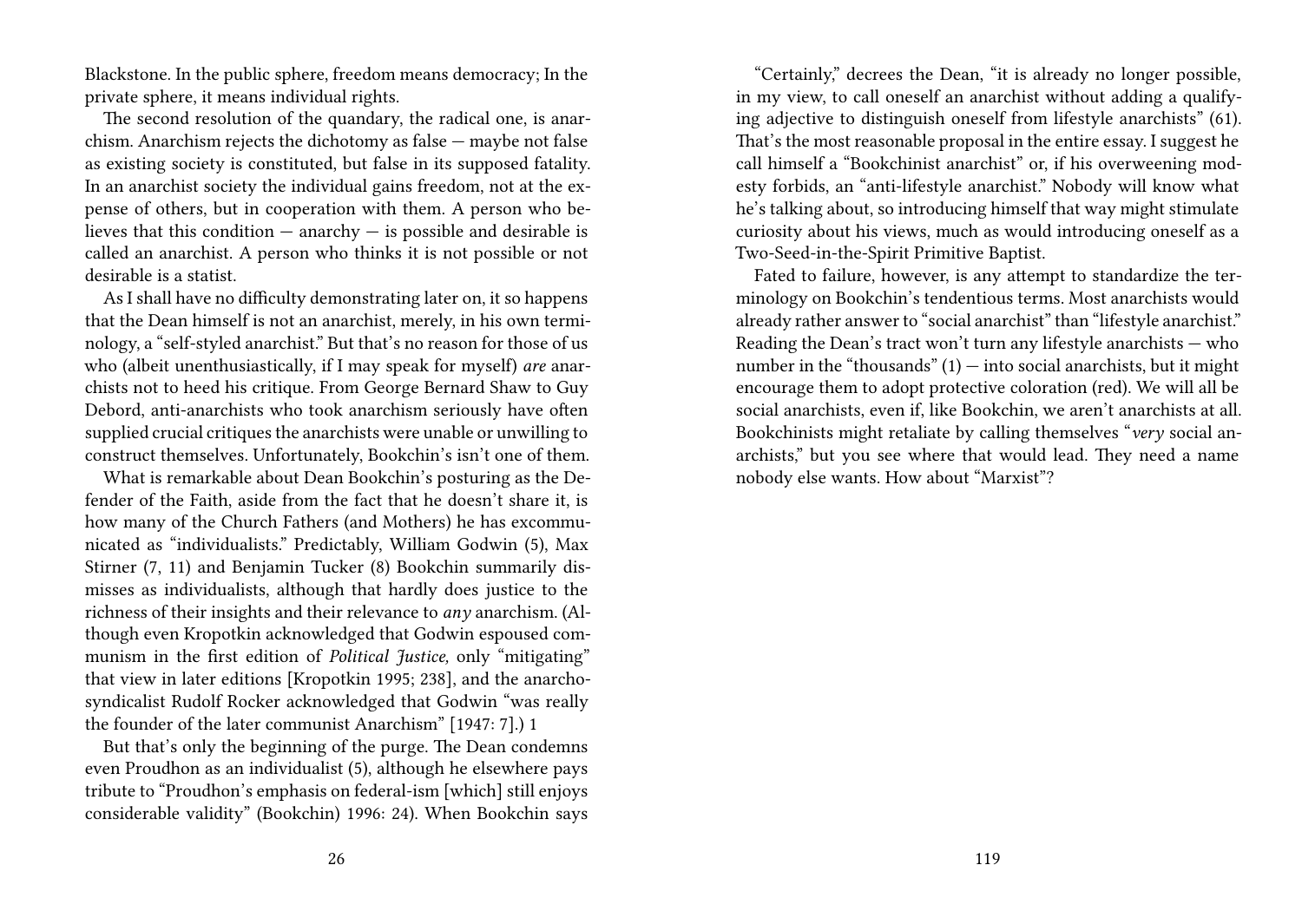## **Chapter 10: Shut Up, Marxist!**

As a matter of course, unless ideology withers away, it eventually hardens into dogma. After Jesus comes Paul, and eventually some Pope, Innocent in name only. That Bookchinism would calcify into a creed after no very long time is no surprise. Even in its prime it was arthritic with Rousseau, St.-Simon, Marx and Arendt. It was always ambiguous about technology and scarcity. Its ecological content was always at odds with its civism, to which, in retrospect, ecology seems to have always been an accessory, an add-on. It's marred by eccentricities as various as primitive gerontocracy and Swiss anarchy. It's unredeemed by irony, much less humor. What's amazing is that Bookchin isn't leaving Bookchinism to its Plekhanovs, Kautskys and Lenins. He's vulgarizing his ideology *himself*.

As the *Green Anarchist* reviewer observes, the Dean now "goes on to crudely reduce or reject all that's best in his *Ecology of Freedom,"* forsaking dialectics for dualism (Anonymous 1996: 22). In fact he's gone back on the best of everything he's written. This latest tract by the author of "Listen, Marxist!" might have been titled "Listen to the Marxist!" The author of "Desire and Need" (2) denounces desire as greed. The benign, "conciliatory" animism of organic society (Bookchin 1982: 98) has become "an inexplicable, often frightening dream world that they [the ignorant jungle bunnies] took for reality" (42). The author who acclaimed the drop-out culture (Bookchin 1970: 63 n. 1) now vilifies "lumpen lifeways" (56). The author who cannot spit out the word "zine" without contemptuous quotation marks (51) used to publish a zine, *Comment*, himself (Bookchin 1979: 28). There must be hundreds of these contradictions. The Dean is oblivious to all of them.

that something from a classical anarchist still enjoys considerable validity, this is his way of saying that's whom he filched it from. The federalism of Proudhon's later years (1979) is virtually identical to Bookchin's call for a "confederation of decentralized municipalities" (60). Which is tantamount to saying that in the end Proudhon was not an anarchist, as I am not the only one to have noticed (Steven 1984). Indeed, the Dean has come close to admitting it himself (Bookchin 1977: 21).

The Dean now claims that the prominent Spanish anarchist Federica Montseney was a "Stirnerite" [*sic*] in theory if not in practice (8). In his *The Spanish Anarchists* she is "one of the FAI's luminaries" (Bookchin 1977: 243). The FAI was a "vanguard" (the word is Bookchin's) anarcho-communist secret society (Bookchin 1994: 21– 22; cf. Brademas 1953).

Even Emma Goldman is under a cloud. Although she was an avowed anarcho-communist, she also displayed a disqualifying affinity with Nietzsche (8), and she was, after all, "by no means the ablest thinker in the libertarian pantheon" (13). Bookchin has a muscular, masculine disdain for anarchist women such as Emma Goldman, Federica Montseney and L. Susan Brown. Only his innate modesty kept the Dean from naming who *is* the ablest thinker in the libertarian pantheon, but then again, who, having read him, needs to be told?

Paul Goodman, a "communitarian anarchist" (Stafford 1972: 112), Bookchin calls "an essentially individualistic anarchist" (12), although Goodman was *essentially* an urban-oriented, humanistic anarcho-collectivist (Goodman & Goodman 1961: ch. 6 & 220; cf. Stafford 1972: 112–113) from whom Bookchin has cribbed many ideas without admitting it. Notice, for instance, the remarkable absence of any inferences to the by then deceased Goodman in Bookchin's *The Limits of the City* (1974) or *The Rise of Urbanization and the Decline of Citizenship* (1987), although he did let slip the name in *Crisis in Our Cities* (Herber 1965: 177) at a time when Goodman was in his prime whereas the future Dean was so far from fore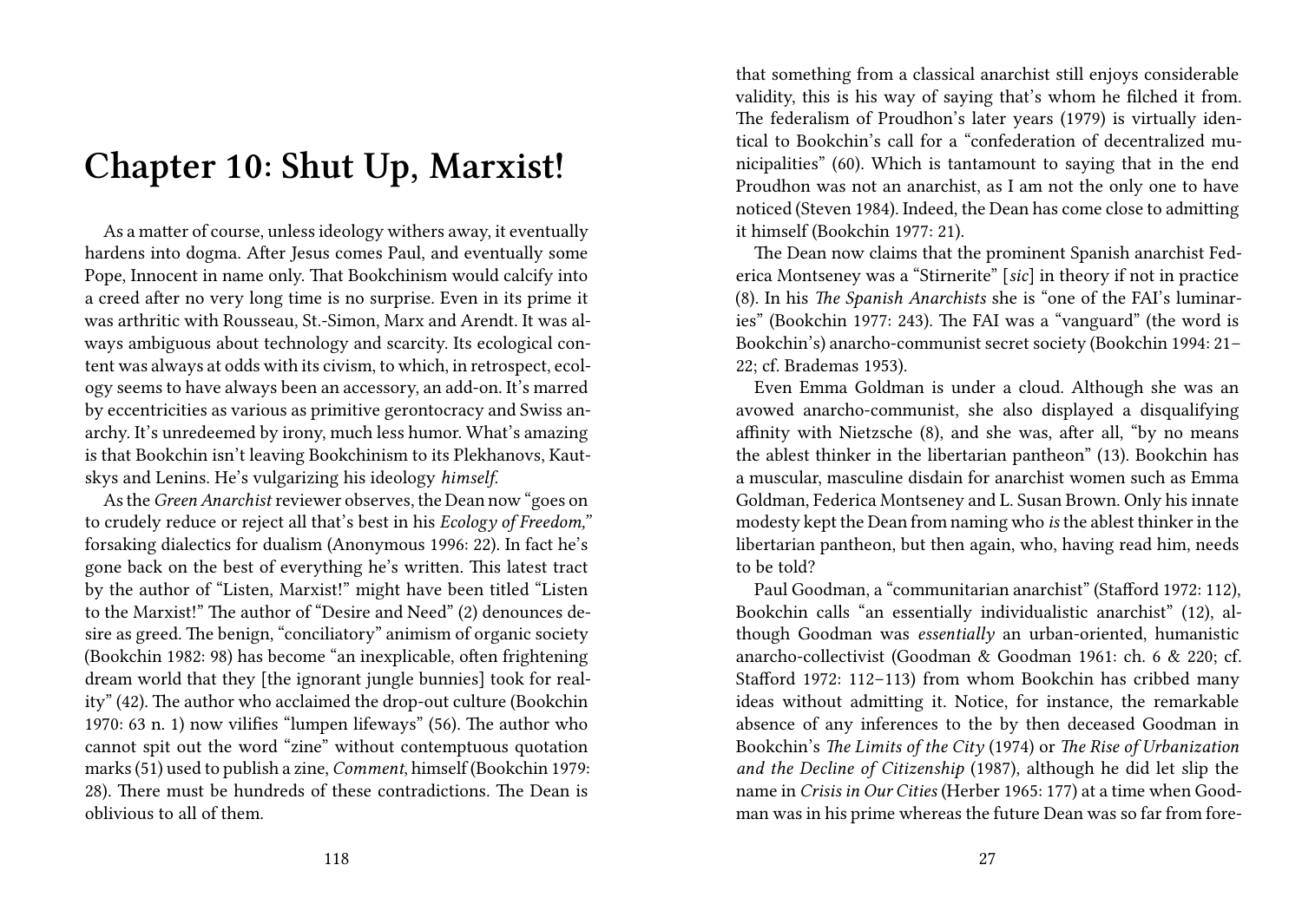seeing his own celebrity that he wrote under a pseudonym. He'll soon wish he'd written *this* trashy had under a pseudonym.

"Individualist" anarchists in the original sense — people like Max Stirner (1995) and John Henry Mackay — were never numerous, as Bookchin observes with too much satisfaction (6–8). And they were always few and far between, strange to say, in decadent, bourgeois North America, supposedly their natural breeding-ground. Stirner did not identify himself as an anarchist, probably because the only (indeed, the very first) "self-styled" anarchist in the 1840s when he was writing was Proudhon, for whom moralism, as Stirner noticed, served as a surrogate for religion (*ibid*.: 46) — as it does for the Dean. The rather few individuals who at later times considered themselves Stirnerists have, however, usually considered themselves anarchists as well, such as the Italian peasant guerrilla Renzo Novatore (Black & Parfrey 1989: 92–93)

It is worth mentioning  $-$  because so many people who toss his name around have never read him — that Stirner had no social or economic program whatsoever. He was no more pro-capitalist than he was pro-communist, although Marxists like Marx, Engels and Bookchin have routinely and mindlessly castigated him as an apologist for capitalism. Stirner was just not operating at that level. He was staking a claim, the most radical claim possible, for the individual as against all the ideologies and abstractions which, purporting to liberates him in general and in the abstract, left the individual as personally, practically subordinate as ever: "In principle… Stirner created a *utopistic vision of individuality* that marked a new point of departure for the affirmation of personality in an increasingly impersonal world" (Bookchin 1982: 159). From Stirner's perspective which on this point is also mine — ideologies like liberalism, humanism, Marxism, syndicalism, and Bookchinism have all too much in common (cf. Black 1994: 221–222).

Nobody the Dean denounces as a "Stirnerite," not Michael William (50), not Hakim Bey (23) is a Stirnerist if this implies that he affirms amoral egoism *and* is indifferent to or entirely agnostic

The Dean admits that "many technologies are inherently domineering and ecologically dangerous" (34), but he cannot imagine that they increase and worsen work. Really he just *doesn't care.* He hasn't devoted any sustained attention to work since *Post-Scarcity Anarchism* (1971). After 25 years as a college bureaucrat, the factory is a distant memory. His 1989 primer summarizing his views on remaking society devoted all of two sentences to work with but a perfunctory affirmation of rotation of tasks (1989: 195). All Bookchin cares about any more is politics and ecology, in that order. Provided a technology is neither "domineering" nor "dangerous," its impact on work means nothing to him.

Nothing better dramatizes the Dean's self-deception and irrelevance than the contrast between his fervor for politics and his indifference to work. He believes, because he wants to believe, that "seldom in recent memory has there been a more compelling popular sentiment for a new politics" (59). That contradicts his characterization of the epoch as privatistic, personalistic and apolitical. The truth is that seldom in recent memory has there been a more compelling sentiment for *no* politics.

On the other hand, work is if anything more salient, if less liked, in the lives of ordinary people than it's been in decades. Longer hours, lower real incomes, and employment insecurity have done nothing to compensate for the joyless and often humiliating experience of the work itself. In the 1960s Bookchin, ever alert to sniffing out potentially revolutionary sources of social malaise, expressed approval of the younger generation's contempt for the work trap (Bookchin 1970: 54, 61; 1971: 175–176; cf. 1994: 30). But while other Bookchin-approved tendencies, like youth culture, were recuperated, a widening revolt against work became a persistent feature of the American workplace (DeLeon 1996: 196–197; Zerzan 1988: 170–183). Spontaneous and acephalous, it could neither be bought out by bosses nor organized by leftists. The overworked and the unemployed — now *there's* a potentially revolutionary force (Black 1996a).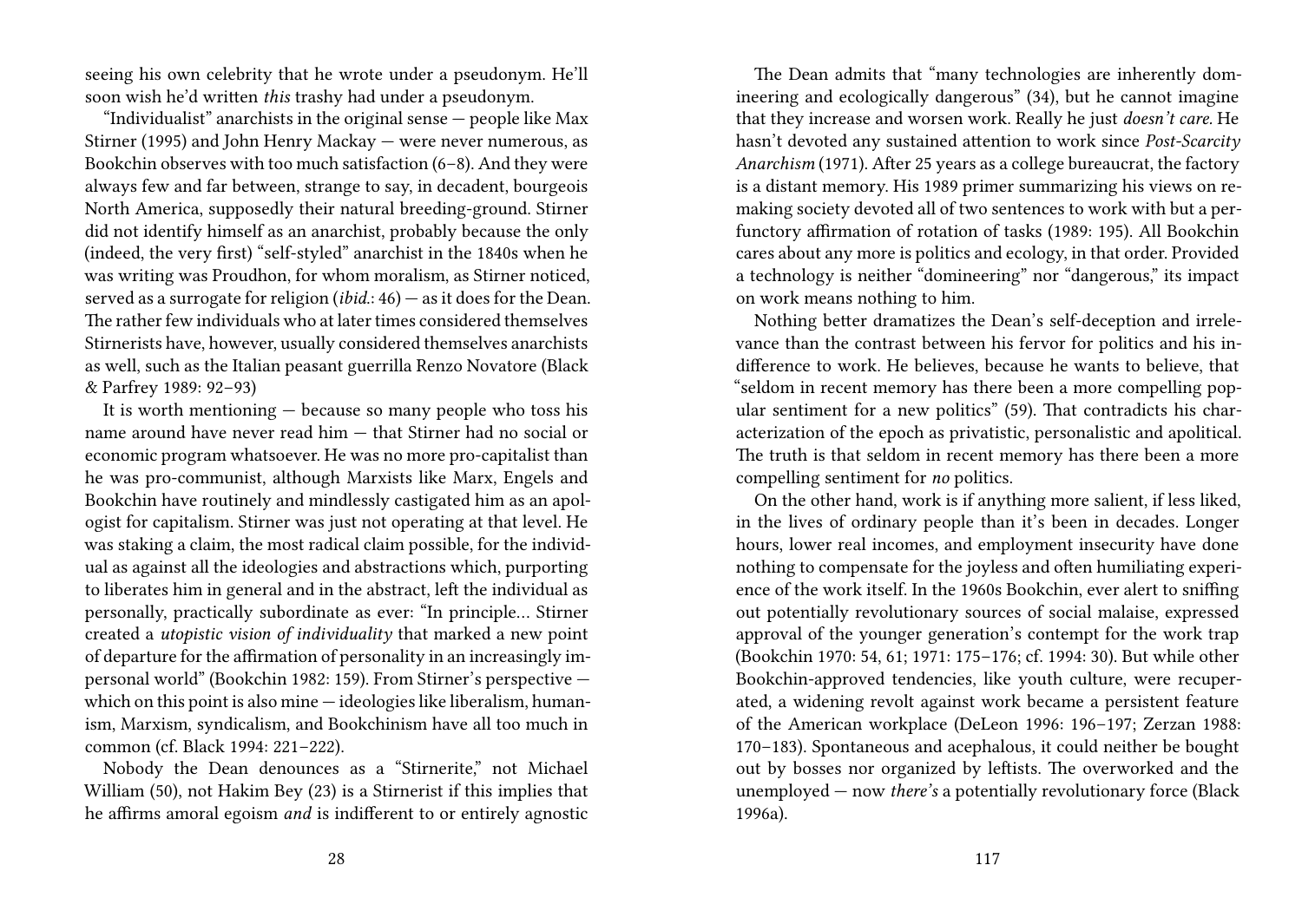machines to relieve them, however minimally, from their daily domestic labors — before going to work to earn what is often the greater part of their households' income" (49). In other words, the washing machine reinforces the domestic sexual division of labor *and* enables women to be proletarianized — to enter the paid labor force at the bottom (Black 1992: 29–30). Thanks to technology, modern working women get to do the unpaid drudge-work, the "shadow work" (Illich 1981) of the patriarchal household, *plus* the underpaid capitalist drudge-work of the office, the restaurant and even the factory. The washing machine, and household technology in general, never saved women any labor-time. It just raised performance standards (with a Maytag, no excuse any more if your laundry's not *brighter than white)* or else displaced effort to other tasks like child care (Cowan 1974, 1983). I doubt Bookchin does his own laundry, and not only because he's always airing his dirty linen in public.

In Bookchin's civic Utopia, "a high premium would be placed on labour-saving devices  $-$  be they computers or automatic machinery — that would free human beings from needless toil and give them unstructured leisure time for their self-cultivation as individuals and citizens" (1989: 197). To believe in that is, for someone as ignorant as Bookchin, an act of faith. In recent decades productivity, driven by high technology far beyond anything the Dean anticipated, has increased prodigiously — more than doubling since 1948 (Schor 1991: 1–2, 5, 29). Oddly enough, not even "material scarcity," much less "toil," has diminished. Real income has fallen at the same time hours of work have increased (Black 1994: 31–32; Black 1996b: 45). Even the Dean has noticed, literally on page one, "the growing impoverishment of millions of people" at the same time that "the intensity of exploitation has forced people in growing numbers to accept a work week typical of the last century" (1). What he hasn't noticed is that the paradox of more progress, more productivity, more poverty and more work calls *his* essentially Marxist celebration of the development of the productive forces, as he might say, "into question."

about social and economic formations. Both obviously assume as axiomatic the need for a social matrix for individual efflorescence. What distinguishes them, in more than one sense, from the Dean is their appreciation of the epistemic break in bourgeois thought wrought by the likes of Stirner and Nietzsche:

A sense of incompleteness haunts Western philosophy after Hegel's death and explains much of the work of Kierkegaard, Schopenhauer, Stirner, Nietzsche, the surrealists and the contemporary existentialists. For the Marxians merely to dismiss this post-Hegelian development as "bourgeois ideology" is to dismiss the problem itself.

You guessed it: Bookchin the Younger again (1971: 276). For Bookchin to dismiss this post-Hegelian development as "bourgeois ideology" is to dismiss the problem itself.

In a more recent, still narrower sense, "individualism" designates those who combine rejection of government with espousal of an absolutely unlimited laissez-faire market system. Such ideologues do exist, but Bookchin never even mentions a contemporary example, although he cannot be unaware of their existence, since he made use of one of their publishers, Free Life Books (Bookchin 1977). Considerable contact with some of them over the years has persuaded me that most anarcho-capitalists are sincere in their anarchism, although I am as certain that anarcho-capitalism is self-contradictory as I am that anarcho-syndicalism is. Unlike the Dean, I've on occasion taken the trouble to confute these libertarians (Black 1986:141– 148; Black 1992: 43–62). But the point is, *nobody* the Dean targets in this screed is by any stretch of the imagination (not that he has one) an "individualist" anarchist in the usual contemporary sense of the term. He never even *claims* that any of them are.

The Dean makes the bizarre allegation that those he calls lifestyle anarchists, decadent successors to the individualist anarchists, claim (the quotation marks are his) their "sovereign rights" (12):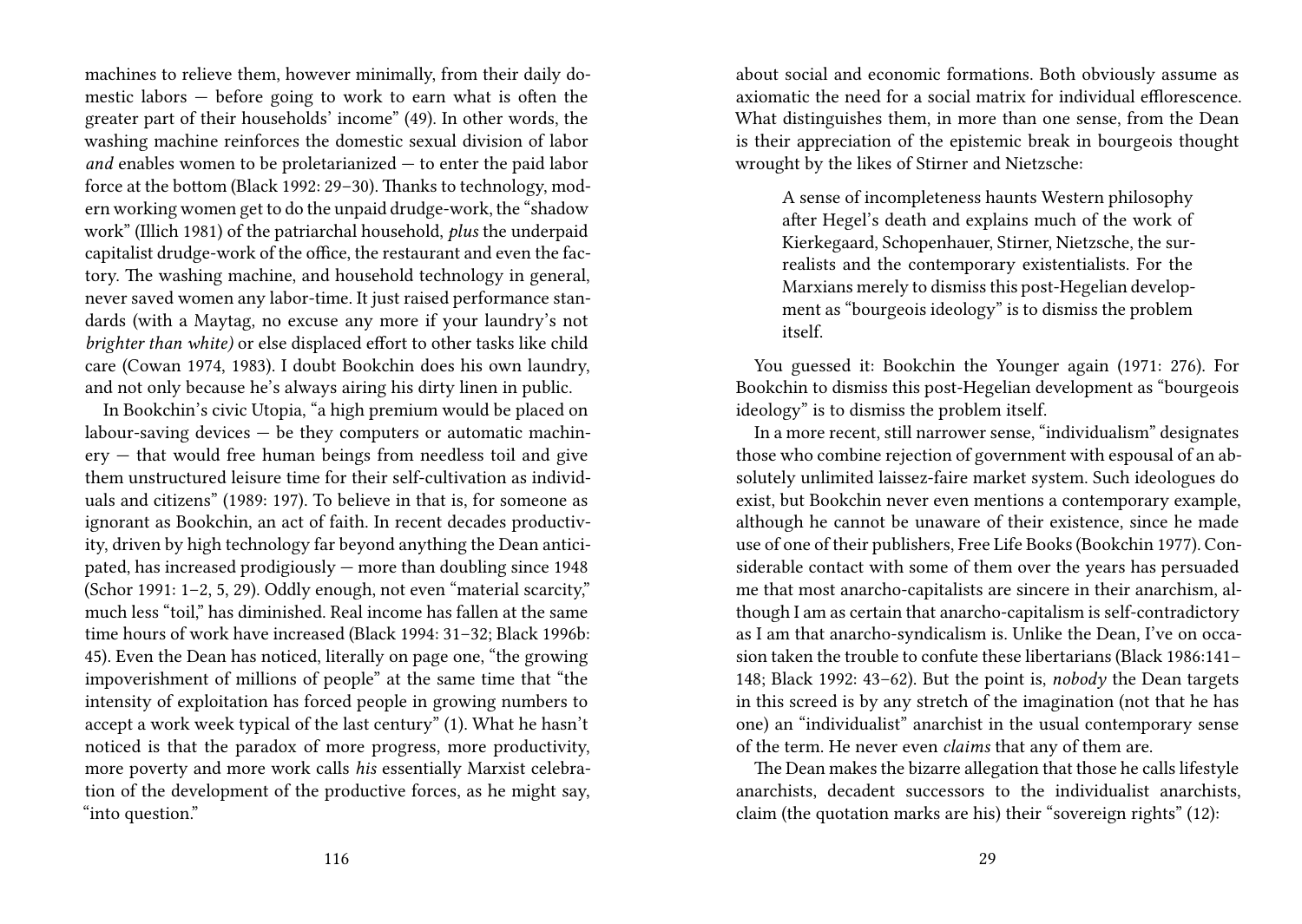Their ideological pedigree is basically liberal, grounded in the myth of the fully autonomous individual whose claims to self-sovereignty are validated by axiomatic "natural rights," "intrinsic worth," or, on a more sophisticated level, an intuited Kantian transcendental ego that is generative of all knowable reality (11).

A digression on the, for lack of a better word, ethics of punctuation marks is in order here. "Quotation marks," wrote Theodor Adorno,

…are to be rejected as an ironic device. For they exempt the writer from the spirit whose claim is inherent in irony, and they violate the very concept of irony by separating it from the matter at hand and presenting a predetermined judgment on the subject. The abundant ironic quotation marks in Marx and Engels are the shadows that totalitarian methods cast in advance upon their writings, whose intention was the opposite: the seed from which eventually came what Karl Kraus called *Moskauderwelsch* [Moscow double-talk, from *Moskau*, Moscow, and *Kauderwelsch*, gibberish or double-talk]. The indifference to linguistic expression shown in the mechanical delegation of intention to a typographic cliché arouses the suspicion that the very dialectic that constitutes the theory's content has been brought to a standstill and the object assimilated to it from above, without negotiation. Where there is something which needs to be said, indifference to literary form almost always indicates dogmatization of the content. The blind verdict of quotation marks is its graphic gesture (Adorno 1990: 303).

As a tenured academic, the Dean is presumably aware that in scholarly discourse  $-$  and surely his magisterial essay is such  $-$  examples he adduces are evidence enough. Here's his cartoon history of Southern agriculture:

In the South, plantation owners needed slave "hands" in great part because the machinery to plant and pick cotton did not exist; indeed, American tenant farming has disappeared over the past two generations because new machinery was introduced to replace the labor of "freed" black share-croppers (35).

In other words, Bookchin blames slavery on technological backwardness, not on a capitalist world-system which assigned to the South the function of export monoculture. But cotton was of minor importance in the low-tech colonial economy of the seventeenth and eighteenth centuries when slaves were raising other export crops such as tobacco, rice and indigo (McCusker & Menard 1985). As every schoolchild knows, technical progress *strengthened* slavery, which had been languishing, with the conjunction of the cotton gin with the textiles-based Industrial Revolution in Britain (Scheiber, Vatter & Faulkner 1976: 130–134).

If what Bookchin says about slaveholders makes sense, then*every* ruling class is off the hook. The plantation owners "needed" slaves "in great part" because they lacked machines to do their work for them. Presumably industrialists "needed" child labor for the same reason. Athenian citizens "needed" slaves because their technology was inadequate to peel their grapes, give them blowjobs, and satisfy the many other needs of a civic-minded citizenry with aims so lofty that they could not be troubled with earning their own keep. "Need" is socially and economically relative. No doubt the Southern planters and the Athenian citizens needed slaves, but did the slaves need the Southern planters or the Athenian citizens?

The Deans's other example is also maladroit. It's that classic instrument of women's liberation, the washing machine: "Modern working women with children could hardly do without washing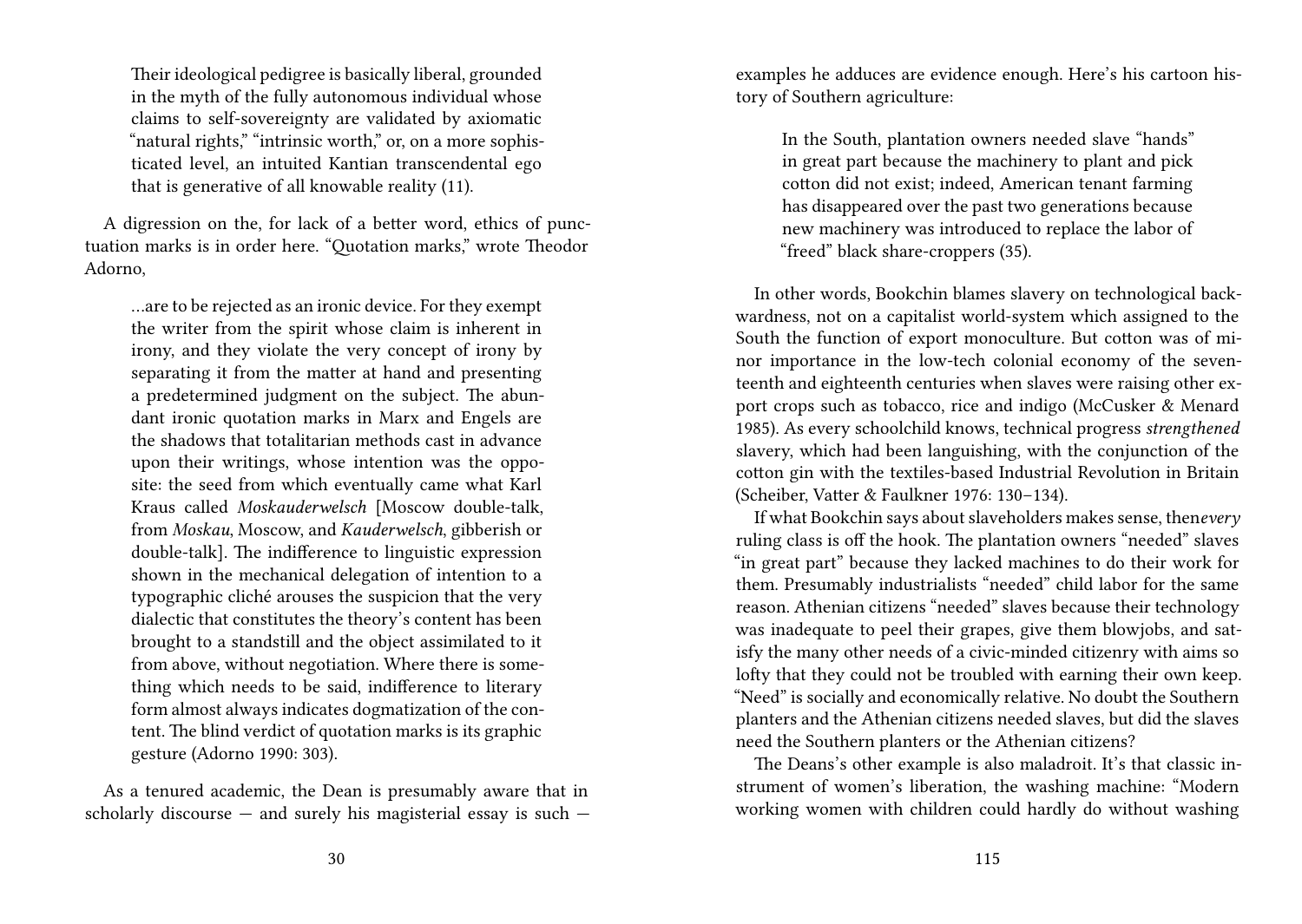foragers work  $-$  if that is even the word for what they do for a living, or rather, for the living that they do. As I've summarized the situation in my book *Friendly Fire:*

In addition to shorter hours, "flextime" and the more reliable "safety net" afforded by food sharing, foragers' work is more satisfying than most modern work. We awaken to the alarm clock; they sleep a lot, night and day. We are sedentary in our buildings in our polluted cities; they move about breathing the fresh air of the open country. We have bosses; they have companions. Our work typically implicates one, or at most a few hyper-specialized skills, if any; theirs combines handwork and brainwork in a versatile variety of activities, exactly as the great Utopians called for (Black 1992: 33).

I've cited ample supporting references in that book (which the Dean is surely familiar with, if less than happy with) as also in this one (cf. Zerzan 1994: 171–185 [Bibliography]). All Bookchin can do is fulminate that the primitive affluence thesis is hippie hokum, an *ad hominem* insult which is irrelevant as well as untrue.

The Dean is equally wrong about work — and the relationship of technology to work — in other forms of society. In *Friendly Fire* I summarized some of the evidence (there's lots more) that as technology advances, the quantity of work increases and the quality of the work experience declines (Black 1992: 19–41). In general, there's no such thing as labor-saving technology. There's usually, at best, only labor- rearranging technology, which from the worker's perspective is sort of like "emigrating from Romania to Ethiopia in search of a better life" (*ibid.:* 13). Capitalists develop and deploy new technology, not to reduce labor, but to reduce the price of labor. The higher the tech, the lower the wages and the smaller the work-force.

When he descends from declamation to detail, the Dean exposes his ignorance of the real history of work and technology. The two quotation marks identify *quotations*, yet his 45 footnotes fail to reference any use of these expressions by anybody. That is because no such quotations exist. So-called lifestyle anarchists (meaning: non-Bookchinists) don't usually think or write that way. They tend not to go in for rights-talk because it is just an ideological, mystifying way of saying what they want, something better said honestly and directly.

By this maladroit misrepresentation, the Dean inadvertently exposes his original misunderstanding of the so-called individualist anarchists. Max Stirner was an amoral egoist or individualist. Godwin and Proudhon were, if they were individualists at all, moralistic individualists preoccupied with what they called justice. Lysander Spooner was an example of a clearly moralistic, natural-rights individualist anarchist. But when the prominent individualist publisher Benjamin Tucker went over to Stirnerist egoism in the late nineteenth century, he split the American individualists. (This, as much as the competition from collectivists credited by Bookchin [6- 7], brought about the decline of the tendency.) Although there were exceptions, the moralistic natural-rights individualists — which were most of them — usually ended up as essentially advocates of pure free-market capitalism. Those attracted to the amoralist, egoist or (if you please) "Stirnerist" position necessarily shared with Stirner a whole-sale rejection of moralism, that being what Stirner, and Nietzsche after him, absolutely exploded as a tenable point of view. But no more than Stirner did they exhibit any interest in laissez-faire (or any) economics. Capitalism, as Max Weber noticed, has its own moralism, often if not always expressed as the "Protestant ethic." The egoists/amoralists and the free-market natural-rightists parted over precisely this point. The egoist/amoralists *have* contributed something to the "lifestyle anarchists," the natural-rightists have not.

For instance, take L. Susan Brown (please!  $-$  no, just kidding), who's attempted, says the Dean, "to articulate and elaborate a basically individualist anarchism, yet retain some filiations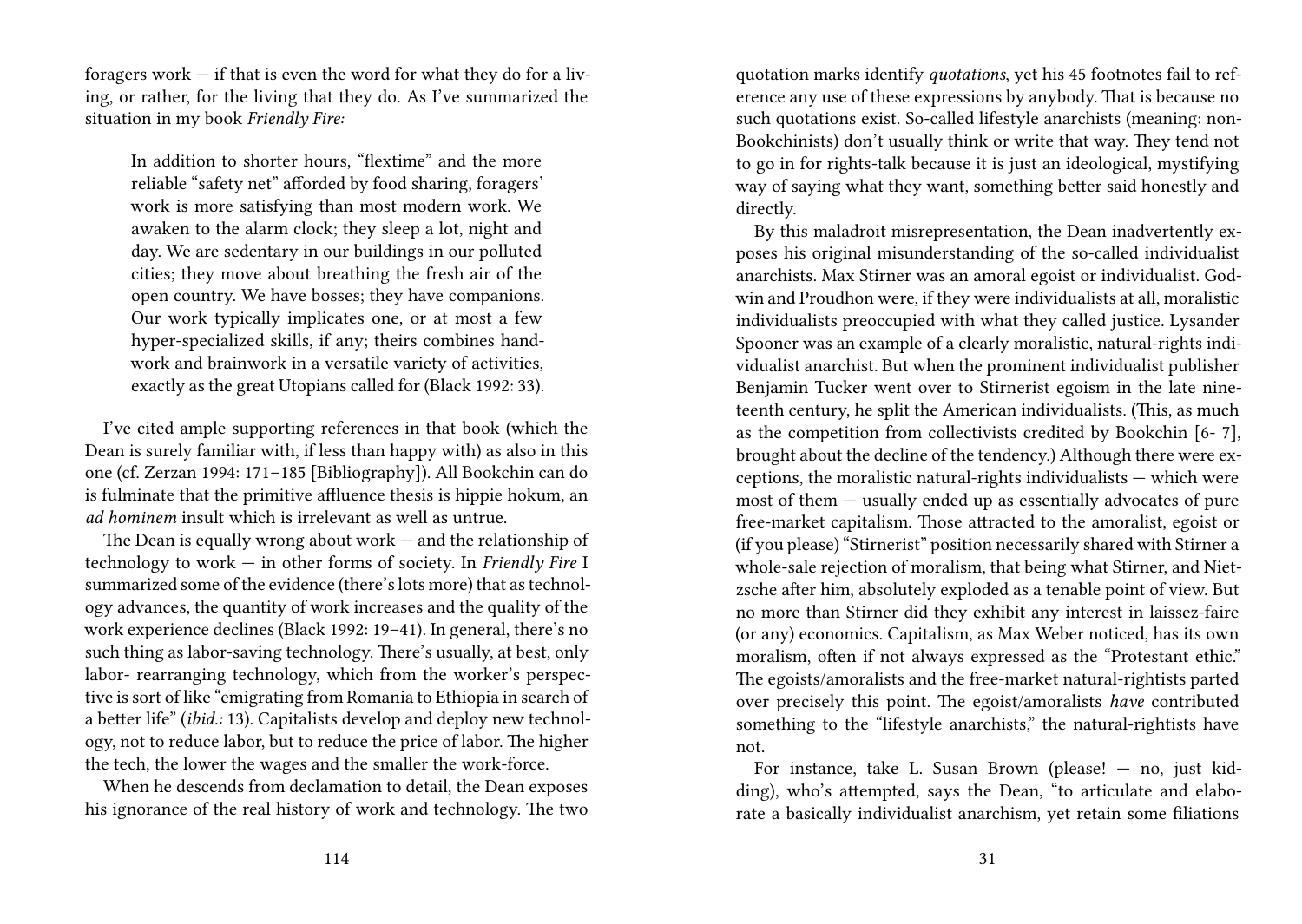with anarcho-communism" (13), In a footnote he's more candid: "Brown's hazy commitment to anarcho-communism seems to derive more from her own preference than from her analysis" (62). In other words, maybe she means well but she's just a ditzy dame, like Emma Goldman. Just *believing* in anarcho-communism isn't good enough to acquit you of the charge of individualism. You have to emote a politically correct, anti-individualist "analysis" too. I wonder how many Makhnovists, and how many Spanish rankand-file insurrectionaries fighting for *comunismo libertario* would have passed whatever final exam our pedant might assign to them to test their "analysis." I have a pretty good idea how they would have received such an insolent inquisition. Post-situationist that I am, I am far from sure that "the revolution will not be televised," but I am quite sure it will not be on the final exam, not if teacher knows what's good for him. As Marx so truly said, the educator himself needs educating. And as Diogenes said, why not whip the teacher when the student misbehaves?

The Dean has brought "down to date" (as Mark Twain would say) the New England Puritan exercise known as the "relation of faith." In order to join the Congregational Church, the applicant not only had to affirm each and every tenet of Calvinism, he had to demonstrate that he had gone through a standardized sequence of spiritual experiences. (Alcoholics Anonymous is the only Protestant cult which still imposes this requirement.) Most believers never made it that far. What the Dean means by an inadequate "analysis" is obvious enough: any analysis other than Bookchinism is no analysis at all. The "disdain for theory" he ascribes to "individualist" anarchism (11) is really disdain for, or rather indifference to, *his* theory. Nowadays, anarcho-communism is Bookchinism or it is nothing according to Bookchin (60).

Like it or not  $-$  personally (and "personalistically"), I like it  $$ there's an irreducible individualistic dimension to anarchism, even social anarchism, as L. Susan Brown is hardly heretical in pointing out (1993: ch. 1). According to Kropotkin, Anarcho-Communism

(1982: 224). In the importance they attach to the labor process, zeroworkers resemble traditional socialists, not "the growing 'inwardness' and narcissism of the yuppie generation" (9). Work is about *real life,* not lifestyle or hairstyle.

Finally, there might be a very personal source of the Dean's relative reticence. His usual method is to focus on one or two prominent expositors of each malign aspect of lifestyle anarchism. Were he to deal with zero-work that way he would probably have to deal with me. As the author of "The Abolition of Work" (Black 1986: 17–33), a widely read essay which has been published in seven languages, and other zero-work writings (Black 1992: ch. 1; 1996b), I would be the single most convenient whipping-boy. But Bookchin never refers to me with respect to zero-work or anything else. What am I, chopped liver?

I can only speculate why I was spared, except by implication, the Dean's wrath. The flattering suggestion has been made that he feared my polemic powers and hoped I'd ignore his diatribe unless personally provoked by it (Jarach 1996: 3). If so, he miscalculated. I'm a better friend to my friends than that, and besides, I like a good fight. I'm not the kind of guy who says: "First they came for the anarcho-liberal individualists, but I said nothing, for I was not an anarcho-liberal individualist; next they came for the mystics, but I said nothing, for I was not a mystic; next they came for the primitivists, but I said nothing, for I was not a primitivist," etc.

If anything, I am peeved to be overlooked. Bookchin's enemies list looks to be for the anarchists of the '90s what Nixon's enemies list was for the liberals of the '70s, an honor roll. I've previously flattened a nobody  $-$  his name doesn't matter  $-$  who pushed the same line as Bookchin (Black 1992: 181–193; Black & Gunderloy 1992) although that one also happened not to mention my name. For me, the political is the personal. An attack upon all is an attack upon one. Solidarity forever — or make my day! *¡No paserán — baby!*

We have already seen (Chapter 9) how the Dean blithely misrepresents the best current understanding of how, and how long,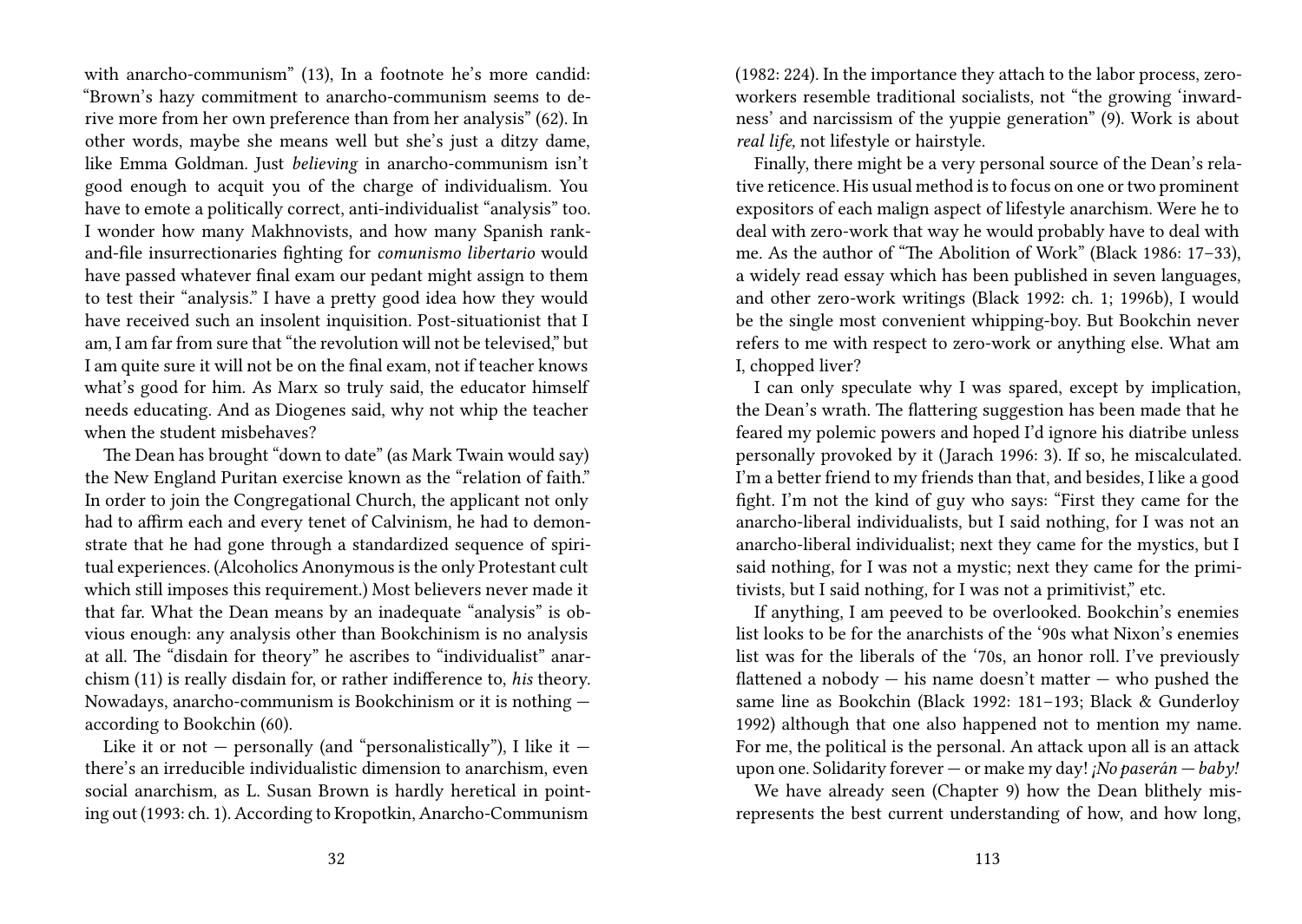forces, and reduce the hours of work. To this program the ultraleft, such as the council communists and the anarcho-syndicalists, added workers' control of production according to one formula or another. These reforms, even if completely successful on their own terms, fall short of any *qualitative* transformation of the experience of productive activity. Why doesn't the Dean just contradict his former opinion without admitting it, as he does with so many others?

It may be because zero-work is one dimension of avant garde anarchism which on Bookchin's terms looks *progressive* not regressive — a double irony, as heterodox anarchists tend to disbelieve in progress. Reduced hours of work is an ancient demand of the left (and of the labor movement [Hunnicutt 1988]). Marx considered it the precondition of passage from the realm of necessity to the realm of freedom (1967: 820), just like Bookchin (Clark 1984: 55). Anarchists agreed: "The eight-hour day which we officially enjoy is the cause for which the Haymarket anarchists of 1886 paid with their lives" (Black 1992: 29). Over a century ago, Kropotkin argued that it was then *already* possible to reduce the working day to four or five hours, with retirement by age 45 or 50 (1995: 96). What would his estimate be today: 40 or 50 minutes? Since the Dean believes (however erroneously) that technological progress reduces "toil," at least potentially (26), he has to believe that the abolition of work is an ever- increasingly practical possibility. He can only criticize zero-workers, not as reactionaries, but as ahead of their time. And that debunks the whole notion of lifestyle anarchism as a surrender to the prevailing climate of reaction.

The Dean might have other reasons not to be conspicuous or even explicit in his rejection of zero-work. Lifestyle anarchists have supposedly withdrawn "from the social domain that formed the principal arena of earlier anarchists" (2) because lifestyle anarchism "is concerned with a 'style' rather than a society" (34). But for an old Marxist like Bookchin, labor is the very essence of the social: "Labor, perhaps more than any single human activity, underpins contemporary relationships among people on every level of experience"

says that "No society is free so long as the individual is not!" (1890: 15). If it sounds as if anarchism has, as the Dean might say, "filiations" with liberalism, that's because anarchism *does* have filiations with liberalism. What else could the Dean possibly mean when he writes that social anarchism is "made of fundamentally different stuff" than lifestyle anarchism, it is "heir to the Enlightenment tradition" (56)? As anarcho-syndicalist Rudolf Rocker wrote (and he was only summarizing the obvious):

In modern Anarchism we have the confluence of the two great currents which during and since the French Revolution have found such characteristic expression in the intellectual life of Europe: Socialism and Liberalism…

Anarchism has in common with Liberalism the idea that the happiness and the prosperity of the individual must be the standard in all social matters. And, in common with the great representatives of Liberal thought, it has also the idea of limiting the functions of government to a minimum. Its supporters have followed this thought to its ultimate logical consequences, and wish to eliminate every institution of political power from the life of society (1947: 16, 18–19).

If he hadn't seen these words before, the Dean would have come across part of these passages as quoted by Brown (1993:110). Naturally he'd rather debunk Brown, an obscure young academic (Jarach 1996), than the illustrious anarchist elder Rocker. Bookchin's a playground bully who doesn't mind hitting a girl with glasses, but he'd be off his Rocker to mess with Rudolf.

Nobody chooses his ancestors. Rationally, no one should be ashamed of them. Visiting the sins of the fathers on the children, even unto the fourth generation (Exodus 34:7) — as the Dean is doing, pretty much on schedule — hardly comports with the Enlightenment rationalism he claims as *his* ancestry (21, 56).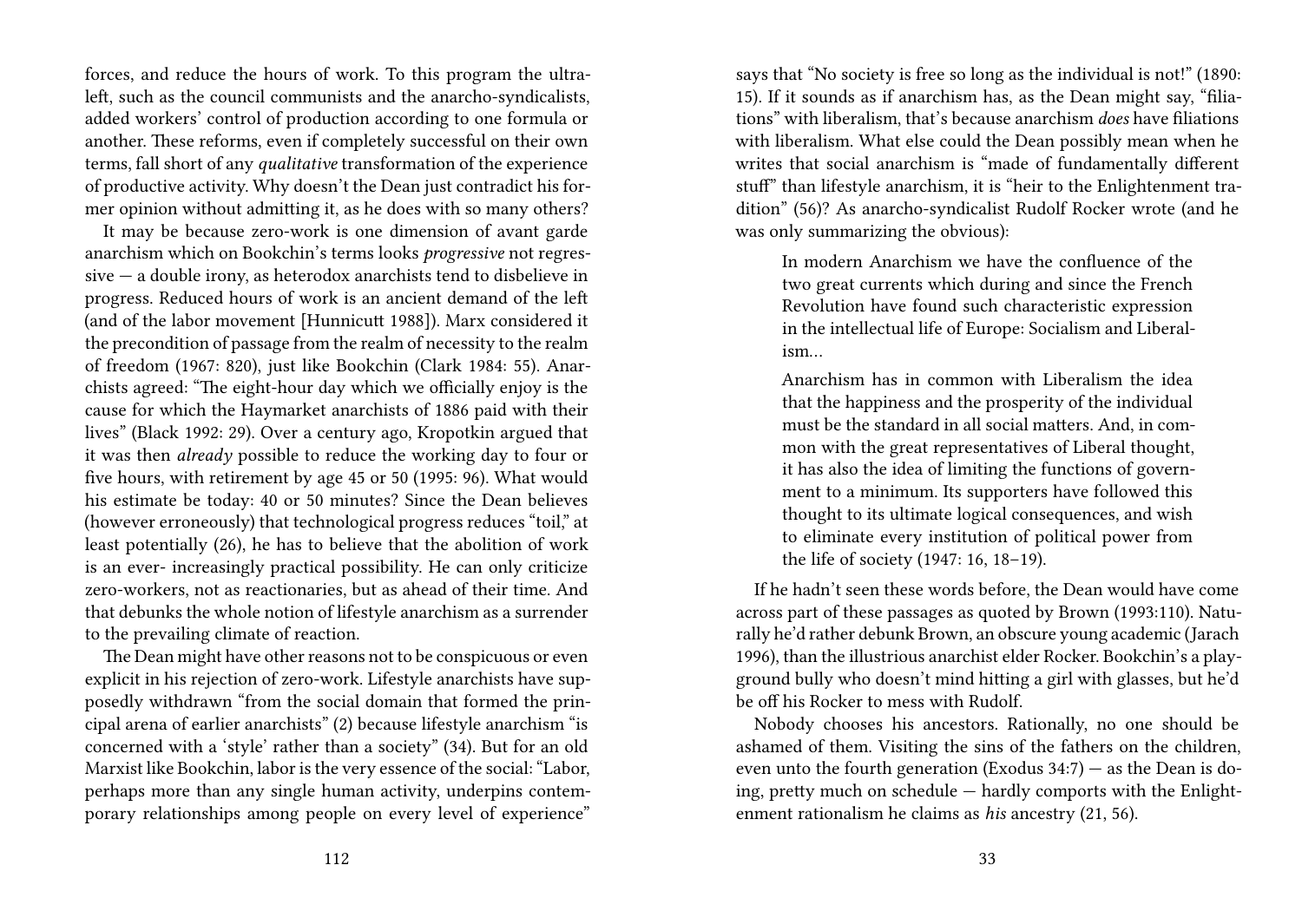The Left That Was which provided Bookchin's original politics, Marxism-Leninism, also supplied him with a muscular polemical praxis and a versatile vocabulary of abuse. I've already drawn attention to one of these gambits, denigration-by-quotation-marks. Its "filiations" include Lenin's *"Left-Wing" Communism, an Infantile Disorder* (1940) and countless texts by Marx and Engels, as Adorno (1990) noticed. John Zerzan, reviewing Bookchin (1987), noted a related way that the Dean abused quotation marks: "Another device is to ignore the real history of urban life, as if illusory; he resorts at times to putting such terms as 'elected' representatives, 'voters' and 'taxpayers' in quotes as though the terms really don't, somehow, correspond to reality" (Zerzan 1994: 165). As if to confirm that he's incorrigible, Bookchin refers to this review, not as a review, but as a "review" (59). Bookchin was doing the same thing almost 40 years ago when the first chapter of *The Limits of the City* (1974: ix) was written: Tenochtitlan was the "capital," not the capital, of the urban, imperialistic, cannibalistic Aztec empire (*ibid*.: 7, 9).

Bookchin just doesn't know when to shut up. Having lambasted individualists as liberals, he turns around and insinuates that they are fascists! Critics of industrial technology (specifically, George Bradford of the *Fifth Estate*) who argue that it determines, as well as being determined by, social organization are, opines the Dean, "deeply rooted in the conservative German romanticism of the nineteenth century" which "fed into National Socialist ideology, however much the Nazis honored their antitechnological ideology in the breach" (29). This would be a sophisticated version of guilt-byassociation if it were sophisticated. The Dean doesn't bother to even identify these "conservative German" romantics — he hasn't read them, probably couldn't even name them — much less substantiate their unlikely influence on contemporary "lifestyle" anarchists. Retro-leftist that he is, Bookchin must suppose that bracketing the hate-words "conservative" and "German" is a one-two punch nobody recovers from. One page later (30), he admits that "there is no evidence that Bradford is familiar with Heidegger or Jünger," the

# **Chapter 9: From Primitive Affluence to Labor-Enslaving Technology**

One tendency which surely belongs on the Dean's enemies short list is zero-work, the critique of work as such, "the notion that the abolition of work is possible and desirable: that genuine, unconditioned needs can be met by voluntary playlike activity enjoyed for its own sake" (Black 1996d: 22). Zero-work may well be the *only* programmatic position shared by everybody the Dean targets, even L. Susan Brown (1995). The Left That Was not only posited work as a necessity, it regarded it as almost a sacrament. And while zerowork is not the same thing as such Bookchin bugbears as hedonism and primitivism, it complements them nicely. It *is* an important Bookchin target, but he attacks it with potshots, not the usual scattershot. There may be several reasons for his uncharacteristic circumspection.

In his younger days ("younger" being, of course, a relative term), Bookchin understood that dealing radically with what he called "toil" was a crucial dimension of post-scarcity anarchism: "The distinction between pleasurable work and onerous toil should always be kept in mind" (1971: 92). Even 25 years ago, the productive forces had developed "to a point where even toil, not only material scarcity, is being brought into question" (Bookchin 1970: 53). For the traditional left, the answer to the question of work was to eliminate unemployment, rationalize production, develop the productive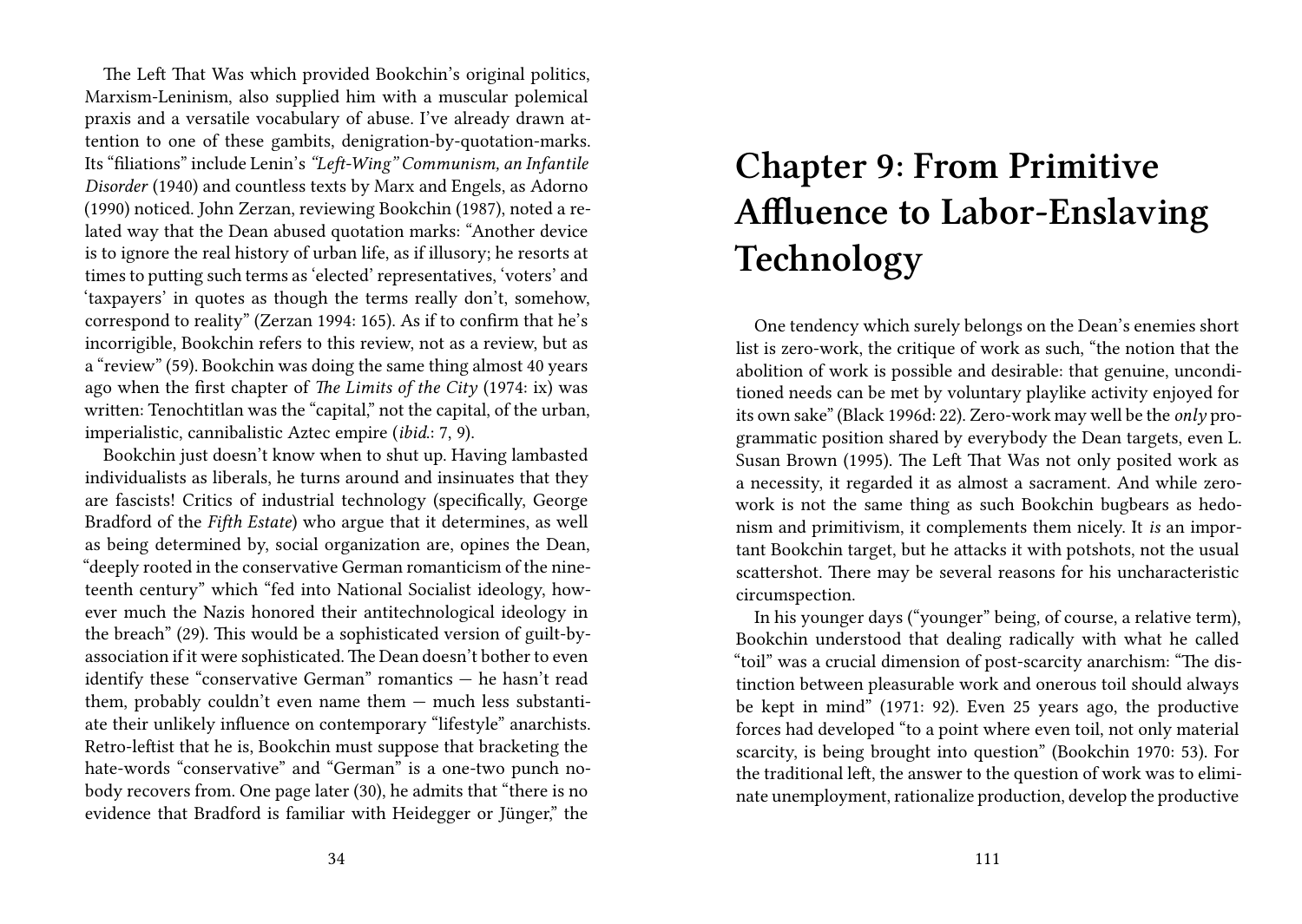not always anarchist and egalitarian, leaving untouched the conclusion, which even the Dean doesn't deny, that they are *almost* always anarchist and egalitarian.

On the other hand, in thirty years of celebrating urbanism, the Dean has yet to identify a stable, anarchic, egalitarian urban society. Perhaps revolutionary Barcelona approximated one for a few months in 1936–1937, and Paris in 1968 for several weeks. But at best these are only blips on a social screen of almost unrelieved urban statism and class stratification. These "outliers," as the statisticians refer to rare values of variables, far outside the range of all others, do remind us  $-$  as do the Yuqui  $-$  of the human capacity for extreme social plasticity. As such, they hearten me, but they fail to persuade me that "some kind of urban community is not only the environment of humanity: it is its destiny" (Bookchin 1974: 2). I don't think anatomy is destiny and I don't think urbanity is destiny either.

twentieth-century German intellectuals he *j'accuses* as carriers of nineteenth-century conservative German romantic ideology.

McCarthyism is the political strategy of guilt by association. If you know a Communist, or if you know someone who knows someone who is a Communist, presumptively *you* are a Communist and you'll have to talk your way out of it, preferably by ratting somebody out. The ex-Communist Bookchin has outdone Senator Mc-Carthy. The Senator sought to uncover association as evidence of guilt. The Dean affirms guilt as evidence of association. That's really all there is to his dirty little diatribe. To be even *less* fair than Joe McCarthy is quite an accomplishment, what Nietzsche used to call a "downgoing."

And another thing, nineteenth-century romanticism was neither exclusively conservative nor exclusively German. What about the liberal or radical German romanticism of Beethoven and Büchner and Schiller and Heine? And what about the non-German radical romanticism of Blake and Burns and Byron and Shelley?

The Dean relates that the Nazis honored their romantic, antitechnological ideology "in the breach." "Honored in the breach" is Bookchin's poor try at heading off the obvious, and decisive, objection that the Nazis didn't *have* an anti-technological ideology. The *Autobahn* was as much a monument to technology as were its contemporaries the Moscow subway and the New York World's Fair (which, I suspect, thrilled the 18 year old Murray Bookchin). So was the V-2. Almost openly erotic references to iron and steel recur with monotonous and pathological frequency in Nazi rhetoric. As John Zerzan remarked in a book the Dean claims to have read (39–42, 62 n. 19);

Behind the rhetoric of National Socialism, unfortunately, was only an acceleration of technique, even into the sphere of genocide as a problem of industrial production. For the Nazis and the gullible, it was, again a question of how technology is understood ideally, not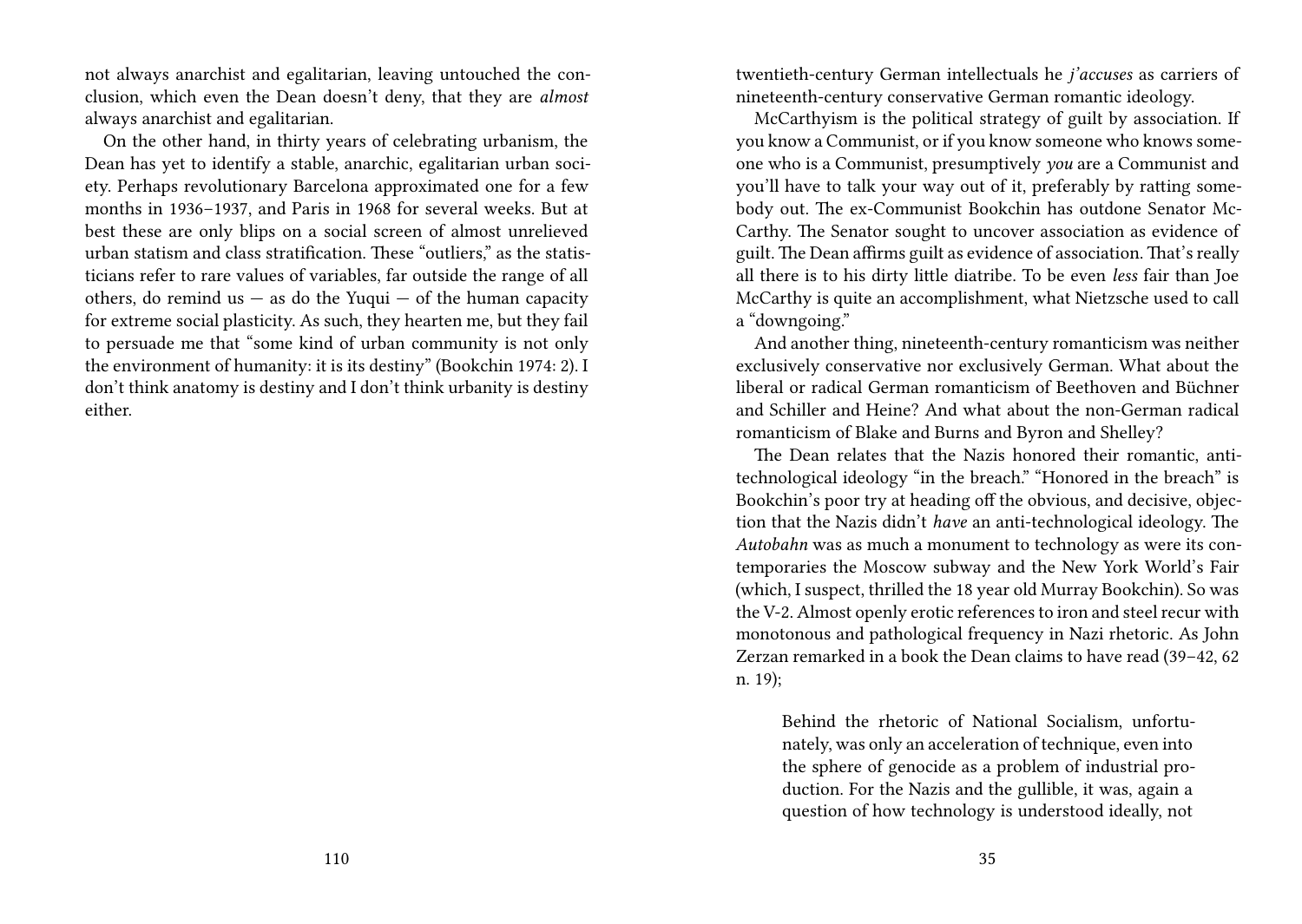as it really is. In 1940 the General Inspector for the German Road System put it this way: "Concrete and stone are material things. Man gives them form and spirit. National Socialist technology possesses in all material achievement ideal content" (Zerzan 1994: 140).

I'm not one of those who cries out in horror at the slightest whiff of anti-Semitism. But the Dean sees fit to insinuate that even the promiscuously pluralistic Hakim Bey is ideologically akin to Hitler (22), and that the primitivist quest to recover authenticity "has its roots in reactionary romanticism, most recently in the philosophy of Martin Heidegger, whose *völkisch* 'spiritualism,' latent in *Being and Time,* later emerged in his explicitly fascist works" (50). So let's consider whether Bookchin-vetted classical anarchists are ideologically kosher. Proudhon was notoriously anti- Semitic (Silbener 1948), but since Bookchin dismisses him, however implausibly, as too much the individualist (4–5), let's set Proudhon aside. Bakunin, the Russian aristocrat who "emphatically prioritized the social over the individual" (5) had a notion what was wrong with his authoritarian rival, Karl Marx. Bakunin considered Marx, "the German scholar, in his threefold capacity as an Hegelian, a Jew, and a German," to be a "hopeless statist" (1995:142). A Hegelian, a Jew, a sort-of scholar, a Marxist, a hopeless (city-) statist  $-$  does this sound like anybody familiar?

The Dean approvingly quotes Lewis Mumford on "the esthetic excellence of the machine form" (32), a phrase which might have been turned by Marinetti or Mussolini or anyone else on the ill-defined frontier between Futurism and Fascism (cf. Moore 1996: 18). In *War, the Worlds Only Hygiene*, Marinetti elaborated on the Bookchin/ Mumford aesthetic:

We are developing and proclaiming a great new idea that runs through modern life: the idea of mechanical beauty. We therefore exalt love for the machine, perceptions, if carefully read, confirm the affluence thesis. And the earlier ethnographers of hunter-gatherers, although they had often announced as their conclusions the Hobbesian party line, report ample data which contradict those conclusions. Anthropologists who once slighted written, historical sources relating to foragers such as the San are now combing them very carefully (*e.g.,* Parkington 1984).

Unlike Bradford, the Man the Hunter anthropologists were not interested in primitive animism, harmony with nature, or "ecstatic techniques," a phrase the Dean attributes to Bradford (36). Anthropologists had long since documented beyond any reasonable possibility of refutation all these aspects of many primitive cultures. What the Man-the-Hunter revisionists added was precisely what the Dean claims is missing, the social dimension: "Egalitarianism, sharing, and low work effort were stressed, as was the importance of gathering foods and, by extension, women's direct role in the economy" (Renouf 1991: 89). The Dean's entire rhetorical strategy is as misdirected as it is malicious. Primitivists contrast the orderly anarchy and the generous egalitarianism of foragers with the chaotic statism and class hierarchy of urban civilization. The Dean dredges up *one* foraging society, the Yuqui of Bolivia, which, he claims, includes the institution of hereditary slavery  $-$  although he has to admit that "this feature is now regarded as a feature of former horticultural lifeways" (45).

You could hardly ask for a better example of the exception that proves the rule. There were only 43 Yuqui at contact in the 1950s, far below the minimum  $-$  usually put at about 500  $-$  for social viability. They are probably descended from a Guaraní raiding party of the late pre-Columbian period which was unable to find its way back to Paraguay. Remarkably, they maintained vestiges of slavery, something "difficult to imagine, but it did exist." The Dean neglects to mention that upon falling into the clutches of the missionaries, this social splinter abandoned both foraging and slavery (Stearman 1989). This example proves, at the most, that foraging societies are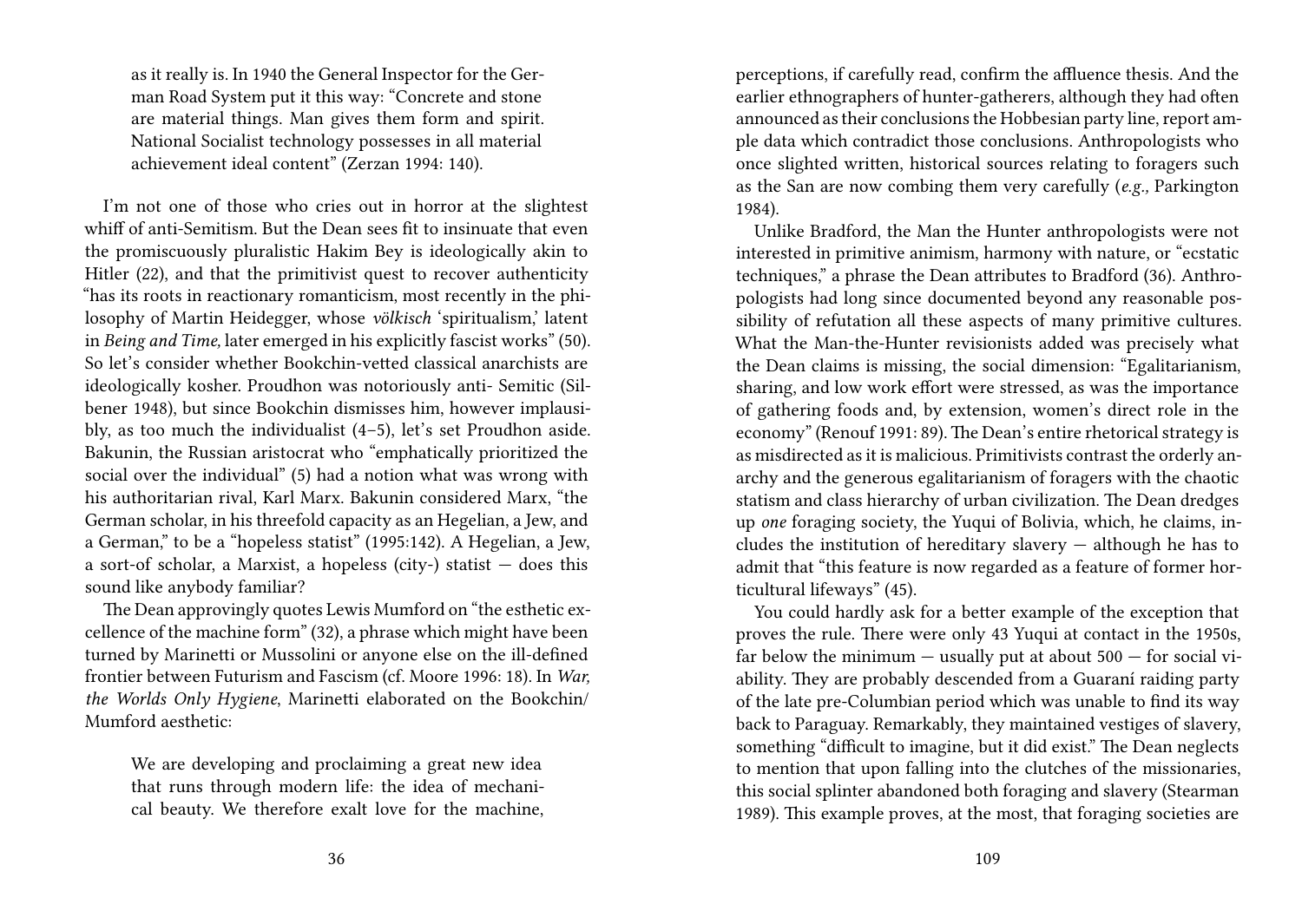More important, the affluence thesis is based on observation and measurement, not myth and memory. Richard B. Lee concluded that the !Kung San/Bushmen did remarkably little work compared to us — not by sitting at the feet of the Old Wise Man like they do at Goddard College — but by following the San around to see what they were doing and for how long. He based his conclusions as to the sufficiency of their diet on measuring the calories they ingested and expended (Lee 1969, 1979), something rarely done previously. One of the resulting articles was titled "!Kung Bushmen Subsistence: An Input-Output Analysis" (Lee 1969). This is science at its most muscular, not free-form fantasy.

It doesn't necessarily follow, of course, that if San society is in a very tangible, measurable sense leisurely and affluent, then so are all or most other foraging societies. But on the Hobbesian new, the San as they lived in the 1960s were impossible, so the Hobbesian view in the muscular form espoused by the Dean has to be qualified or, as the social scientists say, "specified" (the scope of its validity narrowed) (Babbie 1992: 421–422) or else rejected altogether. And what's so intriguing is that the San live their affluence in the arid Kalahari Desert, not someplace approximating the Garden of Eden (Zerzan 1994: 29). If foraging life could be affluent there, it might have been affluent almost everywhere — and almost everywhere is where pre-historic humans lived, as foragers, for 99% of human existence (Lee & DeVore 1968c: 5). The civilized, in contrast, find it very difficult to sustain an affluent lifestyle in the desert outside of a few special locations like Palm Springs and Kuwait (cf. Lévi-Strauss 1962: 5 [quoted in Feyerabend (1987): 112 n. 14)]).

These implications have not only reoriented fieldwork, they have also occasioned the reinterpretation of already available accounts of hunter-gatherers, both historical sources and formal ethnographies. Sahlins (1971: ch. 1) did some of both in "The Original Affluent Society," whose conclusions he'd previewed as a discussant at the Man the Hunter symposium (Lee & DeVore 1968: 85–89). The abundant historical accounts of the Australian aborigines, for all their misthe love we notice flaming on the cheeks of mechanics scorched and smeared with coal. Have you never seen a mechanic lovingly at work on the great powerful body of his locomotive? His is the minute, loving tenderness of a lover caressing his adored woman (Flint 1972: 90).

The Germans conquered Europe with Panzers and Stukas not by blood-and-soil hocus-pocus. Nazi ideology is far tool incoherent to be characterized as either pro- or anti-technological. The Dean in bewailing our "decadent, bourgeoisified era" (1) and our "decadent personalism" (2) is himself echoing Nazi and Stalinist rhetoric, as he surely remembers, and it's as empty as ever. The point is that the ideology didn't have to make sense to matter. It was vague and inconsistent so as to appeal to as many people as possible who desperately needed something to believe in, something to free them from freedom, something to command their loyalty. It didn't have to be the same come-on for everyone. The Nazis, fishers of *Menschen,* understood that you need different bait to hook different fish, that's all.

And finally, individualist anarchists are *terrorists* — or rather, anarchist terrorists are individualists.

The inseparable association of anarchism with terrorism commenced for Americans with a specific event: the Haymarket tragedy in Chicago in 1886. As the police were breaking up a peaceable workers' rally, someone threw a bomb into their midst, killing or wounding several of them. Eight prominent anarchists involved in the union movement, but indisputably innocent of the bombing, were convicted of murder and four of them hanged (one committed suicide) on the basis of their anarchist agitation and beliefs. If there is one fact about the history of anarchism known to everyone who knows at least one fact about the history of anarchism, it is this: "Thereafter, anarchism, in the public mind, was inseparably linked with terrorism and destruction" (Avrich 1984: 428; cf. Schuster 1932: 166; Woodcock 1962: 464). And the anarchism with which the link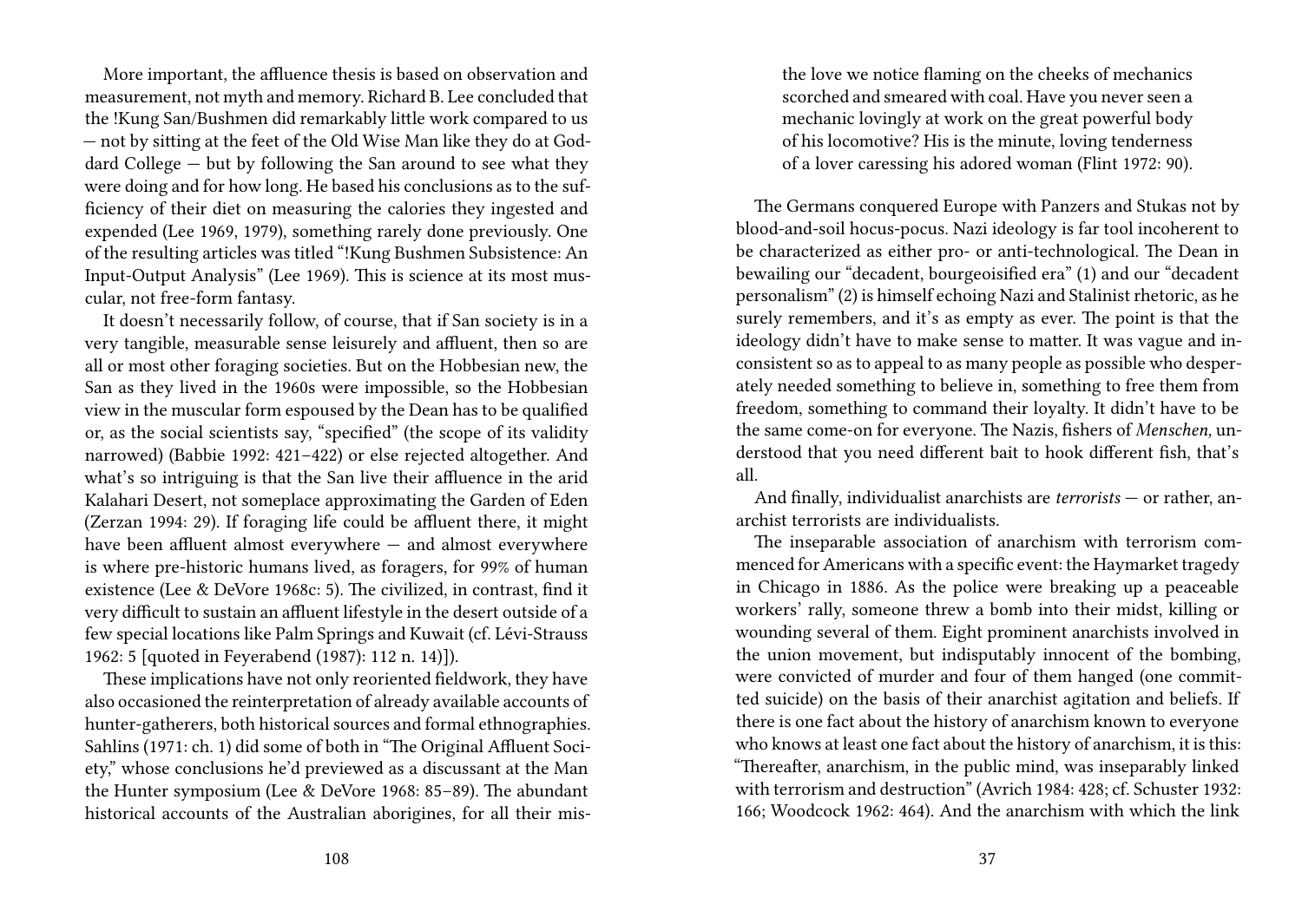was forged was the collectivist anarchism of the Haymarket defendants. That they were, as individuals, innocent is irrelevant to the genesis of the mad-bomber legend. Innocent in act but not necessarily in intention: "One of them, [Louis] Lingg, had the best alibi: he wasn't there… he was home, making bombs. He was thus convicted of a crime he would have *liked* to commit" (Black & Parfrey 1989: 67). In contrast, one historian refers to "the peaceful philosophy of Individualist Anarchism" (Schuster 1932: 159).

The anarchists' terrorist reputation was not, however, entirely fabricated by their enemies (Black 1994: 50–55). In the 1880s, leftwing European anarchists had already begun to preach, and practice, "propaganda by the deed," such as bombings — "chemistry," as they sometimes put it  $-$  and assassinations. Even the beatific Kropotkin was originally a supporter of "the new tactic" (Bookchin 1977: 115). Some thought it the most effective way to dramatize anarchism and disseminate it to the masses. According to what the Dean calls "the best account of Spanish Anarchism from 1931 to 1936" (Bookchin 1977: 325), "the last decade of the [nineteenth] century was one in which the anarchists really were engaged in the bomb-throwing which is popularly thought to exhaust their range of activities" (Brademas 1953: 9).

These anarchist terrorists were, to apply Bookchin's terminology anachronistically, usually social anarchists, rarely individualist anarchists. August Vaillant, who bombed the French Chamber of Deputies, was a leftist (Tuchman 1966: 91) and a member of an anarchist group (Bookchin 1977: 114). Of the French bombers of the 1890s, Ravachol alone, so far as anybody knows, was "almost but not quite" a Stirnerist (Tuchman 1964: 79).

The Spanish anarchists whom the Dean esteems above all others (1977, 1994) had perhaps the longest terrorist tradition of all. The index reference to "Terrorism, anarchist" in his history of Spanish anarchism covers dozens of pages (1977: 342). There were sporadic bombings in the 1880s which became chronic, at least in the anarchist stronghold of Barcelona, in the 1890s (Bookchin 1977: ch.

been made" (*ibid.:* 90). Similarly, another anthropologist refers to the continuing prevalence of "the revised general version of huntergatherers of the mid- 1960s" (Conkey 1984: 257). John Zerzan, not George Bradford, is correct in saying that "a nearly complete reversal in anthropological orthodoxy has come about, with important implications" (1994: 16). Bradford's failure to update the opinions he's expressed since the 1970s — which is typical of the *Fifth Estate* — afforded the Dean an undeserved opportunity to claim scientific respectability for a viewpoint long since discredited.

Bradford's other mistake, eagerly exploited by the Dean, is that he allegedly wrote that the revisionist view is based on "greater access to the views of primal people and their native descendants" (37). That gave the Dean his chance to dismiss primitive affluence as the "edenic" myth of nostalgic natives (36) feeding their fantasies, and perhaps their peyote, to credulous white hippies.

This is all wrong. It was the *earliest* studies of hunter-gatherers, including classic accounts by Kroeber, Boas and Radcliffe-Brown, which relied on older informants' memories of conditions 25–50 years before, on "ethnographic reconstructions of situations which were no longer intact" (Lee & DeVore 1968c: 5–6). The Man the Hunter symposium, far from overlooking this method's shortcomings, made that a "central theme" (*ibid.:* 6). Contemporary anthropologists have *lesser,* not greater access to the views of so-called primal people. In the first place, primal people are disappearing almost as rapidly as leftists are. And secondly, Western anthropologists no longer enjoy as much "access" as they did when the people they studied were subject to Western colonial rule. Most indigenous peoples now have more power to determine whether and on what terms they will receive resident and even visiting ethnographers. Some exclude them entirely. And the national governments of some former colonial possessions which are now independent states restrict or exclude foreign anthropologists for a variety of reasons (Beals 1969: 20–27).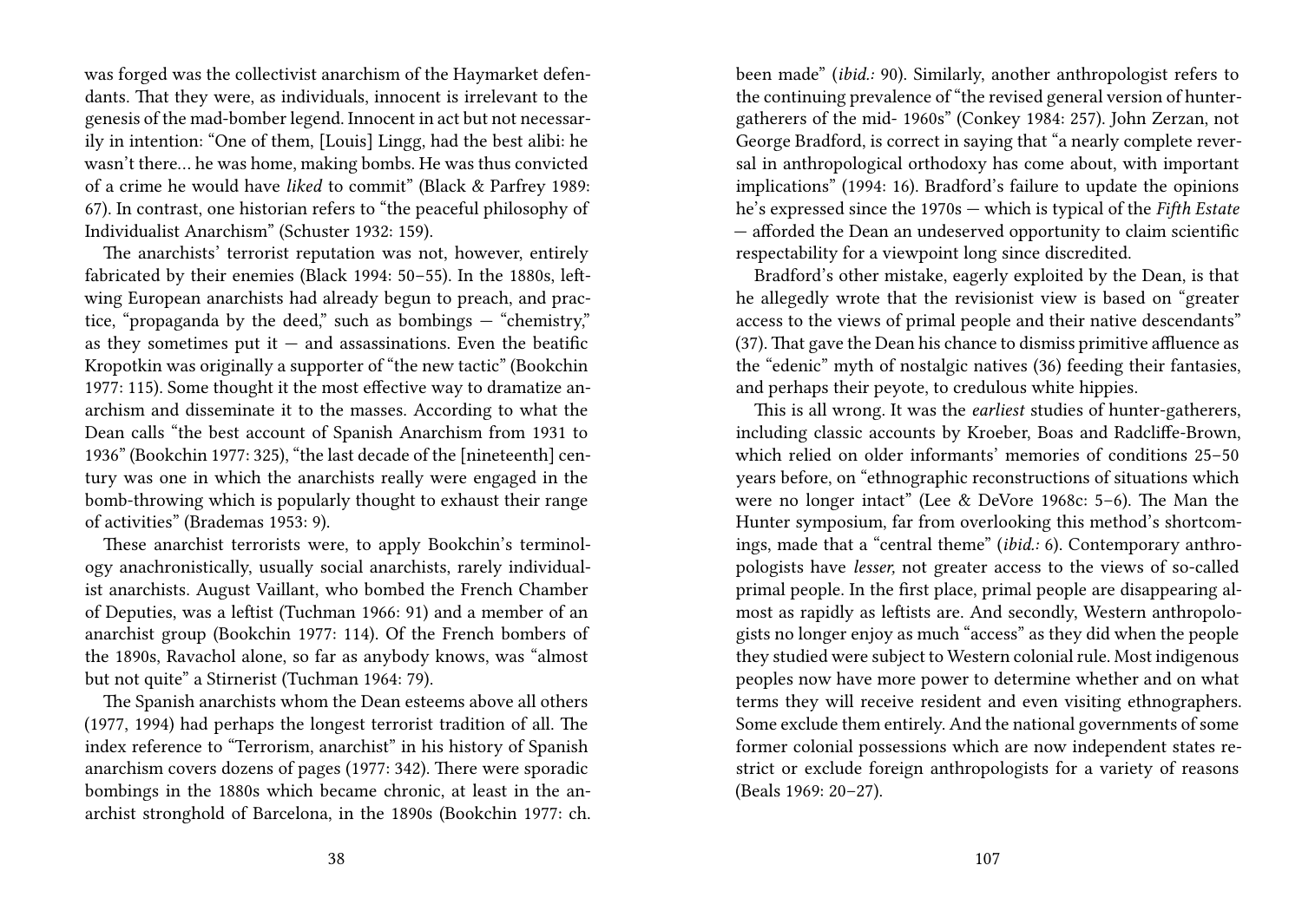a common cause (Babbie 1992: 416). The common cause would have been the general climate of distrust of authority and orthodoxy.

If you read the Dean's passage with more care than it was written with, it's noticeable that he attributes most of the malign influence on the primitivists, not to the anthropologists, but to the hippies. I am drawing on my own distant memories here, but my recollection is that what the hippies romanticized was *tribal* society on the model, usually ill-understood, of certain pacific Native American tribes like the Hopi and the Navajo. At the time, Bookchin apparently thought so too. "In its demands for tribalism," among others, "the Youth Culture prefigures, however inchoately, a joyous communist and classless society" (Bookchin 1970: 59). Unless they were attending graduate school, few hippies would have been acquainted with what Bookchin calls the "'Man the Hunter' timewarp" (39), which was expressly and only about revising the Hobbesian view of *hunter-gatherers.*

For the most part, hunter-gatherers don't even *live* in tribes, they live in bands (Lee & DeVore 1968b: 7–8). In contrast, tribal peoples horticulturalists or herders — occupy a social space "between bands and states" (Gregg 1991). Many of their societies are also anarchist and as such are also interesting, as well as interesting in their own right, but necessarily there are not as many valid generalizations about primitives as there are about foragers. All foragers are primitives, but not all primitives are foragers.

In a way, it's Bradford's fault for inviting the Dean to foment confusion. If the Dean quotes him correctly — always a big *if* where the Dean is concerned — Bradford wrote in 1991 that the "official" anthropological view of foragers is the Hobbesian one. That was already changing even when Marshall Sahlins made the same point in his 1968 essay "The Original Affluent Society" (Sahlins 1971: ch. 1). Today the "current model" (Renouf 1991: 89–90) is the one advanced at the Ottawa and Chicago conferences: "although the more idealized aspects of the Lee and DeVore model are commonly acknowledged, I think it is fair to say that no fundamental revision of it has

6). 1918–1923, period of violent class struggle in Spain, was the time of the *pistoleros* — gunmen — a term which applies to both employer-hired goons and anarcho-leftist militants. Among hundreds of others, "a premier, two former civil governors, an Archbishop, nearly 300 employers, factory directors, foremen, and police, and many workers and their leaders in the *sindicato libre* [a company union], fell before the bullets and bombs of Anarchist action groups" (Bookchin 1977: 191).

The *pistolero* phase subsided as the anarchists, who were getting the worst of the violence anyway, were driven underground by the Primo de Rivera dictatorship at the same time that a measure of prosperity took the edge off the class struggle. But anarchoterrorism never ceased. During the '2Os and '3Os, "the FAI's most well-known militants — Durruti, the Ascaso brothers, Garcia Oliver — included terrorism in their repertory of direct action: 'Gunplay, especially in "expropriations" and in dealing with recalcitrant employers, police agents, and blacklegs, was not frowned upon'" (Bookchin 1994: 23). Their heists "sustained Ferrer-type schools, Anarchist printing presses, and a large publishing enterprise in Paris which produced the *Anarchist Encyclopedia,* as well as many books, pamphlets, and periodicals" (Bookchin 1977: 199).

I adduce these facts — and reference most of them, deliberately, to Bookchin — not to condemn or condone what "social anarchists" have sometimes done but to show up the Dean's duplicity. Terrorism has been, for better or for worse, a recurrent anarchist tactic for more than a century. And the anarcho-terrorists have almost always been "social," not individualist, anarchists. I've had occasion to rebut leftist falsifications to the contrary (Black 1994: 50–55). Bookchin justifies Spanish anarcho-*pistolero* terrorism as legitimate self-defense (1977: 201–202), an opinion I share, but the fact remains that it *was* terrorism — in Bookchinese, "social anarchist" terrorism — not the activity of individualist anarchists.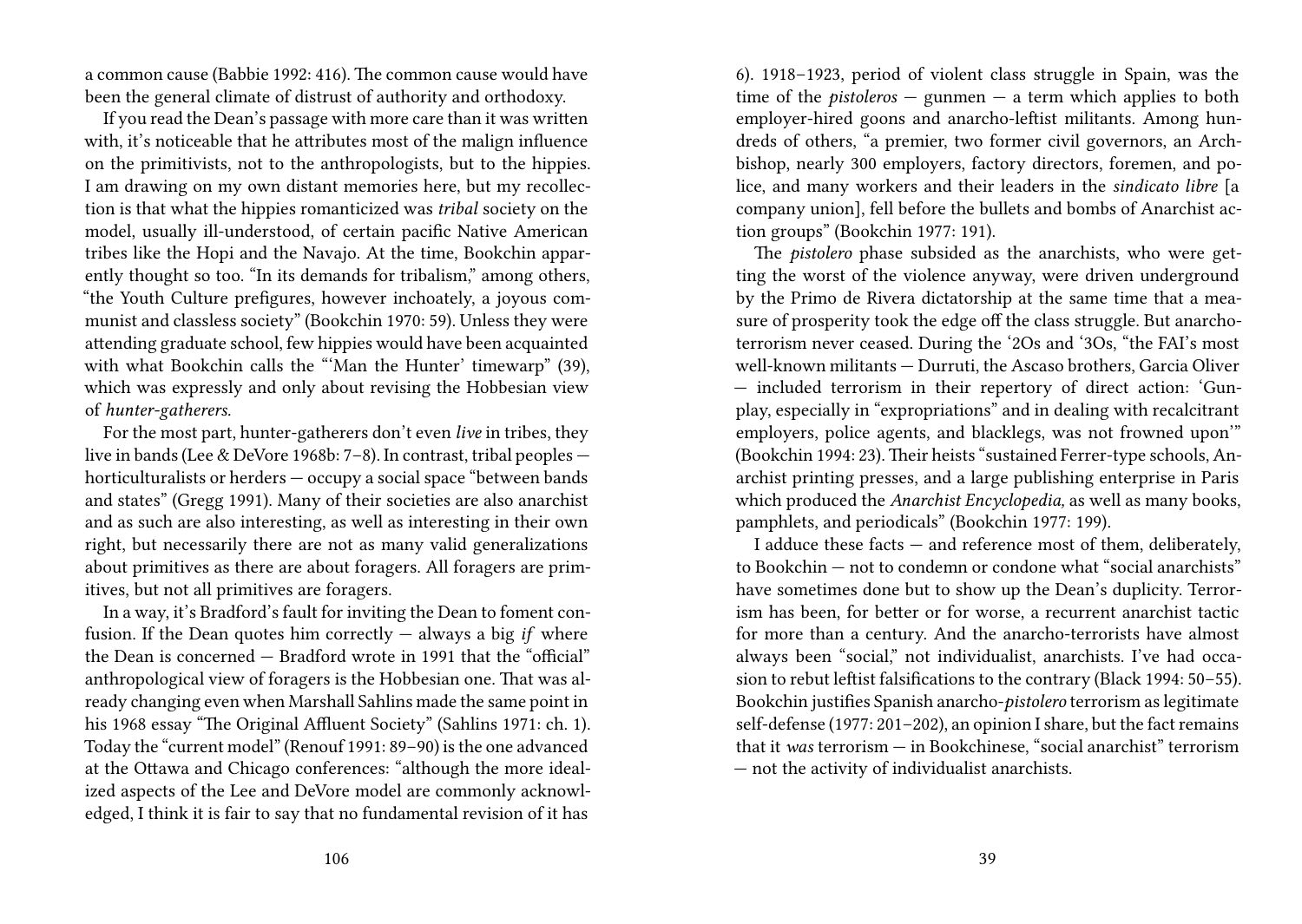#### **Chapter 3: Lifestyle Anarchism**

As fast-and-loose as the Dean plays with the word "individualism," extrapolating it to something he calls "lifestyle anarchism" is, to borrow a phrase from Jeremy Bentham not just nonsense, it is nonsense on stilts. Here is how he does the stretch:

In the traditionally individualist-liberal United States and Britain, the 1990s are awash in self-styled [that word again!] anarchists who — their flamboyant radical rhetoric aside — are cultivating a latter-day anarchoindividualism that I will call *lifestyle anarchism*… Ad hoc adventurism, personal bravura, an aversion to theory oddly akin to the antirational biases of postmodernism, celebrations of theoretical incoherence (pluralism), a basically apolitical and anti-organizational commitment to imagination, desire, and ecstasy, and an intensely self-oriented enchantment of [*sic*] everyday life, reflect the toll that social reaction has taken on Euro-American anarchism over the past two decades (9).

In a classic tale of cerebral fantasy, Jorge Luis Borges related that in Tlön, "the dominant notion is that everything is the work of one single author": "Criticism is prone to invent authors. A critic will choose two dissimilar works — the *Tao Te Ching* and the *1001 Nights*, let us say — and attribute them to the same writer, and then with all probity explore the psychology of this interesting *homme de lettres…*" (Monegal & Reid 1981: 118).

was quite high and their food supply abundant, making for a kind of virginal 'affluence' in which people needed to forage only a few hours each day" (37–38).

In the above-quoted passage, "it would take a full-sized essay in itself to unscramble, let alone refute, this absurd balderdash, in which a few truths are either mixed with or coated in sheer fantasy" (37). The Dean refers to a passage he quotes from Bradford, but might have been referring to his favorite subject — himself — except that there aren't even a few truths in *his* passage, not even mixed or coated with fantasy.

The revision of the Hobbesian postulate that primitive life is nasty, brutish and short commenced, not at the "Man the Hunter" symposium in 1966 (Lee & DeVore 1968), but at the symposium on band societies in Ottawa in 1965 (Damas 1969). The Chicago symposium only extended the theses of the pioneering Ottawa gathering (Renouf 1991: 89–90). April 1965 and even April 1966 (Lee & DeVore 1968: vii) are implausibly early dates to assume much hippie influence on academic scholarship, and the Dean adduces no evidence in support of his self-serving conjecture. There's no trace of counterculture influence, for instance, in Bookchin's 1965 book *Crisis in Our Cities* (Herber 1965) or his 1965 essay "Ecology and Revolutionary Thought" (Bookchin 1971: 55- 82). Indeed, back when his memories were more recent and his memory perhaps better, Bookchin wrote that "the hippie movement was just getting underway in New York when 'Ecology and Revolutionary Thought' was published" (*ibid.: 29).* In contrast, the hippie movement bulks large in his 1970 essay opportunistically lauding youth culture (Bookchin 1970: 51–63). The times they were a-changin'. To Bookchin's annoyance, they still are.

If there is any relationship between '60s hippie culture and the anti-Hobbesian turn in anthropology, it is of the sort the statisticians call a spurious relationship. That is, the variables are associated with each other, not as cause and effect, but as consequences of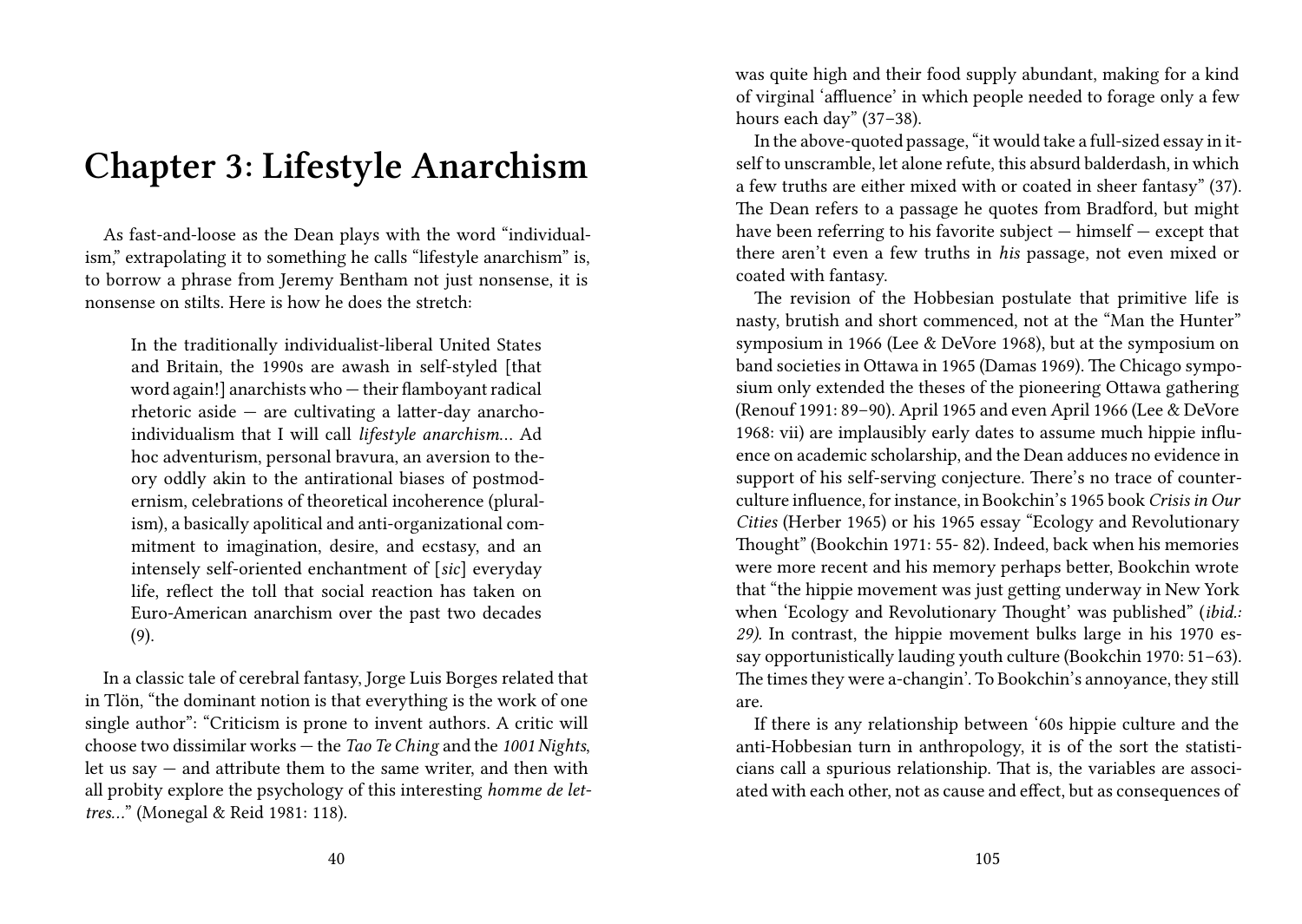# **Chapter 8: In Search of the Primitivists Part II: Primitive Affluence**

According to the Dean, the notion of primitive affluence is some silliness the hippies smoked up and put over on the anthropologists in the '60s:

Much of [George Bradford's] "critical anthropology" appears to derive from ideas propounded at the "Man the Hunter" symposium, convened in April 1966 at the University of Chicago. Although most of the papers contributed to this symposium were immensely valuable, a number of them conformed to the naive mystification of "primitivity" that was percolating through the 1960s counter-culture — and that lingers on to this day. The hippie culture, which influenced quite a few anthropologists of the time, averred that huntinggathering peoples today had been bypassed by the social and economic forces at work in the rest of the world and still lived in a pristine state, as isolated remnants of Neolithic and Paleolithic lifeways. Further, as hunter-gatherers, their lives were notably healthy and peaceful, living then as now on an ample natural largess (37).

The chief villain of the piece was anthropologist Richard B. Lee, who had "estimated that the caloric intake of 'primitive' peoples

That is exactly the Dean's *modus operandi,* except that Borges was joking in a very sophisticated way whereas Bookchin is serious in a very dumb, dull way. Those he has designated "lifestyle anarchists" are essentially alike because, well, he has designated them as lifestyle anarchists. The label is self-verifying. He's cobbled together all his self-selected enemies who are also "self-styled" anarchists as "lifestyle anarchists." In an essay only recently published, but written In 1980, the Dean cogently observed that

…anarchism [has] acquired some bad habits of its own, notably an ahistorical and entrenched commitment to its own past. The decline of the New Left and the transformation of the sixties counter-culture into more institutionalized cultural forms compatible with the status quo created among many committed anarchists a longing for the ideological security and pedigree that also afflicts the dwindling Marxist sects of our day (1996: 23).

In the Middle Ages, what the Dean's doing — but they did it better back then, and in good faith — was known as Realism. There cannot be a name (goes the argument) unless there is something real which that name designates. St. Anselm's ontological argument for the existence of God, for instance, by defining God as that which nothing could be greater than, implies that God is the greatest possible being, and since *something* must be the greatest possible being, God must exist. The reflective reader will probably spot at least some of the flaws in this line of argument which almost all philosophers have long since recognized.

I am amazed to learn that the present epoch is "awash in selfstyled anarchists." Maybe I should awash more often. I hadn't thought any place has been awash in self-styled anarchists since certain parts of Spain were in the 1930s. Maybe Burlington is awash in Bookchinists — a veritable Yankee Barcelona — but this conjecture is as yet unconfirmed.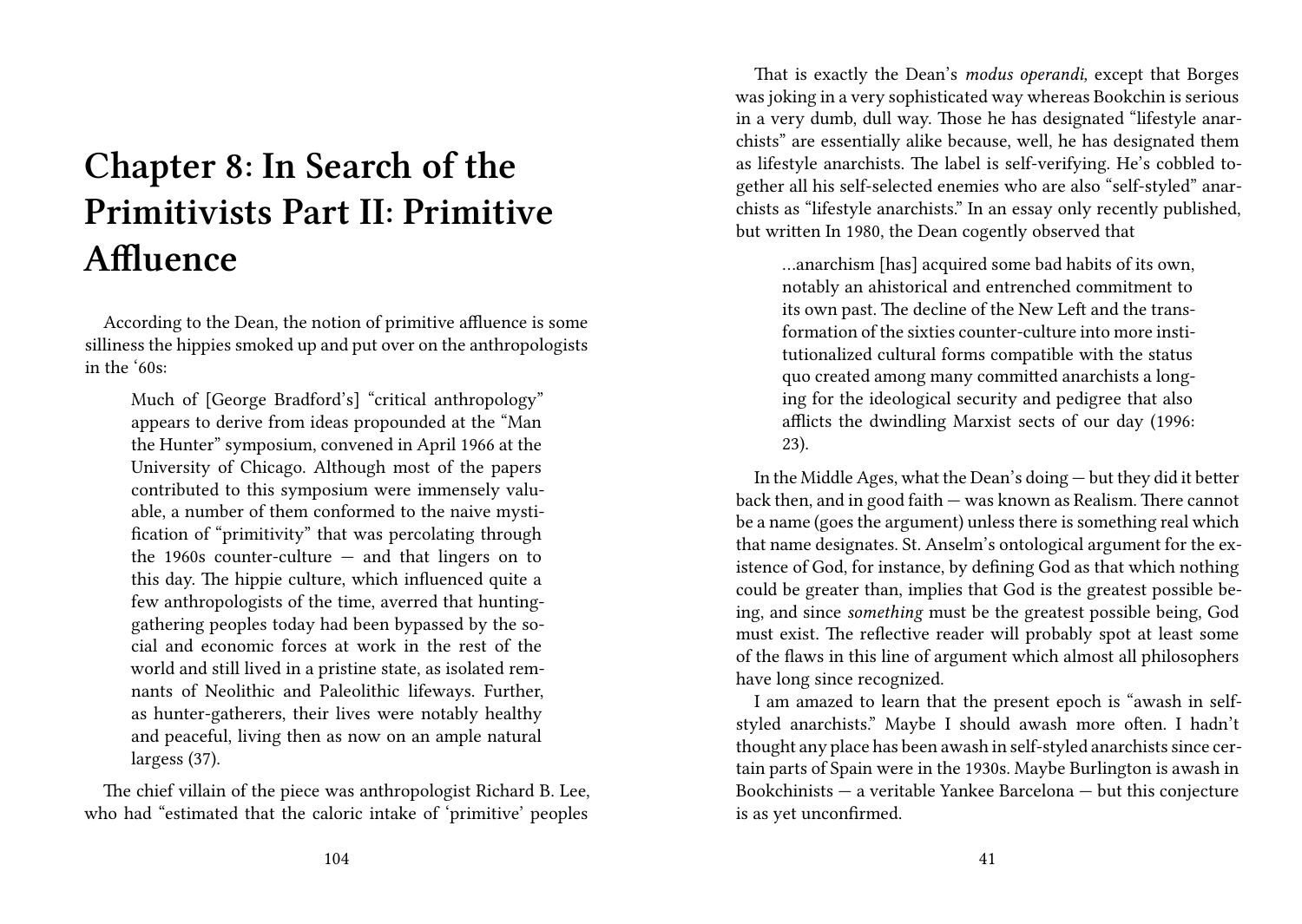"Lifestyle" wasn't always a dirty word for the Dean. Recalling what was wrong with the Stalinist '30s, he's written:

"Life-style?" — the word was simply unknown. If we were asked by some crazy anarchists how we could hope to change society without changing ourselves, our relations to each other, and our organizational structure, we had one ritualistic answer: "After the revolution…" (Bookchin 1970: 57).

Back then the Dean was calling for "communist life-styles" as integral to the revolutionary project (*ibid*.: 54). Today, the Dean alleges that lifestyle anarchism is "concerned with a 'style' rather than a society" (34), but the "crazy anarchists" he formerly identified with, but now maligns, agree with Bookchin the Younger that social revolution *is* lifestyle revolution, the revolution of everyday life: "It is plain that the goal of revolution today must be the liberation of daily life" (Bookchin 1971: 44).

Most of this gibberish is pejorative and content-free. If the dizzy Dean is saying anything substantive, he is claiming that those he has lumped (lumpened?) together as lifestyle anarchists are (1) antitheoretical, (2) apolitical, (3) hedonistic and (4) anti-organizational. The question of organization is so large as to require a chapter in itself (Chapter 5). I'll take up the other charges here.

1. **Anti-Theoretical**. As to this the Dean is nothing less than grotesque. When is a theorist not a theorist? When his theory is not the theory of Dean Bookchin. That disqualifies Guy Debord, Michel Foucault, Jacques Camatte, Jean Baudrillard and, to all intents and purposes, everybody published by Autonomedia. Bookchinism is not just the only true theory, it is the *only* theory. (Marxism, of course, is not theory, it is bourgeois ideology [Bookchin 1979].) Like Hegel and Marx before him, Bookchin likes to think that he is not only the finest but the *final* theorist. As they were wrong, so is he.

on to say that some primitive societies *have,* in his value-laden word, "devolved" from more complex societies (44). The Mayans devolved from civilization (43). The Yuqui foragers of the Bolivian forest devolved from "a slave-holding pre-Columbian society" which was horticultural (45). Even the San have "literally devolved — probably very much against their desires — from horticultural social systems" (44; cf. Wilmsen 1989).

We may "never have any way of knowing whether the lifeways of today's foraging cultures accurately mirror those of our ancestral past"  $(43)$  — actually, archeology and paleoecology have come up with some ways — but we have an easy way to find out if the San would rather be gardeners than foragers. We can ask them. This would never occur to the Dean, for whom contemporary foragers are little more than talking dogs, but it occurred to Richard B. Lee when he lived with and studied the San in the '60s: "when a Bushman was asked why he hadn't taken to agriculture he replied: 'Why should we plant, when there are so many mongongo nuts in the world?"' (Lee 1968: 33).

There are many examples of *voluntary* "devolution." The ancestors of most Plains Indian tribes were agriculturalists. There is absolutely no reason to suppose they were forced off their farmlands and onto the plains by environmental pressures or aggression from other tribes. When the horse, introduced by the Spanish, found its way north, these Indians seized upon this new technology to "devolve" from sedentary agriculture to nomadic buffalo hunting. We'll never know for sure why they made this choice. Was buffalo meat tastier than corn? Was hunting more fun than farming? Was a frequent change of scenery more interesting than being stuck forever in Mudville-on-the-Missouri? Whatever it was, it *was* a choice. Maybe we have a choice too.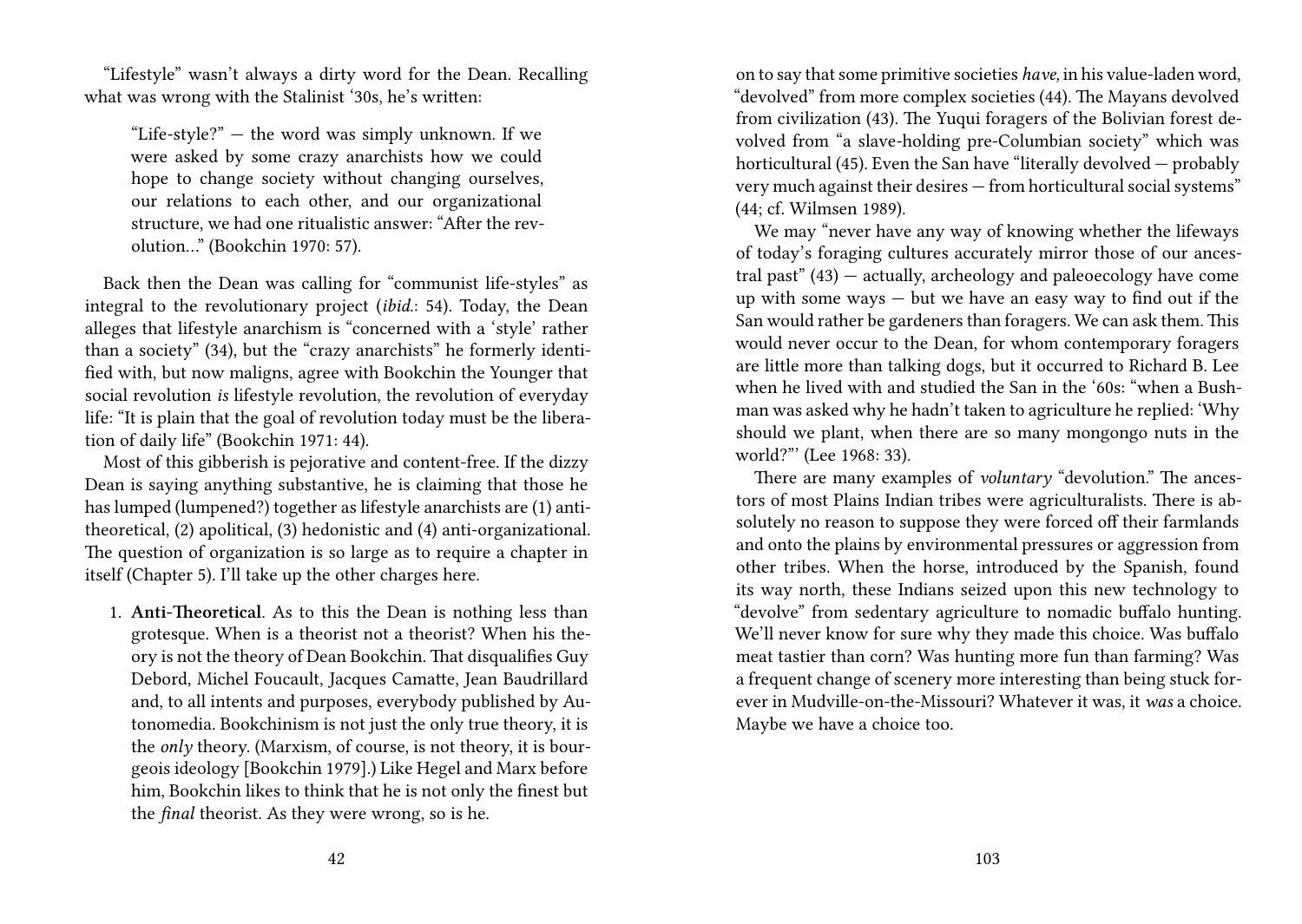tion" in *The Collapse of Ancient States and Civilizations* to *The Collapse of Complex Societies* in order to notice that he's not referring to foragers or primitives, he's referring to a *civilization,* the stateorganized, urban-based, agricultural, priest-ridden, class-stratified Mayan civilization. Civilizations have a long history of occasioning environmental destruction whether the civilized be red, white, black or yellow: they have belonged to all of these races. Is this news to Professor Social Ecology?

Probably the most amusing aspect of the Dean's campaign against the primitivists is how blatantly self-contradictory it is (Jarach 1996). While he wants to represent primitive life-ways as undesirable, the decisive point is that they are, for us, simply impossible: "Anyone who advises us to significantly, even drastically, reduce our technology is also advising us, in all logic, to go back to the 'stone age'  $-$  at least to the Neolithic or Paleolithic (early, middle, or late)" (36).

To digress for just a bit, consider how idiotic this assertion is. The Dean says that any significant rollback of technology would reduce us to, at best, the Neolithic, the New Stone Age. But obviously there was a lot of technological progress, if that's what it was, between the Neolithic Revolution (agriculture) which commenced a few thousand years ago and the Megamachine which dominates us now. The Dean's beloved Athenian *polis*, for instance, exploited a technology much inferior to what we moderns command but far beyond what the Neolithic farmers, the earliest farmers, had to work with. Early medieval Europe, an almost entirely rural society, quickly developed new technology (such as the mould-board plough) beyond anything that urban-oriented Greco-Roman civilization ever did.

John Zerzan's unspeakable heresy, as the Dean sees it, is that Zerzan thinks that prehistoric hunter-gatherers did not just fail to "innovate technological change" (38), they *refused* domestication and the division of labor. For the Dean, progress is an offer you can't refuse. But then, sublimely oblivious to the inconsistency, he goes

- 2. **Apolitical**. This is, if anything, even zanier. How can a political philosophy like anarchism — any variety of anarchism — be apolitical? There is, to be sure, a difference between Bookchinism and all anarchisms. Anarchism is *anti-political* by definition. Bookchinism is political (specifically, it is citystatist, as shall shortly be shown). It follows as a matter of course that Bookchinism is incompatible with anarchism, but it doesn't follow that lifestyle anarchism is apolitical, only that lifestyle anarchism is, at worst, anarchism, and at best, contrary to Bookchinism.
- 3. **Hedonistic**. Sure, why not?

The Dean is right about one thing: it's the truth (if no longer the whole truth) that anarchism continues the Enlightenment tradition. As such, it stands for life, liberty and the pursuit of happiness in a much more radical way than liberalism ever did. Godwin, for instance, argued that anarchism was the logical implication of utilitarianism. Kropotkin was convinced that "'the greatest happiness of the greatest number' is no longer a dream, a mere Utopia. *It is possible*" (1924: 4). His adoption of the utilitarian maxim was neither ironic nor critical.

Hedonism in some sense of the word has always been common ground for almost all anarchists. Rudolph Rocker attributed anarchist ideas to the Hedonists and Cynics of antiquity (1947: 5). Back before he lost his groove, the Dean praised the utopian socialist Charles Fourier for "envision[ing] new communities that would remove restrictions on hedonistic behavior and, almost embarrassingly to his disciples, sought to harmonize social relations on the basis of pleasure" (1974: 112). As that "most unsavory" (20) of lifestyle anarchists, Hakim Bey, put it, "your inviolable freedom awaits to be completed only by the love of other monarchs" (22 [quoting Bey 1991: 4]) — "words that could be inscribed on the New York Stock Exchange," grumps the Dean, "as a credo for egotism and social in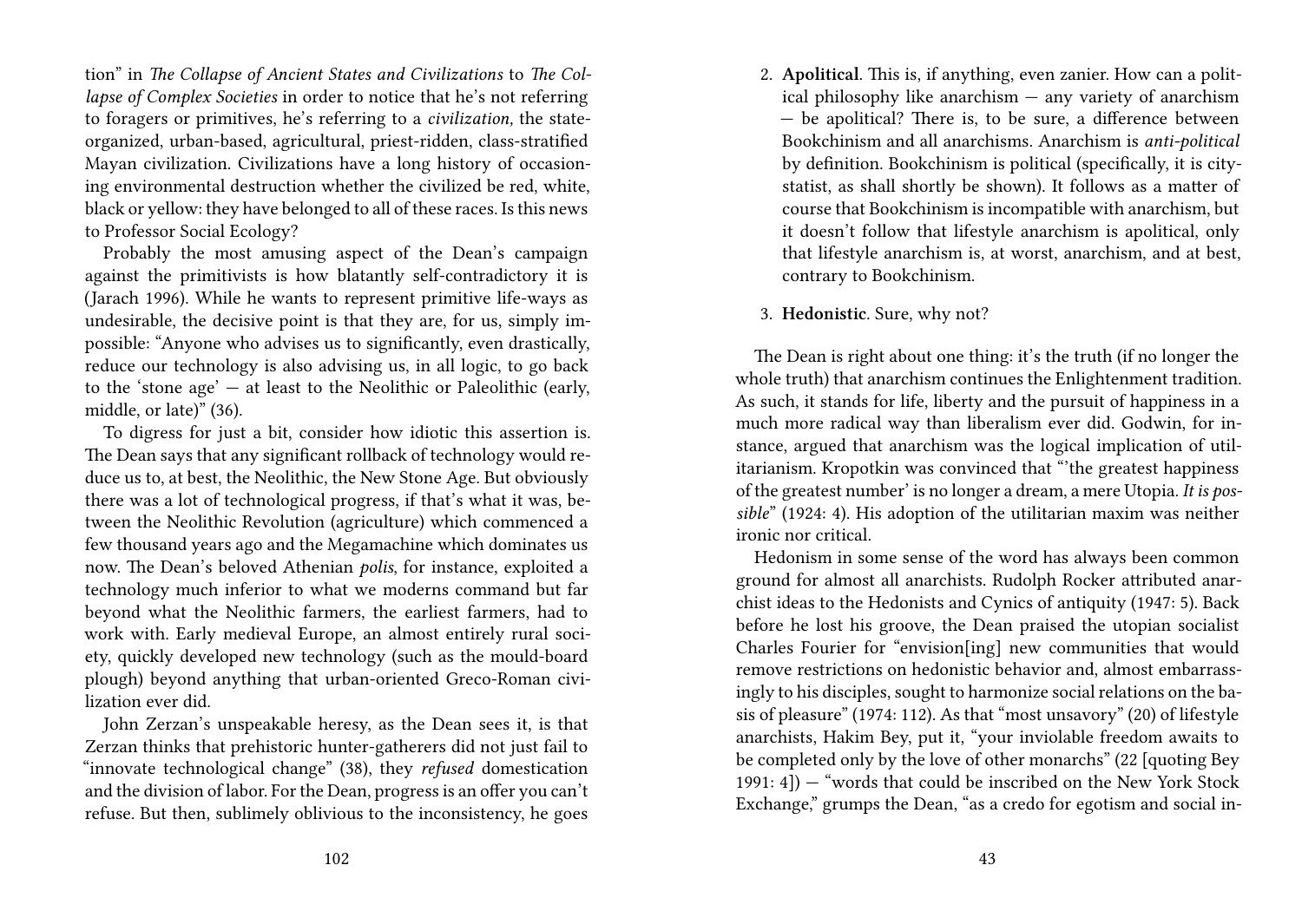difference" (22). Decadent degenerates that we are, lifestyle anarchists tend to favor "a state of things in which each individual will be able to give free rein to his inclinations, and even to his passions, without any other restraint than the love and respect of those who surround him." Presumably this credo, a more overtly hedonistic version of Bey's socially indifferent egotism, is even better suited to decorate the Stock Exchange — which would probably surprise its author, the anarcho-communist Kropotkin (1890:15). We think *love* and *respect* could be forces as powerful as they are wonderful. Even Bakunin on occasion sounded more like Raoul Vaneigem than Jean-Jacques Rousseau, as when he wrote that the anarchist is distinguished by "*his frank and human selfishness*, living candidly and unsententiously for himself, and knowing that by doing so *in accordance with justice* he serves the whole of society" (quoted in Clark 1984: 68).

The plebeian radical William Benbow originated the idea of the General Strike — the "Grand National Holiday" of the working classes — in 1832 (Benbow n.d.). (The Dean is wrong when he writes that anarcho-syndicalism "can be traced back, in fact, to notions of a 'Grand Holiday' [*sic*] or general strike proposed by the English Chartists" (7). Although Benbow went on to become a Chartist, there was no Chartist movement in 1832, the Chartists never espoused the general strike, and there was never anything remotely syndicalist about the Chartists' purely political program centered on universal male suffrage [Black 1996c].) Benbow called upon the direct producers "to establish the happiness of the *immense major of the human race"*  $-$  *namely, themselves*  $-$  *to secure their own* "ease, gaiety, pleasure and happiness." If it's hedonistic or decadent for impoverished, exploited, overworked people to stage a revolution for generalized case, gaiety, pleasure and happiness, long live hedonism and decadence!

The Dean's yapping about "Yuppie" self-indulgence is, even aside from its gross hypocrisy, misdirected. The problem is not that Yuppies, or unionized factory workers, or small businessmen, or rerigines, the San/Bushmen, the Pygmies, the Great Basin Shoshone and many others for whom frequent relocation was the condition of successful adaptation to their habitats. Sedentary hunter-gatherers are socially much more like sedentary agriculturalists and urbanites than they are like foragers who are routinely on the move. Their societies exhibit class stratification, hereditary chiefs, sometimes even slavery (Kelly 1991; Renouf 1991: 90–91, 98, 101 n. 1; cf. Renouf 1989 for a prehistoric European example). It is from these societies that the city and the state emerged — together.

*Possibly* more relevant is the claim that primitives are not necessarily "ecologically benign" (42), and there's no reason to suppose they always are. As Denevan says, sometimes "Indians lived in harmony with nature with sustainable systems of resource management" and sometimes they didn't (1992: 370). But Devevan was not generalizing about primitives, he was generalizing about Indians. He nowhere adduces a single example of Amerindian hunter-gatherers who degraded their environment, and neither does Bookchin, although I wouldn't lose a lot of sleep if it turned out that there was one, or even more than one group like that. A small-scale society which fouled its own nest would probably not survive, but the environmental damage it did would be localized. A small-scale society which by some combination of insight and accident settled into a sustainable relationship with its ecosystem would be much more likely to persist. Existing foraging societies may not all have been around for millennia, but they've endured at least for centuries.

"Primitivism" is not "indigenism," *i.e.,* pan-Indian racial nationalism with a left-wing spin such as Ward Churchill serves up. "Primitive" and "Indian" are not synonyms. Most primitives were never Indians and many pre-Columbian Indians weren't primitives. The Dean reports that "forest overclearing and the failure of subsistence agriculture undermined Mayan society and contributed to its collapse" (43). One only has to refer to his own footnote to identify his references (64 n. 25) from "The Collapse of Classic Maya Civiliza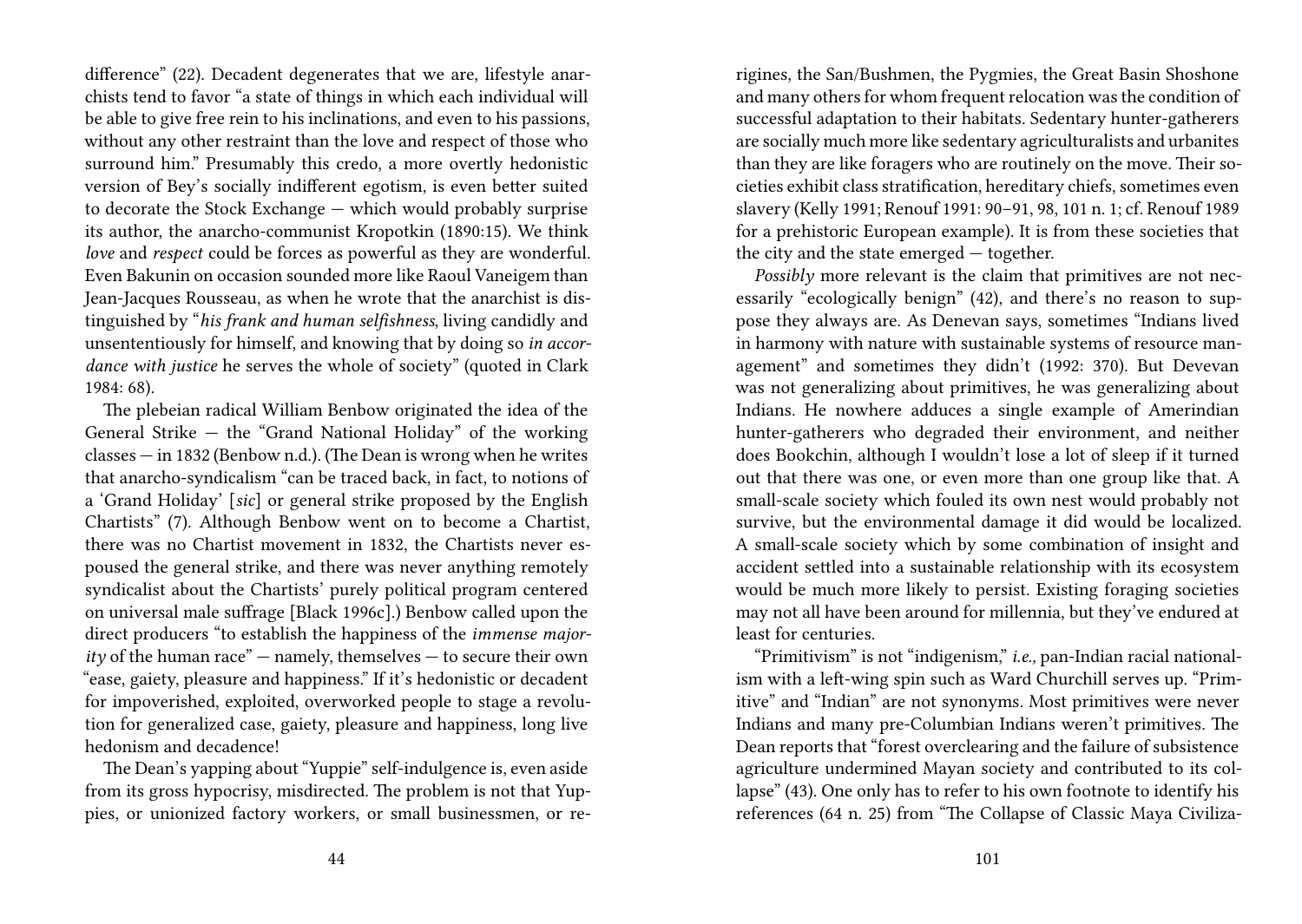20). Granting that  $-$  a point of no present importance  $-$  the article tells a more interesting story. The authors, archaeologists, are reporting on a site they excavated in Syria. It was first occupied by hunter-gatherers in approximately 9000 B.C. and remained occupied, with one break, well into the Neolithic (agricultural) period. The authors emphasize that this was a year-round community, not a seasonal campsite. For about a thousand years after the villagers domesticated plants, hunting — mainly gazelle hunting — continued to supply them with animal protein. By then, the authors believe, the farmers had hunted the gazelles into extinction, and only then did they take up animal husbandry to replace the meat formerly supplied by wild game.

There are two points of interest here, and each is adverse to the Dean. Hunter-gatherers were *not* responsible for the extinction of the gazelles: their agricultural descendants were. These villagers had long since ceased to be foragers by the time they finished off the gazelles (locally, that is: the animals survived elsewhere). More important, they'd never really *been* hunter-gatherers in the sense in which hunter- gatherers interest primitivists and ought to interest all anarchists.

Anthropologists have recently resolved an ambiguity in the expression "hunter-gatherers" (cf. Murdock 1968: 13–15). It refers to two kinds of society, not one: nonsedentary and sedentary. What they have in common is that they hunt and/or gather rather than plant/and or herd. They do not domesticate either plants or animals (in a few such societies, dogs are domesticated, but not as a food source). What separates them is whether they occupy locations on a long-term or short-term basis. The occupants of the Syrian site were always "hunters" in the obvious respect that, like many members of the National Rifle Association, they hunted animals. But they more closely resembled such Northwest Coast Indians as the Kwakiutl in that they were the permanent, year-round occupants of favored, restricted locations which afforded them sustenance. They were not the same sort of "hunter-gatherers" as the Australian abotirees, or whomever, are selfish. In an economy orchestrated by scarcity and risk, where almost anybody might be "downsized" (Black 1996b), only the super-rich can afford *not* to be selfish (but they usually are anyway: old habits die hard). The problem is the prevailing *social organization of selfishness* as a divisive force which actually diminishes the self. As society is now set up, individual selfishness is collectively, and literally, *self* -defeating.

The Dean recoils in horror from a coinage he attributes to Hakim Bey, "Marxism-Stirnerism" (20) — actually, as Bookchin probably knows, Bey borrowed it from me (Black 1986: 130). It comes from my Preface to the Loompanics reprint of a pro-situationist text, *The Right to Be Greedy* (For Ourselves 1983), which argued for "communist egoism." I made it clear that I didn't think the essay offered any ultimate resolution of the tension between the individual the social. No theory will ever accomplish that *a priori*, although theory might inform its resolution in practice. But the essay is acute in distinguishing the self-sacrificing militant from the selfish revolutionary: "Any revolutionary who is to be counted upon can only be in it for *himself* — unselfish people can always switch loyalty from one projection to another" (For Ourselves 1983) — for example, from Stalinism to Trotskyism to Anarchism to…

We need, not for people to be less selfish, but for us to be better at *being* selfish in the most effective way, together. For that, they need to understand themselves and society better — to desire better, to enlarge their perceptions of the genuinely possible, and to appreciate the real institutional (and ideological) impediments to realizing their real desires. By "real desires" I don't mean "what I want people to want," I mean what *they* really want, severally and together, as arrived at  $-$  as Benbow so presciently put it  $-$  by unconstrained, general, unhurried reflection, "to get rid of our ignorant impatience, and to learn what it is we do want." And also what we "do *not* need" (Bookchin 1977: 307).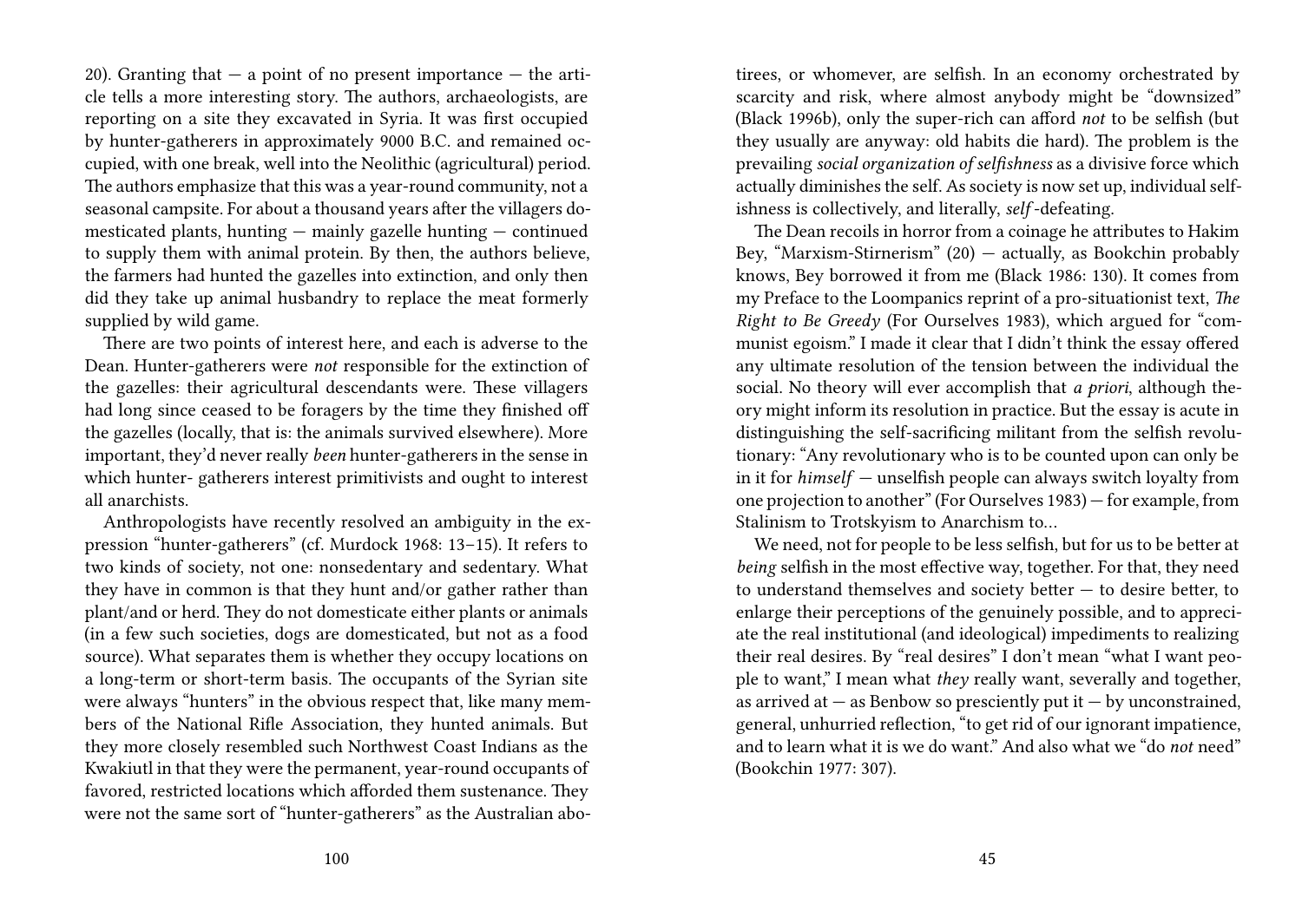In typical retro-Marxist fashion, the Dean purports to resort, on this point as on others, to the ultimate argument from authority, the argument from History:

The Austrian workers' uprising of February 1934 and the Spanish Civil War of 1936, *I can attest* [emphasis added], were more than orgiastic "moments of insurrection" but were bitter struggles carried on with desperate earnestness and magnificent elan, all aesthetic epiphanies notwithstanding (23).

As a preliminary quibble  $- I$  can sometimes be as petty as lit. Dean usually is  $-$  I object to the word "attest" here. To "attest" to something  $-$  the signing of a will, for instance  $-$  means to affirm it as a witness, from personal knowledge. Bookchin was 13 in 1934 and 15 in 1936. He has no more personal knowledge of either of these revolts than my six year old niece does. Similarly, the Dean "would like to recall a Left That Was," "the Left of the nineteenth and early twentieth century" (66), and rattles away as if he were doing exactly that — although that is, for someone born in 1921, a chronological impossibility. Another old man, Ronald Reagan, remembered the moving experience of liberating German concentration camps, although he spent World War II making propaganda films in Hollywood. What the uprising of the Austrian workers (state socialists, incidentally, not anarchists), savagely suppressed in only three days, has to do with present-day revolutionary anarchist prospects, I have no more idea than Bookchin seems to. Abstaining from "orgiastic" insurrection, if they did, must not have improved their military situation much.

Spain, where anarchists played so prominent a role in the revolution, especially in its first year, is a more complicated story. *Of course* it was a bitter struggle. It was a war, after all, and war is hell. Hey!  $-$  this just occurred to me  $-$  did Bookchin fight the Fascists when *he* had the *chancy* in World War II? Not that I've ever

But what does this have to do with anything? A humanized landscape is not necessarily a ravaged, depleted, denaturalized landscape because there *was* a time when humans were natural.

The Dean, Professor of Social Ecology, also supposes he is saying something important when he avers that primitives may have contributed to the extinction of some species of the animals they hunted and that they may have sometimes degraded their environments (42–43). As the allegations are independent, let us address each count of the indictment separately.

Even the Dean admits that the best-known claim for induced extinction, so-called Pleistocene overkill, is "hotly debated" (63 n. 23). Rapid climatic change was indisputably part of the cause, and possibly a sufficient cause, for the extinction of overspecialized species like the mastodon. But supposing that prehistoric hunters were responsible for some extinctions  $-$  so what? Extinction has so far been the fate of almost every species to appear on this planet, and may in time be the fate of all of them. The continuation of natural life does not depend upon the continuation of any particular species, including ours. What difference does it make?

Anyway, to say that some prehistoric primitives could and did kill game animals on a large scale (42, 62–63 n. 20), as all anthropologists are well aware, does not entail that these primitives brought about the extinction of their prey. Well into historic times, the Plains Indians killed many buffalo and the Northwest Coast Indians netted many salmon without coming close to extinguishing either species. The yield, though enormous, was sustainable. It required the intrusion of industrial society to pose a real risk of extinction with its high-tech, mass-production life destruction.

An article which the Dean cites (Legge & Rowley-Conwy 1987), but must not have read very carefully  $-$  even if we disregard his mistake as to one co-author's name  $(62-63 \text{ n. } 20 \text{ [``Rowly'']}) - \text{ac-}$ tually tells against his indictment of the foragers. Bookchin cites it for the conclusion "that migrating animals could have been slaughtered with devastating effectiveness by the use of corrals" (63 n.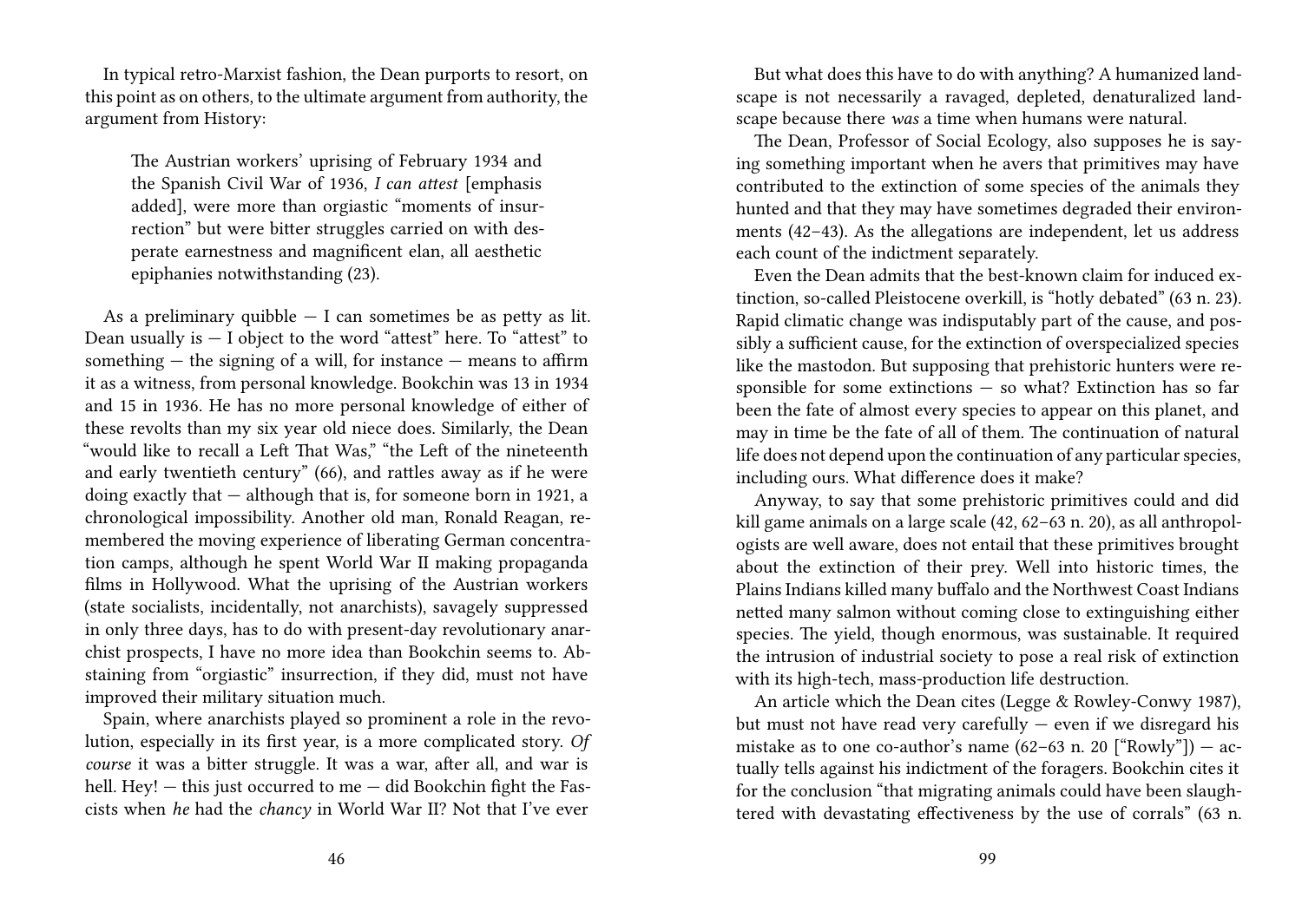The Dean cites with some satisfaction a fairly recent article by William M. Denevan, "The Pristine Myth: The Landscape of the Americas in 1492" (1992), but for several reasons, I doubt the Dean has even read it. In the first place, the Dean only adverts to it as "cited in William K. Stevens, 'An Eden in Ancient America? Not Really,' *The New York Times* (March 30, 1993, p. CI" (63 n. 22). The newspaper story may well have been how the Dean got wind of the article — nothing wrong with that, I often follow up on tips that way — but having served that purpose, there's no reason to refer to a newspaper story which, at best, must have oversimplified the article. Second, the Dean misquotes the name of the journal. And finally, the title of the newspaper story, suggesting a debunking of the myth of "an Eden in ancient America," has absolutely nothing to do with what Denevan was really writing about, although it has everything to do with the Dean's anti-primitivist ideological agenda.

Denevan's argument, which relates only to the Western Hemisphere, is that when Europeans arrived in the New World, and for some time afterwards, the landscape they encountered — Denevan is a cultural geographer  $-$  was not "pristine" if this means it had been barely affected by tens of thousands of years of indigenous human presence. Indian hunting, horticulture, and especially the use of fire had wrought important transformations in many stretches of the landscape. Many North American grasslands, for instance, were produced by human action, and to a lesser extent, so were the park-like woodlands of eastern North America (Morgan 1975: ch. 3; Salisbury 1982: ch. 1). But by the time the Euro-Americans moved west on a large scale, the once-numerous Indians had been decimated and much of the landscape had reverted to a tangled, prehumanized "wilderness" the settlers mistook for pristine conditions. Denevan plausibly argues for this conclusion but does not, as the Dean does, consider it cause for celebration.

heard. He would have been draft-age military material, at age 21, in 1942 when they were drafting almost everybody, even my spindly, nearsighted 30 year old father. Waving the bloody shirt at lifestyle anarchists might be more impressive if Bookchin had ever worn it.

The fact that an experience is *one* thing doesn't necessarily entail that it is *only* that one thing. This is the sort of metaphysical dualism which vitiates almost everything the Dean has to say (Jarach 1996). There was a great deal festivity and celebration even in the Spanish Revolution, despite the unfavorable conditions. In Barcelona, "there was a festive enthusiasm in the streets" (Fraser 1979:152). Some couples, "'believing the revolution made everything possible' began living together and splitting up with too much ease (*ibid*.: 223). George Orwell, who fought with them, reported that the Catalan militiamen on the Aragon front were badly armed and even water was scarce, but "there was plenty of wine" (1952: 32). Indeed, "Orwell's description of the city [of Barcelona] during this phase is still intoxicating: the squared and avenues bedecked with blackand-red flags, the armed people, the slogans, the stirring revolutionary songs, the feverish enthusiasm of creating a new world, the gleaming hope, and the inspired heroism" (Bookchin 1977: 306). In Barcelona, young anarchists commandeered cars — motoring was a thrill hitherto beyond their means — and careened through the streets on errands of dubious revolutionary import (Seidman 1991: 1, 168; Borkenau 1963: 70): mostly they were just joyriding. Bookchin reviles the romanticism of the lifestyle anarchists, forgetting his own statement that "Spanish Anarchism placed a strong emphasis on life-style" (1977: 4). As José Peirats remembered the Spanish Revolution, "we regarded ourselves as the last romantics" (Bolloten 1991: 769 n. 17). May they not be the last!

Consider the Paris Commune of 1871, which the Situationists referred to as the greatest rave-up of the nineteenth century:

The Communards of the Belleville district in Paris, who fought the battles of the barricades and died by the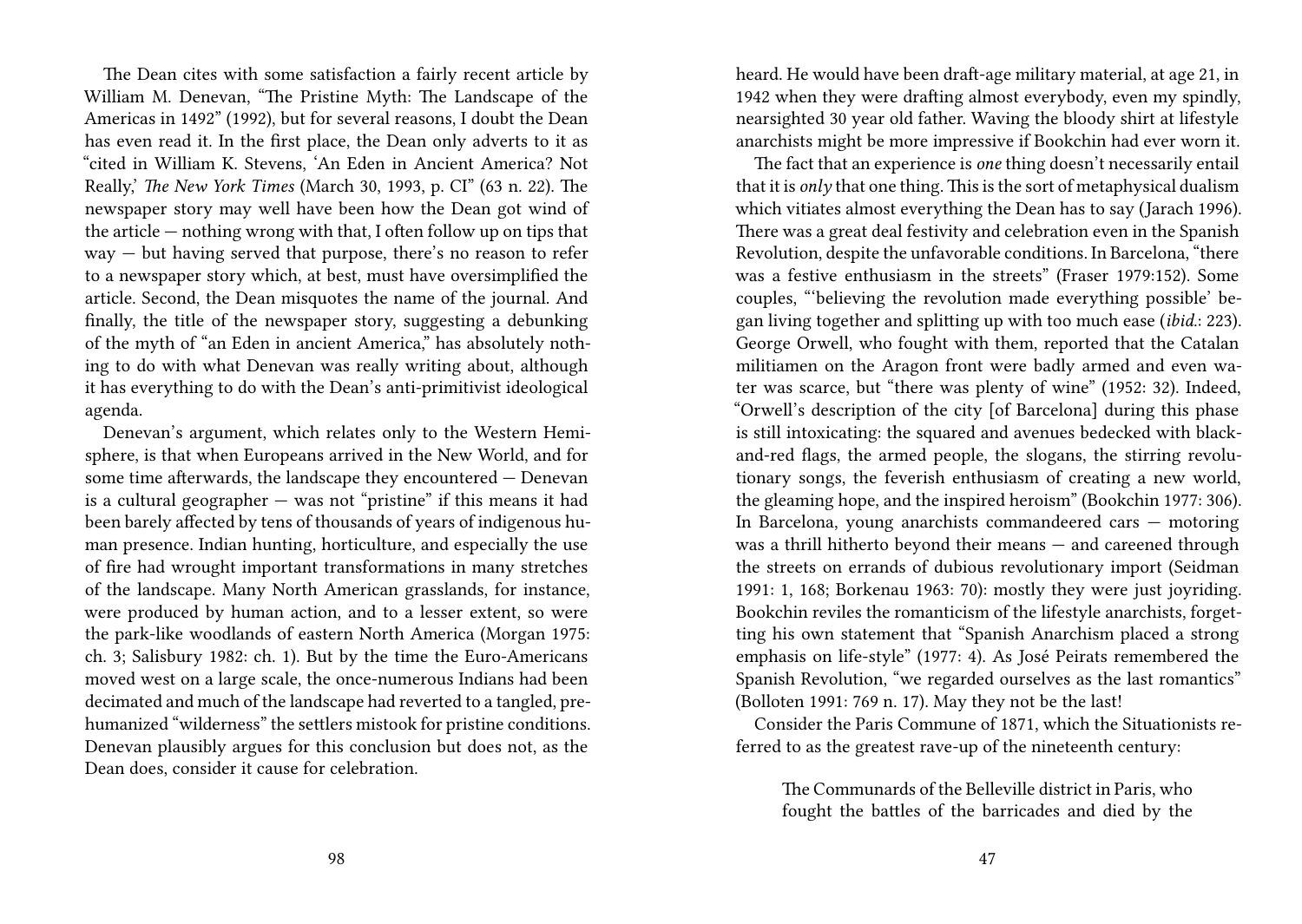tens of thousands under the guns of the Versaillais, refused to confine their insurrection to the private world described by symbolist poems or the public world described by Marxist economics. They demanded the eating and the moral, the filled belly and the heightened sensibility. The Commune floated on a sea of alcohol for weeks everyone in the Belleville district was magnificently drunk. Lacking the middle-class proprieties of their instructors, the Belleville Communards turned their insurrection into a festival of public joy, play and solidarity (Bookchin 1971: 277).

Revolutionaries make love *and* war.

resistant strains of disease vectors evolve. Even the food situation is unsatisfactory, if not for precisely the traditional reasons. Most American urbanites have unhealthy diets, and more than a few are malnourished.

The Dean mostly obsesses about details  $-$  why not oblige him?  $$ such as whether contemporary hunter-gatherer societies are "pristine" and whether hunter-gatherers have invariably been the benign stewards of their habitats. Although these propositions are largely irrelevant to the species "primitivism" and entirely irrelevant to its supposed genus, "lifestyle anarchism," the ways the Dean deploys them are relevant to his ulterior aims and exemplary of his unsavory methods.

By "pristine" (44, 45) the Dean seems to mean the supposition that all contemporary hunter-gatherers are living fossils who have always lived the way they do now. As usual, when the Dean puts a loaded word in quotation marks it's a dead giveaway that he's *not* quoting anybody, just talking to his favorite person, himself. (Just as his mockery of primitive "reverence for life" (42) might have been amusing  $-$  a Bookchin first  $-$  if he could only have pinned on the anarcho-primitivists a phrase employed, not by them, but by that celebrated racist paternalist, the late B'wana, Dr. Albert Schweitzer.) He might have learned that  $-$  he probably did  $-$  from John Zerzan: "surviving hunter-gatherers, who have somehow managed to evade civilization's tremendous pressures to turn them into slaves (*i.e.* farmers, political subjects, wage laborers), have all been influenced by contact with outside peoples" (1994: 29–30). The call for papers for the 1966 "Man the Hunter" conference — which the Dean blames for romanticizing foragers  $(37)$  - stated "that there is no assumption that living hunter-gatherers are somehow living relicts of the Pleistocene" (quoted in Binford 1968: 274). Bookchin is beating a dead horse or, better yet, an extinct *eohippus:* "It is widely recognized that modern hunters are not pristine living relics of the Pleistocene" (Hawkes 1987: 350).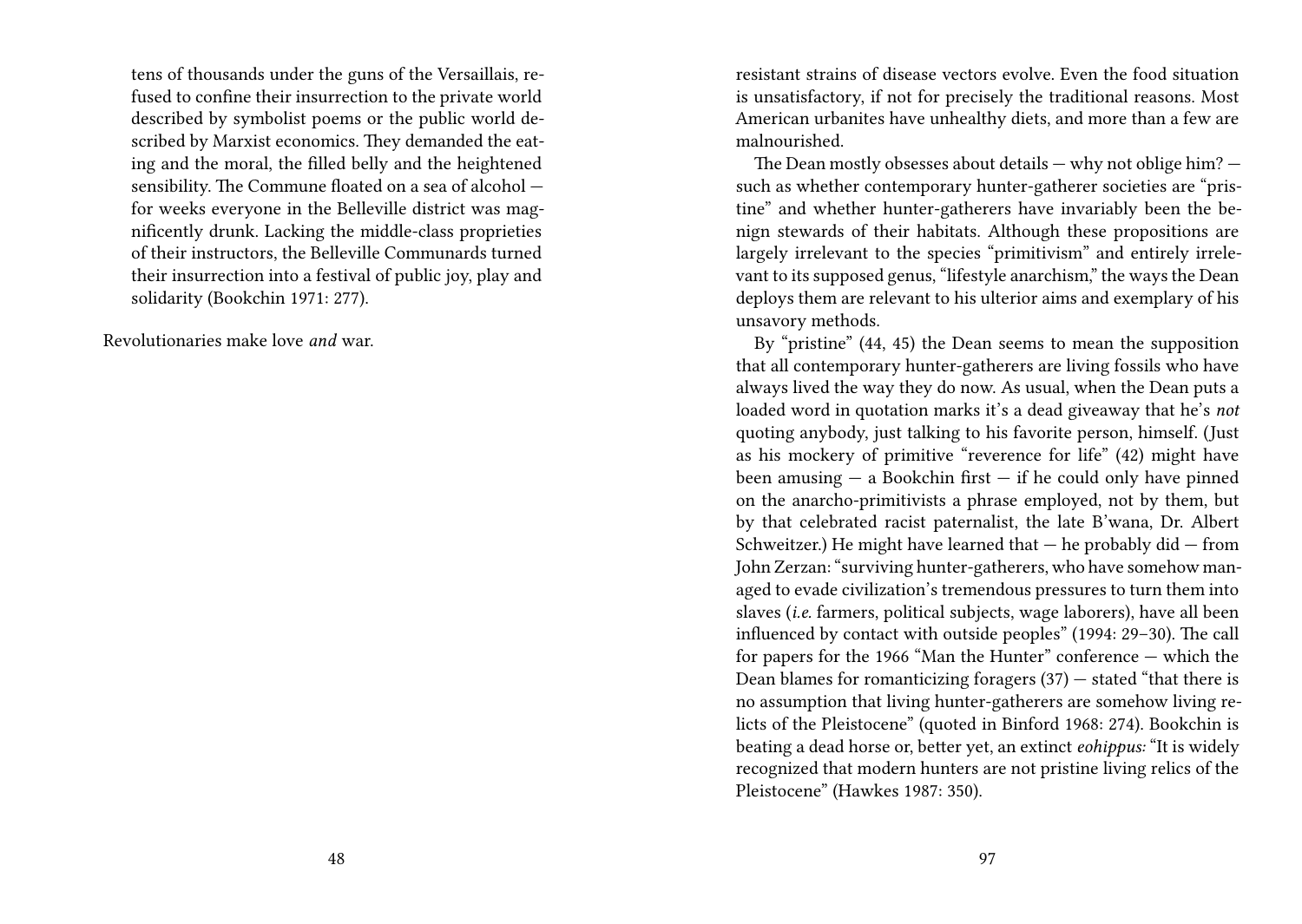the Dean, once said that "the sleep of reason begets monsters" (28). Does Bookchin think that the sleeping-around of monsters begets reasonables?

And when we progress from mere agriculture to urbanism — one thing leads to another — health deteriorates even more dramatically. Throughout history, pre-industrial urban populations have usually reproduced at less than replacement levels: "Ancient cities were like tar pits, drawing country folk into their alluring but disease-ridden precincts" (Boyd & Richerson 1993: 127). The Dean is fond of the slogan that "city air makes you free" (1974: 1), but there is considerably more truth to saying that city air makes you sick (*ibid.:* 66). Urban "internal nonviability" has three sources: (1) high population density "facilitates the genesis and communication of infectious diseases"; (2) such cities "have almost invariably had poor sanitation and hygiene, particularly with respect to water and sewage"; and (3) urbanites depend on outside sources of food, on monocultural food production subject to crop failures and difficulties of transportation, storage and distribution (Knauft 1987: 98).

Industrial cities have only imperfectly coped with these unhealthy influences. They are more overcrowded than ever, with, the Dean has shown, adverse health consequences (Herber 1965). "Urban air is seriously polluted and urban wastes are reaching unmanageable proportions" — furthermore:

Nothing more visibly reveals the overall decay of the modern city than the ubiquitous filth and garbage that gathers in its streets, the noise and massive congestion that fills its thoroughfares, the apathy of its population toward civic issues, and the ghastly indifference of the individual toward the physical violence that is publicly inflicted on other members of the community (Bookchin 1974:66,67).

Even the most conspicuous health accomplishment of industrialism, the control of disease by antibiotics, is being rolled back, as

#### **Chapter 4: On Organization**

Well, *finally*, the Dean has identified a concrete "programmatic" difference between him and his appointed enemies. Most, maybe all of those he criticizes as "lifestyle anarchists" indeed oppose the establishment of some sort of authoritative anarchist organization, as well they should (Black 1992:1 181–193). It is something North American anarchists have always shied away from, even in the heyday of the Left That Was. The Dean, as previously noted, has spent his entire anarchist life going out of his way not to involve himself with any such organization  $-$  not from principle, apparently, but because he was preoccupied, personalistically, with his own career. Some of us think the enterprise is ill-advised, even counterproductive, even apart from our suspicion that it wouldn't advance *our* careers. A lot of us don't even *have* careers.

Jacques Camatte (1995: 19–38) and, before him, the disillusioned socialist Robert Michels (1962) with whom the Dean is not entirely unfamiliar (1987: 245), provided some theoretical reasons for us to think so. Dean Bookchin himself (1977,1996) recounts the bureaucratic degeneration of what he considers the greatest anarchosyndicalist organization of them all, the Spanish CNT-FAI. Even Kropotkin, one of the few anarchists to enjoy the Dean's imprimatur, thought that a syndicalist regime would be far too centralized and authoritarian: "As to its Confederal Committee, it borrows a great deal too much from the Government that it has just overthrown" (1990: xxxv).

With organizations, especially large-scale ones, the means tend to displace the ends; the division of labor engenders inequality of power, officially or otherwise; and representatives, by virtue of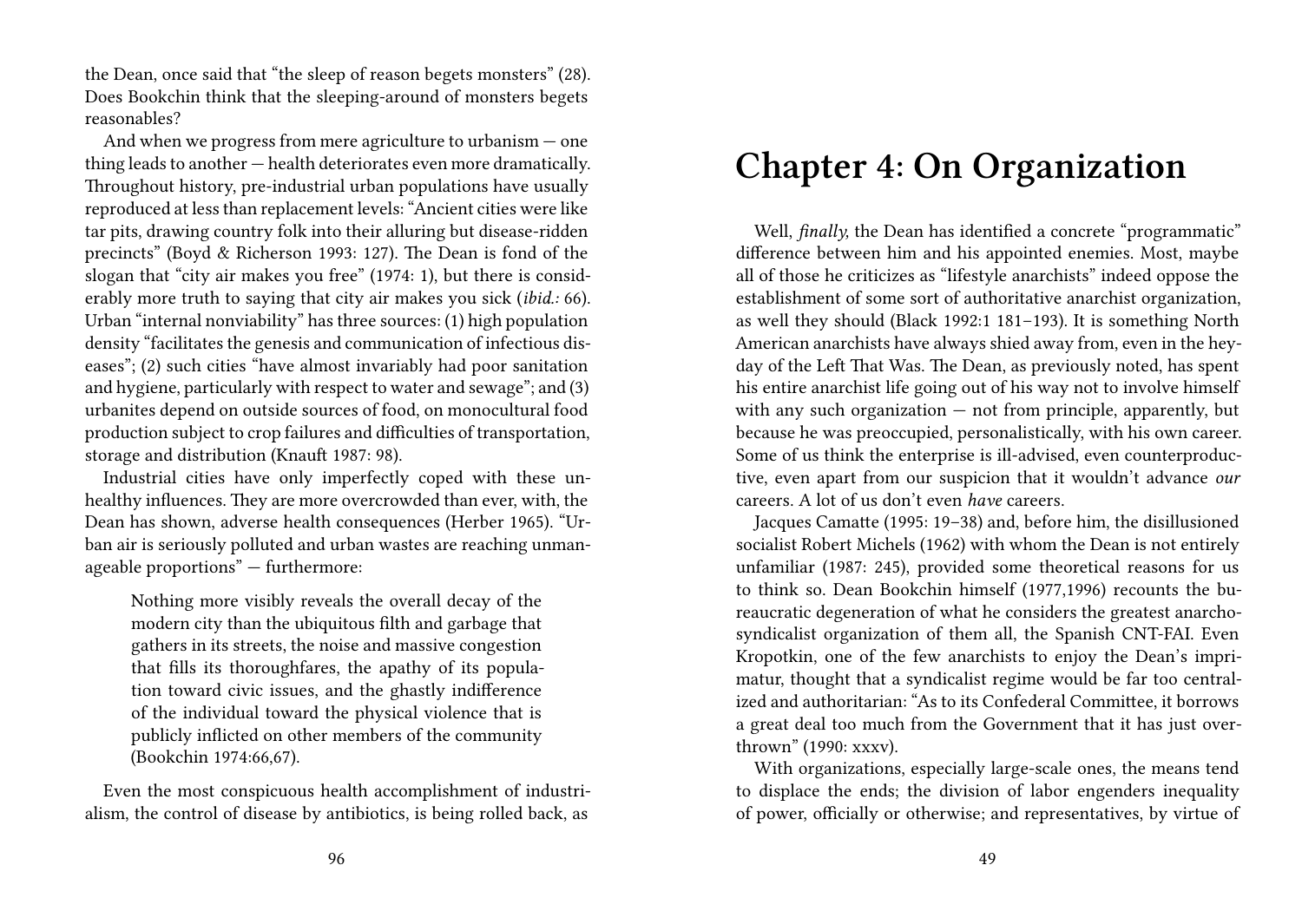greater interest, experience, and access to expertise, effectively supplant those they represent. We agree with the Dean that "the words 'representative democracy,' taken literally, are a contradiction in terms" (1987: 245). In other words, "delegated authority entails hierarchy" (Dahl 199O: 72). Thus in Spain the 30,000 *faistas* quickly came to control one million *cenetistas*, whom they led into policies  $-$  such as entering the government  $-$  to which the FAI militants should have been even more fiercely opposed than the rank-andfile CNT unionists. In a crisis — which might be of their own creation  $-$  the leadership generally consults its "personalistic" interests and the maintenance requirements of the organization, in that order; only then, if ever, their announced ideology; not the will of the membership (although the leaders will invoke it if it happens to coincide with their policies and, for that matter, even if it doesn't). This has happened too often to be an accident.

We do not reject organization because we are ignorant of the history of anarchist organizations. We reject it, among other reasons, because we know that history only too well, and Bookchin is one of those who has taught it to us. Nobody is surprised that business corporations, government bureaucracies, hieratic churches and authoritarian political parties are in practice, as in theory, inimical to liberty, equality and fraternity. (Also incompetent: as Paul Goodman put it [1994: 58], central organization "mathematically guarantees stupidity.") What at first surprises, and what cries out for explanation, is that egalitarian and libertarian organizations sooner or later  $-$  usually sooner  $-$  end up the same way.

Robert Michels (himself a socialist) studied the German Social Democratic Party — a Marxist party programmatically committed to social equality  $-$  a few years before the First World War, and found it to be thoroughly hierarchic and bureaucratic. Vindicating Michels, the vast majority of German socialists, contrary to their official antiwar position, promptly followed their leaders in supporting the war. Anarchists might congratulate themselves that Marxism, unlike anarchism, was a "bourgeois ideology" (Bookchin 1979)

the Trojans my return home is gone, but my glory shall be everlasting; or if I return to the beloved land of my fathers, the excellence of my glory is gone, but there will be a long life (quoted in Feyerabend 1987: 138).

For an urbanist (if less than urbane) crusader like the Dean, the relevant comparisons should be different. Primitivists like Zerzan and Bradford compare the robust lives of Paleolithic foragers with the stunted lives of those caught up in the urban/agricultural complex: "The increasingly sophisticated interpretation of the archaeological record suggests that the transition to the Neolithic was accompanied by a fairly general decline in dietary quality, evidenced in stature and decreased longevity" (Ross 1987: 12). And also a related decline in health. Almost all archeological studies "conclude that infection was a more serious problem for farmers than for their hunting and gathering forebears, and most suggest that this resulted from increased sedentism, larger population aggregates, and/ or the well-established synergism between infection and malnutrition" (Cohen 1987: 269–270). For one thing, work — and when we arrive at agriculture we arrive, unambiguously, at work  $-$  is hazardous to your health.

The fact that these are the findings of *archeological* studies of prehistoric societies renders irrelevant, for present purposes, the recent argument that the much-studied San are really just an impoverished underclass within capitalism (Wilmsen 1989). This is a controversial claim (Peters 1990) — vigorously rebutted by Richard B. Lee and like-minded anthropologists (Solway & Lee 1990) — which, predictably, Bookchin whoops up with uncritical abandon (44–45). But by definition, *pre*historic peoples cannot have been marginal to, or relics of, or devolved from historical societies. What did they devolve from? Atlantis? Lemuria? Mu? Are they the love-children of extraterrestrials ("Earth girls are easy") who, having had their exotic fun, revved up the Chariots of the Gods and rocketed off to the next off-planet pick-up scene? The artist Goya, as quoted by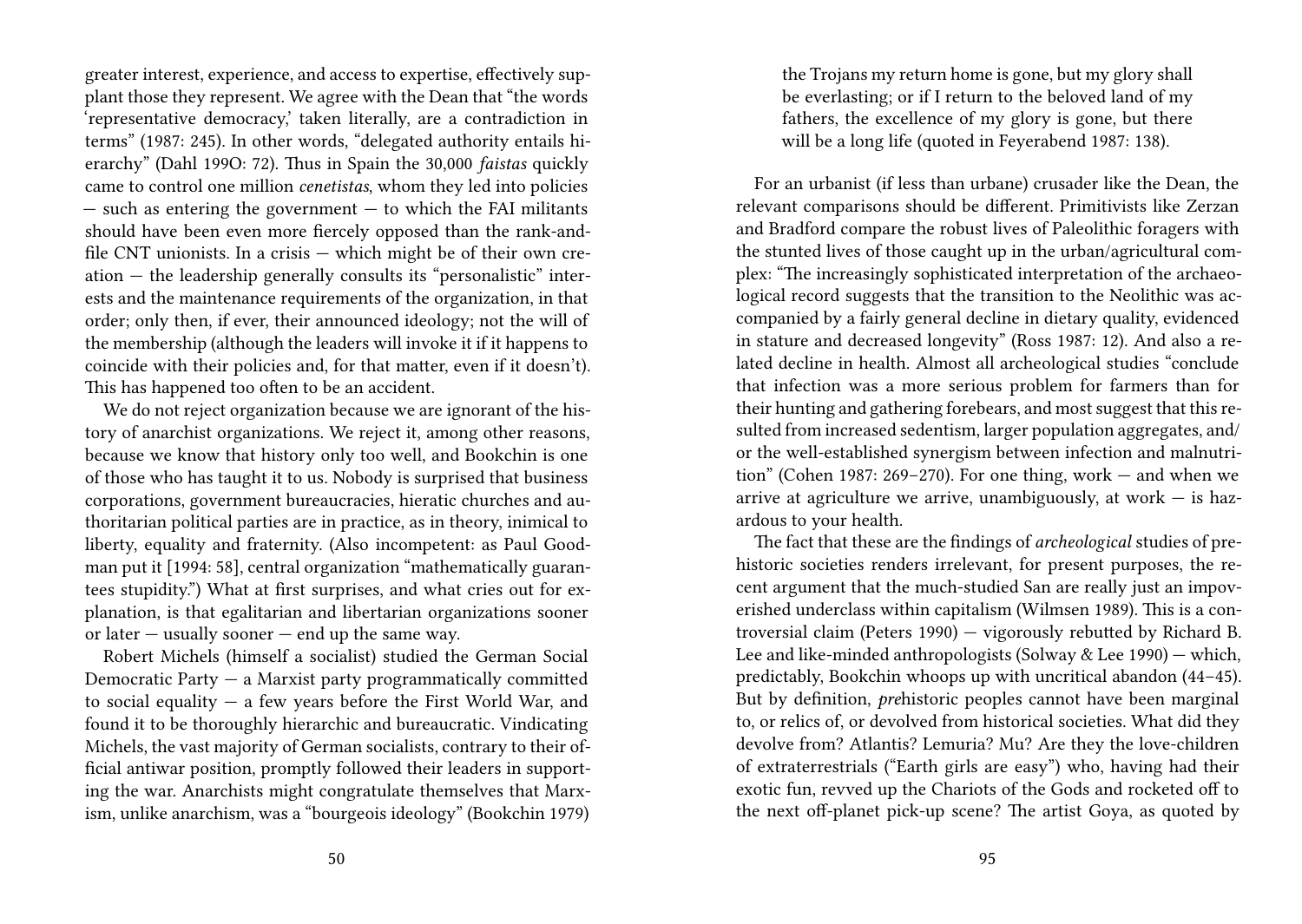…a substantial proportion of people over the age of 60. This high proportion (8.7 to 10.7 percent) by Third World standards contradicts the widely held notion that life in hunting and gathering societies is "nasty, brutish, and short." The argument has been made that life in these societies is so hard that people die at an early age. The Dobe area [of Botswana], by contrast, had dozens of active older persons in the population (Lee 1979: 44).

The population structure "looks like that of a developed country, for example, like that of the United States around 1900" (*ibid.;* 47). This is how two other anthropologists summarize the !Kung situation:

Although individuals who have reached maturity can expect to live into their middle 50s, life expectancy at birth is approximately 32 years, determined mainly by high infant mortality — between 10 and 20% in the first year, almost all due to infectious disease. In the traditional situation, infanticide made a small additional contribution to mortality (Konner & Shostack 1987: 12).

It is true that foragers have always lacked the technology to perpetuate the agony of their incapacitated elders as our insurancedriven system arranges for some of ours. When I visit my father in the nursing home  $-$  a stroke victim, a mentally confused cripple usually complaining of pain, 85 years old  $-$  I find it hard to consider longevity an absolute value. According to the *Iliad,* neither did Achilles:

For my mother Thetis, the goddess of the silver feet tells me I carry two sorts of destiny towards the day of my death. Either if I stay here and fight beside the city of — like the Pharisees, thanking God that they are not as other men. (Although that would be "idealism," another bourgeois ideology.) Michels, writing at a time when syndicalism seemed to be an important social movement, noted:

Here we find a political school, whose adherents are numerous, able, well-educated, and generous-minded, persuaded that in syndicalism it has discovered the antidote to oligarchy. But we have to ask whether the antidote to the oligarchical tendencies of organization can possibly be found in a method which is itself rooted in the principle of representation… Syndicalism is… mistaken in attributing to parliamentary democracy alone the inconveniences that arise from the principle of delegation in general (1962: 318).

Times have changed: North American syndicalists aren't numerous, aren't able, and least of all are they generous-minded, although most may be "well-educated" if you equate a good education with college — something that I, having taught American college students, don't do.

The Spanish experience suggests that Michels was right about "organization" at least in the sense of large-scale organizations whose higher reaches consist of representatives, such as the Spanish CNT or the confederal "Commune of communes" (57) the Dean desires. Even if these organizations are only minimally bureaucratic  $-$  a precious, and precarious, accomplishment  $-$  they are nonetheless inherently hierarchic. The CNT pyramid had at least six levels (and some outbuildings):

Section  $\rightarrow$  Syndicate  $\rightarrow$  Local federation of syndicates  $\rightarrow$  Comercal federation  $\rightarrow$  Regional confederation  $\rightarrow$ National confederation (congress) (Brademas 1953: 16– 17)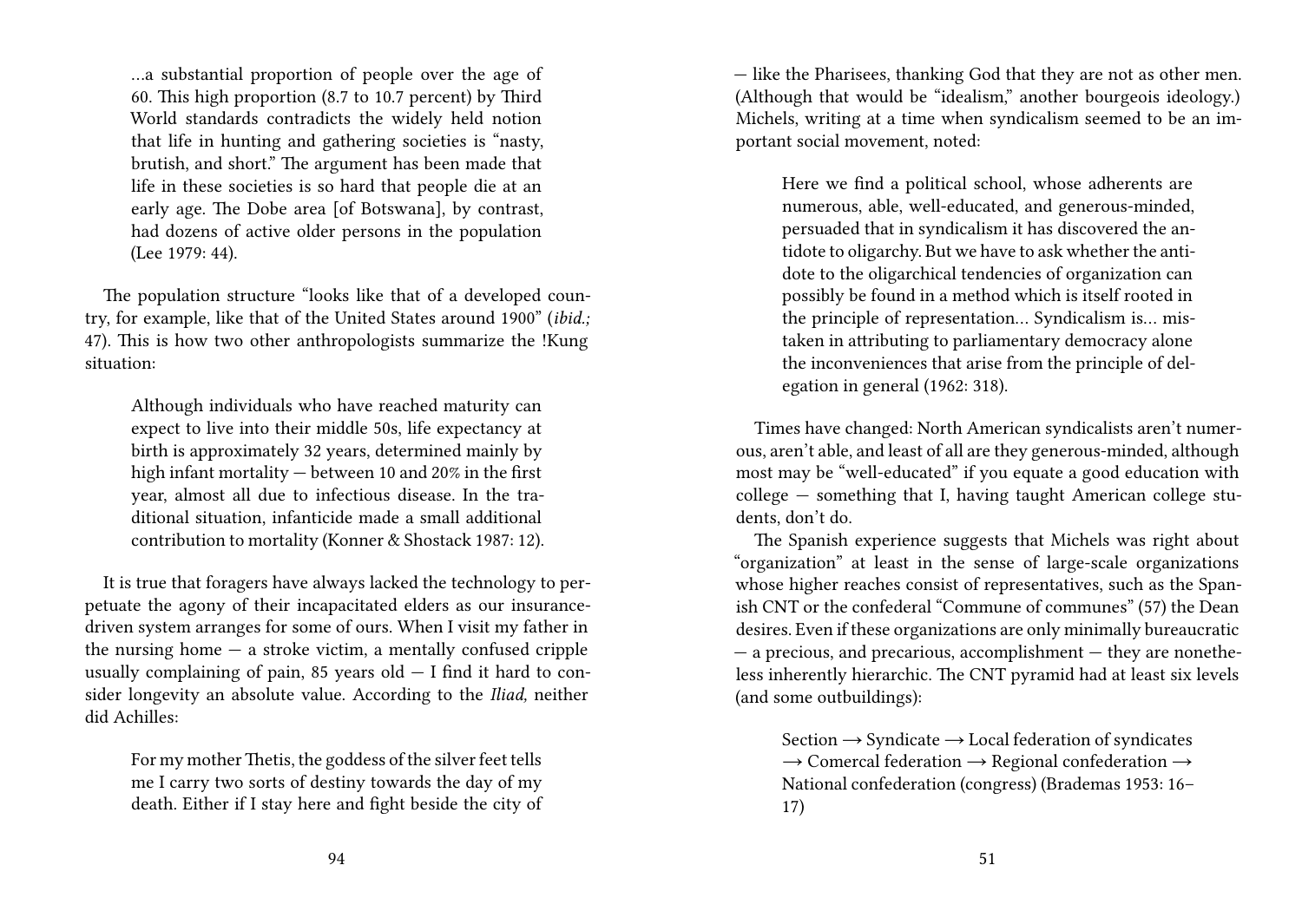This leaves out, for instance, several intermediary bodies such as the Regional Plenum, the Plenum of Regionals (no, I'm *not* joking) and the National Committee (Bookchin 1977: 170). What happened was just what might have been expected to happen had anybody anticipated the CNT's abrupt rise to power. When their turn came, in Spain, the organizational anarchists blew it too. It is not only that the most vociferous FAI militants, like Montseney and García Oliver, joined the Loyalist government — that could be explained away, albeit implausibly, as "personalistic" treachery  $-$  but that most of the CNT-FAI rank-and-file went along with it (Brademas 1953: 353). Even more startling than the leaders' support for what they were supposed to be against (the state) was their opposition to what they were supposed to be for  $-$  social revolution  $-$  which swept over much of Republican Spain without the support, and in most cases over the objections, of the leaders (Bolloten 1991; Broué & Témime 1972). The leaders placed the war ahead of the revolution and managed, at the cost of a million lives, to lose both (Richards 1983).

The Spanish experience was not unique. The Italian syndicalists mostly went over to Fascism (Roberts 1979). The sham industrial democracy of syndicalist corporatism only needed a little finetuning and a touch of cosmetics to be finessed into the sham syndicalism of Fascist corporatism.

For North Americans, no example — not even the Spanish example — is more important than the Mexican Revolution. Had it turned out differently, it would have recoiled upon the United States with incalculable force. Because the revolution was contained south of the border, in America the Federal and state governments (and the vigilantes they encouraged) had a free hand to crush the anarchists, syndicalists and socialists so thoroughly that they've never recovered.

During the Mexican Revolution, the organized anarcho- syndicalists supported the liberals — the Constitutionalists — *against* the Zapatista and Villista social revolutionaries (Hart 1978: ch. 9). As urdid, and do, adjust their populations by the means at their disposal. Delayed marriage, abortion, prolonged lactation, sexual tabus, even genital surgery are among the cultural practices by which foragers hold down their birthrates (Yengoyan 1968:1941). Low-tech does have its limitations. The condom, the diaphragm, the IUD and the Pill have not been available to hunter-gatherers. Foragers have often resorted to post-partum population control as well: in other words, to infanticide and senilicide (Dunn 1968: 225).

Especially infanticide (although I suspect the Dean feels a lot more threatened by senilicide). Infanticide was probably prevalent among Pleistocene hunter-gatherers (Birdsell 1968: 236), so it's ridiculous to calculate an "average" lifespan in which the few minutes or hours some neonates were allowed to live count for as much as all the years lived by those who actually go on to *have* lives. It's as if in measuring the present-day American lifespan we included in the numerator, as 0, every conception averted by contraception and every aborted fetus, while adding each of them, scored as 1, to the denominator counting the entire population. We'd come up with a startlingly low "average" lifespan for the contemporary United States — 10 years? 20 years? — which would be utterly meaningless. When contraceptive devices became available to Nunamiut Eskimo women in 1964, there was "massive adoption" of them (Binford & Chasko 1976: 77). At this point somebody might rise up in righteous indignation  $-$  from the right, from the left, a trifling distinction  $$ to denounce my equation of contraception, abortion and infanticide. I'm not even slightly interested in whether, or where, the Pope or any other dope draws *moral* lines among these time-honored practices. I don't equate them morally because I'm not moralizing. I equate them only with respect to the issue, the demographic issue, at hand.

Gimmickry aside, the evidence suggests that foragers live relatively long lives. The Dean's claim that the average lifespan of the !Kung San is 30 years (45) is unreferenced and misleading, Lee's censuses showed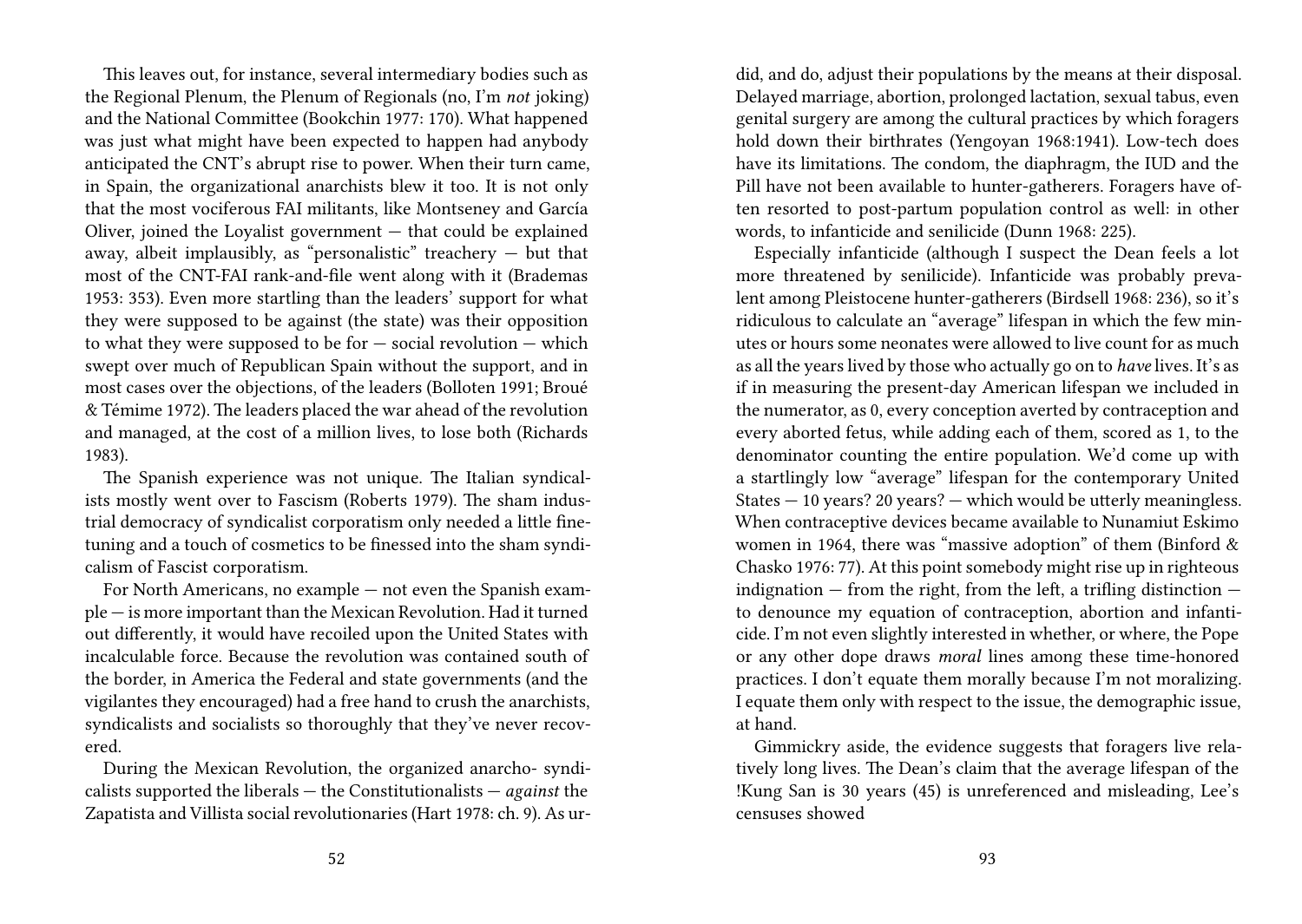we shop the meat section of a supermarket. (Perhaps there are no meat sections in Burlington supermarkets. Perhaps there are no supermarkets there, just food co-ops. Why do I find it hard to summon up an image of Bookchin putting in his four hours a month bagging groceries?) Bookchin probably picked up this tidbit from Zerzan (1994: 19). Regardless, our still-prehistoric, still-anarchic ancestors must have formed other tastes in food in becoming big game hunters (42).

And these our animalistic ancestors were unhealthy too, claims the Dean. The Neanderthals suffered high rates of degenerative bone disease and serious injury (46). There is considerable controversy whether the Neanderthals *were* among our ancestors. If your ancestors are from Europe or the Levant, possibly; otherwise, almost certainly not. Admittedly, our early ancestors were more likely to be eaten by leopards and hyenas than we are (46), but for contemporary foragers, predation is a minor cause of death (Dunn 1968: 224–225). On the other hand, our leading killers, cancer and heart disease, appear infrequently among them (*ibid.:* 224), and our thousands of occupational diseases never do. Hunter-gatherers have never been afflicted by asbestosis, black lung disease, Gulf War syndrome (as I write these words, the Pentagon is finally admitting there might be such a thing) or carpal tunnel syndrome. Band societies have very low population densities, and "viral and bacterial infections cannot generally persist among small human populations" (Knauft 1987: 98). Paleolithic foragers might suffer serious or fatal injuries, but one million of them were not killed by motor vehicles in just a hundred years.

According to the Dean, prehistoric mortality statistics are "appalling": "about half died in childhood or before the age of twenty, and few lived beyond their fiftieth year" (46). Even taking these claims to be true, the aggregate figures, their vagueness aside, are highly misleading. Foraging peoples usually have a lot greater sensitivity to the carrying capacities of their habitats than technourbanites do. The ones who didn't have paid the price. The ones who

ban rationalist progressives (like Bookchin), they despised peasant revolutionaries still clinging to Catholicism. Besides, they thought that Pancho Villa — *here's* an uncanny precursor to Bookchinist jargon — acted too much like a "personalist"! (*ibid*.: 131). On behalf of the Constitutionalist regime — the one President Wilson sent the U.S. Army in to prop up — the anarcho-syndicalists raised "Red Battalions," perhaps 12,000 strong, "a massive augmentation of commanding general Obregon's Constitutional army" (*ibid*.: 133, 135). They soon reaped the reward  $-$  repression  $-$  that they'd earned. By 1931 the government had the Mexican working class under control (*ibid*.: 175–177, 183), as it still does. If revolution resumes it will be the *Neo-*Zapatistas, the Mayan peasants of Chiapas, who set it off (Zapatistas 1994).

Without attempting a comprehensive critique of the Dean's municipal-confederal socialism, I'd like to raise a couple of prosaic points of fact which do not depend upon, although they are consistent with, the anti-organizational critiques of Michels, Camatte, Zerzan, myself and, by now, many others. Direct democracy is not, and for all anybody knows, never was, all it's cracked up to be by the Dean. Most of the extant authors from classical antiquity, who knew the working system better than we ever will, were anti-democratic (Finley 1985: 8–11), as Bookchin elsewhere admits (1989: 176). The word "democracy" was almost always used pejoratively before the nineteenth century — that is, when it referred only to direct democracy: "To dismiss this unanimity as a debasement of the currency, or to dismiss the other side of the debate as apologists who misuse the term, is to evade the need for explanation" (Finley 1985: 11; cf. Bailyn 1992: 282–285).

The Athenian *polis*, the most advanced form of direct democracy ever practiced for any extended period, was oligarchic. It's not only that, as Bookchin grudgingly concedes (59), the polity excluded slaves, numerous other noncitizens (one-third of free men were technically foreigners [Walzer 1970: 106]), and women, *i.e.,* the *polis* excluded the overwhelming majority of adult Athenians.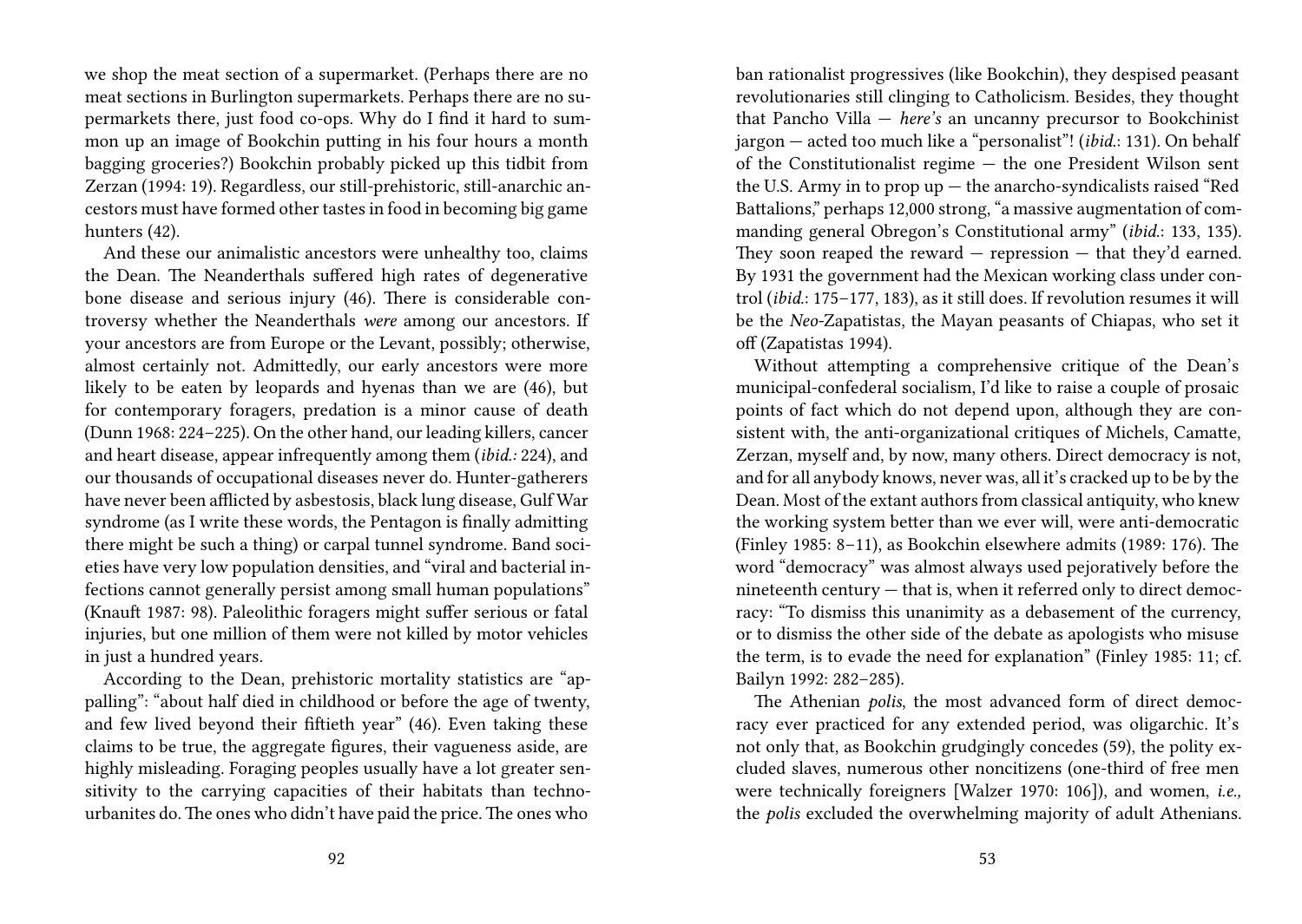Even the Dean acknowledges, but attaches no importance to, the fact that maybe three-fourths of adult male Athenians were "slaves and disenfranchised resident aliens" (1987: 35). It could not have been otherwise:

These large disenfranchised populations provided the material means for many Athenian male citizens to convene in popular assemblies, function as mass juries in trials, and collectively administer the affairs of the community (Bookchin 1989: 69).

"A modicum of free time was needed to participate in political affairs, leisure that was probably [!] supplied by slave labour, although it is by no means true that all active Greek citizens were slave owners" (Bookchin 1990: 8). Greek culture, as Nietzsche observed, flourished at the expense of the "overwhelming majority": "At their expense, through their extra work, that privileged class is to be removed from the struggle for existence, in order to produce and satisfy a new world of necessities" (1994: 178).

There are two more points to ponder.

The first is that the vast majority of the Athenian citizen minority abstained from participation in direct democracy, just as the majority of American citizens abstain from our representative democracy. Up to 40,000 Athenian men enjoyed the privilege of citizenship, less than half of whom resided in the city itself (Walzer 1970: 17). "All the policy decisions of the *polis*," according to Bookchin, "are formulated directly by a popular assembly, or *Ecclesia*, which every male citizen from the city and its environs (Attica) is expected to attend" (1974: 24). In reality, the facility provided for the assembly accommodated only a fraction of them (Dahl 1990: 53–54), so most must have been expected *not* to attend, and didn't. Attendance probably never exceeded 6,000, and was usually below 3,000. The only known tally of the total vote on a measure is 3,461 (Zimmern 1931: 169). And this despite the fact that many citizens were slaveowners who were thereby relieved, in whole or in part, of the need to

Repeatedly, the Dean throws what he apparently considers roundhouse punches at primitivist myths, but he never connects, either because they are not tenets of primitivism or else because they are not myths.

For instance, the Dean argues at length that hunter- gatherers have been known to modify, and not merely adapt to, their habitats, notably by the use of fire (42–43). Anthropologists, and not only the ones the Dean cites, have known that for a long time. The Australian aborigines, the quintessential foragers, set fires for various purposes which transformed their landscape, usually to their advantage (Blainey 1976: ch. 5 ["A Burning Continent"]). Shifting cultivators, such as most of the Indians of eastern North America, also fired the brush with important ecological consequences, as even historians know (Morgan 1975: ch. 3). If any primitivist ever claimed otherwise, he is wrong, but the Dean does not cite when and where he did. John Zerzan, "the anticivilizational primitivist par excellence" (39), observes, without apparent disapproval, that humans have been using fire for almost two million years (1994: 22).

To take an ecological perspective means to hypothesize general interaction among all species and between each and all species and the inanimate environment. It implies dethroning humans as the lords of nature appointed by a Judeo-Christian divinity, certainly, but it doesn't imply or presuppose that there was ever a time or a condition of society in which humans never acted upon the rest of nature but were only acted upon. Not even amoebas are that passive and quiescent (Bookchin 1989: 200).

Amazingly, Bookchin explicitly embraces the Hobbesian myth that the lives of primitive, pre-political people were nasty, brutish and short (46). For him as for Hobbes (Black 1986: 24), the purpose of the myth is to further a statist agenda.

"Our early ancestors," he remarks with satisfaction, "were more likely scavengers than hunter-gatherers" (46). How disgusting! They ate animals which were already dead! Just as we do when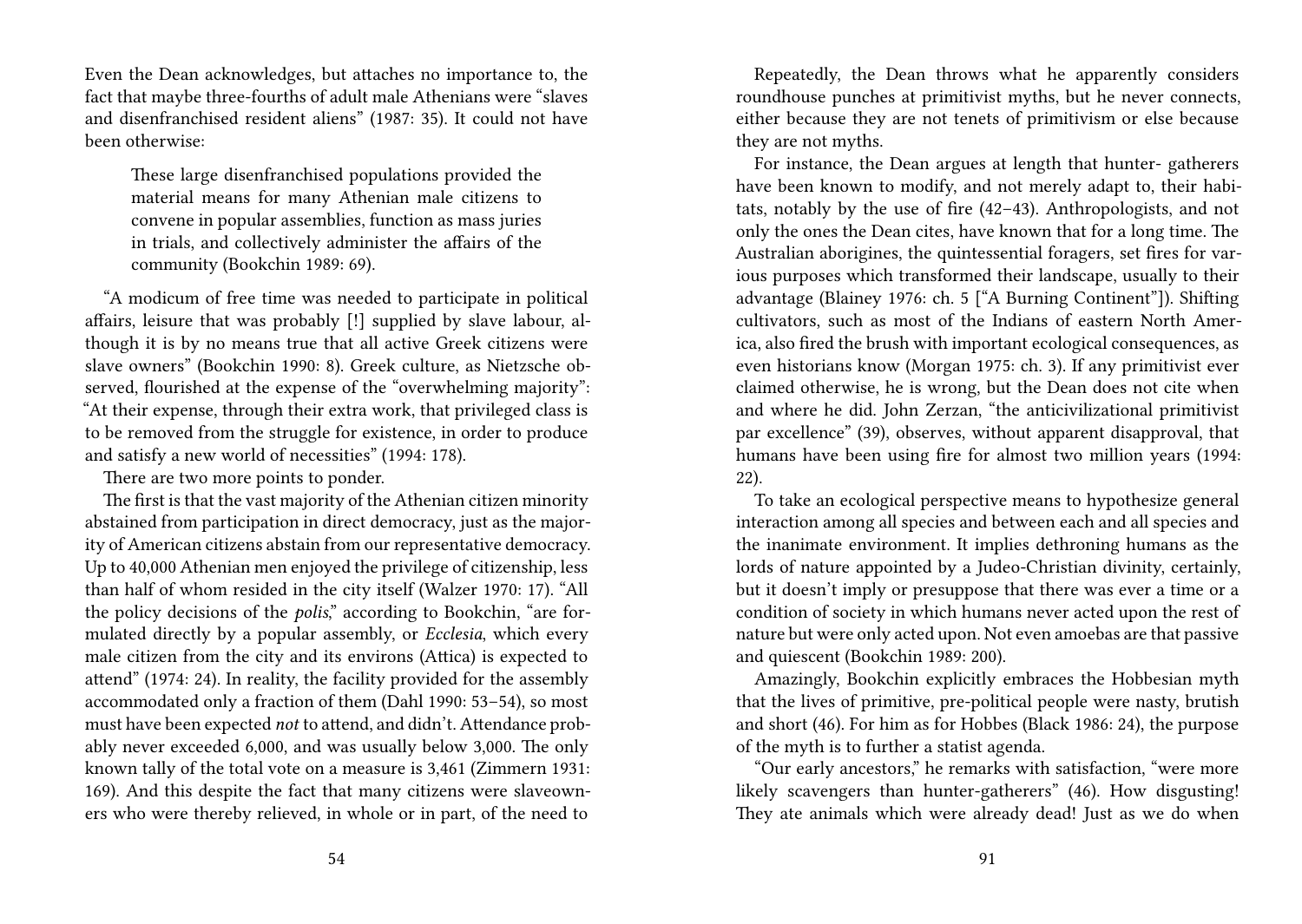cieties. And they don't, except in occasional emergencies, *work* in any sense I've used the word (Black 1992: 54).

Even the Dean earlier admitted the first point: "This organic, basically preliterate or 'tribal,' society was strikingly nondomineering" (1989: 47). After all, Cultural Man is at least two million years old. He was originally a hunter-gather. He was an anatomically modern human at least 50,000 years before he adopted any other mode of subsistence. As recently as 10,000 years ago he was still only a forager (Lee & DeVore 1968c: 3). And he was still an anarchist.

Now it may well be that the life-ways of hunter-gatherers (also known as foragers) are not, as a practical matter, available for immediate adoption by disgruntled urbanites, as the Dean declaims (36). Some primitivists have said as much; John Moore, for one, is exasperated to have to keep saying so (1996: 18). Others, in my opinion, have equivocated. But that's not the point, or not the only point. A way of life is much more than a "life-style." Hunter-gatherers grow up in a habitat and learn its secrets, they have "a marvelous understanding of the habitat in which they lived; they were, after all, highly intelligent and imaginative beings" (47), Most anarchists should probably send for a lot of Loompanics books and practice up on a lot of survival skills before they even think of venturing into the wilderness on a long-term basis. Hardly any anarchoprimitivists propose to do so (to my knowledge, only one). But the point is to learn from the primitives, not necessarily to ape them.

Dean Bookchin, in contrast, doesn't know and doesn't want to know anything about primitives which might suggest that low-tech, non-urban anarchy is even possible — although it's the only kind of anarchy empirically proven to *be* possible. Since the whole point of the Dean's polemic is to pass judgment upon what counts as anarchism, you'd think he'd try to indict primitives as statists. As that is impossible, he changes the subject.

work (Bookchin 1990: 8). And despite the fact that the prevalent ideology, which even Socrates subscribed to, "emphatically prioritized the social over the individual," as the Dean approvingly asserts that Bakunin did (5): "as a matter of course," the Athenians "put the city first and the individual nowhere" (Zimmern 1931: 169–170 n. 1). Even most Athenians with the time to spare for public affairs avoided political involvement.

In this respect they resembled the remnants of direct democracy in America, the New England town meetings. These originated in the Massachusetts Bay colony when the dispersal of settlements made a unitary central government impractical. At first informally, but soon formally, towns exercised substantial powers of selfgovernment. The original form of self-government was the town meeting of all freemen, which took place anywhere from weekly to monthly. This system still prevails, formally, in some New England towns, including those in Bookchin's adopted state Vermont — but as a form without content. In Vermont the town meeting takes place only one day a year (special meetings are possible, but rare). Attendance is low, and declining: "In recent years there has been a steady decline in participation until in some towns there are scarcely more persons present than the officials who are required to be there" (Nuquist 1964: 4–5). The Dean has thrown a lot of fairy-dust on present-day Vermont town meetings (1987:268–270; 1989: 181) without ever claiming that they play any real role in governance. Indeed, Bookchin hails the town meeting's "control" (socalled) precisely *because* "it does not carry the ponderous weight of law" (1987: 269): in other words, it's just a populist ritual. By failing to either "carry the ponderous weight of law" or jettison it  $$ tasks equally beyond its illusory authority  $-$  the town meeting legitimates those who do carry, willingly, the ponderous weight of law, the practitioners of what the Dean calls statecraft.

In modern Vermont as in ancient Athens, most people think they have better things to do than attend political meetings, because most people are not political militants like the Dean. Several sorts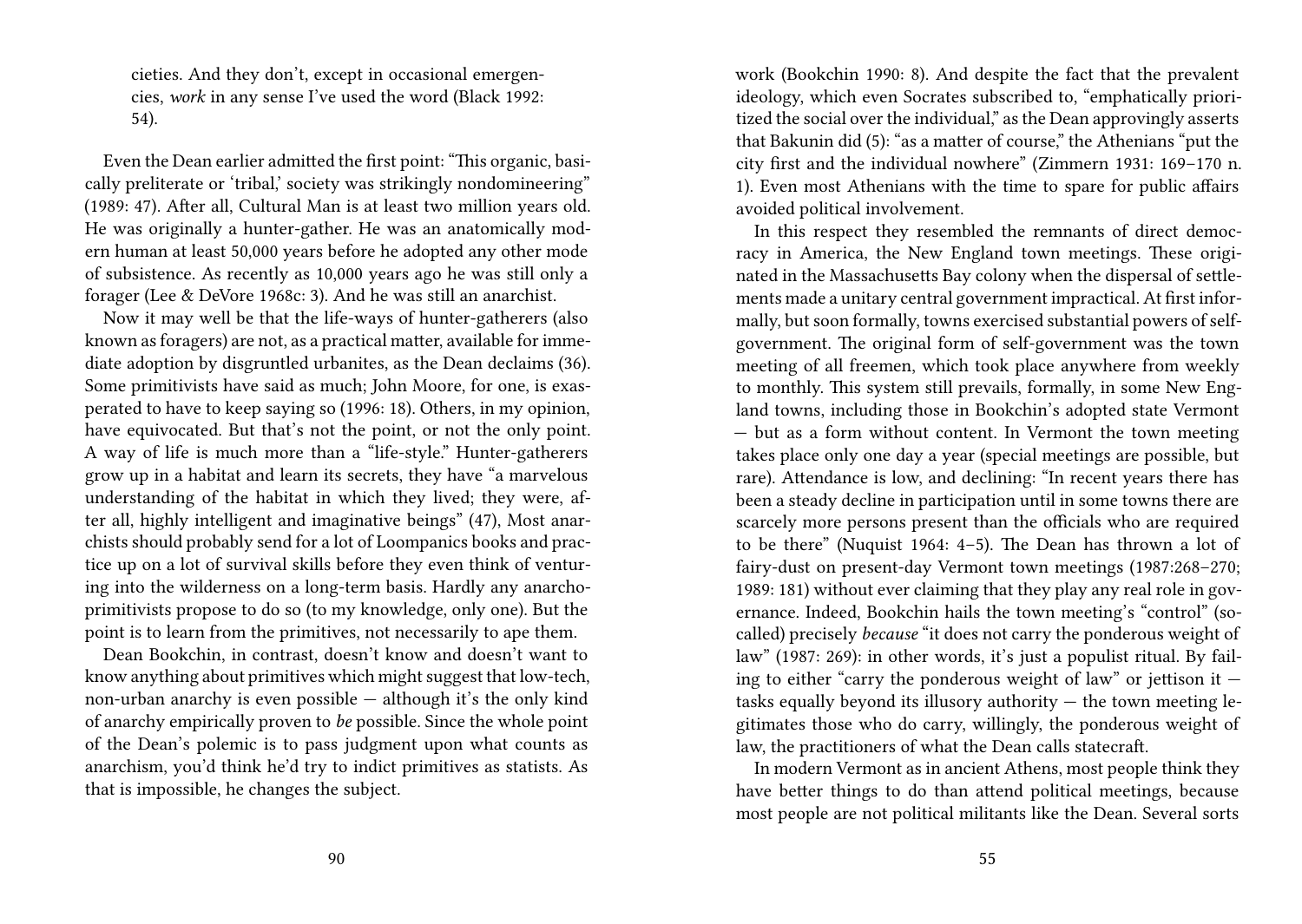of, so to speak, special people flock to these get-togethers. These occasions tend to attract a person (typically a man) who is an ideological fanatic, a control freak, an acting-out victim of mental illness, or somebody who just doesn't have a life, and often someone favored by some combination of the foregoing civic virtues.

Face-to-face democracy is in-your-face democracy. To the extent that the tireless typicals turn up, they discourage those not so afflicted from participating actively or returning the next time. The Dean, for instance, speaks glowingly of "having attended many town meetings over the last fifteen years" (1987: 269) — they aren't even held where he lives Burlington — who but a political pervovoyeur could possibly get off on these solemn ceremonies? Some people like to watch autopsies too. The same types who'd get themselves elected in a representative democracy tend to dominate, by their bigmouthed bullying, a direct democracy too (Dahl 1990: 54). Normal non-obsessive people will often rather appease the obsessives or even kick them upstairs than prolong an unpleasant interaction with them. If face-to-face democracy means having to face democrats like Bookchin, most people would rather execute an about-face. And so the minority of political obsessives, given an institutional opportunity, tend to have their way. That was how it was in Athens, where direction came from what we might call militants, what they called demagogues: "demagogues — I use the word in a neutral sense — were a structural element in the Athenian political system [which] could not function without them" (Finley 1985: 69).

In "A Day in the Life of a Socialist Citizen," Michael Walzer (1970: ch. 11) sent up muscular, direct democracy before Bookchin publicized his version of it. Walzer's point of departure was what Marx and Engels wrote in *The German Ideology* about how the postrevolutionary communist citizen is a fully realized, all-sided person who "hunts in the morning, fishes in the afternoon, rears cattle in the evening, and plays the critic after dinner" without ever being confined to any or all of these social roles (*ibid*.: 229). Bookchin has

from anarchism — that they, not he, have some explaining to do. There has never been an anarchist city, not for more than a few months at the most, but there have been many longlasting anarchist primitive societies. Many anarchists have considered anarchy possible in urban conditions — among them the Dean's *bete noir* Hakim Bey (Black 1994: 106) — but Bookchin is the first anarchist who ever posited that anarchy is *necessarily* urban. That would have come as quite a surprise to the Makhnovist peasant guerrillas in the Ukraine or the insurrectionary anarchist villagers in the *pueblos* of Andalusia (Bookchin 1977: ch. 5). My point is not that the efforts and experiences of urban anarchists are irrelevant or unworthy of attention  $-$  after all, I'm an urban anarchist myself  $-$  only that they are not the *only* anarchist experiences worthy of attention. I fail to understand why anarchists should attend only to their failures and ignore their only successes.

I don't consider myself a primitivist. Genuine anarcho- primitivists such as John Zerzan, George Bradford and Feral Faun probably don't think I'm one of them either, any more than Hakim Bey is, although the Dean can't quite figure out "is he is or is he ain't" (62 n. 8). So it's not my purpose to defend the views of John Zerzan or George Bradford against Bookchin (although, incidentally, I'll do some of that): they are quite capable of defending themselves and I'm sure they will. Bradford, in fact, has written a lengthy rejoinder to be co-published by Autonomedia and Black & Red. But it *is* my purpose to show that in the *way* he denounces the primitivists, the Dean is, as usual, unscrupulous and malicious. When he isn't flat-out wrong he's usually irrelevant.

In rebutting a right-wing libertarian critic, I made clear two of the aspects of primitive societies (there are others) which ought to interest anarchists:

Hunter-gatherers inform our understanding and embarrass libertarians [and Bookchinists] in at least two ways. They operate the only known viable stateless so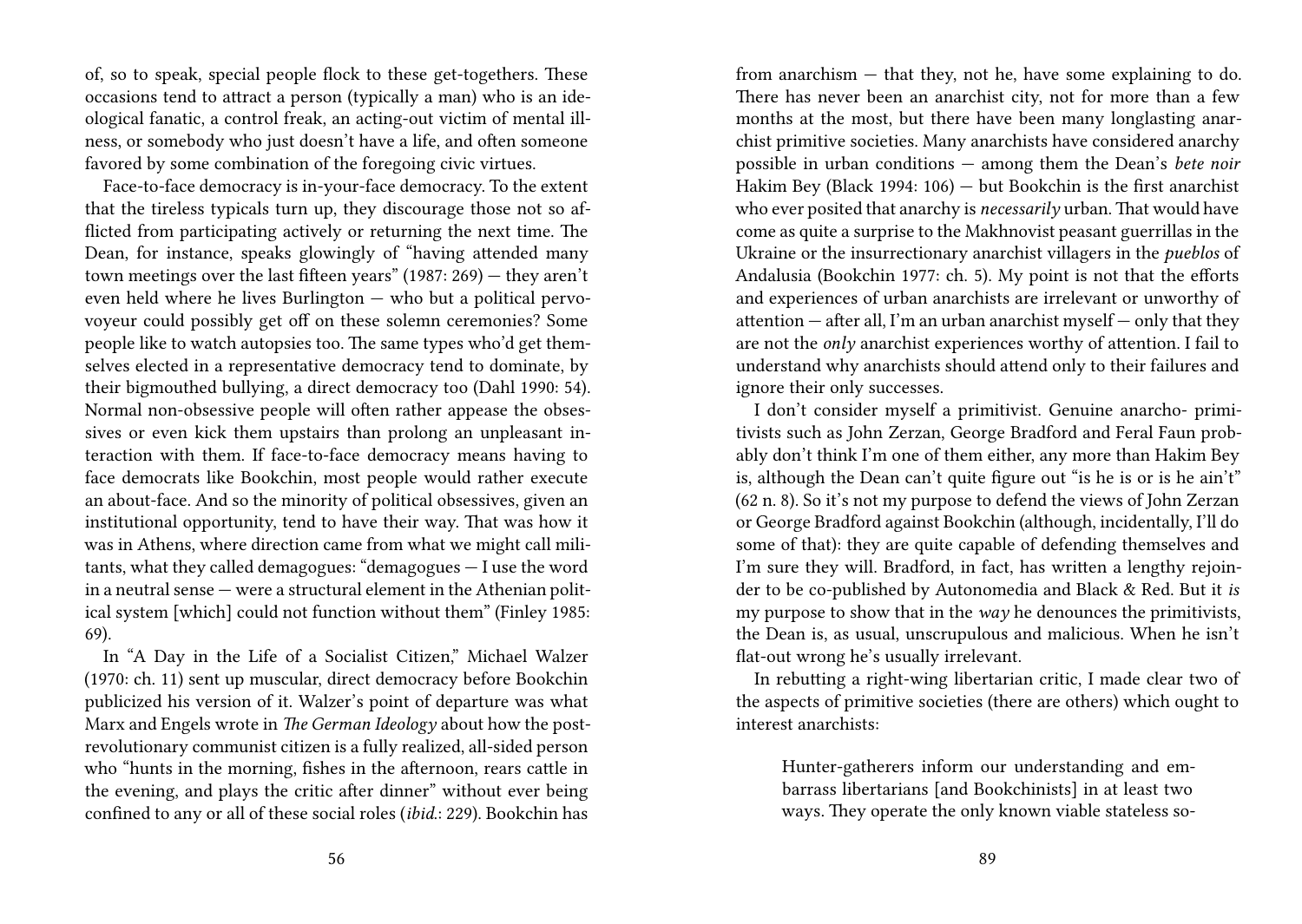"Clark (1979)" may be a misprint for "Clark (1977)," which does appear in Zerzan's bibliography (1994: 173). As the author of a book from the same publisher, Autonomedia, in the same series, I know how sloppy the production values of this amateur, all-volunteer nonprofit collective can be. Additionally, Zerzan (1996: 1) in a letter to me admits to "faulty record-keeping" and explains that the absence of the two references the Dean carps about "goes back to switching to social science-type notes — after *FE* [the *Fifth Estate*] refused to run footnotes to my articles, in the '80s."

The Dean refers to part 2, ch. 4, sec. 4 of Max Stirner's *The Ego and His Own* (64–65) although the book ends with part 2, ch. 3 (Stirner 1995: viii, 320–324). My library copy of *Post-Scarcity Anarchism* (Bookchin 1971) from Ramparts Press has a list of fifteen errata taped into it which presumably ought not to shatter the reader's "faith in [Bookchin's] research" (62 n. 19), and it is far from complete: that should be Jacques Ellul, for instance, not Jacques Elul (*ibid.:* 86). And that should be Alfred Zimmern, not Edward Zimmerman (*ibid.:* 159, 288 n. 27; cf. Zimmern 1931). Bookchin was perhaps thinking of a singer-songwriter who has interested him for decades, Bob Dylan (9), the Artist Formerly Known as Zimmerman. In an especially maladroit move, the Dean cites a favorable review of Hakim Bey's *T.A.Z.* (1991) in the *Whole Earth Review* as verifying that Bey's anarchism is a decadent, "unsavory" (20) "bourgeois form of anarchism" (22): the *Whole Earth Review* has, after all, a "yuppie clientele" (23). The back jacket blurbs for just one of the Dean's books (1987) come from such arch-yuppie publications as the *Village Voice* and *The Nation.* The inside back jacket blurb boasts that he has contributed to "many journals" including *CoEvolution Quarterly. CoEvolution Quarterly* was the original name of the *Whole Earth Review.*

The Dean's devotion to urbanism is an important part of his hatred of the primitive. City-statism and primitive society are mutually exclusive. What amazes is that the Dean assumes that it's the primitivists, not the city-statists, who are the presumptive heretics

endorsed this vision (1989: 192, 195). Sounds good, but a muscular municipal socialist has further demands on his time:

Before hunting in the morning, this unalienated man of the future is likely to attend a meeting of the Council on Animal Life, where he will be required to vote on important matters relating to the stocking of the forests. The meeting will probably not end much before noon, for among the many-sided citizens there will always be a lively interest even in highly technical problems. Immediately after lunch, a special session of the Fishermen's Council will be called to protest the maximum catch recently voted by the Regional Planning Commission, and the Marxist man will participate eagerly in these debates, even postponing a scheduled discussion of some contradictory theses on cattle-rearing. Indeed he will probably love argument far better than hunting, fishing, *or* rearing cattle. The debates will go on so long that the citizens will have to rush through dinner in order to assume their role as critics. Then off they will go to meetings of study groups, clubs, editorial boards, and political parties where criticism will be carried on long into the night (*ibid*.: 229–230).

In other words, "Socialism means the rule of the men with the most evenings to spare" (*ibid*.: 235). Walzer is far from being my favorite thinker (Black 1985), but what he sketched here is as much paradigm as parody. It scarcely exaggerates and in no way contradicts Rousseau's — his fellow Genevan Calvin's — ascetic republican civism, which in turn is disturbingly close to Bookchin's muscular, moralistic municipalism.

The Dean has long insisted upon the potential of what he calls "liberatory technology" to free the masses from toil and usher in a post-scarcity society (1971: 83–139). "Without major technological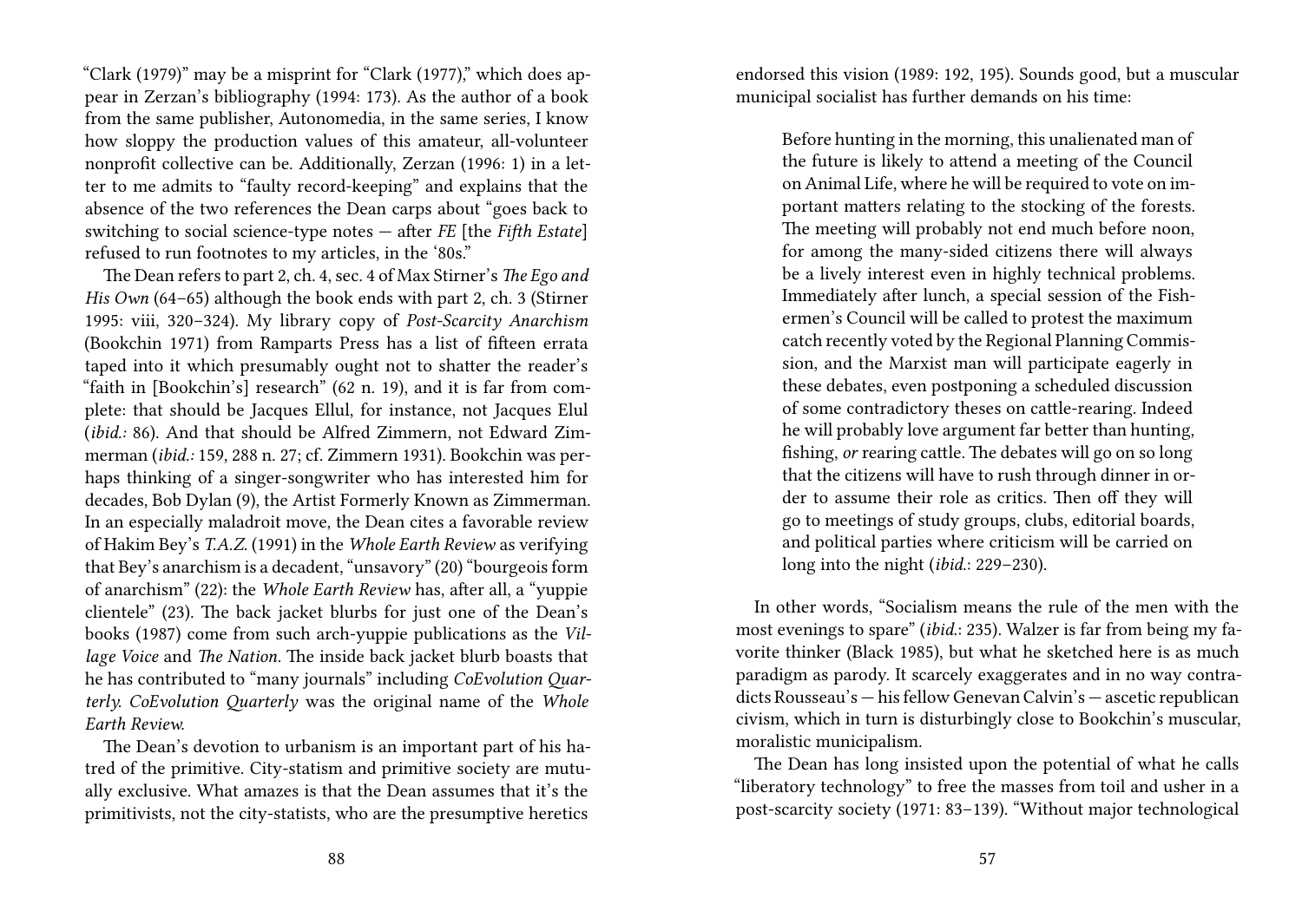advances to free people from toil," anarchy — especially "primitivistic, prerational, antitechnological, and anticivilizational" anarchy is impossible (26). No part of his Marxist heritage is more vital to Bookchin than its notion of humanity passing from the realm of necessity to the realm of freedom by way of the rational, socially responsible application of the advanced technology created by capitalism.

The Dean is furious with "lifestyle anarchists" who doubt or deny this postulate of positivist progressivism, but for present purposes, let's assume he's right. Let's pretend that under anarchodemocratic, rational control, advanced technology would drastically reduce the time devoted to production work and afford economic security to all. Technology would thus do for the upright (and uptight) republican Bookchinist citizenry what slavery and imperialism did for the Athenian citizenry — *but no more*. Which is to say, not nearly enough.

For even if technology reduced the hours of work, it would not reduce the hours in a day. There would still be 24 of them. Let's makebelieve we could automate *all* production-work away. Even if we did, technics couldn't possibly do more than shave a few minutes off the long hours which deliberative, direct democracy would necessitate, the "often prosaic, even tedious but most important forms of self-management that required patience, commitment to democratic procedures, lengthy debates, and a decent respect for the opinions of others within one's community" (Bookchin 1996: 20; cf. Dahl 1990: 32–36, 52). (I pass over as beneath comment Bookchin's avowal of "a decent respect for the opinions of others.") Having to race from meeting to meeting to try to keep the militants from taking over would be even worse than working, but without the pay.

That was the first practical objection. The second is that there is no reason to believe that there has ever *been* an urban, purely direct democracy or even a reasonable approximation of one. Every known instance has involved a considerable admixture of representative democracy which sooner or later usually subordinated direct

# **Chapter 7: In Search of the Primitivists Part I: Pristine Angles**

Bashing the primitivist anarchists is probably Dean Bookchin's highest priority (Anonymous 1996), because they are the excommunicate anarchists whose views are most likely to be confused with, and to compete successfully with, his own. He revels in his selfimage as ecology's apostle to the anarchists, and for once, there's some truth to his messianic machismo. It was the Dean, after all, who has for so long and in so many books clamored for the restoration of "organic community," as he now shamefacedly admits (41; cf. Bookchin 1974, 1982, 1987a, 1989, 1991). Once again his embarrassment is that his readers took him at his word  $-$  an error that this reader, for one, will not repeat. These innocents never suspected that they were not supposed to learn anything about primitive societies or pre-industrial communities except what cleared Bookchinist censorship.

The Dean is so much the "irate petty bourgeois" (52) on this subject that he lashes out at the primitivists in petty, peevish ways even for *him*. Several sources John Zerzan cites in *Future Primitive* (1994), he huffs, are "entirely absent" from its bibliography, such as "'Cohen (1974)' and 'Clark (1979)'" (62 n. 19). Zerzan cites "Cohen (1974)," not on any controversial point, but for the platitude that symbols are "essential for the development and maintenance of social order" (1994: 24)  $-$  does the Dean disagree? He never says so.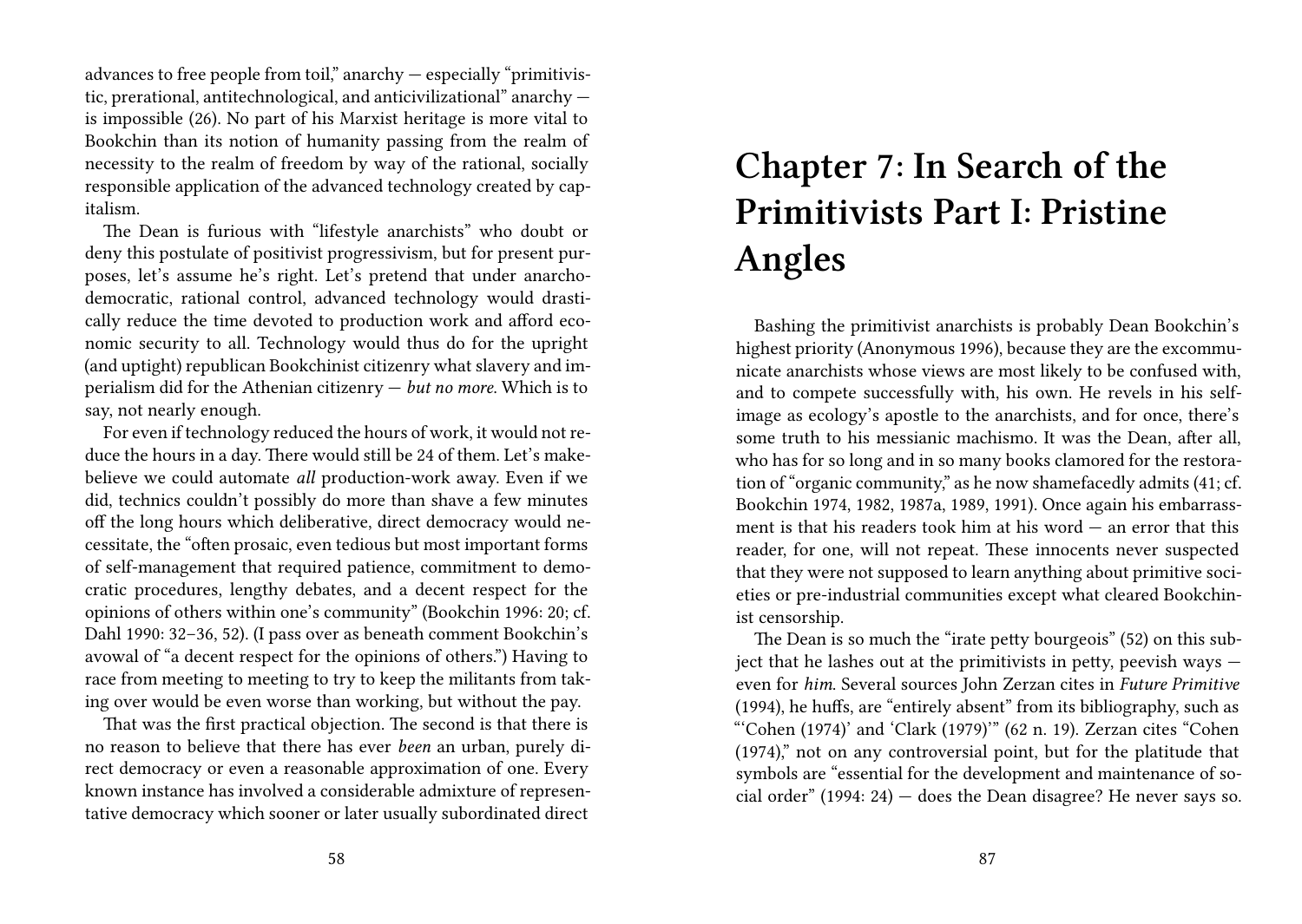Positing a human essence is unnecessary for the practice of any art or science. The indwelling essence is not discoverable by observation, experimentation, or any rational mode of inquiry. To be sure, there are those who claim to have apprehended essence directly, by non-ordinary consciousness. They're called mystics, and Professor Bookchin professes to despise them. More likely he envies the qualitative superiority of their visions. Municipal socialism has got to be as mundane as mysticism gets. As Hakim Bey writes: "In sleep we dream of only two forms of government — anarchy & monarchy… A democratic dream? a socialist dream? Impossible" (1991: 64). The Dean is indignant at this supposed denigration of "the dreams of centuries of idealists" (21) but neglects to indicate by what muscular rationalist faculty he is privy to the dreams of the dreamers of previous centuries — a ouija board perhaps? But he may be right that Bey has underestimated how far the colonization of the unconscious may have proceeded in the case of a lifelong, elderly political militant. Bookchin may well be a counterexample to the claim by a Nietzsche commentator that "there is no such thing as a dull unconscious" (Ansell-Pearson 1994: 168). Do androids dream of electric sheep? Or as Nietzsche put it: every "thing in itself' is *stupid* (1994: 81).

Whether mystical or merely mystifying, Bookchin's conception of reason is as unreasonable as so many of its results. His latest polemic is so foolish that it invites reexamination of his previous books which mostly escaped critical attention from radicals. The accolades of liberal journalists (and they'll forget him soon enough) won't avert the serious devaluation he's called down upon himself. I once defined dialectics, unfairly, as "a Marxist's excuse when you catch him lying" (1992: 149). In this sense alone is Bookchin's reasoning dialectical. After decades of talking down to eco- hippies who disdain "all muscularity of thought" (Bookchin 1987b: 3), his own mental musculature has atrophied. This time he's bitten off more than he can gum.

democracy where it didn't eliminate it altogether. In Athens, for instance, a Council of 500, chosen monthly by lot, set the agenda for the meetings of the *ekklesia* (there was no provision for new business to be brought up from the floor [Bookchin 1971: 157; Zimmern 1931: 170 n. 1]) and which, in turn, elected an inner council of 50 for governing between assemblies, which in turn elected a daily chairman. Sir Alfred Zimmern, whose sympathetic but dated account of Athenian democracy the Dean has referred to approvingly (1971: 159, 288 n. 27), observed that the Council consisted of paid officials (Zimmern 1931: 165), a detail the Dean omits. In general, "the sovereign people judged and administered by delegating power to representatives" (*ibid*,: 166). Generals, for instance — very important officials in an imperialist state frequently at war — were *elected* annually (Dahl 1990: 30; cf. Bookchin 1971: 157). These were remarkably radical democratic institutions for their day, and even for ours, but they are also substantial departures from Bookchinist direct democracy. Nonetheless the Dean only grudgingly admits that Athens was even a "*quasi-*state" (Bookchin 1989: 69), whatever the hell a "*quasi*-state," is. Unbelievably, the Dean claims that "Athens had a 'state' in a very limited and piecemeal sense… the 'state' as we know it in modern times could hardly be said to exist among the Greeks" (1987: 34). Just ask Socrates. What'll you be having? Hemlock, straight up. The Dean has elsewhere explained that in his municipal Utopia, face-to-face assemblies would set policy but leave its administration to "boards, commissions, or collectives of qualified, even elected officials" (Bookchin 1989: 175) — the experts and the politicians. Again: "Given a modest but by no means small size, the *polis* could be arranged institutionally so that it could have its affairs conducted by well-rounded, publicly-engaged men with a minimal, carefully guarded degree of representation" (Bookchin 1990: 8). Meet the new boss, same as the old boss!

Consider Switzerland, a highly decentralized federal republic which for the Dean is a fascinating example of "economic and political coordination within and between communities that ren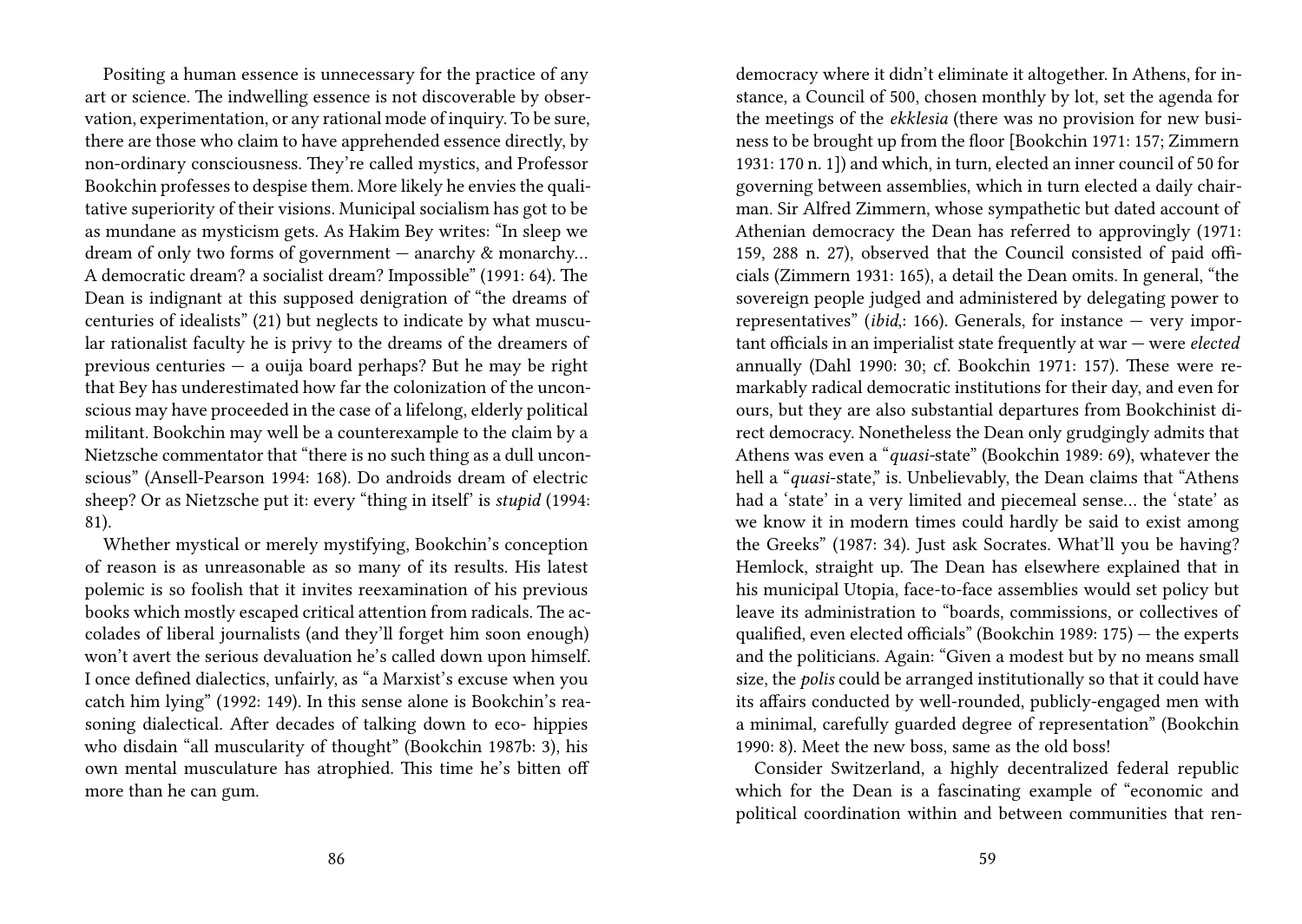der<sup>[s]</sup> statecraft and the nation-state utterly superfluous" (1987: 229). Alexis de Tocqueville, as astute a student of democracy as ever was, wrote in 1848:

It is not sufficiently realized that, even in those Swiss cantons where the people have most preserved the exercise of their power, there does exist a representative body entrusted with some of the cares of government. Now, it is easy to see, when studying recent Swiss history, that gradually those matters with which the people concern themselves are becoming fewer, whereas those with which their representatives deal are daily becoming more numerous and more important. Thus the principle of pure democracy is losing ground gained by the opposing principle. The former is insensibly becoming the exception and the latter the rule (1969b: 740).

Even in the Swiss cantons there were representative bodies (legislatures) to which the executive and the judiciary were strictly subordinate (*ibid*.: 741). Civil liberties were virtually unknown and civil rights entirely so, a much worse situation than in most European monarchies at the time (*ibid*.: 738). De Tocqueville considered the Swiss Confederation of his day "the most imperfect of all the constitutions of this kind yet seen in the world" (*ibid*.: 744). Earlier, John Adams had also made the point that the Swiss cantons were aristocratic republics as well as observing that their historical tendency was for hereditary elites to entrench themselves in office (Coulborn 1965: 101–102).

As for the "economic and political coordination" which renders the Swiss "nation-state utterly superfluous" (Bookchin 1987: 229), if the Swiss nation-state is *utterly* superfluous, why does it exist at all? As it does, as surely as exist the Swiss banks whose numbered accounts safeguard so much of the loot of the world's dictators and

intellectuation [*sic*] was only an evolutionary promise" (56). (At least the brutes didn't use big words that don't exist.) Democracy "lies latent in the republic" (59), any urban republic, as it has for thousands of years (and for how many thousands more?).

With characteristic understatement, the Dean concedes that his is "a fairly unorthodox notion of reason" (1982: 10). It's Hegel's philosophy of history with an abstract Humanity replacing the World-Spirit, roughly the point reached by Feuerbach. Murray Bookchin is the world's oldest Young Hegelian. God, taught Feuerbach, is merely the essence of Man, his own supreme being, mystified. But abstract Man, countered Max Stirner, is also a mystification:

The supreme being is indeed the essence of man, but just because it is his *essence* and not he himself, it remains quite immaterial whether we see it outside him and view it as "God," or find it in him and call it "essence of man" or "man." *I* am neither God nor *man,* neither the supreme essence nor my essence, and therefore it is all one in the main whether I think of the essence as in me or outside me (1995: 34).

Hegel's Christian philosophy is developing-humanity-as- supernatural. Bookchin's Marxist philosophy is developing-humanity-assupranatural. The difference is only terminological.

Whenever Stirner says "I" he refers to himself, Max Stirner, but only as an example. Whenever he refers to the unique one or to the ego he refers, not to an abstract individual, but to each and every individual, to himself, certainly, but also to every Tom, Dick and Murray. This is why accusing Stirner of elitism (7) is bogus. Bookchin thinks that real Humanity is still less than actually human (1989: 202). Stirner thinks that every *real* human is *more* than human(ity): "'Man' as a concept or predicate does not exhaust what you are because it has a conceptual content of its own and because it lets itself stipulate what is human, what is a 'man,' because it can be defined… But can you define yourself? Are you a concept?" (1978: 67).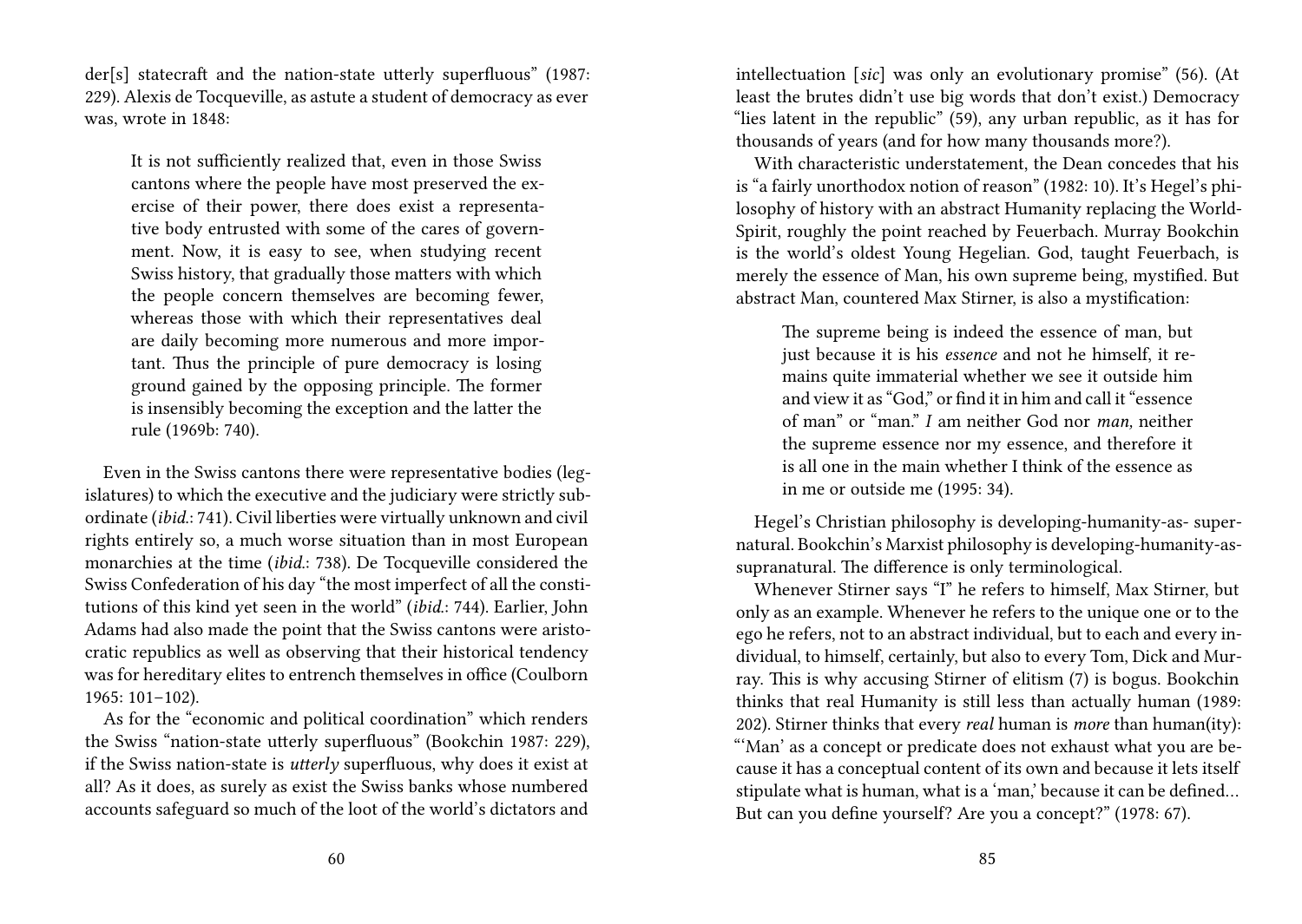is actually free when it's really controlled by its highest manifestation, humans. Humanity is essentially natural (nature for-itself), the rest of nature isn't (nature in-itself).

Perhaps a political analogy will help. Workers aren't actually free when they're really free, *i.e.,* uncontrolled. The working class initself is actually free when it's really controlled by the class foritself, the class-conscious vanguard — workers like Bookchin was, back when he was a worker.

When he tells it the way it is, the way it "actually" is, Bookchin is irrefutable. Insofar as the evidence supports him, he is "really" right. Insofar as it does not, that is because he is, to that extent, "potentially" right. (I am using these words throughout *exactly* as Bookchin does [1987b: 27J.) Reality "is no less 'real' or 'objective' in terms of what it *could* be as well as what it is at any given moment" (*ibid.:* 203). Ancient Athens might not have been a genuine direct democracy "at any given moment" or indeed in any of its moments, but if it ever had the potential for direct democracy, then it was always actually, objectively a direct democracy. To divine this mystery is "to comprehend the truth of the Polis" (Clark 1982: 52; 1984: 202–203). The fact that the potential was never realized when Athens *was* real doesn't matter. "An oak tree objectively inheres in an acorn" (Bookchin 1987b: 35 n. 22) — thus the acorn is actually an oak — even if a squirrel eats it. To call this an "idiosyncratic use of the word I *objective*" (Eckersley 1989: 101) is putting it mildly.

You can make this same trick work for the city in the I abstract, and thus for any city: "Civilization, embodied in the city as a cultural center, is divested of its rational dimensions [by anti-civilizationists], as if the city were an unabated cancer rather than the potential sphere for universalizing human intercourse, in marked contrast to the parochial limitations of tribal and village life" (34). No matter how devastating a case is made against civilization, "to malign civilization without due recognition of its enormous potentialities for *self-conscious* freedom" is "to retreat back into the shadowy world of brutishness, when thought was dim and

gangsters (Ruwart 1996: 4). Is there possibly a connection? Might Switzerland's rakeoff from loan-sharking and money-laundering underwrite its direct democracy (such as it is) just as slavery and imperialism underwrote the direct democracy of Athens? A Swiss parliamentarian once referred to his country as a nation of receivers of stolen goods.

Those of us who are somewhat older than most North American anarchists, although much younger than the Dean, also recall the history of efforts to form an all-inclusive anarchist organization here. Never did they come close to success. (To anticipate an objection — the Industrial Workers of the World is not now, and never has been, an avowedly anarchist organization. It is syndicalist, not anarchist [and not Bookchinist]). Not until about 1924, when most of the membership had fallen away, joined the Communist Party, or in some cases gone to prison, was the little that was left of the One Big Union essentially, if unofficially, an anarchist organization.) Much later the Anarchist Communist Federation made an effort to unify the workerist/organizational anarchists, and most recently the ex- (or maybe not so ex-) Marxists around *Love & Rage*, whose anarchist bona fides are widely doubted, flopped too.

At this time there seems to be no interest in a continental anarchist federation. The only apparent purpose for one is to legislate standards of anarchist orthodoxy (Black 1992: 181–193), an objective understandably unwelcome to the unorthodox majority of anarchists, although that now appears to be the Dean's belated goal. While the anarchist ranks have greatly grown during the decades of decadence, we are far from numerous and united enough to assemble in a fighting organization. But no cult is ever too small for its own little Inquisition.

So, yes, we "lifestyle anarchists" tend to be anti-organizational, in the sense that we know that anarchist organizations have a poor track record and also that, given our numbers, our resources, and our differences, North American anarchists have no compelling reason to believe that what's never worked for us before would work if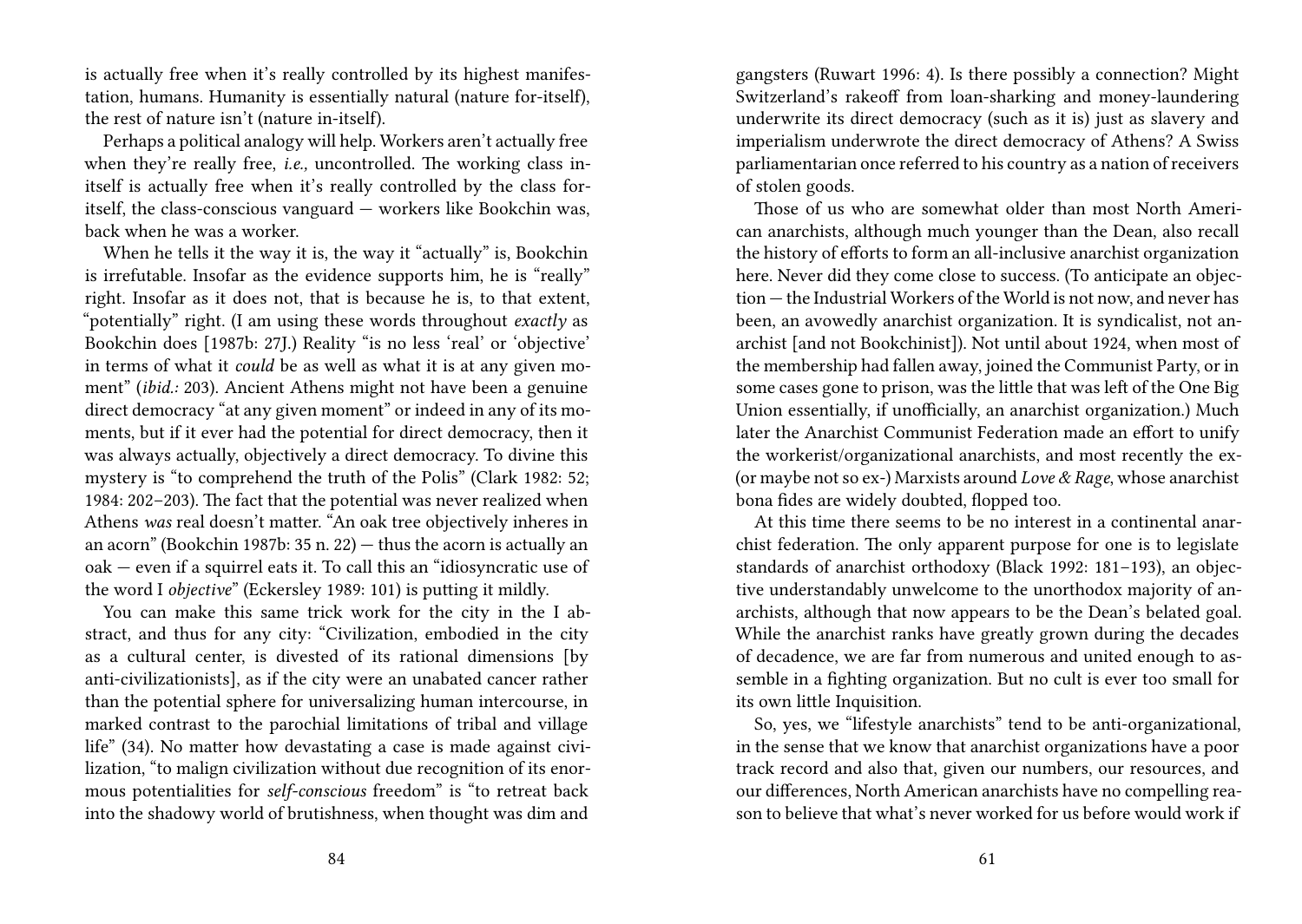we tried it now. It is not as if these organizing efforts are indispensable to accomplish even what little we are already accomplishing. Mostly what we are accomplishing is publishing. After the ACF fell apart, the collective which had been responsible for producing its newspaper *Strike!* continued to do so on its own for some years. An organization may need a newspaper, but a newspaper may not need an organization (Black 1992: 192). In the case of *Love & Rage*, the newspaper preceded what little there is to its continental organization. Self-reports and other reports of anarchist burnout within leftist anti-authoritarian collectives abound (*No Middle Ground*, *Processed World, Open Road*, *Black Rose Books*, *Sabotage Bookstore*, etc.). These are, for anarchists, usually ideological killing-fields. Ironically, the allegedly anti-organizational collectives, such as Autonomedia and the *Fifth Estate,* have outlasted most of the organizational ones. Could it be that the organizer-types are too individualistic to get along with each other?

(Bookchin 1987b: 32). But in *essence,* second nature is a moment in the development of

…a radically new "free nature" in which an emancipated humanity will become the voice, indeed the expression, of a natural evolution rendered selfconscious, caring, and sympathetic to the pain, suffering, and incoherent aspects of an evolution left to its own, often wayward, unfolding. Nature, due to human rational intervention, will thence acquire the intentionality, power of developing more complex life-forms, and capacity to differentiate itself (Bookchin 1989: 202– 203).

(Query: Why is it a moral imperative to make the world more complicated than it already is?) Even today, when an unemancipated humanity "is still less than human" (*ibid*.: 202), we are well on our way to rationalizing the "often wayward" course of evolution. Thanks to biotechnology, "thousands of microorganisms and plants have been patented as well as six animals. More than 200 genetically engineered animals are awaiting patent approval at the Patent and Trademark Office" (Rifkin 1995: 119). This would seem to he fully in keeping with Bookchin's program (Eckersley 1989: 111– 112). Nature finds freedom at long last in submission to its highest manifestation: *us.* Just as we not-quite-humans find freedom in submission to rational direction from the first fully human being: Murray Bookchin. To paraphrase Nietzsche, not-quite-man is something to be surpassed: a rope stretched over the abyss between all the rest of us and Murray Bookchin.

Is everybody with me? Bookchin is saying that nature isn't *actually* free when it's *really* free (where really means "what it is"), when it's out of control. That's just "negative freedom" — "a formal 'freedom *from*' — rather than [positive freedom,] a substantive freedom *to*" (4). We are no longer to let Nature take its course. Nature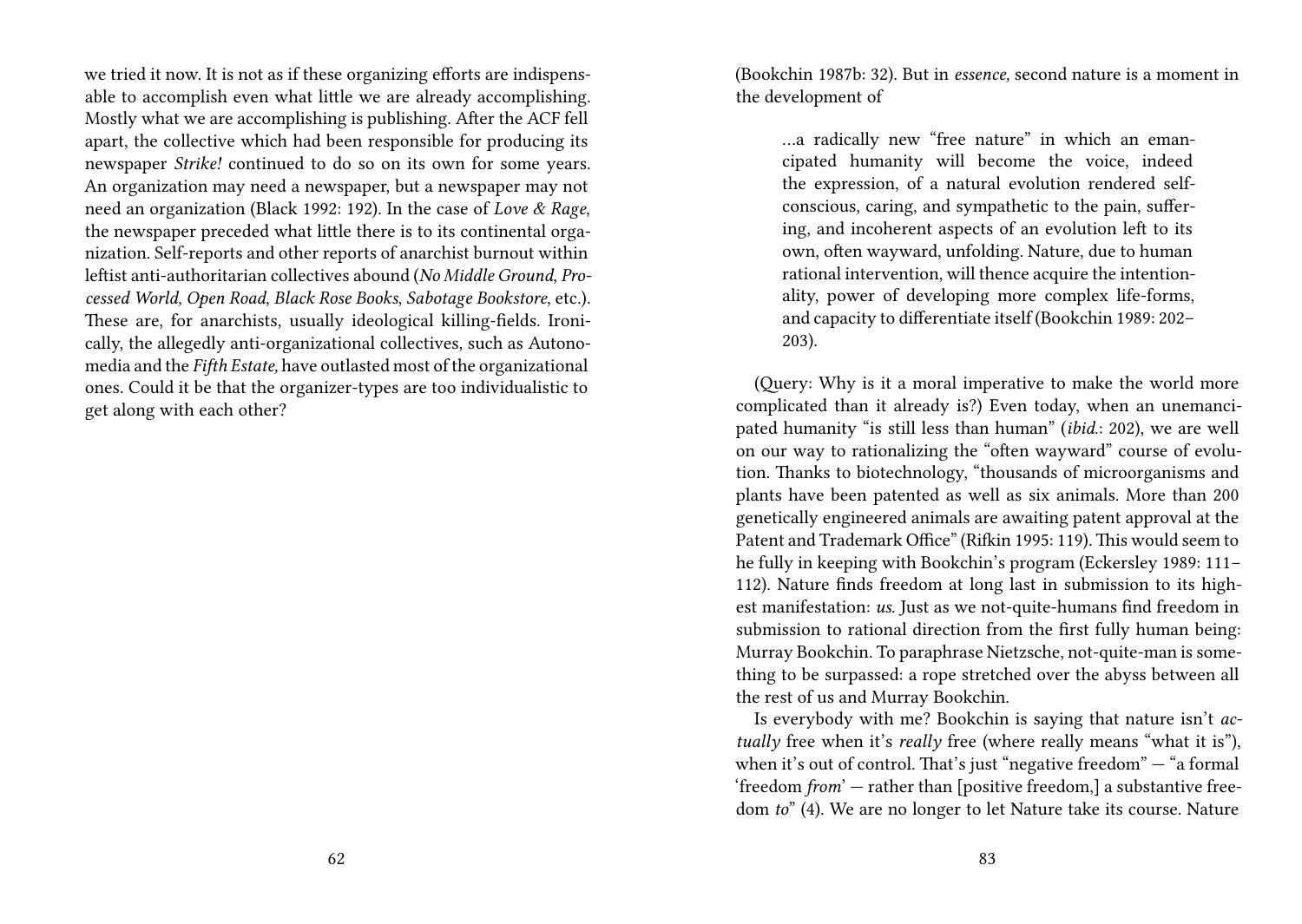I myself veto no mode of reasoning or expression, although I think some are more effective than others, especially in specific contexts. There's no such thing, for instance, as *the* scientific method; important scientific discovery rarely if ever results from following rules (Feyerabend 1975). Religious forms of expression, for instance, I've long considered especially distorting (Black 1986: 71–75), but I've also insisted, as opposed to freethinker simpletons, that important truths have been expressed in religious terms: "*God* is unreal, but [He] has real but muddled referents in lived experience" (Black 1992:222). Bookchin was formerly aware of this (1982: 195–214).

The Dean's dialectic is more than a mode of reasoning: he has a "dialectical notion of causality" (Bookchin 1989: 203). The Universe itself exhibits "an overall tendency of active, turbulent substance to develop from the simple to the complex, from the relatively homogeneous to the relatively heterogeneous, from the simple to the variegated and differentiated" (*ibid.:* 199). To evolve, that is, from primal glop to *us:* "Humanity, in effect, becomes the potential voice of a nature rendered self-conscious and self-creative" (*ibid.:* 201; cf. 1987b: 30). We are one with nature — provided we follow his package directions — and at the same time we are more natural than nature has hitherto been. Out of the evolution of consciousness emerged the consciousness of evolution and now, rational self-direction. By and through this social "second nature"  $-$  conscious humanity  $-$  the dialectic actualizes the "immanent self-directedness" (1987b: 28) of the cosmos. An "immanent world reason" is the "inherent force," "the *logos* — that impart[s] meaning and coherence to reality at all levels of existence" (Bookchin 1982: 10). Humanity's duty and destiny is to inscribe the Word on the fabric of reality. The Deanly dialectic represents the most advanced thought of, say, the fourth century B.C.

In *appearance,* it's the same old story of man's God-given mission to dominate nature (Genesis 9: 1–3): the directed evolution of an objective "ecological ethics involves human stewardship of the planet"

### **Chapter 5: Murray Bookchin, Municipal Statist**

There is no putting off the inevitable any longer. It has to be said: Dean Bookchin is not an anarchist. By this I do *not* mean that he is not *my* kind of anarchist, although that too is true. I mean he is not *any* kind of anarchist. The word means something, after all, and what it means is denial of the necessity and desirability of government. That's a bare- bones, pre-adjectival definition anterior to any squabbling about individualist, collectivist, communist, mutualist, social, lifestyle, ecological, mystical, rational, primitivist, Watsonian, ontological, etc. anarchisms. An anarchist as such is opposed to government — full stop. Dean Bookchin is not opposed to government. Consequently, he is not an anarchist.

What! "The foremost contemporary anarchist theorist" (Clark 1990: 102) is *not* an anarchist? You heard me. He's not — really and truly, he's not. And not because he flunks some abstruse ideological test of my own concoction. He's not an anarchist because he believes in government. An anarchist can believe in many things, and all too often does, but government is not one of them.

There's nothing heinous about not being an anarchist. Some of my best friends are not anarchists. They do not, however, claim to be anarchists, as the Dean does.

I could take some cheap shots at the Dean — come to think of it, I think I will! How many of his Red-and-Green disciples know that he was formerly in favor of a modest measure of *nuclear power?* Solar, wind, and tidal power should be exploited to the max, but "it would be impossible to establish an advanced industrial economy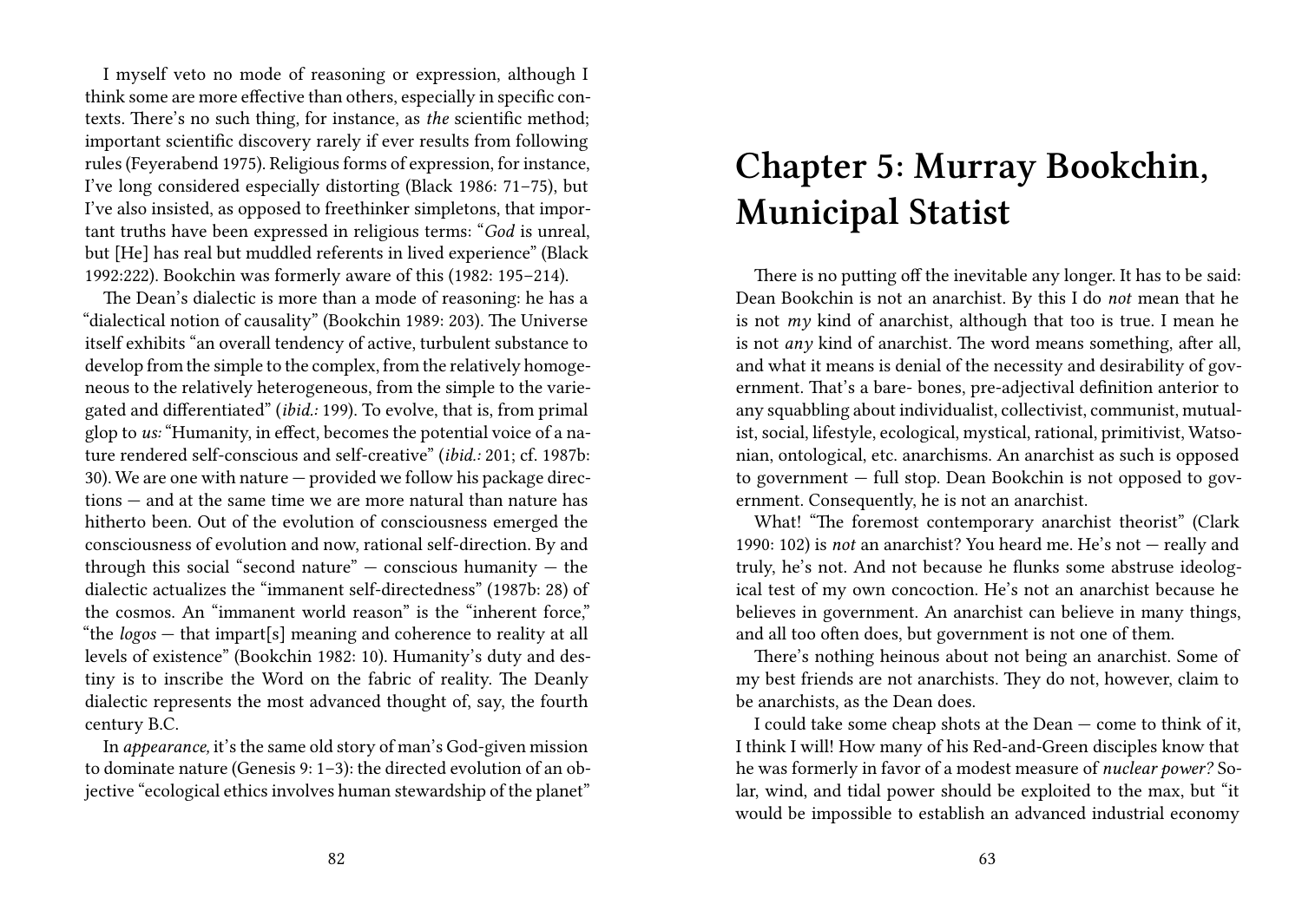based exclusively on solar energy, wind power, or even tidal power" (Herber 1965: 193), and we *must* have an advanced industrial economy, that goes without saying. So, though we shouldn't "overcommit ourselves to the use of nuclear fuels," the clean energy sources will not suffice: "These gaps will be filled by nuclear and fossil fuels, but we will employ them judiciously, always taking care to limit their use as much as possible" (*ibid*.). That's a comfort.

And it would be scurrilous of me to report that this same Bookchin book (Herber 1965: ix) includes — this must be an anarchist first  $-$  a plug from a Cabinet member, then-Secretary of the Interior Stewart L. Udall: "*Crisis in Our Cities* sets forth in one volume vivid evidence that the most debilitating diseases of our time are a result of our persistent and arrogant abuse of our shared environment… We cannot minimize the investments necessary to pollution control, but as Mr. Herber [Bookchin] documents, the penalties for not doing so have become unthinkable." This is, be it noted, a call for legislation and taxation which a closet anarchist allowed to adorn one of his books. There's also an afterword from the Surgeon General of the United States.

As embarrassing to the Dean as these reminders must be, they are not conclusive against him. It is his own explicit endorsements of the state which are decisive. Not, to be sure, the *nation-state* of modern European provenance. He doesn't like that sort of state very much. It allows for too much individual autonomy. But he is enamored of the *city-state* of classical antiquity and the occasionally, semi-self- governing "commune" of pre-industrial western Europe. In this he is reminiscent of Kropotkin, who propounded the absurd opinion that the state did not exist in western Europe prior to the sixteenth century (cf. Bookchin 1987: 33–34). That would have surprised and amused William the Conqueror and his successors, not to mention the French and Spanish monarchs and the Italian citystates familiar to Machiavelli — whose *Il Principe* was clearly not directed to a mandated and revocable delegate responsible to the

foreign policy journal, although the Dean's book has nothing to do with international relations. According to the anonymous, and condescending, reviewer, Bookchin's "method is to ransack world history  $-$  more or less at random  $-$  first to show how the rise of cities has corresponded to the erosion of freedom at different times and places, then to point out how some communities have fought the trend." It's not scholarship, "scholarship, though, is not his point, or his achievement." (That's for sure.) The reviewer  $-$  as had Karen Field — expresses satisfaction at reading a book with "a real idea" for a change, even if the idea is a "slightly twisted one" (Anonymous 1988: 628). This falls somewhat short of a rave review, and it reverses the Dean's understanding of urbanism, although it comports with the title of his book (later changed to *Urbanization Without Cities*, not obviously an improvement). The reviewer takes Bookchin to be arguing that the tendency of urbanism is to diminish human freedom, although here and there communities have managed to buck the trend for awhile. But what Bookchin really contends is the opposite: that the tendency of urbanism is liberatory, although here and there the elites have managed to buck the trend for awhile. The reviewer is right about urbanization but wrong about Bookchin. He did the Dean the favor of misrepresenting him.

The Dean's own conception of reason — *dialectical* reason would have been dismissed "out of hand," as he might say, as mystical by objective-reasonists back when there were any. Like technophilia and defamation, the "dialectical approach" (Bookchin 1987b: 3–40) is a feature of Marxism to which he has always clung stubbornly. The late Karl Popper, at one time the most prominent philosopher of science of this century, denounced dialectical reasoning, not only as mystical gibberish, but as politically totalitarian in tendency (1962). He denounced "Hegelian *dialectics*; the mystery method that replaced 'barren formal logic'" (*ibid:* 1: 28). I bring this up, not because I endorse Popper's positivism — I don't (Black 1996a) — but as a reminder that people who live in the Crystal Palace shouldn't throw stones.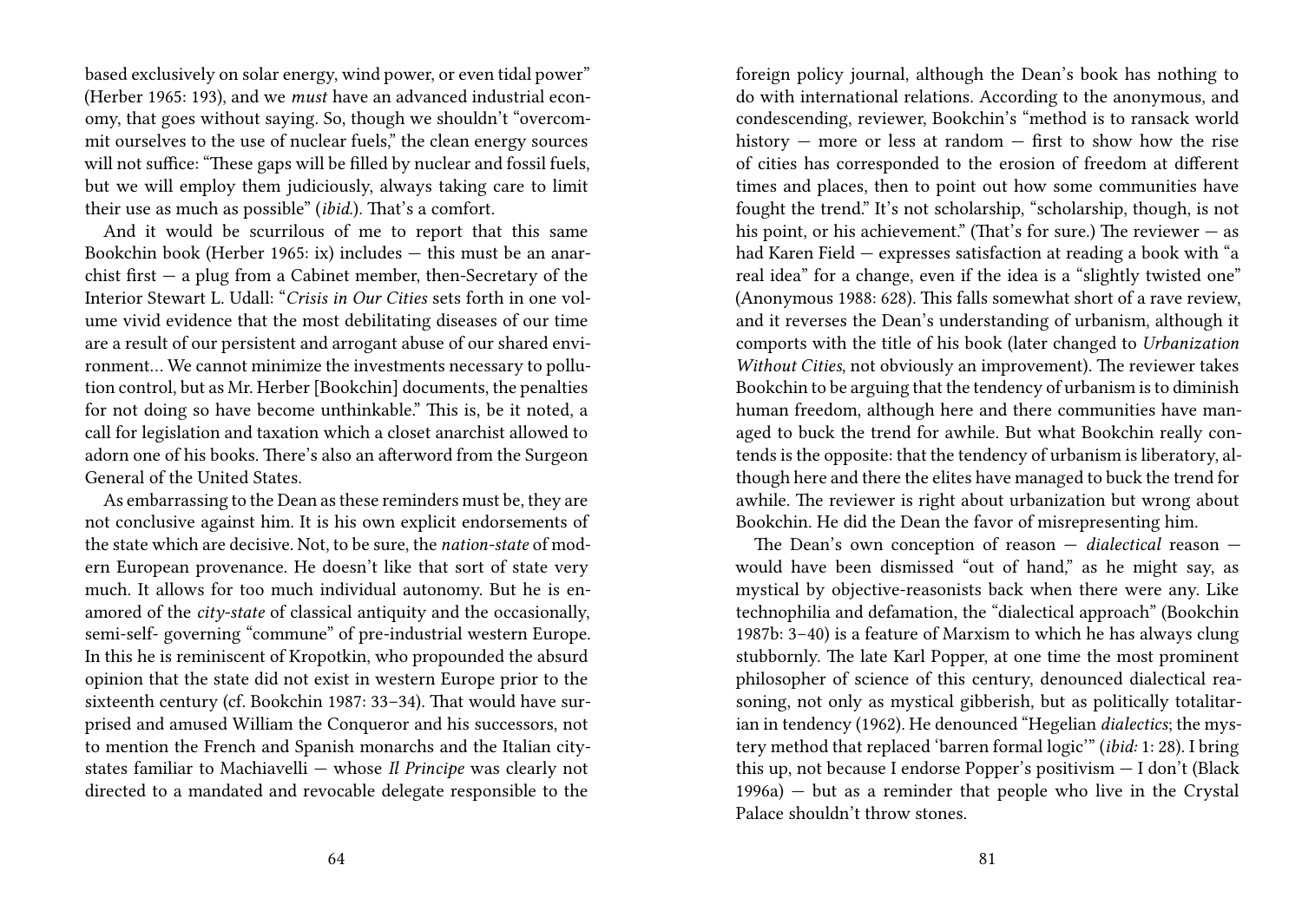unconvincing and suffers from such a paucity of empirical evidence that it reads at times like a "Just-So" story (*ibid*.: 161).

That the Dean is taken to task for romanticizing the primitives by an anthropologist is truly matter for mirth. Nowadays *he* takes the *anthropologists* to task for romanticizing the primitives (Chapters 8 & 9). Either the Dean has reversed himself without admitting it, or else the most favorable review he's ever received from a non-anarchist, bona fide scholar rested on a serious misreading of Bookchin's magnum opus.

And it was all downhill from there.

The one specific point brought up by Field  $-$  the Dean's unsubstantiated contention that gerontocracy was the original form of hierarchy (and still the best!) — was contested, not only by Field, but subsequently by anarchist L. Susan Brown. As a feminist, she thinks it's more plausible that the sexual division of labor, whether or not it was necessarily hierarchical, eventually turned out to be the origin of hierarchy (1993: 160–161). I tend to think so too. That she dared to criticize the Dean, and in a book from his own main publisher Black Rose Books, probably explains why she got rounded up with the *un*usual suspects (13–19) although she doesn't seem to have much else in common with them.

If the academic reception of *The Ecology of Freedom* was less than triumphal, the Dean's other books have fared worse. There were no reviews in social science journals of *Post-Scarcity Anarchism* and *The Limits of the City* when they were reprinted by Black Rose Books in 1986. There were no reviews of *The Modern Crisis* (1987), or *Remaking Society* (1989), or *The Philosophy of Social Ecology* (1990), or the revised edition of *The Ecology of Freedom* (1991), or *Which Way for the Ecology Movement?* (1993), or *To Remember Spain* (1995), or, for that matter, *Social Anarchism or Lifestyle Anarchism* (1995).

There was exactly one notice of *The Rise of Urbanization and the Decline of Citizenship* (1987a) in an social science journal, and everything about it is odd. It appeared  $-$  all two paragraphs of it — in *Orbis: A Journal of World Affairs,* a right-wing, spook-ridden

base, but rather to a man on horseback, somebody like Caesare Borgia.

Although it is the most unremarkable of observations, the Dean carries on as if he's genuinely incensed that John Zerzan, reviewing his *The Rise of Urbanization and the Decline of Citizenship* (1987), pointed out that the romanticized classical Athenian *polis* has "long been Bookchin's model for a revitalization of urban politics," a "canard" to which the Dean indignantly retorts, "In fact, I took great pains to indicate the failings of the Athenian *polis* (slavery, patriarchy, class antagonisms, and war)" (59). He may have *felt* great pains at getting caught, but he *took* very few. The Dean made, "in fact," all of two references — not even to slavery as a mode of production, as a social reality, but to *attitudes* toward slavery (1987: 83, 87), as if the fact that classical cities had mostly subject populations (Dahl 1990: 1) was the accidental result of some collective psychic quirk, some strange thousand-year head-trip. What Zerzan said is only what one of the Dean's admirers put in stronger terms: "Bookchin continually exhorts us to hearken back to the Greeks, seeking to recapture the promise of classical thought and to comprehend the truth of the Polis" (Clark 1982: 52; Clark 1984: 202–203).

Every historian knows that large-scale slavery was a necessity for the classical city (Finley 1959), although the Dean has issued the fiat that "the image of Athens as a slave economy which built its civilization and generous humanistic outlook on the backs of human chattels is false" (1972: 159). (M.I. Finley — like the Dean, an ex-Communist [Novick 1988: 328] — is a Bookchin-approved historian [1989: 178].) Some of what Zerzan writes about paleolithic society may be conjectural and criticizable, but what he writes about Bookchin is pure reportage. The Dean plainly says that "later ideals of citizenship, even insofar as they were modeled on the Athenian, seem more unfinished and immature than the original — hence the very considerable discussion I have given to the Athenian citizen and his context" (1987: 83). That is perhaps because the even more unfinished and immature realizations of "later ideals" lacked the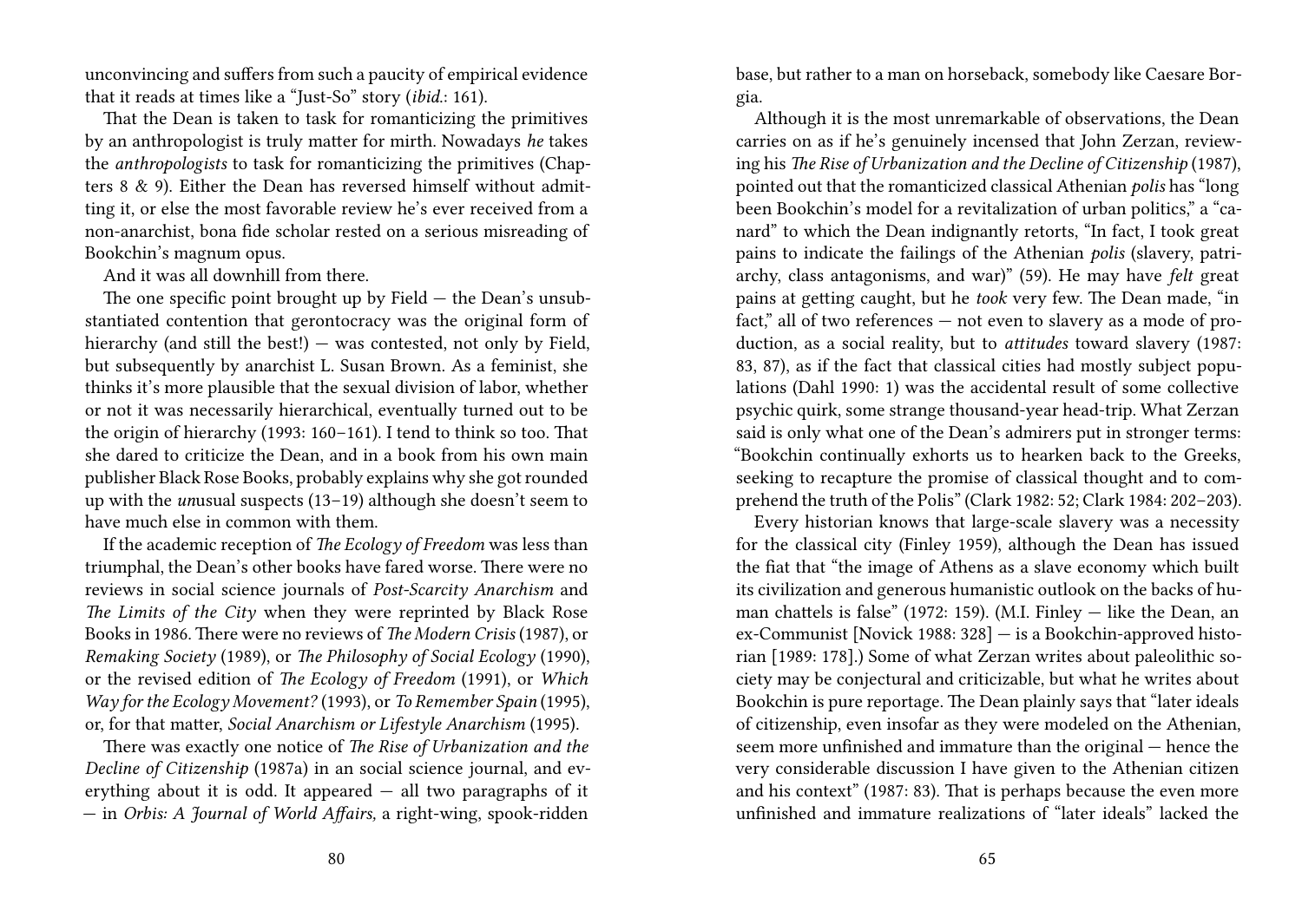combination of the immense slave infrastructure and the tributary empire possessed by classical Athens. Similar paeans to Athenian citizenship pepper the Dean's early books too (1972: 155–159; 1974: ch. 1). Manifestly what's put a bee in Bookchin's beret is that Zerzan has had the temerity to *read* Bookchin's books, not just revere their distinguished author, and Zerzan has actually kept track of what the Dean's been reiterating all these years. The down side of being "arguably the most prolific anarchist writer" (Ehrlich 1996: 384) is that you leave a long paper trail.

Bookchin is a statist: a city-statist. A city-state is not an antistate. Contemporary Singapore, for instance, is a highly authoritarian city-state. The earliest states, in Sumer, were city-states. The city is where the state originated. The ancient Greek cities were all states, most of them not even democratic states in even the limited Athenian sense of the word. Rome went from being a city-state to an empire without ever being a nation-state. The city-states of Renaissance Italy were states, and only a few of them, and not for long, were in any sense democracies. Indeed republican Venice, whose independence lasted the longest, startlingly anticipated the modern police-state (Andrieux 1972: 45–55).

Taking a worldwide comparative-historical perspective, the preindustrial city, unless it was the capital of an empire or a nationstate (in which case it was directly subject to a resident monarch) was always subject to an oligarchy. There has never been a city which was not, or which was not part of, a state. And there has never been a state which was not a city or else didn't incorporate one or more cities. The pre-industrial city (what Gideon Sjoberg calls  $-$  a poor choice of words  $-$  the "feudal city") was the antithesis of democracy, not to mention anarchy:

Central to the stratification system that pervades all aspects of the feudal city's social structure — the family, the economy, religion, education, and so on  $-$  is the pre-eminence of the political organization… We reiter-

ply be integrated into the whole [*i.e.,* Nature] without losing its distinctiveness, and can solutions to the problems of the modern world emerge in the relatively spontaneous fashion Bookchin anticipates (pp. 316–317), much as problems are dealt with by ants, bees, and beavers?" (Smith 1983: 540). There's nothing on the pages cited which has anything to do with the relatively spontaneous solution of social problems which Smith claims that Bookchin espouses. The reviewer could hardly have misunderstood Bookchin more profoundly. The Dean is frantically insistent on distinguishing humans from animals and "animality" (47–48, 50, 53, 56), especially "fourlegged animality" (39) — four legs bad, two legs good! Smith — whoever he is  $-$  clearly had no clue that he was reviewing a giant work of political theory.

The seven-paragraph review in the *American Anthropologist* was surprisingly favorable. Reviewer Karen L. Field wrote:

*The Ecology of Freedom* unites materials from many disciplines, and no doubt specialists from each one will take Bookchin to task for occasional lapses of rigor. But despite its shortcomings, the work remains the kind of wide-ranging and impassioned synthesis that is all too rare in this age of scholarly specialization (1984: 162).

In other words, the best thing about the book  $-$  and I agree  $-$  is that it thinks big. On the other hand, "the scenario he constructs is not wholly persuasive":

The description of "organic" society draws largely on materials by Paul Radin and Dorothy Lee, and paints an overly homogenized — even sanitized — picture of preliterate peacefulness and egalitarianism; it evokes !Kung and Tasaday, but not Yanomamo and Kwakiutl. Attempting to distance himself from traditional Marxian versions of the emergence of class society, Bookchin downplays the importance of technoeconomic factors, but the corresponding emphasis he places on age stratification as the key to domination is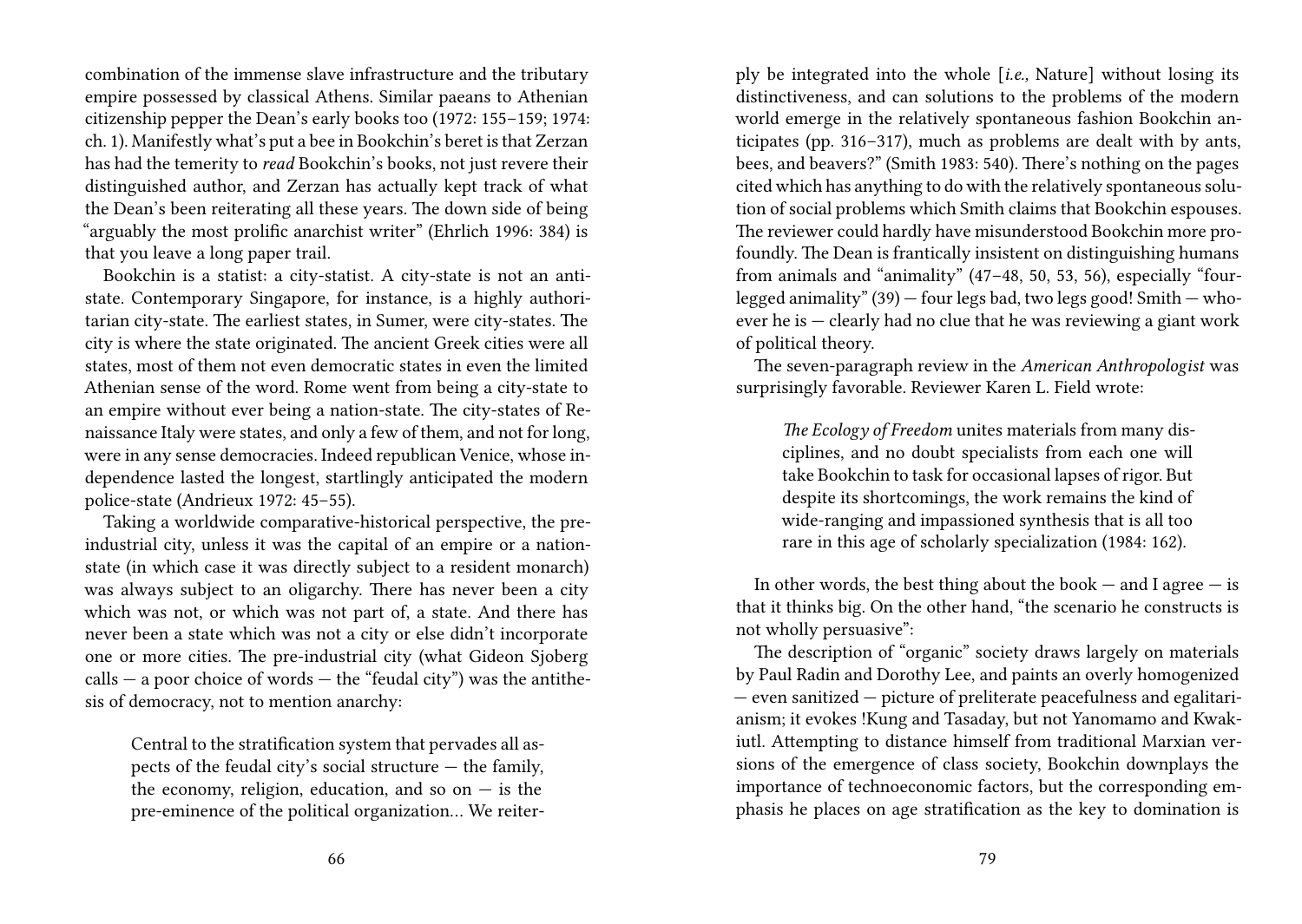trons, etc., as an approximately true reflection in our mind of the *objectively real movement of matter* is equivalent to believing in an elephant upon which the world rests!" (1950: 361). Either these impenetrable particles are bouncing around off each other down there like billiard balls on a pool table (what a *curious* model of objective reality [Black 1996a]) or they are fantasy beings like unicorns, leprechauns and lifestyle anarchists. It's appropriate that the lawyer Lenin's critique of the physics of scientists like Mach (Lenin 1950) was answered by a scientist, a prominent astronomer who was also a prominent libertarian communist: Anton Pannekoek (1948).

Ecology is a science, but Social Ecology is to ecology what Christian Science is to science. Bookchin's academic affiliations, undistinguished as they are, and his scholarly pretensions have made some impression on some anarchists, but then again, some anarchists are all too easy to impress. According to the (Bookchinist) Institute for Social Ecology, its co-founder is an "internationally acclaimed author and social philosopher" (1995: 6). *The Ecology of Freedom* (Bookchin 1982), according to a Bookchinist, is "a work of sweeping scope and striking originality" which is "destined to become a classic of contemporary social thought" (Clark 1984: 215). How is Bookchin's scholarship regarded by actual scholars? I decided to find out.

I looked up all reviews of the Dean's books listed in the *Social Sciences Index* from April 1981 to date (June 1996). I appreciate that this is a crude and incomplete measure of his reception  $-$  it fails to pick up, for instance, two notices in the academically marginal journal *Environmental Ethics* (Watson 1995; Eckersley 1989) — but it canvasses every important journal and most of the less important ones.

There were all of two reviews of the first edition of *The Ecology of Freedom,* his *Das Kapital*, "the most important book to appear so far in the history of anarchist thought" (Clark 1984:188 n. 2). The one-page review in the *American Political Science Review,* after summarizing Bookchin's contentions, asked: "Can humanity simate: the feudal, or preindustrial civilized, order is dominated by a small, privileged upper stratum. The latter commands the key institutions of the society. Its higher echelons are most often located in the capital, the lower ranks residing in the smaller cities, usually the provincial capitals (Sjoberg 1960: 220).

Sjoberg anticipated the objection, "What about Athens?" He wrote, "although the Greek city was unique for its time, in its political structure it actually approximates the typical preindustrial city far more than it does the industrial-urban order" (*ibid*.: 236). Only a small minority of Athenians were citizens, and many of them were illiterate and/or too poor to be able to participate effectively, if at all, in politics (*ibid*.: 235). Then and there, as always in cities everywhere, politics was an elite prerogative. The "latent" democracy of any and every urban republic (59) is something only Bookchin can see, just as only Wilhelm Reich could see orgones under the microscope.

The distinction the Dean tries to draw between "politics" mid "statecraft" (1987: 243 & *passim*) is absurd and self-serving, not to mention that it's a major mutilation of ordinary English. Even if local politics is a kinder, gentler version of national politics, it is still politics, which has been well if cynically defined as who gets what, when, where, how (Lasswell 1958).

It's not just that the Dean uses an idiosyncratic terminology to reconcile (in a ramshackle sort of a way) anarchy with democracy, he's more apoplectic than anybody could have ever thought otherwise:

Even democratic decision-making is jettisoned as authoritarian. "Democratic rule is still rule," [L. Susan] Brown warns… Opponents of democracy as "rule" to the contrary notwithstanding, it describes the *democratic* dimension of anarchism as a majoritarian admin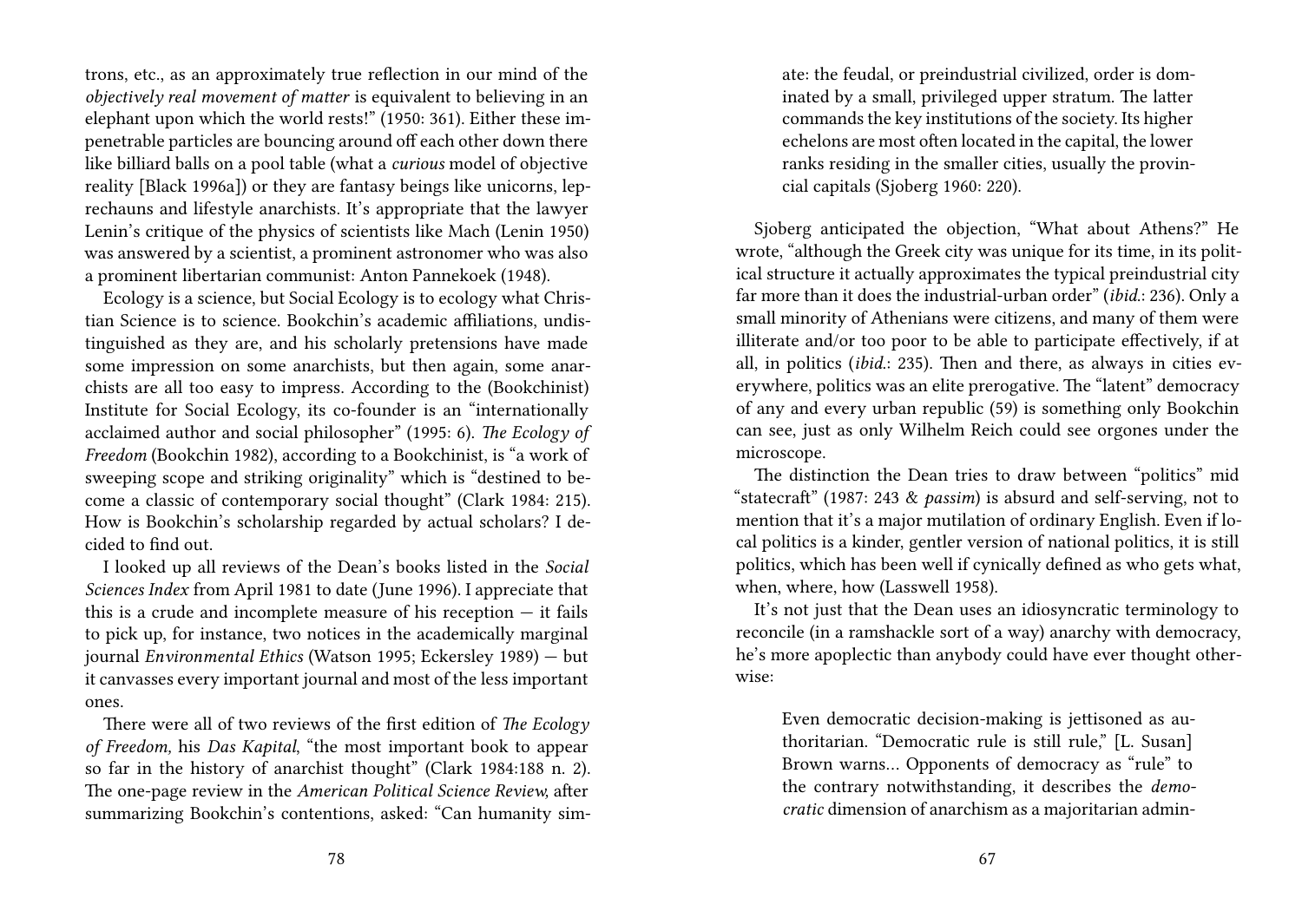istration of the public sphere. Accordingly, Communalism seeks freedom rather than autonomy in the sense that I have counterpoised them (17, 57).

Moving along from his mind-boggling deduction that democracy is *democratic,* Bookchin further fusses that "pejorative words like *dictate* and *rule* properly refer to the silencing of dissenters, not to the exercise of democracy" (18). Free speech is a fine thing, but it's not democracy. You can have one without the other. The Athenian democracy that the Dean venerates, for instance, democratically silenced the dissenter Socrates by putting him to death.

Anarchists "jettison" democratic decision-making, not because it's authoritarian, but because it's statist. "Democracy" means "rule by the people." "Anarchy" means "no rule." There are two different words because they refer to (at least) two different things.

I don't claim — and to make my point, I don't have to claim that the Dean's characterization of anarchism as generalized direct democracy has no basis whatsoever in traditional anarchist thought. The anarchism of some of the more conservative classical anarchists is indeed along these lines — although Bookchin's version, right down to such details as its philhellenism, is instead an unacknowledged appropriation from the avowedly anti-anarchist Hannah Arendt (1958). Ironically, it is the anarchists Bookchin disparages as individualists — like Proudhon and Goodman — who best represent this anarchist theme. It was the individualist egoist Benjamin Tucker who defined an anarchist as an "unterrified Jeffersonian democrat." But another theme with as least as respectable an anarchist pedigree holds that democracy is not an imperfect realization of anarchy but rather statism's last stand. Many anarchists believe, and many anarchists have always believed, that democracy is not just a grossly deficient version of anarchy, it's not anarchy at all. At any rate, no "direct face-to-face democracy" (57) that I am aware of has delegated to comrade Bookchin (mandated, revocable,

times. It is by now almost trite to remark that there is "no theoryindependent way to reconstruct phrases like 'really there'" (Kuhn 1970: 206; cf. Bradford 1996: 259–260). Scientists dispense with objective reality for the same reason the mathematician Laplace, as he told Napoleon, dispensed with God: there's no need for the hypothesis (cf. Bookchin 1979: 23). Reviewing two recent anthologies, *Rethinking Objectivity* (Megill 1994) and *Social Experience and Anthropological Knowledge* (Hastrup & Hervik 1994), anthropologist Jay Ruby relates that no contributor to either volume argues that "an objective reality exists outside of human consciousness that is universal" (1996: 399). Intending no humor, but unwittingly providing some at Bookchin's expense, he continues: "It is unfortunate that Megill did not seek out proponents of this position, for they can easily be found among journalists — print and broadcast, documentary filmmakers, Marxists, and the political and religious right" (*ibid.*).

Bookchin is not the first left-wing rationalist to be outraged by this idealist, subjectivist (etc., etc.) betrayal of muscular rationalism by what one Marxist lawyer called "fideism." But this polemical predecessor of Bookchin's — a certain Lenin — had at least a nodding acquaintance with the content of the then-new physics which was undoing fundamentalist materialism (Lenin 1950). There is no indication that Bookchin has any real grounding in science, although thirty years ago he did an adequate job of popularizing information about pollution (Herber 1963, 1965). The true believers in objectivist, matter-in-motion rationalism are usually, like Lenin and Bookchin, wordmongers — lawyers, journalists (Ruby 1996: 399), or ideologues (Black 1996a) — not scientists. They believe the more fervently because they do not understand. They cling to objective reality "with the same fear a child clutches his mother's hand" (*ibid*.: 15). As Clifford Geertz says, the objectivists are "afraid reality is going to go away unless we believe very hard in it" (quoted in Novick 1988: 552). Lenin could hardly be more indignant: "But this is all *sheer obscurantism*, out-and-out reaction. To regard atoms, molecules, elec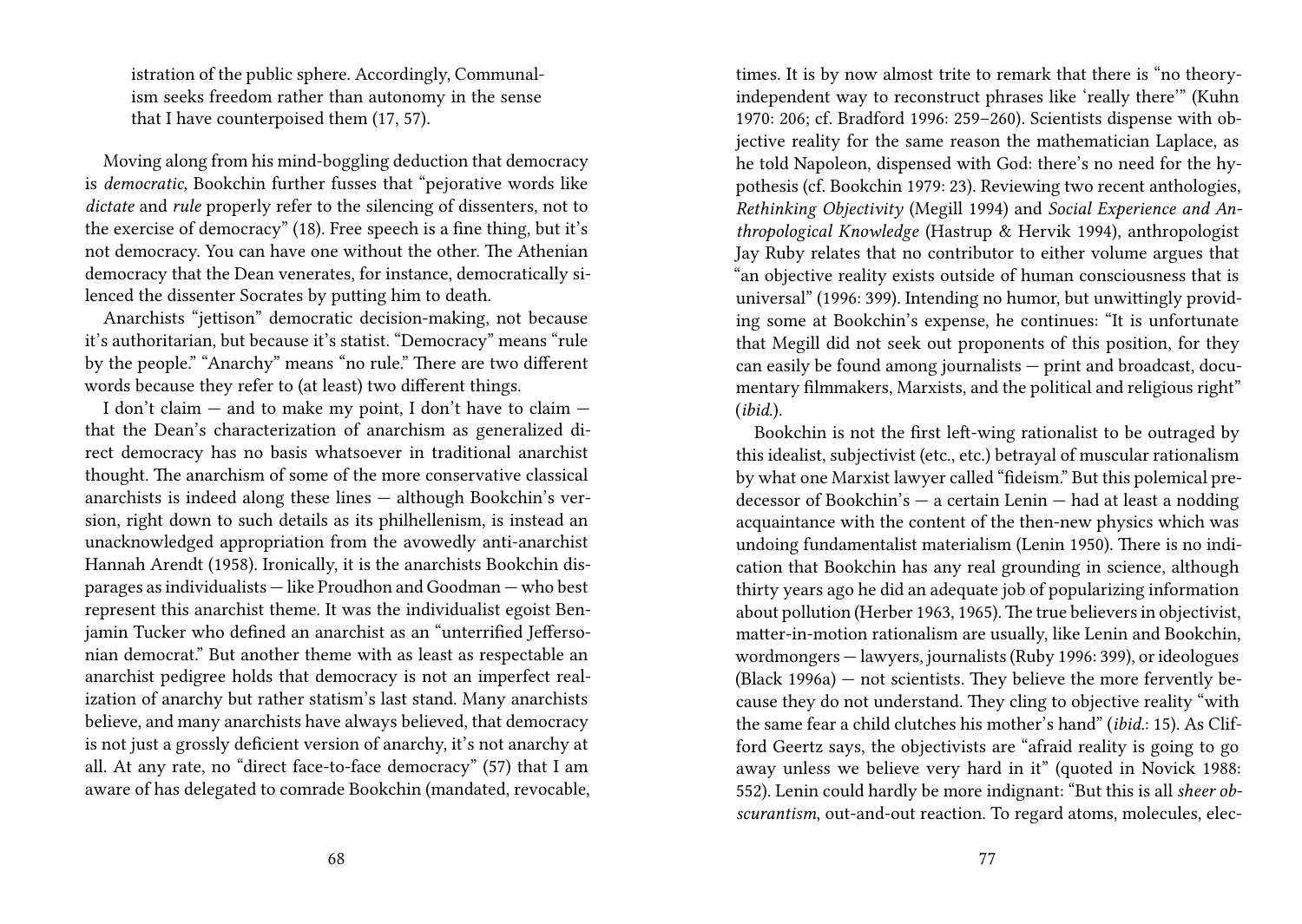is accessible to direct apprehension  $-$  by "reason as such" (28) on his account, by other means according to theirs. Scientists have been disabusing themselves of such simplism for about a century. The hard sciences  $-$  starting with physics, the hardest of them  $all$  — were the first to abandon a metaphysical positivism which no longer corresponded to what scientists were really thinking and doing. The Dean was at one time vaguely I aware of this (1982: 281). The not-quite-so-scientific soft sciences with lower selfesteem were slower to renounce scientism, but by now, they have, too — they have too, because they *have* to. The rejection of positivism in social thought is no post-modernist fashion. This too began a century ago (Hughes 1961: ch. 3). The glossary to a classic contemporary textbook on social science research methods could not be more blunt: "*objectivity*. Doesn't exist. See *intersubjectivity*" (Babbie 1992: G6). Settling for intersubjective verifiability within a community of practicing scientists is actually the most *conservative* post-objectivist position currently within the range of scientific respectability (*e.g.,* Kuhn 1970).

History, the maybe-science which has always had the most ambiguous and dubious claim to objectivity, held out the longest, but no longer (Novick 1988: ch. 13). Objectivity in any absolute sense is illusory, a cult fetish, a childish craving for an unattainable certitude. Intellectuals, neurotics — *i.e.,* in a political context, ideologues — "have to do with the invisible and believe in it," they have "always kept before their eyes again an intrinsically valid importance of the object, an absolute value of it, as if the doll were not the most important thing to the child, the Koran to the Turk" (Stirner 1995: 295). In contrast, the anarchist "does not believe in any absolute truth" (Rocker 1947: 27). Nor does the scientist. Nor does the mature adult. In the novel *Seven Red Sundays,* the anarchist Samar says, "This effort to stop thinking is at base religious. It represents a faith in something absolute" (Sender 1990: 253).

If Stirner bid "farewell to objective reality," if Nietzsche held "that facts are simply interpretations" (53), they were far ahead of their

and responsible to the base) the authority to pass or fail anarchists which he enjoys to pass or fail college students.

It is by no means obvious, and the Dean nowhere demonstrates, that local *is* kinder and gentler — not where local refers to local *government*. It is equally as plausible that, as James Madison argued, a large and heterogeneous polity is more favorable to liberty than the "small republic," as then local minorities can find national allies to counteract local majoritarian tyranny (Cooke 1961: 351–353). But after all, as he says himself, the Dean isn't interested in liberty (in his jargon, autonomy [57], but only in what he calls social freedom, the participatory, self-ratified servitude of indoctrinated moralists to the petite polity in which they function as self-effacing citizenunits.

My present purpose is not to take the full measure of Bookchinism, only to characterize it as what it manifestly is, as an ideology of government — democracy — not a theory of anarchy. Bookchin's "minimal agenda" — this hoary Marxist word "minimal" is his, not mine (1987: 287) — is unambiguously statist, not anarchist. The "fourfold tenets," the Four Commandments he requires all anarchists to affirm, although most of them do not, and never did, are:

…a confederation of decentralized municipalities; an unwavering opposition to statism; a belief in direct democracy; and a vision of a libertarian communist society (60).

By some quirk of fate, Bookchin's minimal, believe-it-or-else anarchist creed just happens to be *his* creed. It also happens to be deliriously incoherent. A "confederation of decentralized municipalities" contradicts "direct democracy," as a confederation is at best a representative, not a direct, democracy. It also contradicts "an unwavering opposition to statism" because a city-state or a federal state is still a state. And by requiring, not "a libertarian communist society," only the *vision* of one, the Dean clearly implies that there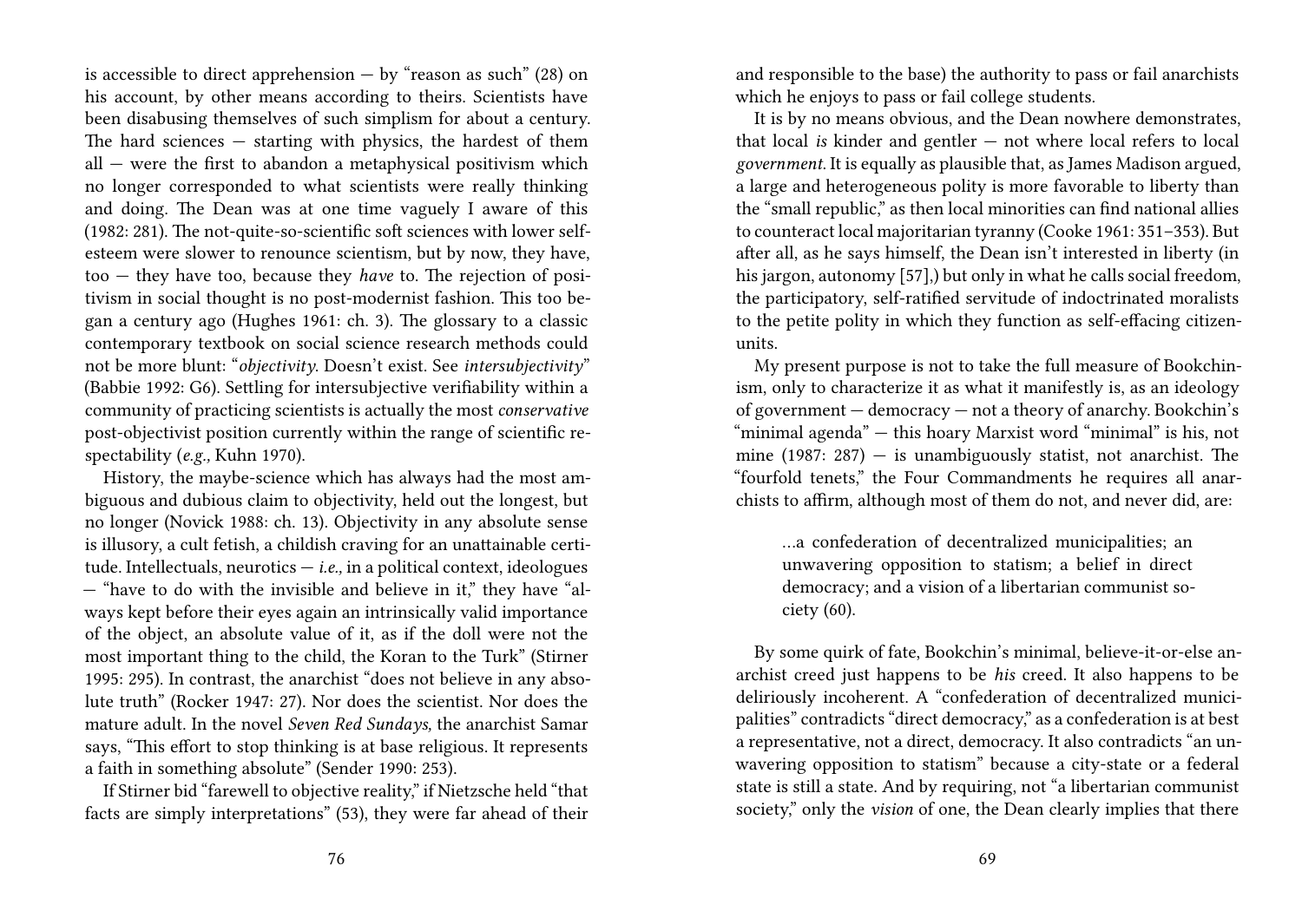is more to such a society than obedience to the first Three Commandments — but exactly *what* more, he isn't saying. The Dean is relegating higher-stage anarchy (the real thing) to some remote future time, just as the Marxists relegate what they call higher-stage communism to some hazy distant future which seems, like a mirage, forever to recede.

Amazingly, the Dean considers a city like New York (!) to be "largely made up of neighborhoods — that is to say, largly organic communities that have a certain measure of identity" (1987: 246). (He has elsewhere and inconsistently written that the modern world "lacks real cities" [Bookchin 1974: viii].) But community "obviously means more than, say, neighborhood" (Zerzan 1994: 157) more than mere propinquity. And obviously Bookchin's been away from his home town for an awfully long time, especially if civility and civic virtue play any part in his conception of an organic community. I wouldn't recommend he take a midnight stroll in some of these "organic communities" if he values his own organism. If the criterion of an organic community is "a certain measure of identity," many wealthy all-white suburbs qualify, although Bookchin blames them for the central city's problems (1974: 73–74). Jealously territorial and violent youth gangs are the most conspicuous manifestations of community in many impoverished and otherwise atomized New York neighborhoods, his "colorful ethnic neighborhoods" (1974: 72) of childhood memory. If racial-caste and social-class residential segregation is the Dean's idea of what defines organic communities, then organic communities certainly exist in New York City, but not many people who live in them, except the very rich, are very happy about it.

While the word "anarchism" appears on almost every page of the Dean's diatribe, the word "anarchy" rarely if ever does. The ideology, the *ism,* is what preoccupies him, not the social condition, the way of life, it's presumably supposed to guide us toward. It may not be an inadvertent choice of words that what Bookchin lays down, as one of his Four Commandments of orthodox anarchism, is "an

F. Buckley, George Will, Newt Gingrich, Thomas Sowell, William Safire, Clarence Thomas, Pat Buchanan and the Heritage Foundation crew. Every generation, once it senses that it's being supplanted by the next one, forgets that it was once the upstart (the right-wing version) or insists that it still is (the left-wing version).

The lifestyle anarchists are afflicted, charges the Dean, with mysticism and irrationalism. These are words he does not define but repeatedly brackets as if they had the same meaning  $(2, 11, 19 \&$ *passim*). They don't.

Mysticism is the doctrine that it is possible, bypassing the ordinary methods of perception and cognition, to experience God/Ultimate Reality directly, unmediatedly. In this sense, it is likely that Hakim Bey qualifies as a mystic, but I can't think of anybody else on the Dean's enemies list who even comes close. There is nothing innately rational *or* irrational about mysticism. Reason-identified philosophers such as Kant, Hegel and Aristotle (the latter cited 30 times in the Dean's magnum opus [1982: 376]) maintained that there is an Ultimate Reality. If they're right, for all I know it may be accessible to what Hakim Bey calls non-ordinary consciousness (1991: 68). The "epistemological anarchist," as philosopher of science Paul Feyerabend calls himself, takes great interest in experiences "which indicate that perceptions can be arranged in highly unusual ways and that the choice of a particular arrangement as 'corresponding to reality' while not arbitrary (it almost always depends on traditions), is certainly not more 'rational' or more 'objective' than the choice of another arrangement" (1975: 189–190). All I can say for myself is that, for better or for worse, I have never had a mystical experience and, furthermore, that I do not consider the notion of ultimate or absolute reality meaningful. As I once jibed, mystics "have incommunicable insights they won't shut up about" (Black 1986: 126). Mysticism is arational, not necessarily *ir*rational.

The Dean's fervent faith in objective reality (53) has more in common with mysticism than it does with science. As mystics do, Bookchin believes there is something absolute "out there" which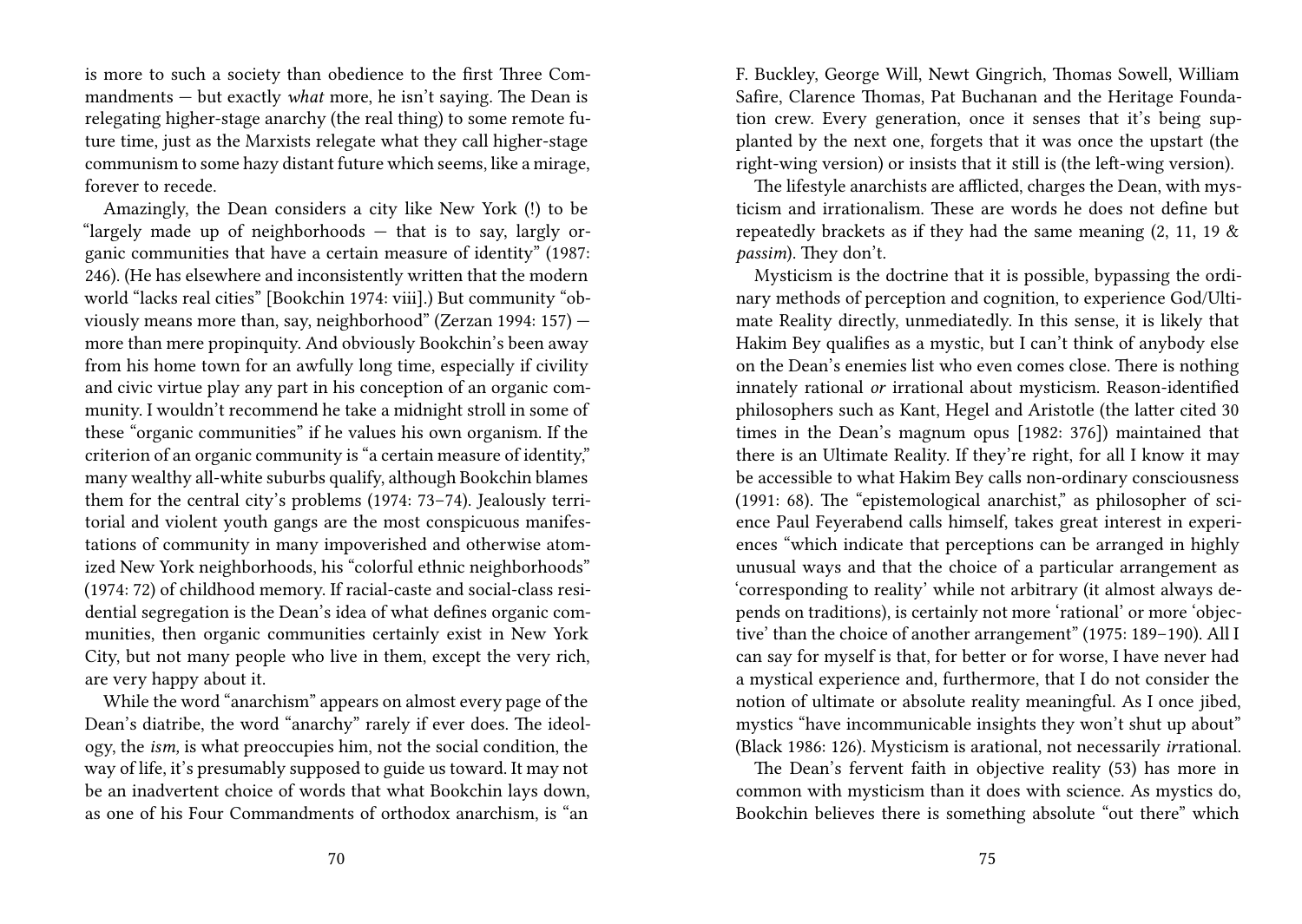### **Chapter 6: Reason and Revolution**

The Dean denounces lifestyle anarchists for succumbing to the reactionary intellectual currents of the last quarter century, such as irrationalism (1–2, 9, 55–56 & *passim*). He laments the Stirnerist "farewell to objective reality" (53) an the disdain for "reason as such" (28). With his usual self-absorption *sans* self-awareness, Bookchin fails to notice that *he* is echoing the right-wing rhetoric which since the 60's has denounced the treason of the intellectuals. their betrayal of reason and truth. There was a time when Bookchin "dismissed out of hand" the way the "bourgeois critics" condemned 60's youth culture as "anti-rational" (1970: 51). Now he joins the neo-conservative chorus:

The sixties counterculture opened a rupture not I only with the past, but with all knowledge of the past, including its history, literature, art, and music. The young people who arrogantly refused to "trust anyone [sic] over thirty," to use a popular slogan of the day, severed all ties with the best traditions of the past (Bookchin 1989: 162).

("Trust no one over thirty" (to get the slogan right)  $-$  imagine how much *that* must have irked Ye Olde Dean!)

Essentially identical elegiac wails well up regularly from the conservative demi-intelligentsia, from Hilton Kramer, Norman Podhoretz, Midge Dechter, James Q. Wilson, Irving Kristol, William

unwavering opposition to stat*ism*" (60: emphasis added), not an unwavering opposition to the *state*. As a democrat, the Dean is at best capable of only a wavering opposition to the state, whereas an abstract rejection of an abstraction, "statism," is easy enough to issue. And I'm sure it's no accident that his shot at the mainstream marketing of Bookchinism (Bookchin 1987a) nowhere identifies the Dean as an anarchist or his teachings as any kind of anarchism.

A further Bookchinist fiddle — this one a blatant regression to Marxism (indeed, to St.-Simonianism)  $-$  is the distinction between "policy" and "administration" (*ibid*.: 247–248). Policy is made, he says, by the occasional face-to-face assembly which pushy intellectuals like Bookchin are so good at manipulating. Administration is for the experts, as in higher-stage Marxist Communism, where the "government of men" is ostensibly replaced by the "administration of things." Unfortunately it is men (and it usually still *is* men) who govern *by* administering things, and by administering people as if they were things, as governors have always governed. Policy without administration is nothing. Administration with *or* without policy is everything. Stalin the General Secretary, the administrator, understood that, which is why he triumphed over Trotsky, Bukharin and all the other policy-preoccupied politicians who perhaps possibly believed in something. "Policy" is a euphemism for law, and "administration" is a euphemism for *enforcement.*

Just *what* political practice does the eximious elder prescribe to anarchists? We know how higher-stage confederal municipalism looks — muscular mentating men massed in meetings — but what is to be done in the here and now? The Dean despises existing anarchist efforts:

The sporadic, the unsystematic, the incoherent, the discontinuous, and the intuitive supplant the consistent, purposive, organized, and rational, indeed any form of sustained or focused activity apart from publishing a "zine" or pamphlet  $-$  or burning a garbage can  $(51)$ .